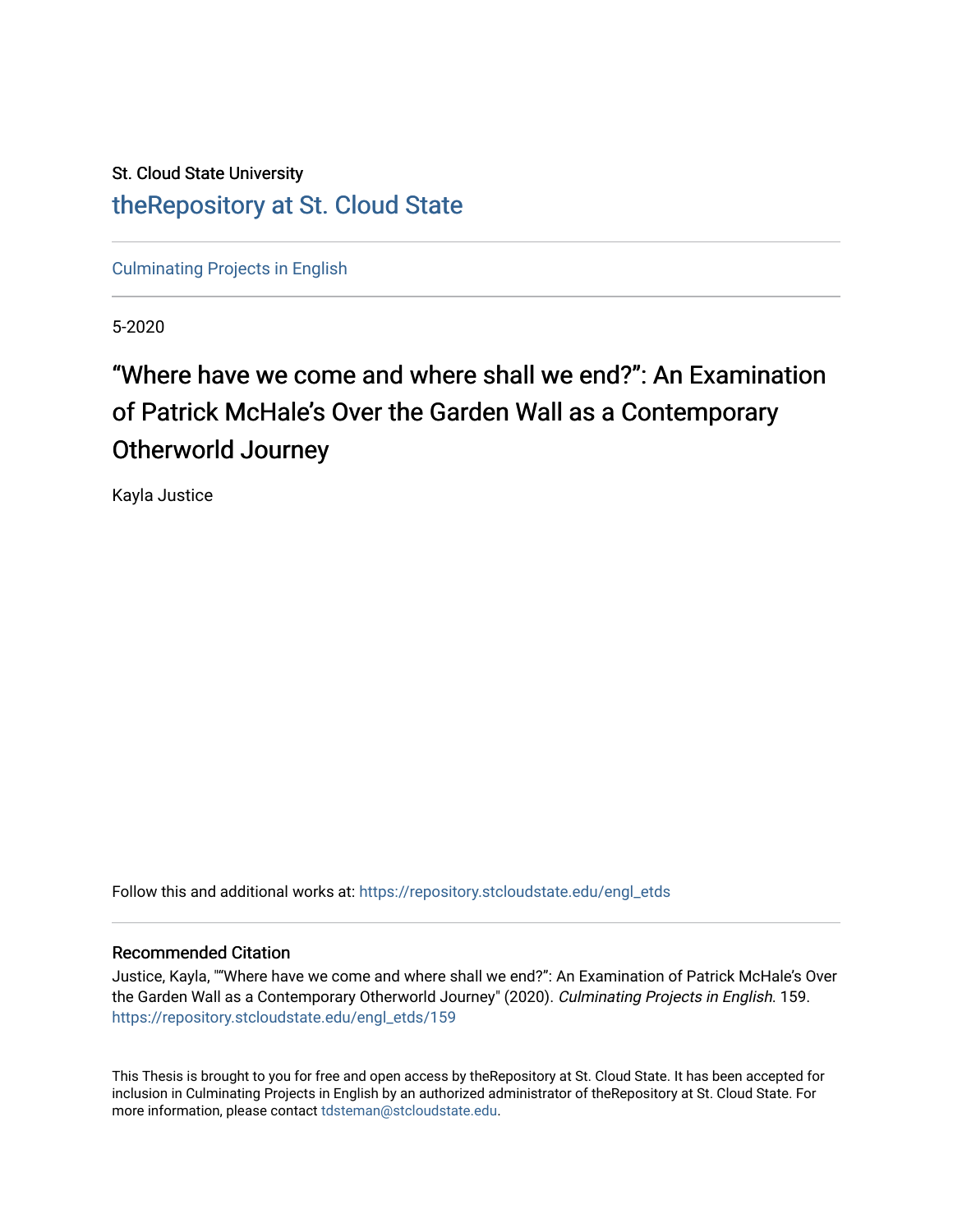### "Where have we come and where shall we end?": An Examination of Patrick McHale's

### Over the Garden Wall as a Contemporary Otherworld Journey

by Kayla Justice

### A Thesis

Submitted to the Graduate Faculty of

St. Cloud State University

in Partial Fulfillment of the Requirements

for the Degree of

Master of Arts

in English: English Studies

May, 2020

Thesis Committee: Matt Barton, chairperson Michael Dando Christopher Lehman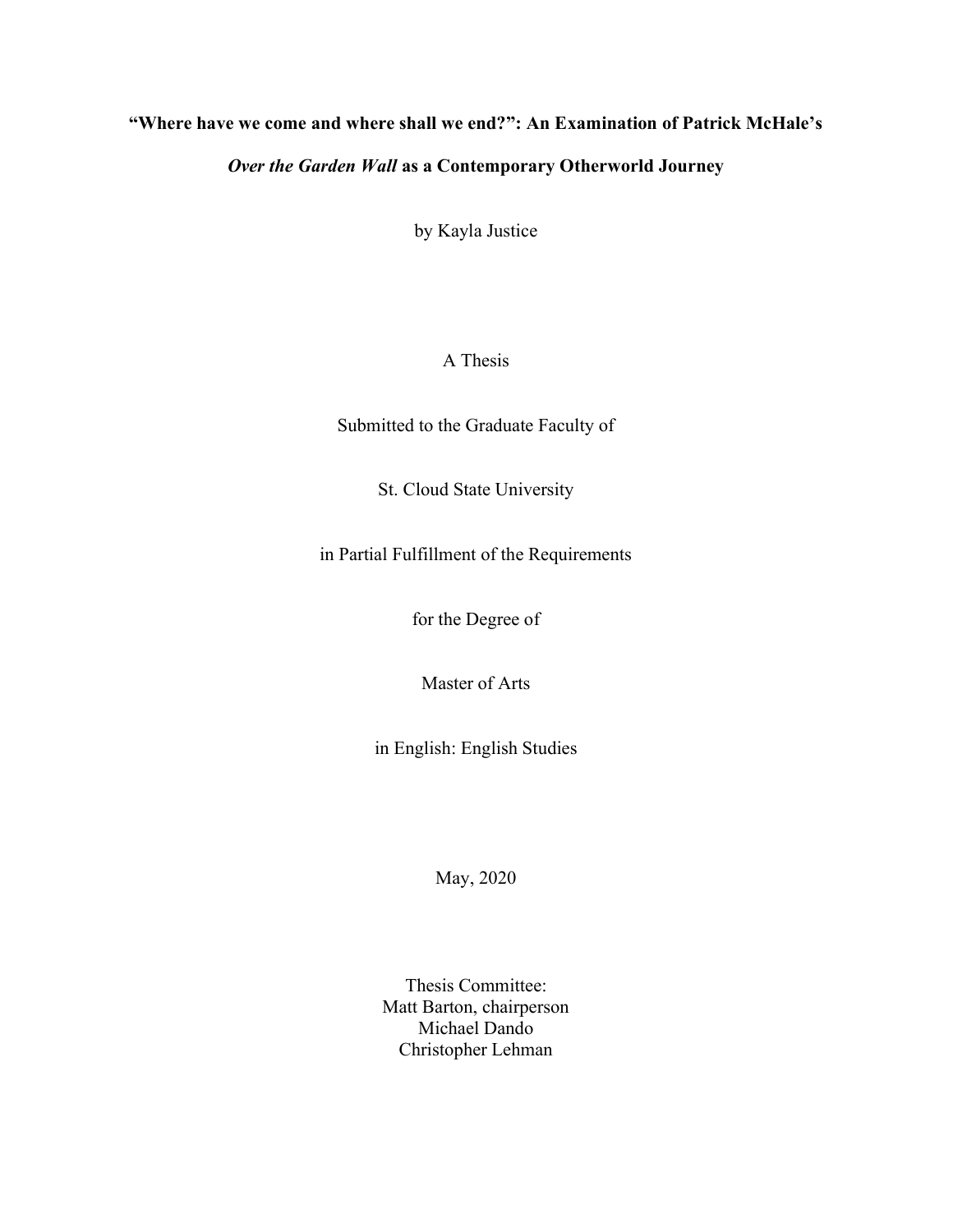#### Abstract

Voyages to the underworld, upperworld, and worlds aside have historically populated global literary and theological traditions. Any analysis of an otherworld voyage must take into consideration the deeply set theological origins of this trope. However, in addition to the more traditional underworld, upperworld, and Purgatory voyages there exists a fourth type of otherworld journey: the fantastic. The fantastic otherworld journey utilizes many of the conventions of these other journeys, but differs in its agenda. The purpose of the fantastic otherworld journey is not to convert, but rather to appeal to the imagination. Cartoon Network's Over the Garden Wall (2014) is a contemporary example of a fantastic otherworld journey. The miniseries offers an extended exploration of a uniquely Americana otherworld, referred to in the show as the Unknown. Over the Garden Wall is concerned less with the leaving-and-returning narrative of more traditional otherworld journeys, and more with a being-and-returning narrative structure instead. While more traditional otherworld journeys hinge much of their emphasis on the character's departure from the commonsense reality and arrival in and navigation of the otherworld, OtGW opens in the in-between: with two boys lost in the woods. By analyzing the otherworld voyaging tradition through an animation studies lens, the otherworld becomes a shared audiovisual space in which protagonist and spectator experiences intersect. Examining this intersection through Slavoj Žižek's concept of "anamorphosis" and Scott McCloud's concept of "closure" reveals how the animated otherworld, and more specifically the Unknown, participates in and diverges from the traditional otherworld journey.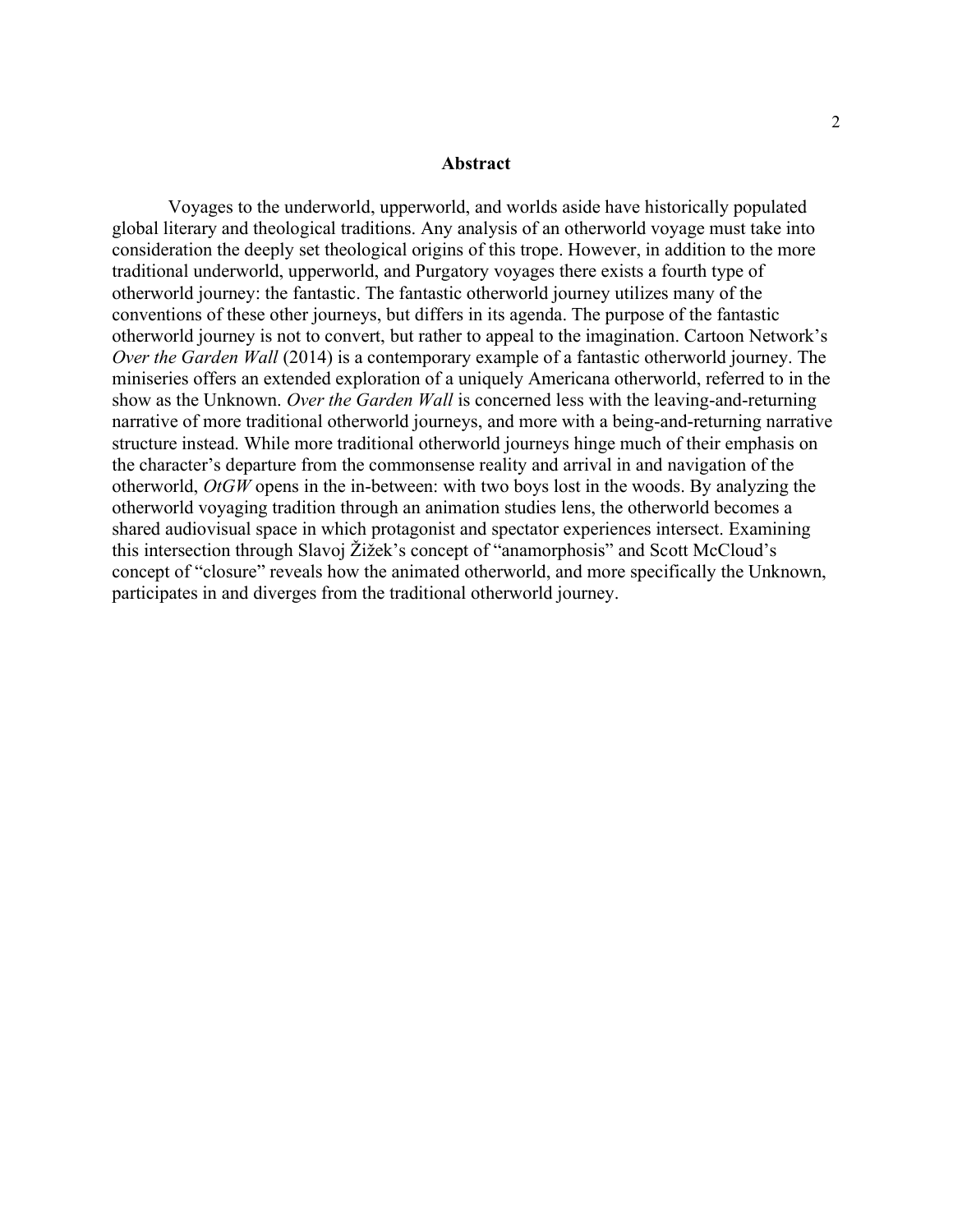### Acknowledgments

I would like to start my acknowledgments by giving immeasurable thanks to my thesis advisor and committee chair, Dr. Barton. Thank you for lending me an absurd number of books from your personal library to help with my research and for agreeing to meet with me on a weekly basis until this project was completed. I would not have been able to finish this thesis without your guidance. I would also like to thank Dr. Lehman for sharing his vast knowledge of animation and animation studies. His insights provided me with much of the important historical context that informed my research. Finally, I would like to thank Dr. Dando for keeping my research grounded in the present and for always asking the tough questions regarding the implications of my research.

Thank you to my parents and sister who have always supported my personal, academic, and professional goals. Your unconditional encouragement throughout my graduate school experience helped me tremendously.

Finally, thank you to my dear friend Katherine (Katie) Spalding who first introduced me to Over the Garden Wall and who continues to spark my interest in all things [other]worldly.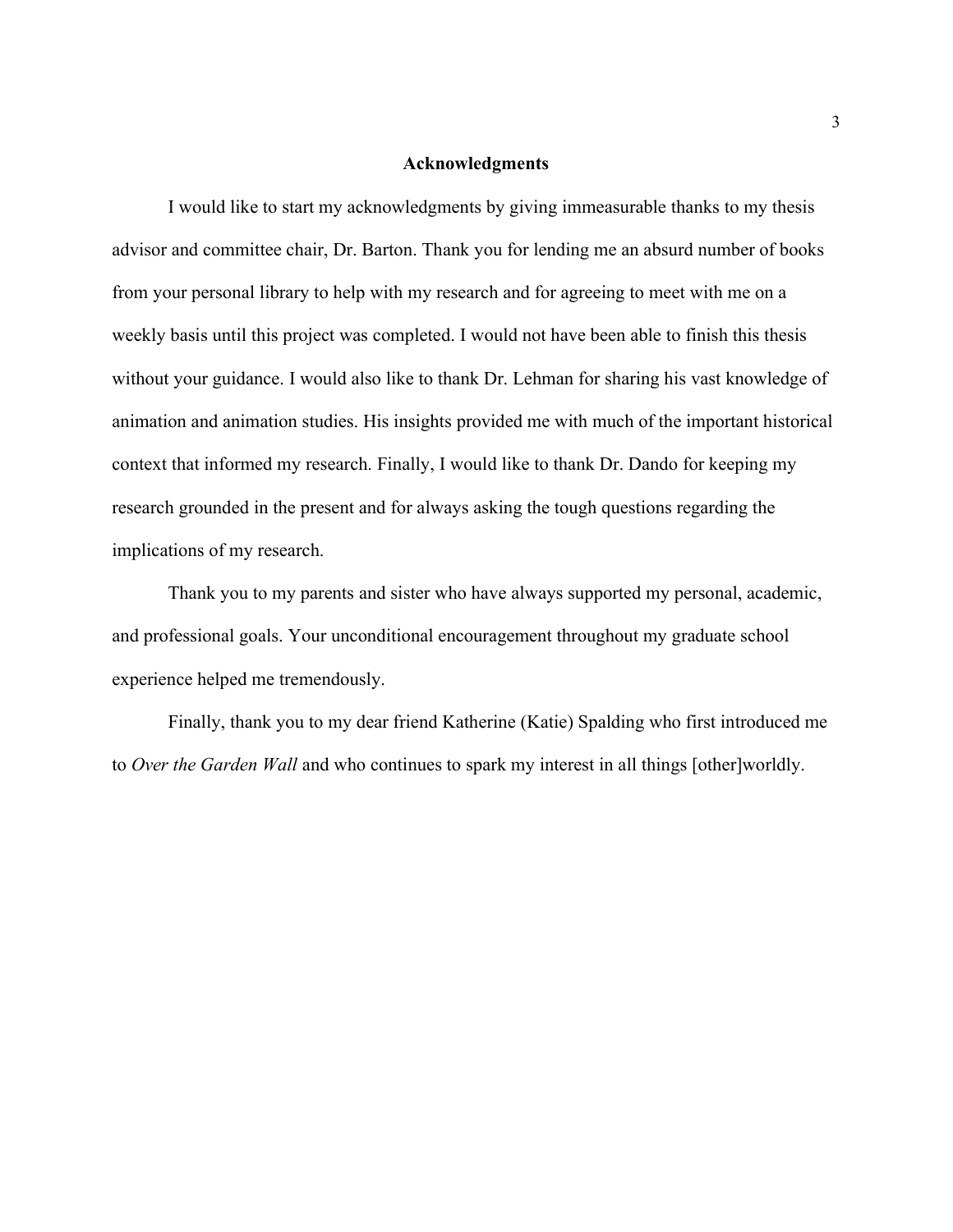### Table of Contents

| Ι. | 5  |
|----|----|
|    | 10 |
|    | 10 |
|    | 14 |
|    | 19 |
|    | 26 |
|    | 33 |
|    | 36 |
|    | 39 |
|    | 41 |
|    | 43 |
|    | 44 |
|    | 45 |
|    | 47 |
|    | 56 |
|    | 61 |
|    | 71 |
|    | 76 |
|    | 78 |
|    | 84 |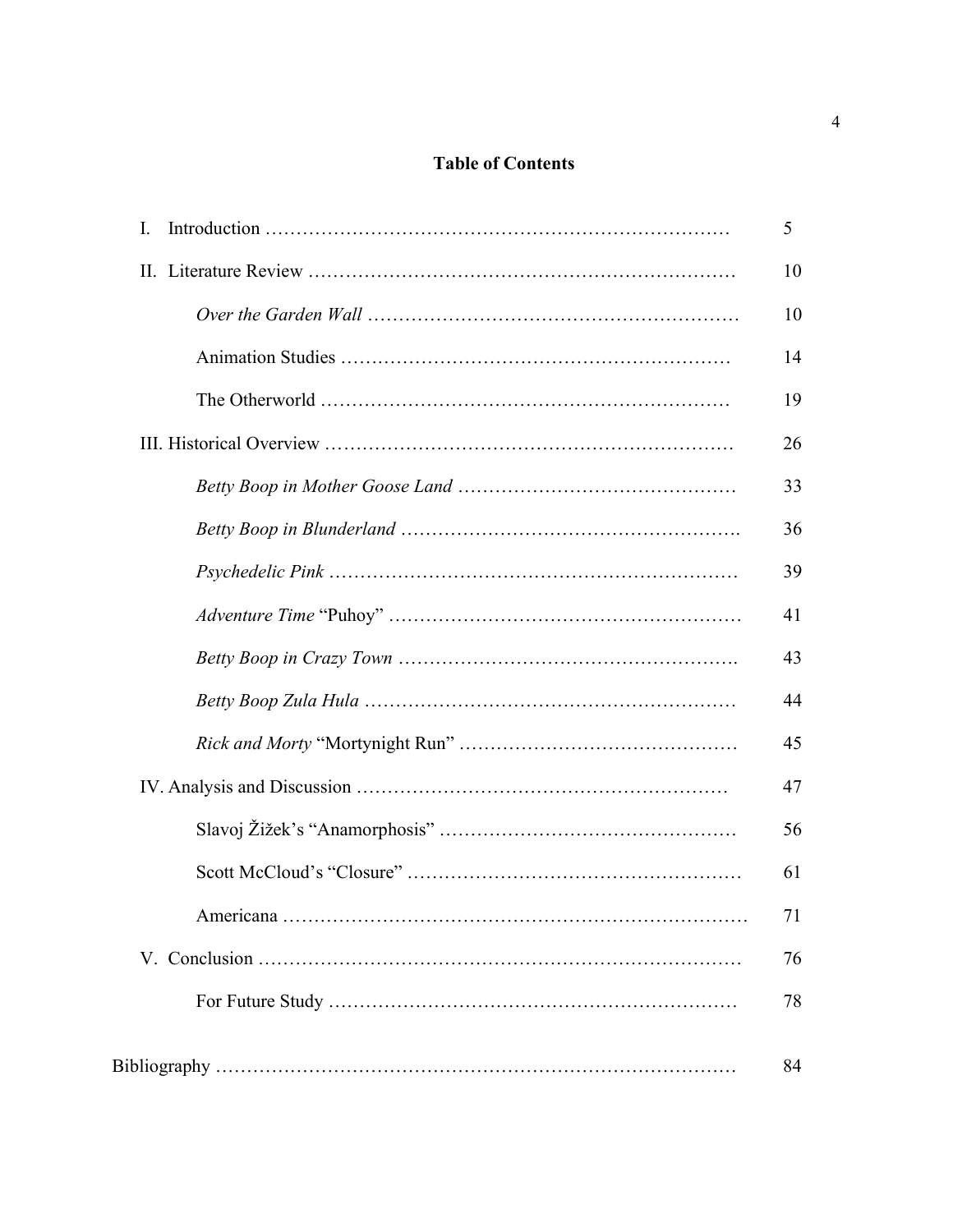#### Chapter I: Introduction

Over the Garden Wall (2014) is an American animated television miniseries created by Patrick McHale for Cartoon Network. The majority of the miniseries takes place in the Unknown, a whimsical world with a hint of the macabre. The show is centered around Wirt (Elijah Wood) and Greg (Collin Dean), two brothers lost in the woods. With the help of a talking bluebird named Beatrice (Melanie Lynskey) and the mysterious Woodsman (Christopher Lloyd), Wirt and Greg journey through the Unknown in search of a way back home.  $OrGW$  is comprised of 10 episodes, 11 minutes each; the show aired over the course of a week (3-7 November 2014). This limited-release style contributes to the show's novelty in our binge-obsessed, media-ondemand culture, and contributes to the sense of visual and musical nostalgia that is woven throughout the show. McHale has maintained that  $OtGW$  will not have any future seasons, though McHale has alluded to the possibility of companion pieces ("Behind the Potatoes and Molasses"). There is an  $OtGW$  comic book series that explores content not part of the original television series. The episodes in the miniseries are identified as "Chapters," which, in addition to the miniseries' rich (yet oftentimes ambiguous) literary roots, contributes to the textual nature of the show. What is particularly interesting about this series' adaptation of the otherworld trope is that the audience does not experience the boys' arrival in the Unknown, but rather experiences their realization that they are not where they are supposed to be. The Unknown as an *other* world functions ultimately as a limbo space where the boys must fight against the Beast (Samuel Ramey), and earn their freedom or risk becoming part of the otherworld landscape forever.

A quick online search of *Over the Garden Wall* results in three "genres" of artifacts: where to watch it (Hulu, Amazon Prime, Cartoon Network), how it ranked commercially upon its release, and reactionary opinion pieces also predominantly published in wake of the show's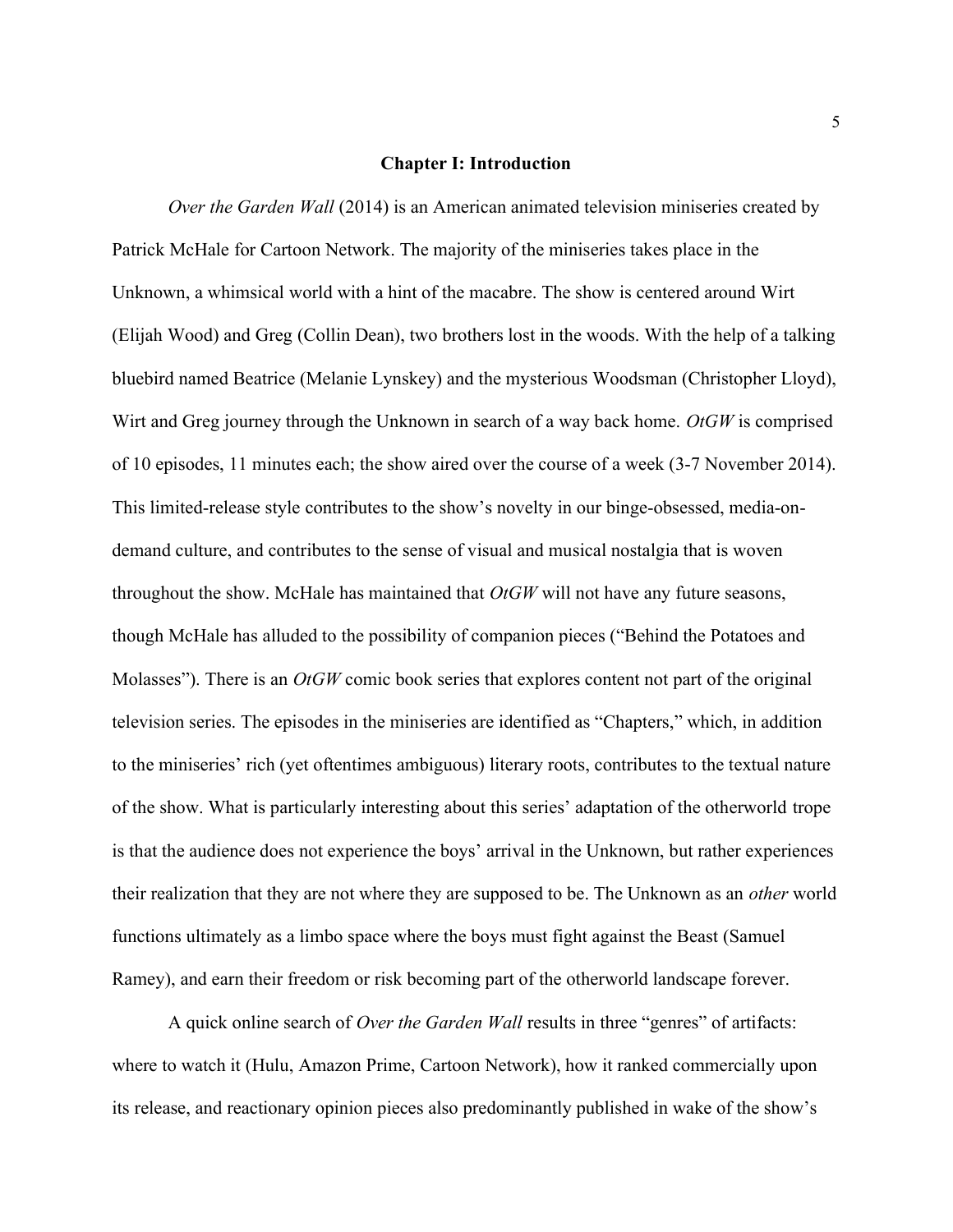original 2014 airing. The tone expressed in the majority of these opinion pieces is that Over the Garden Wall is not your average children's animated program. In fact, many of the articles zero in on the "dark," "funny," "beautiful," and "existential" nature of the show's animation style and content. But what *scholarship* has been done on the miniseries specifically? In reality, very little. Interestingly, the show is older in terms of popular culture and newer in terms of academia being five years old at the writing of this thesis makes it a veritable memory in terms of current animated programming, on Cartoon Network or otherwise. There have only been three academic papers written on this show in the interim between its release and the writing of this thesis. Thus, this thesis hopes to contribute to that small corpus of scholarship. What this show is exceptionally good at, among many other of its qualities, is getting people to talk about it. The ambiguity of the literary references, the many "Easter eggs" hidden throughout the show, and its commitment to character development inspires an almost collaborative relationship between the artifact and its spectators. This show's take on the otherworld trope is particularly interesting because the Unknown looks remarkably like New England in the fall and sounds very similar to the Americana folk music tradition.

McHale credits much of  $OtGW$ 's mood to the music. Complimenting the visual aesthetic, the music not only enhances the Americana tone of the show, but is also used heavily for "storytelling purposes" (McBride). More specifically, McHale notes that the music is designed stylistically from "music…before the 1950s" so as to contribute to the "sincere and timeless" tone of the Unknown (DeVoe). At the root of Americana as a concept is nostalgia—what qualifies as Americana is typically situated in the appeal of the past, of small-town USA. Americana includes material objects (e.g. apple pie) as well as "people, places, concepts, and historical eras which are popularly identified with American culture" ("Americana"). Live-action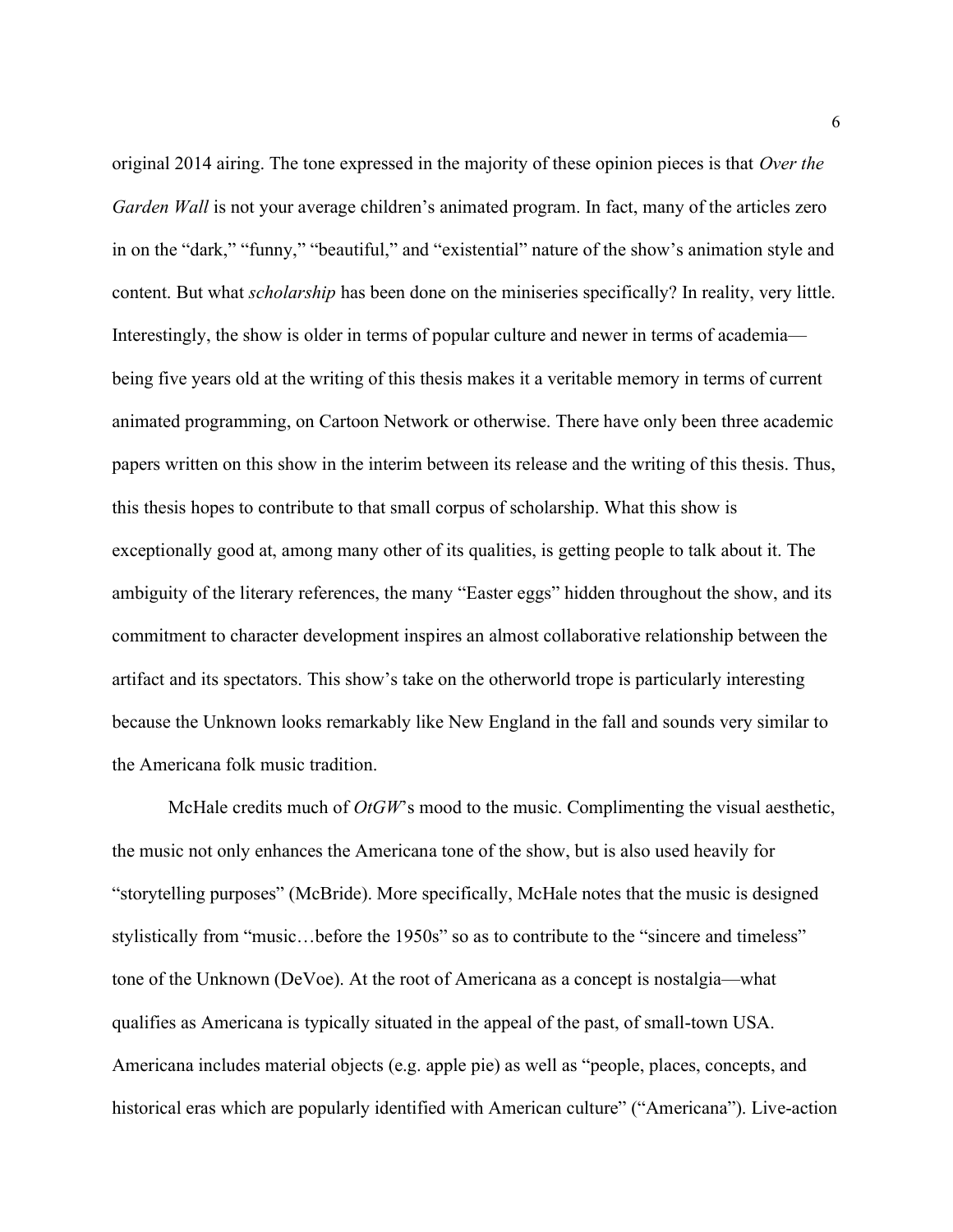television shows like  $M^*A^*S^*H$  and Little House on the Prairie are simultaneously participating in and contributing to this concept of Americana in the entertainment industry. Explorations of Americana are not uncommon in popular media; however,  $OtGW$  locates this aesthetic in the otherworld, not in "reality." Unlike The Phantom Tollbooth and Journey Back to Oz, both explorations of American animated otherworlds, Over the Garden Wall reimagines the otherworld as distinctly and recognizably American, not simply "other" or bizarre. The autumnal palette and New England-esque design, in addition to images such as the one-room schoolhouse and steamboat, construct an otherworld that is familiar (at least to American audiences) and simultaneously disconcerting. The creatures and characters that populate these nostalgic settings are distinctly off. This off-ness destabilizes the comfort of the nostalgia created in the miniseries.

While the Americana aesthetic will certainly play a role in the analysis of  $OtGW$  in this thesis, the framework is rooted in theory. Analyzing *OtGW* through a theoretical lens allows for a new discussion of the otherworld trope. This framework is constructed of two concepts: anamorphosis and closure. Slavoj Žižek's concept of anamorphosis will be used primarily to deconstruct the Unknown as an otherworld location, as well as to examine how otherworld locations more generally are anamorphic in nature. Scott McCloud's concept of closure will be used in tandem with Žižek's anamorphosis to conduct a close-reading of the show and some of its prominent themes. The themes of lostness, burden, and exposure are recurrent to varying degrees in otherworld literature, but they are the driving themes in this miniseries in particular. By combining these two concepts, it becomes clear that closure is complicated in anamorphosis, and this complexity renders a spectator's engagement with the Unknown unstable as well. In the Unknown, Wirt and Greg, and the spectator, are forced into spaces of non-closure.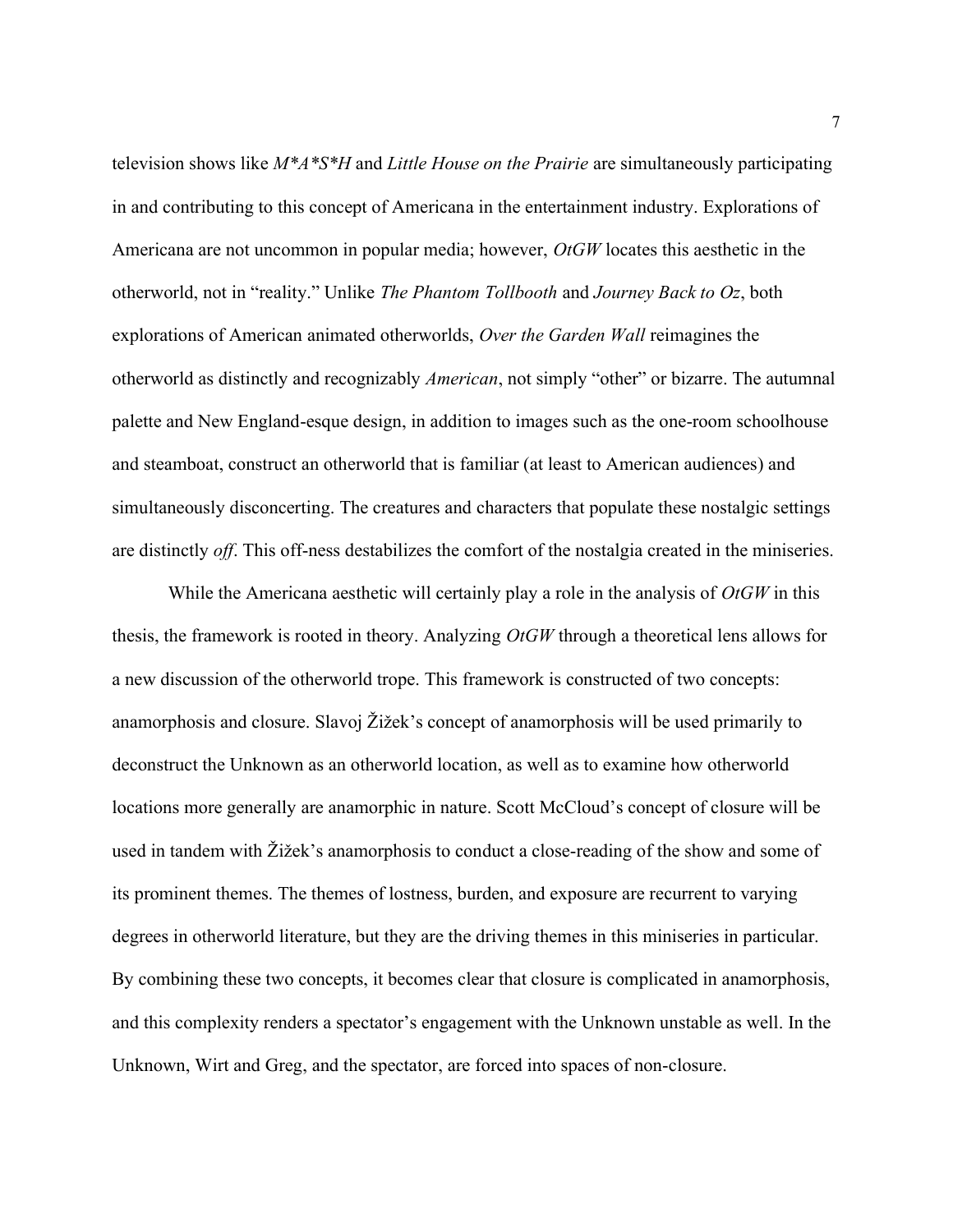To conduct this analysis, this thesis is organized into three main chapters: Literature Review, Historical Overview, and Analysis and Discussion. The Literature Review provides scholarly context for *Over the Garden Wall*. At the writing of this thesis, there have only been three academic works published on this artifact. Of these three articles, only one is a peerreviewed piece published in an academic journal. The other two articles are student theses. The Literature Review chapter will also provide some important information on animation studies as a discipline, and a discussion of what the animation form does to and for the otherworld trope. Finally, the Literature Review section gives context to the otherworld as a literary trope, with particular emphasis on the different iterations of the otherworld in global and theological literatures.

The Historical Overview section of this thesis is designed to provide readers with some historical context for the otherworld in American animation. While the scope of this thesis is limited to animated material produced in the United States, this trope is by no means limited to U.S. animation. However, given the vastness of this trope in particular, and the animation industry writ large, this thesis is only concerned with American animations that deal with and explore the otherworld. This section is not a fully comprehensive list of all American animated material that depicts the otherworld, but is rather designed to initiate the reader into this subgenre. By situating Over the Garden Wall within its predecessors, its innovations and departures from the traditional trope are made more apparent.

Finally, the Analysis and Discussion portion of this thesis will establish the theoretical framework of  $\check{Z}$ ižek's anamorphosis and McCloud's closure, and then specifically examine Over the Garden Wall as an artifact through these concepts. In this section, a more thorough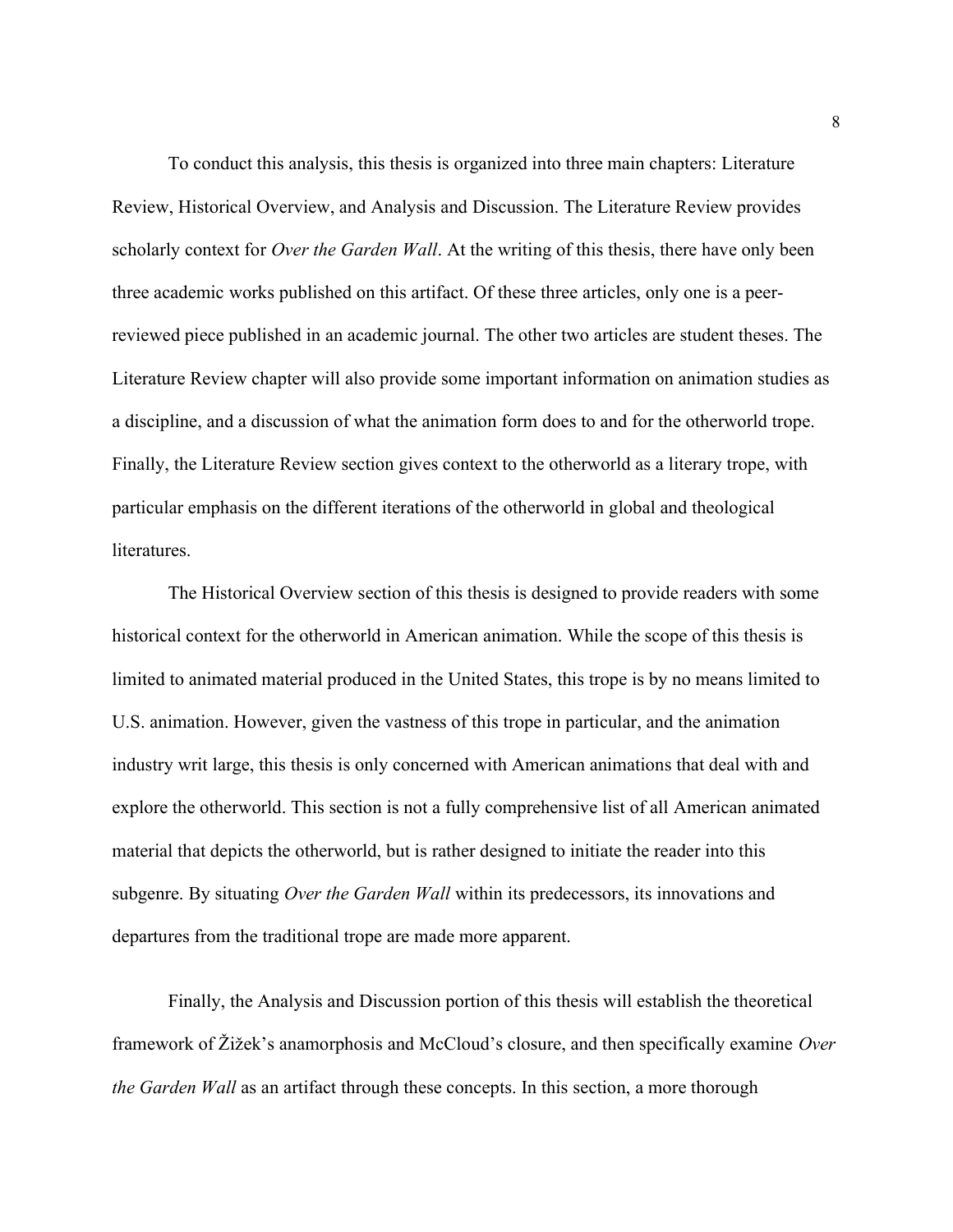discussion of the Americana aesthetic will also be included. By combining these elements, Over the Garden Wall and the Unknown offer us a unique experience of the otherworld trope that not only contributes to the existing animated and literary otherworld material, but creates a new approach to it entirely.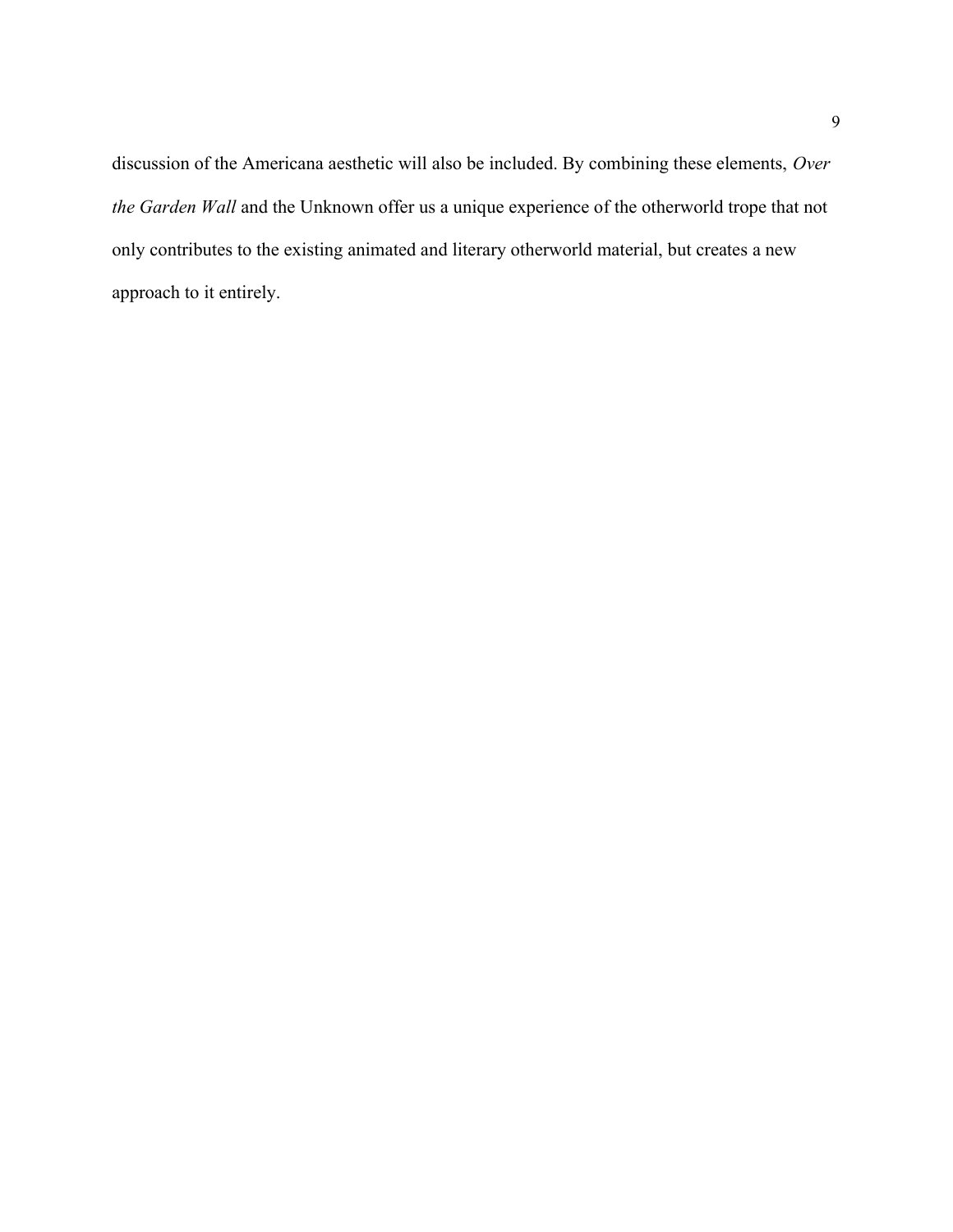#### Chapter II: Literature Review

To facilitate an analysis of *Over the Garden Wall* as an artifact of the animated otherworld, I have organized my Literature Review into three sections: Over the Garden Wall, animation studies, and The Otherworld. These sections will examine selections of available scholarship conducted in these areas to provide a more comprehensive understanding of how Over the Garden Wall, animation studies, and the otherworld intersect. Contextualizing the otherworld historically, eschatologically, and as a literary trope will allow for more clarity in its usage as a concept in this thesis. Animation studies is a rather emergent critical discipline and offers considerable insight into the relationships formed between form, content, and spectator. Finally, Over the Garden Wall is a fairly recent miniseries (released in 2014) and as such has not been exhaustively critically examined. To date, it has not been examined in the context of the otherworld explicitly, though references to its "otherworldliness" are unavoidable given the nature and content of the show. The discussion of this scholarship will provide a holistic foundation for the subsequent chapters in this thesis.

### Over the Garden Wall

There have been three notable scholarly examinations of this show thus far, those include: Kristiana Willsey's "'All That Was Lost is Revealed': Motifs and Moral Ambiguity in Over the Garden Wall" (2016); Kelsey DuQuaine's "There is only surrender': Over the Garden Wall's Portrayal of Anxiety and Guilt" (2016); and Krysta Purcell's "An Onomastic Analysis of Over the Garden Wall" (2016). A few preliminary observations of these three texts are that a) each text was written by a woman, b) each text was released in 2016, and c) Willsey's text is the only peer-reviewed piece, published in the journal Humanities. The other two articles are products of university students, DuQuaine a graduate student, and Purcell an undergraduate.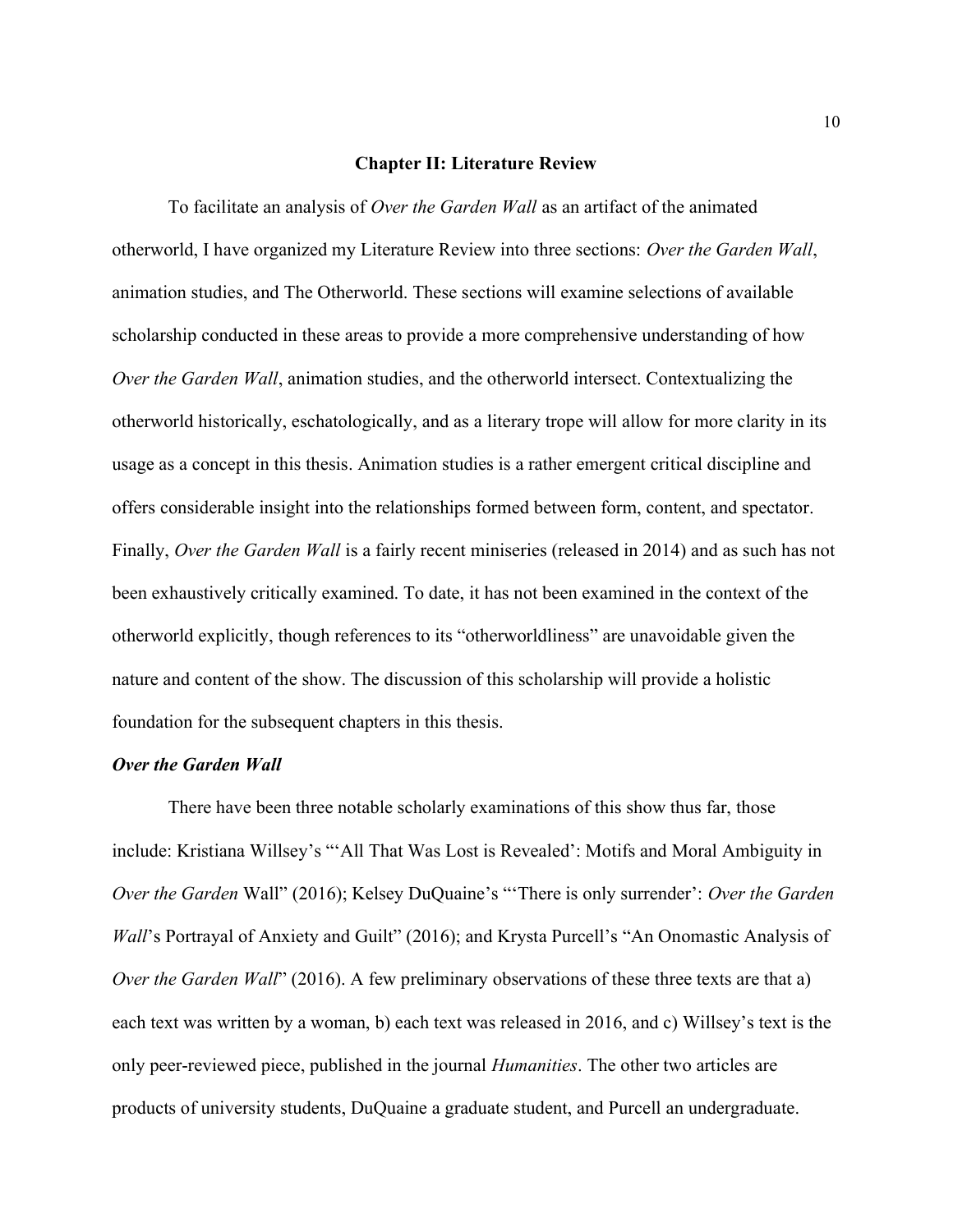With these preliminary observations in mind, what do these three articles' examinations of Over the Garden Wall reveal about the show?

 Kristiana Willsey's article "'All That Was Lost is Revealed': Motifs and Moral Ambiguity in *Over the Garden Wall*" was published in 2016 as part of the fifth volume of Humanities. This article was published as part of a special issue titled: "Fairy Tale and its Uses in Contemporary New Media and Popular Culture." This issue features 12 articles focusing on a broad range of fairy tale traditions (from East Asian to Western) and how they function for young, tech-savvy consumers in an evolving media landscape. Willsey situates Over the Garden Wall as being a fairly unique example of perhaps an emergent "third-wave" of fairy tale storytelling. Willsey asserts that the miniseries "responds to recent postmodern fairy tale adaptations [such as the *Shrek* films or *Hoodwinked*!] by stripping away a century of popular culture references and [uses] motifs…as an artist's palette of evocative, available images" (39). In short, in privileging "imagery and mood over lessons, Over the Garden Wall captures something that has become vanishingly rare in children's media: the moral ambiguity of fairy tale worlds" (40). Willsey does not examine  $OtGW$  through a singular theoretical lens, but rather addresses and explores its uniqueness as a contemporary fairy tale—where it participates in fairy tale traditions, and where it departs from them. She does make use of Henry Jenkins' concept of "convergence culture" to distinguish the closed-circuit content of the show and its continued existence in fan-produced media and art. Additionally, Willsey examines  $OtGW$  through the Aarne-Thompson-Uther Index (ATU Index) to demonstrate how the miniseries pays homage to, but does not exclusively rely on, traditional "tale types" as outlined by the Index. What Willsey's article contributes to the burgeoning corpus of Over the Garden Wall scholarship then is twofold: she has brought this artifact to the public, academic eye, and she has acknowledged the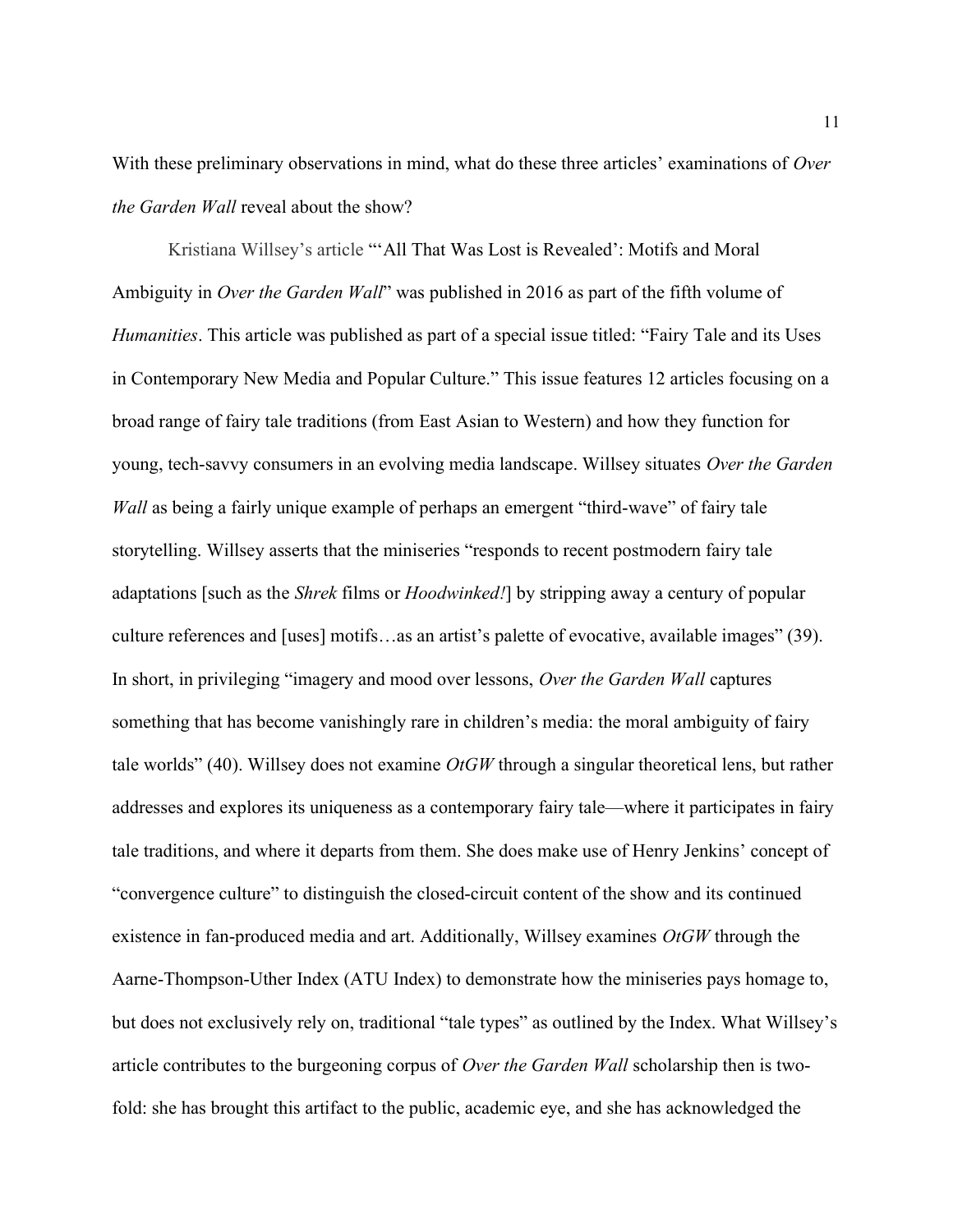show's subtle adaptation (and rejection) of the traditional fairy tale tendency to moralize. Over the Garden Wall, according to Willsey, is distinctly non-moralizing.

Kelsey DuQuaine's graduate thesis "There is only surrender': Over the Garden Wall's Portrayal of Anxiety and Guilt" was written for George Mason University's English MA program and was completed during the spring semester of 2016. DuQuaine approaches her analysis from a mental health and Gender Studies framework in her examination of chronic male anxiety in the show. She too, like Willsey, acknowledges the need to explore Over the Garden Wall through a lens other "than an exclusively moral one" (viii) in order to more fully understand the emotional richness of the characters presented therein. DuQuaine's research takes place at the crossroads of the "male character's [Wirt] anxiety and the female characters' guilt," a comparison that is "unusual for children's media" (viii) where complex emotions such as anxiety and guilt are not typically explored, or if explored, they are not often deeply explored together. DuQuaine uses Perry Nodelman's Hidden Adult as her methodological model. In addition to utilizing Nodelman's model, she also uses his work to unpack children's literature and its various iterations and definitions. Secondly, DuQuaine uses Alan Cholodenko's theory "The Illusion of the Beginning." Cholodenko is one of the first major theorists in animation studies. It is important to note that Willsey's article was published in July 2016 while DuQuaine's thesis was completed during the spring semester of 2016, therefore, interestingly, these articles could not have referenced each other and were published independently. Both articles discuss to different degrees the role morality does (or does not) play in *Over the Garden Wall*, with DuQuaine's examination more specifically considering how character psychology operates in the Unknown.

Finally, Krysta Purcell's undergraduate honors thesis "An Onomastic Analysis of Over the Garden Wall" was written for Appalachian State University's English department's Bachelor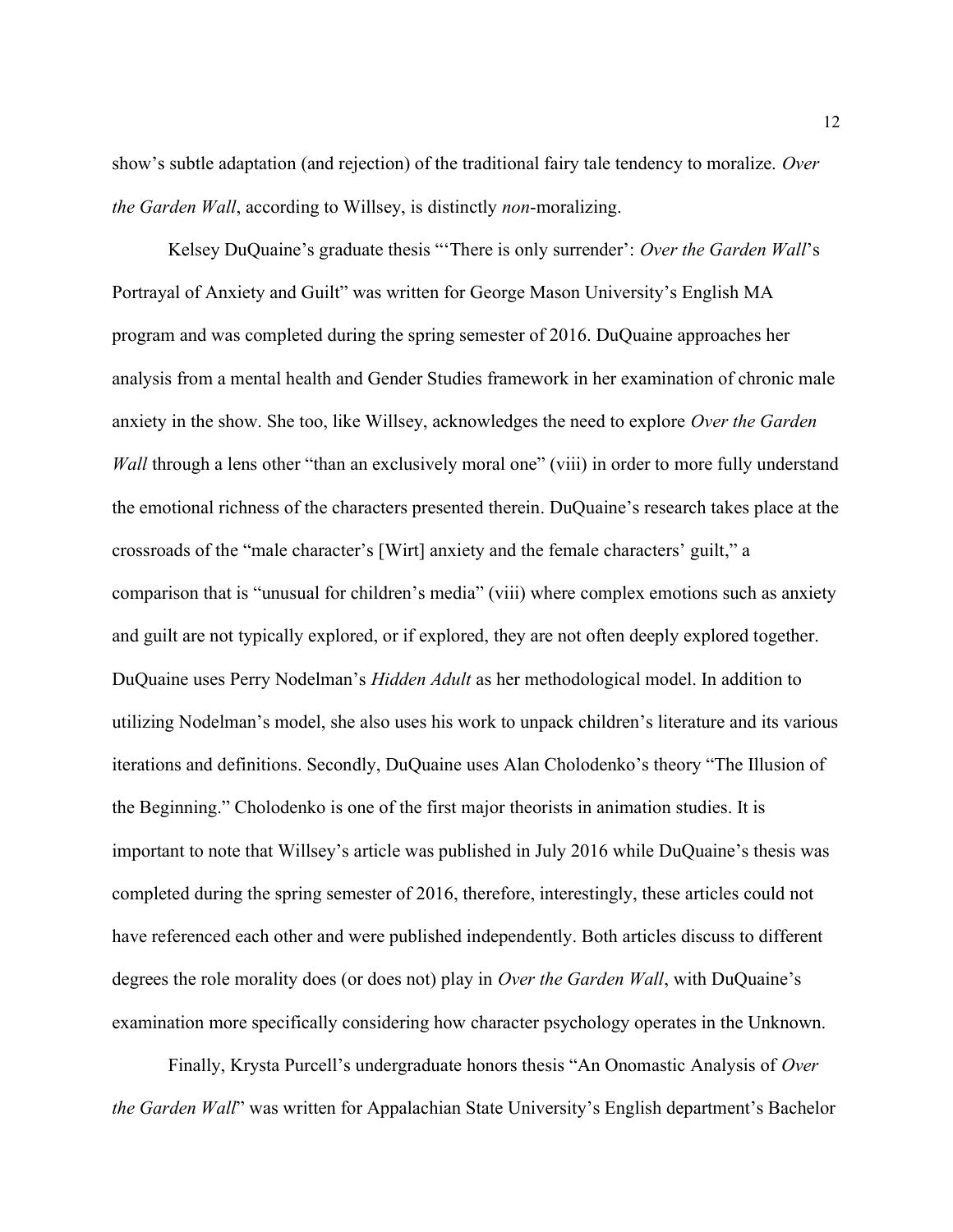of Science program in May 2016. What is notable about this work's publication date is that it too, given the timeline of these three articles, could not make reference to either Willsey's or DuQuaine's respective works. Purcell takes an entirely different approach to examining Over the Garden Wall in that she does not explore morality nor mental illness, but the role names and naming play in the show. This linguistic analysis reveals the varied and deeply-set folkloric roots of Over the Garden Wall and how, subtly, names and naming "fulfill many essential roles" such as "plot development," "characterization, imparting literary allusion, and conveying complicated character dynamics" (2). She makes use of Frank Nuessel's The Study of Names: A Guide to the Principles and Topics to establish the foundation for her study. Purcell's contribution to the study of this artifact is one that is perhaps slightly more tactile than Willsey's and DuQuaine's in that Purcell links the names of the show to naming traditions both contemporary and past, both American and European, and both secular and Christian. Viewers experience the "familiar ambiguity" of the show not only through a non-moral (or ambiguously moral) or psychological lens, but through a linguistic one as well.

The strange mosaic created by the comparison of these three articles is one that mirrors the tone of the various opinion pieces floating around on the internet: this show is weird; this show is dark; and the complex, ambiguous nature of this show begs further examination. This thesis intends to contribute to the corpus of existing scholarship on this miniseries by analyzing it as an animated adaptation of the otherworld voyaging literary tradition, while continuing the discussion of this show's many ambiguities.

### Animation Studies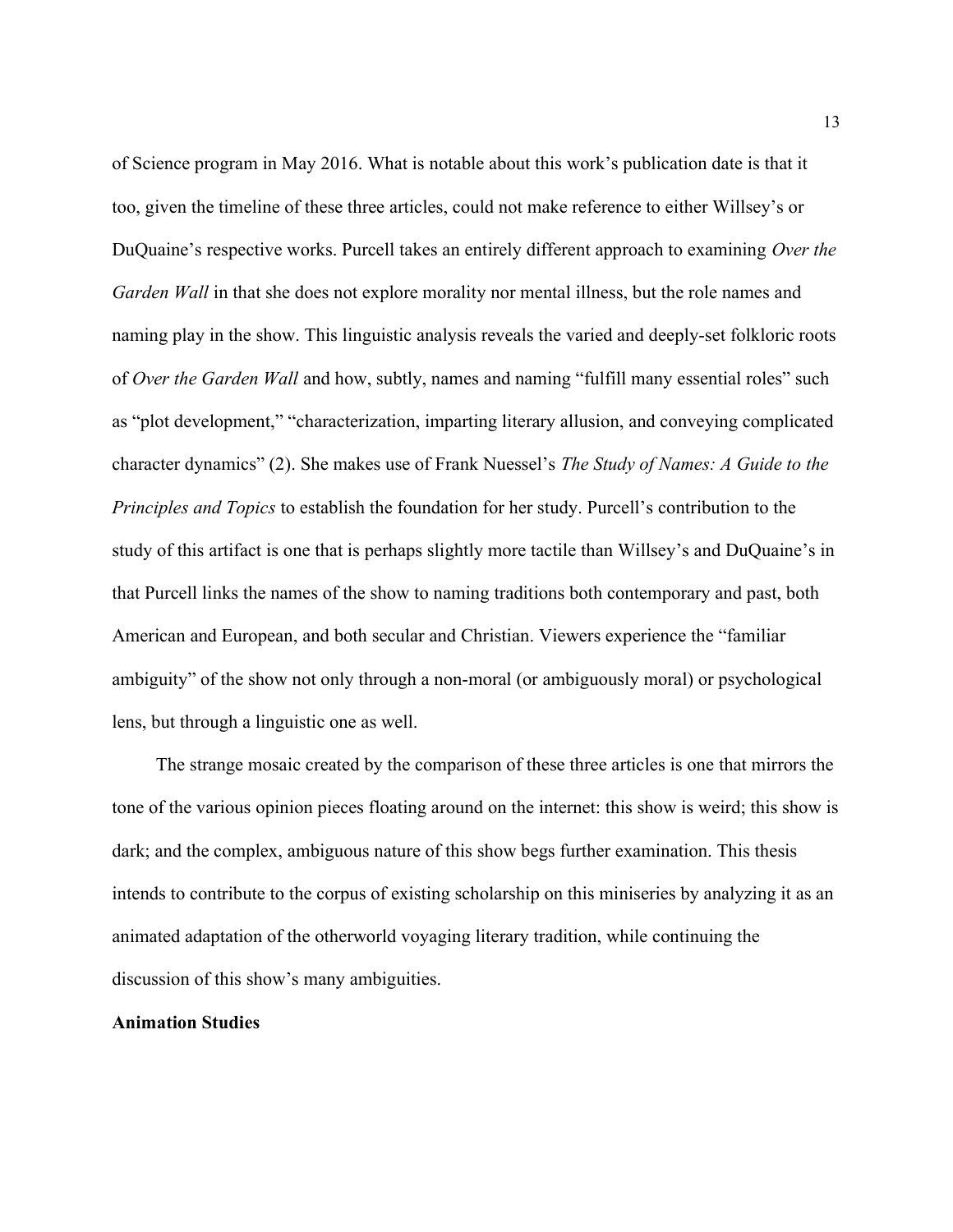"Thinking about what animation can do and the way it can make us feel requires approaches that consider the radically different ways in which animations engage the imagination and the body." (Husbands and Ruddell 13)

In addition to the examination of the content of this show, it is important to also examine its form. Over the Garden Wall is an animated miniseries and therefore a discussion of the role animation plays in our engagement with and understanding of the Unknown as an otherworld is necessary. Animation studies as a discipline is considerably newer as compared to film studies if for no other reason than that animation traditionally has been relegated as predominantly children's media and therefore less worthy of formal academic examination and discussion. However, given the vast diversity of animation in today's global media market, it has become an important field for scholarship, ranging in areas of focus from cultural studies, technology advancement, craft, and many more. Because of the sheer diversity of animation, there is no onesize-fits-all theory used to examine animation artifacts. Indeed, the "relationship between practice and theory is especially acute in the field of" (Ward 91) animation studies, perhaps even more so than in the realm of film studies. This acuteness is due "to the notions of craft and artistry that are attached to animation as an activity" and, of course, "the fact that animation is so diverse" (Ward 91). Animation is at one and the same time "a rich, multifaceted activity, seemingly existing in many different places at once, and it is an intuitive, magical process" (Ward 91) that has permeated the visual arts industry from independent artifacts like Over the Garden Wall to enhancing live-action films in post-production. But what does this "diversity" in animation look like?

The Animation Studies Reader edited by Nichola Dobson is a collection of essays that explores the nature of animation from a variety of academic angles. While certainly not the only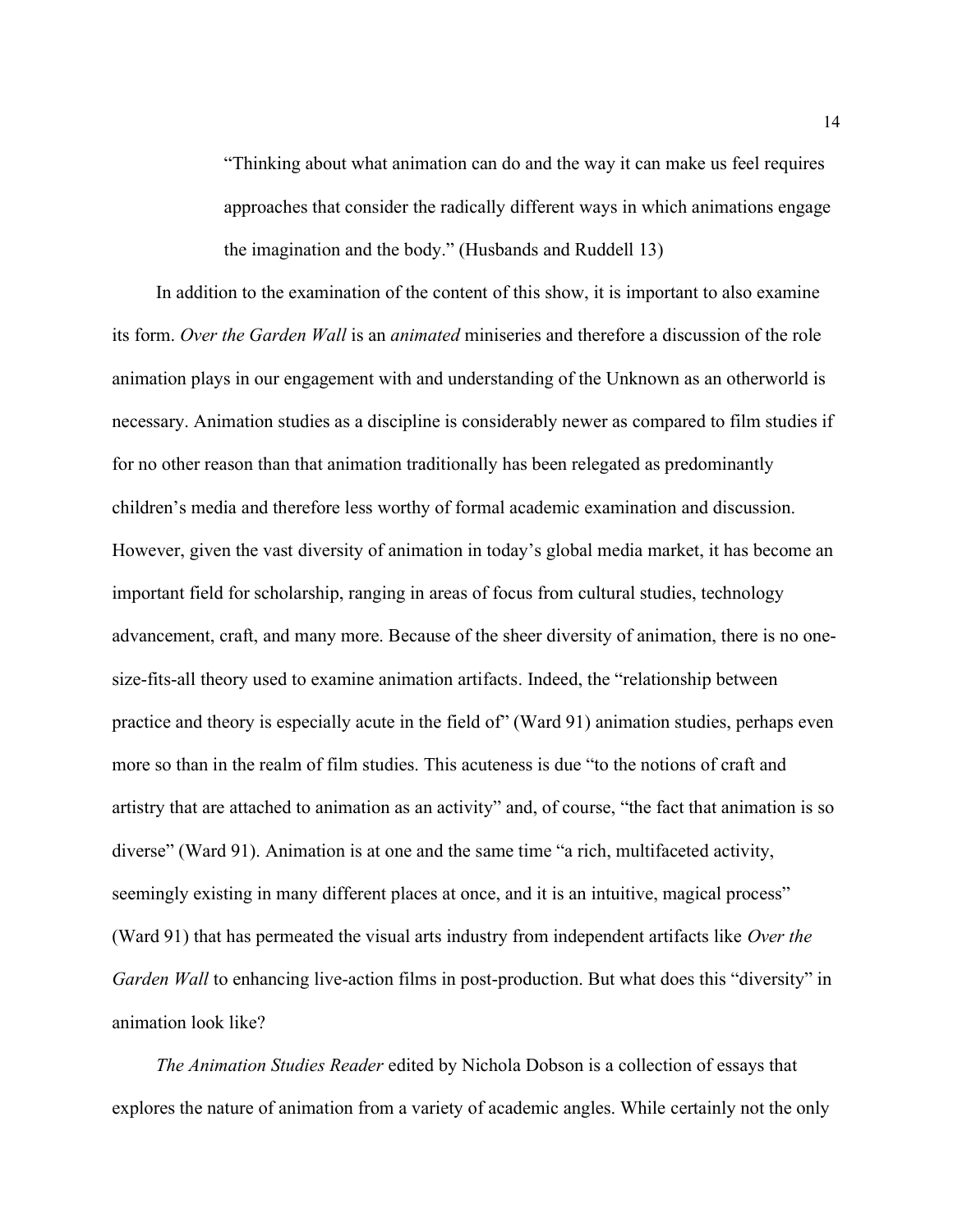Animation studies repository, it provides a comprehensive look at what topics are of imminent significance and contemporary relevance to animation scholars actively working in the field. While not all of the essays in this reader are relevant to this thesis, there are a handful that hold relevance for the study at hand. The first essay in this collection by Lilly Husbands and Caroline Ruddell, "Approaching Animation and Animation Studies," identifies some key considerations in the burgeoning field of animation studies for the uninitiated. Husbands and Ruddell highlight that

> what makes animation different from live-action [is that]…First, animation is produced frame-by-frame or in computer-animated increments, whereas liveaction cinema is filmed in real time. Secondly, animation is entirely constructed, whereas live-action has a 'profilmic world' that exists in front of the camera. (Husbands and Ruddell 6)

This distinctly constructed form in animation does not operate in the same way (or is not found) in traditional live-action cinema. If there is no universal theoretical approach to examining animation (or at least, not yet) then it is important to "consider how we recognize [animation] visually, particularly alongside live-action" (Husbands and Ruddell 7). The many distinguishing features between animation and live-action is at least one place to start unpacking the rich world of animated media.

 Of course, Husbands and Ruddell acknowledge the changing relationship between animation and live-action filmmaking. They use the example of Who Framed Roger Rabbit as a "simple enough [way] to distinguish between the animated and live-action components" (7) in a film. In this example, there is a clear distinction between those characters that are animated and those who are real actors alongside them, but this gulf between animated and live-action material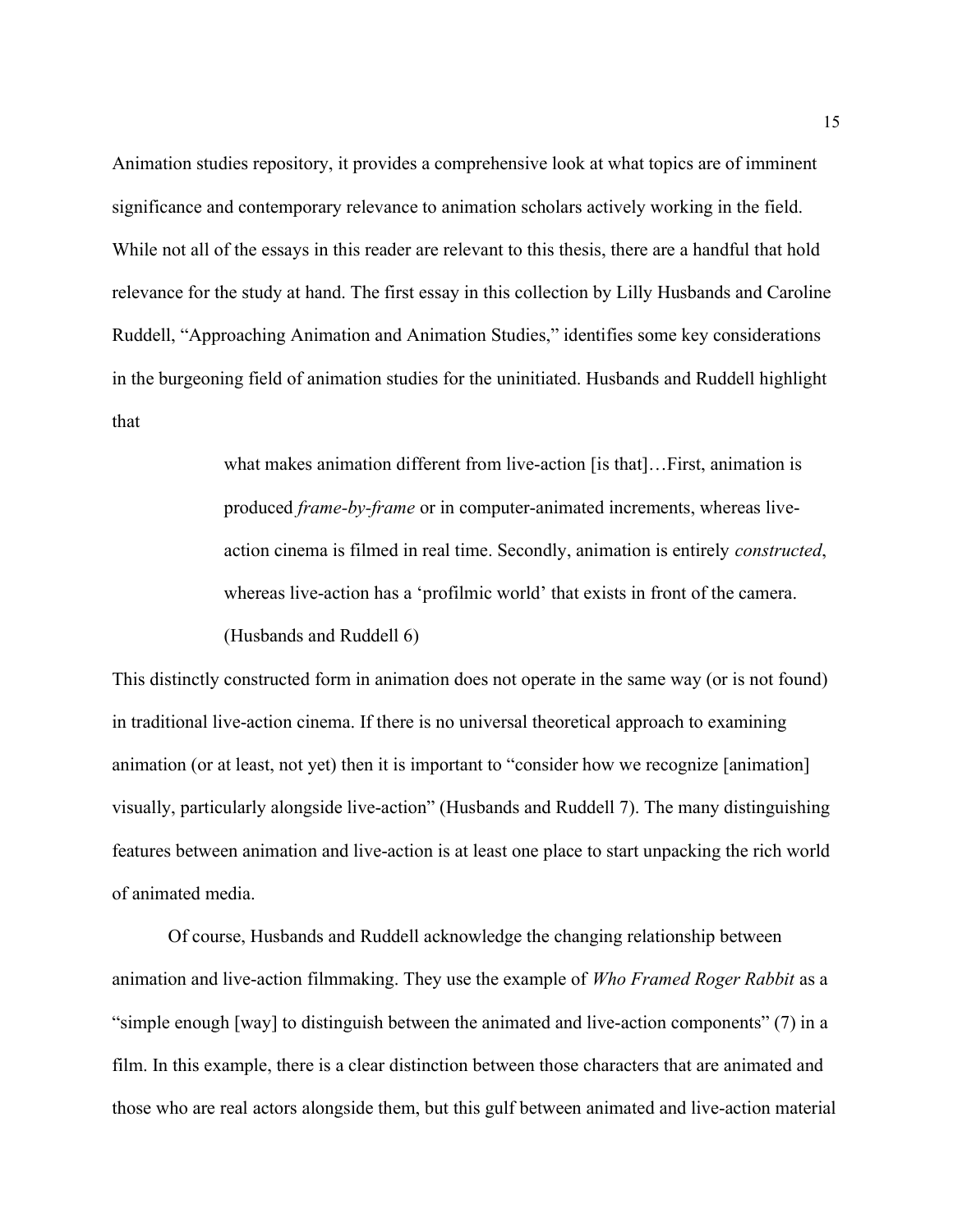has lessened in more recent films. It has become increasingly "difficult to identify the use of animation techniques to 'doctor,' alter or enhance live-action images," (Husbands and Ruddell 7) especially in the popular world of Marvel and DC superhero films where there is an undeniable marriage of the animated and live-action traditions. These compositing techniques or "the combination of animated images and live-action images into one single image…complicate the recognition of animation" (Husbands and Ruddell 7) in today's film industry. Thus, so far animation is characterizable by its uniquely constructed nature, but perhaps is less so by its recognizability in today's film industry. Husbands and Ruddell offer two more distinguishing features of animation that are useful for contextualizing animation in this study: the illusion of life and metamorphosis.

 For Husbands and Ruddell, the illusion of life created in animation comes "in part from the creation of movement, because movement suggests life as opposed to the stillness of death" (8). Movement in animation is, again, constructed frame-by-frame, and that is where the "illusion" of it originates (Husbands and Ruddell 8). This is in contrast with live-action films where movement is captured by the camera rather than created by the creative team (Husbands and Ruddell 8). It is important to note that just because there is created movement, does not necessarily mean that an illusion of life is also (and always) created. Indeed, just because a company logo wiggles back and forth on the screen does not signal to viewers that the logo is "alive," whereas the "wiggling" of a character, such as Mickey Mouse, appears "alive" by "virtue of his movement" (Husbands and Ruddell 8). So, again, we arrive at a "theory" of animation, examination of the illusion of life, that does not adequately address all forms of animation: it is not necessarily a property of all animation.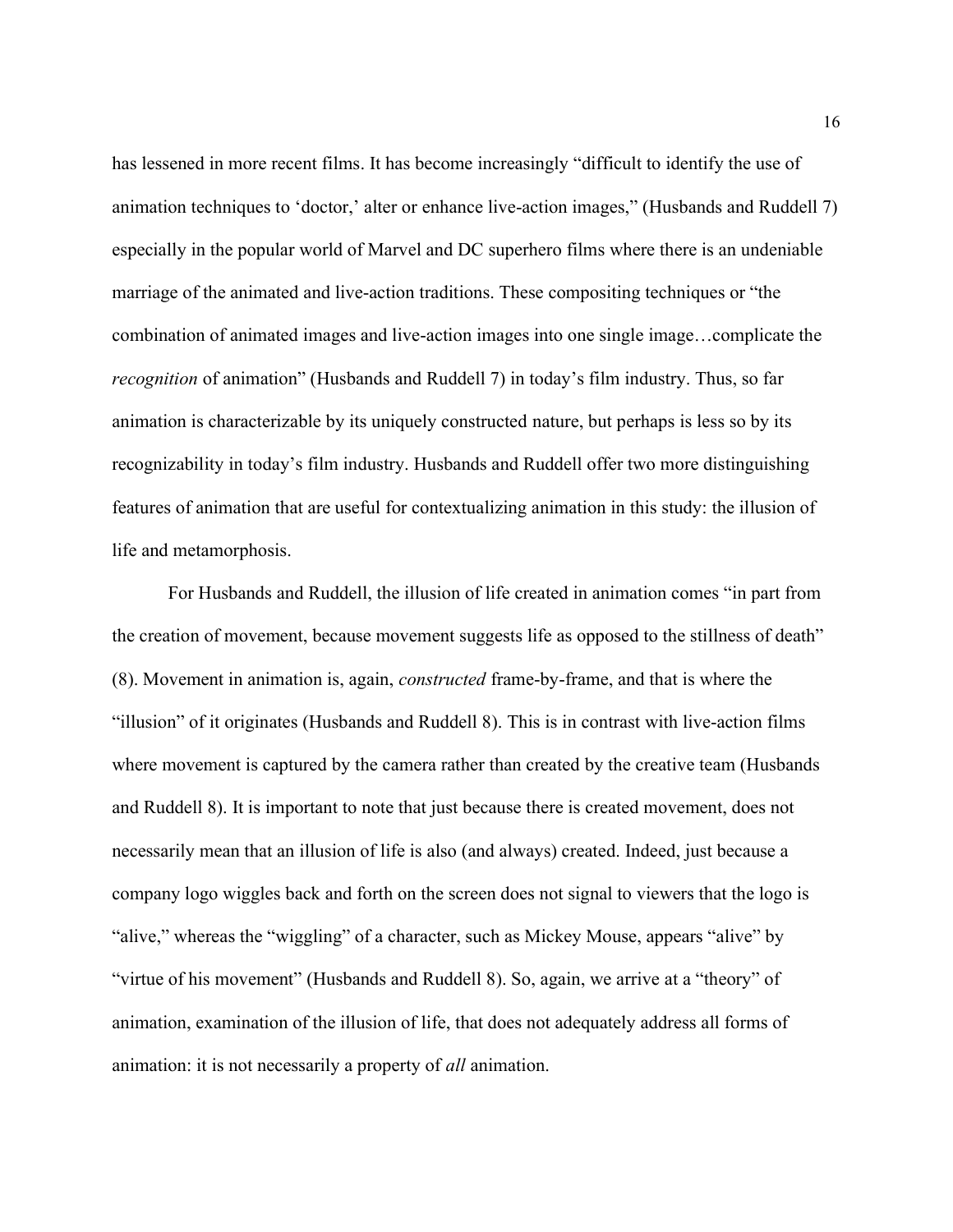On the other hand, metamorphosis in animation stems from its highly constructed nature. Animations possess the immense potential at any given moment to transform from one thing into another by virtue of the form's incrementality (Husbands and Ruddell 9). Each motion, each movement is stylized and purposefully presented, but also readily changeable according to the creative team's decision to make it so. This changeability "raises the question of how we might engage with such images and their transition from one thing into another" (Husbands and Ruddell 9) and how such images function in terms of continuity of content. The "plasticness" of animation—the "temporal, metamorphosing elasticity of animated bodies, objects and spaces" has "profound effects on spectators' bodies" (Husbands and Ruddell 13) and how we engage phenomenologically with animated material. In short, animation is utterly "unique in its representation of graphic and plastic universes and impossible spaces and in its 'ability' to transcend physical laws which govern our experience" (Husbands and Ruddell 11). The animated plane becomes one of infinite possibility, opportunity, and expansivity unlike anything that can be achieved by traditional live-action filmmaking.

John Berger's *Ways of Seeing*, although not concerned with animation specifically, sheds light on the richly visual nature of the animated form. What has made animation such a diverse medium is that "seeing comes before words" (Berger 7) and animation is a pointedly visual endeavor. Words are used to shape and describe what we see, to explain the visual world, but seeing fundamentally precedes worded communication. Thus, there is something primal about the animated form that enables us to engage with its material in a starkly different fashion than through literature. And because of the highly stylized and constructed nature of animation, what we are engaging with is purposeful, by which I mean non-accidental. In live-action filmmaking, even though it too is highly stylized, there is still a margin of error possible for overlooked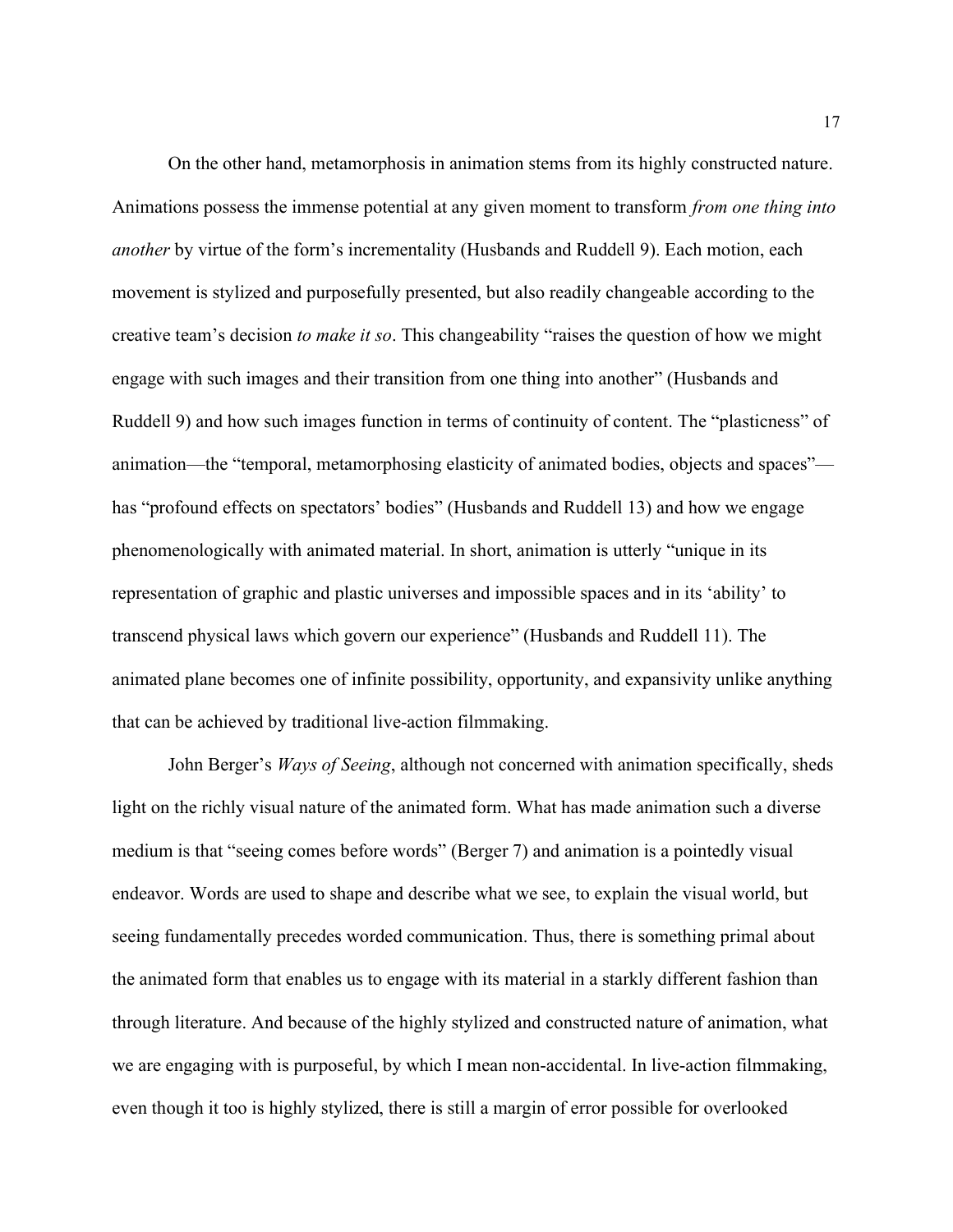details (an out-of-place, accidental soda can or coffee cup, for example). In animated media, everything that is in the frame was deliberately drawn there (whether by hand or computer). However, even though that which is available to be seen is deliberate, we still do not see everything in any given frame of animation. The way we see things "is affected by what we know or what we believe" (Berger 8) or indeed what we are looking for. Just as in live-action film, in animation we "only see what we look at…To look is an act of choice" (Berger 8). In viewing a film, animated or otherwise, we are never looking "at just one thing; we are always looking at the relation between things and ourselves…Our vision is continually active" (Berger 9). The plight of film, again, animated or otherwise, is that what we can see (or have access to) is dictated by the frame. We do not have access to the whole world, only that which is shown to us. And, even the material presented in the frame is often more detailed than we can apprehend all at once.

 Our perceiving and experiencing of the animation form are multifaceted and malleable. The examination of animation "in spectatorial terms opens up opportunities to explore not only what animation is but also what it can  $do$ —what it can show us and enable us to feel" (Husbands and Ruddell 10). What distinguishes animation from other visual art forms is that, as we experience it, it "is in a constant state of becoming," and when it is "arrested for definition or analysis it ceases to be fully what it is while in motion" (Husbands and Ruddell 10). Examining animation as a text becomes challenging because it is distinctly extra-textual, it exists outside of the confines of the written word. Animation must be considered as a whole, with attention given to its audiovisual style, technique, medium, and other components of its formal aesthetics (Husbands and Ruddell 10). But what becomes clear is that thinking about what animation can do and "the way it can make us feel requires approaches that consider the radically different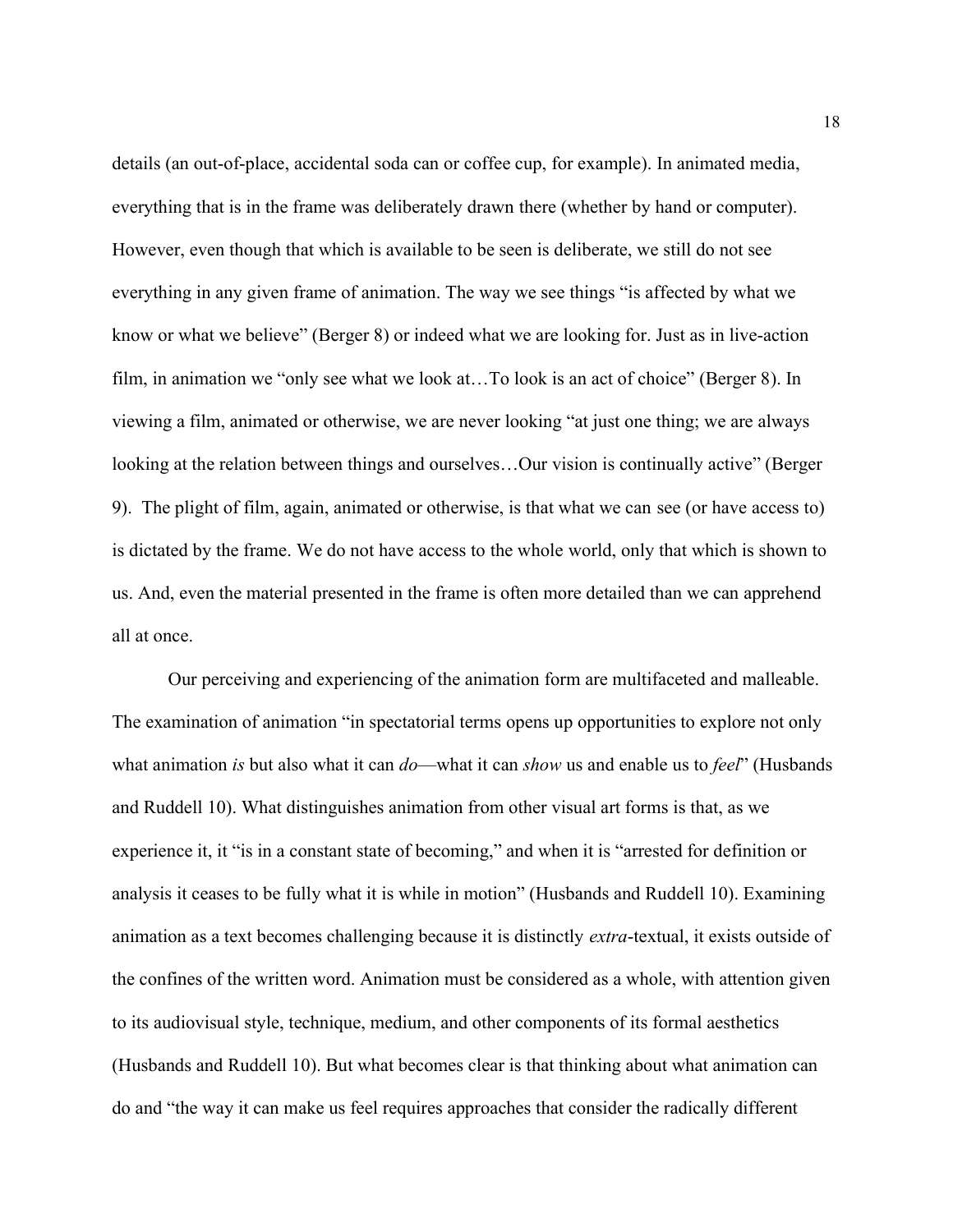ways in which animations engage the imagination and the body" (Husbands and Ruddell 13). This "radical engagement" of animation departs from traditional live-action film because of its form and the possibilities opened for spectator involvement by the animated image.

 The study of the otherworld through an animation lens, rather than a strictly literary or traditionally textual one, is intriguing insofar as it becomes a shared audiovisual and textual space into which simultaneously the protagonist and the spectator venture together. Animation's unique incorporation of the spectator into its world adds another layer of the uncanny to an already considerably uncanny trope—these upside-down, inside-out worlds engulf the character and spectator into one "shared" landscape where the anxieties and desires encountered are twofold addressed by the character and the spectator alike. The animated otherworld is at one time seen by the protagonist (and spectator) and also seen *awry*.

### The Otherworld

Voyages to the underworld, upperworld, and worlds aside have historically populated global literary and theological traditions. The voyage to the underworld, often "portrayed in religious epics and enacted in rituals, dramas, and games," is commonly "associated with initiatory death and rebirth" (Zaleski 3). Conversely, to represent states of "ecstasy, divination, and royal or prophetic consecration…many traditions favor the symbolism of ascent to higher worlds" (Zaleski 3). Voyages to an underworld or paradise are by no means limited to a specific religious, spiritual, or cultural tradition; indeed, these voyages are, to varying degrees, part of the literary fabrics of all global literatures. Scholars have investigated otherworld journey motifs "in primitive and tribal religion; in Oriental, Mesopotamian, and Greek mythology; in the works of Homer, Plato, and Vergil; in the multiple stands of Hellenistic religion; in Jewish and Christian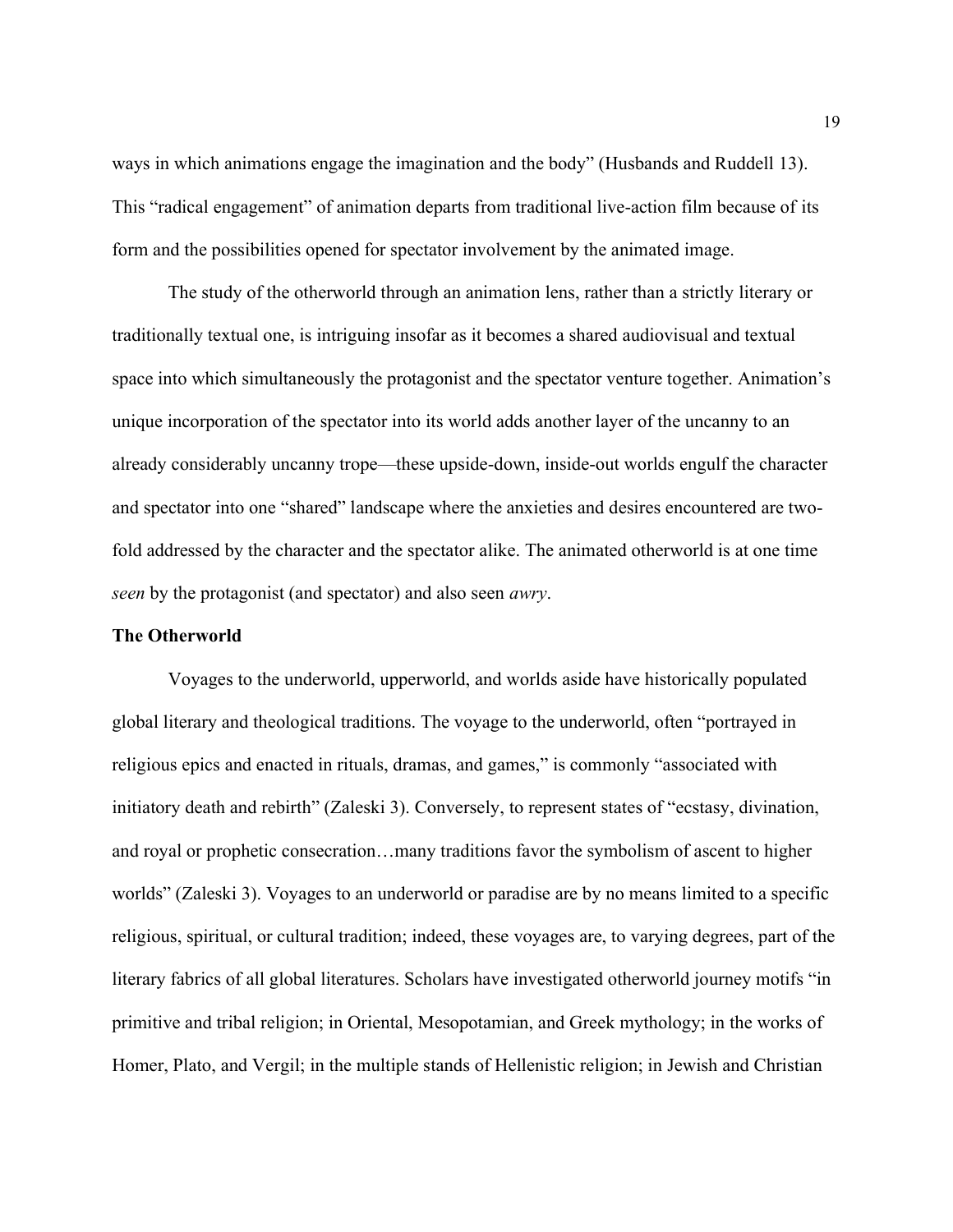apocalyptic literature; and in Zoroastrian, Islamic, and medieval Christian traditions" (Zaleski 4). In Western culture, return-from-death stories

developed within and alongside the apocalyptic traditions of late antiquity, flourished in the Middle Ages, declined during the Reformation, and reappeared in connection with some of the evangelical, separatist, and spiritualist movements in the nineteenth century. Today these tales have returned full force in the form of 'near-death' testimony…

(Zaleski 5)

Contemporary afterlife or "near-death" experiences in many ways echo the otherworld voyaging tales of these older traditions. One crucial similarity that links these return-from-death stories is their agenda: conversion and/or salvation. A journey to-and-from Paradise would encourage the traveler to conduct himself according to the doctrines that will ensure his acceptance into this place of eternal redemption. On the other hand, a journey to-and-from Hell would prompt the traveler to change his, or society's, ways in order to prevent eternal damnation. If Paradise is one location in the otherworld voyaging tradition, and Hell is another, then there is also a "third place," or Purgatory.

Conceptually, Purgatory emerges in the Catholic tradition during the twelfth century (Le Goff 1). In its original iterations, Purgatory was a trial space—a place where souls must confront their sins in order to achieve eternal rest in Paradise. A soul's time in Purgatory could be "shortened by the prayers, by the spiritual aid, of the living" (Le Goff 4), thereby creating an active link between the living and the dead. The gradual emergence of Purgatory "required and entailed a substantial modification in the spatial and temporal framework of the Christian imagination" (Le Goff 2). Such frameworks necessarily shape how society operates—living and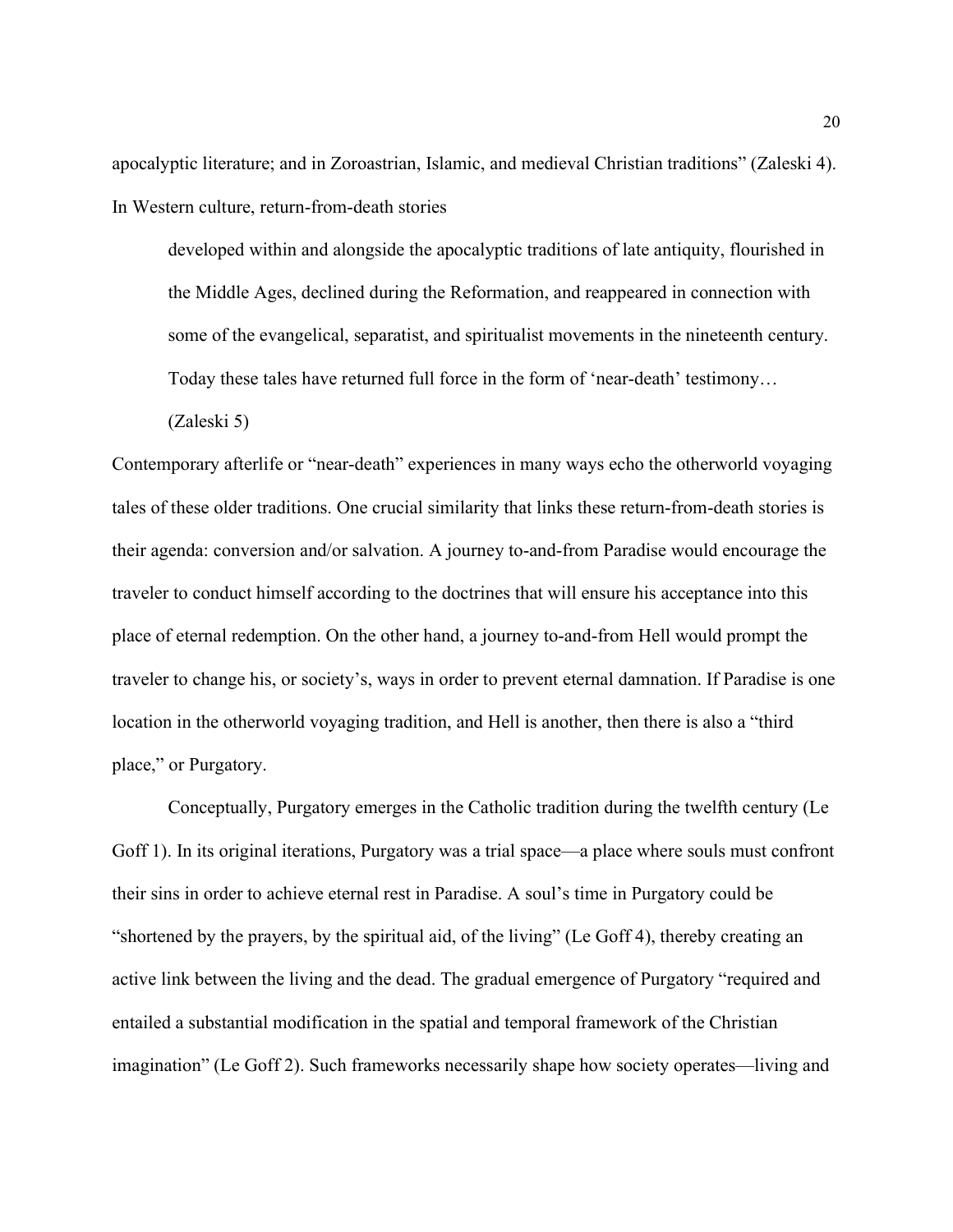thinking customs are organized around a shared understanding of space and time. To introduce Purgatory into the Christian canon, then, was to

> change the geography of the other world and hence of the universe, to alter time in the afterlife and hence the link between earthly, historical time and eschatological time, between the time of existence and the time of anticipation to do these things was to bring about a gradual but nonetheless crucial intellectual revolution. It was, literally, to change life itself. (Le Goff 2)

The incorporation of this "third place" into the ideology of Christian society fundamentally changed society's orientation to and relationship with life, death, and the spaces in between. Purgatory's intermediacy is sustained through several key characteristics, two of which include its temporal and spatial intermediacy. In terms of time, Purgatory "falls between the death of the individual and the Last Judgment," while spatially, Purgatory is "also in an in-between position, between Hell and Paradise" (Le Goff 6). An understanding of Purgatory cannot be severed from its origins in the Christian faith system, and so to use this term is to refer at once to its historical and spiritual contexts. However, "limbo" or "liminal" spaces participate in the in-betweenness of Purgatory, less the religious baggage that the latter term carries.

 Any analysis of the otherworld must take into consideration the deeply set theological ties this particular trope has, but this thesis is concerned with a fourth type of otherworld journey: the fantastic. The fantastic otherworld journey utilizes many of the conventions of the underworld, upperworld, and Purgatory journeys, but differs in its agenda. The purpose of the fantastic otherworld journey is not to convert, but rather to appeal to the imagination. This fourth type of otherworld travel, "neither so lofty as celestial ascent nor so profound as descent into the abyss," (Zaleski 4) is concerned with imaginative exploration and immersion. Carol Zaleski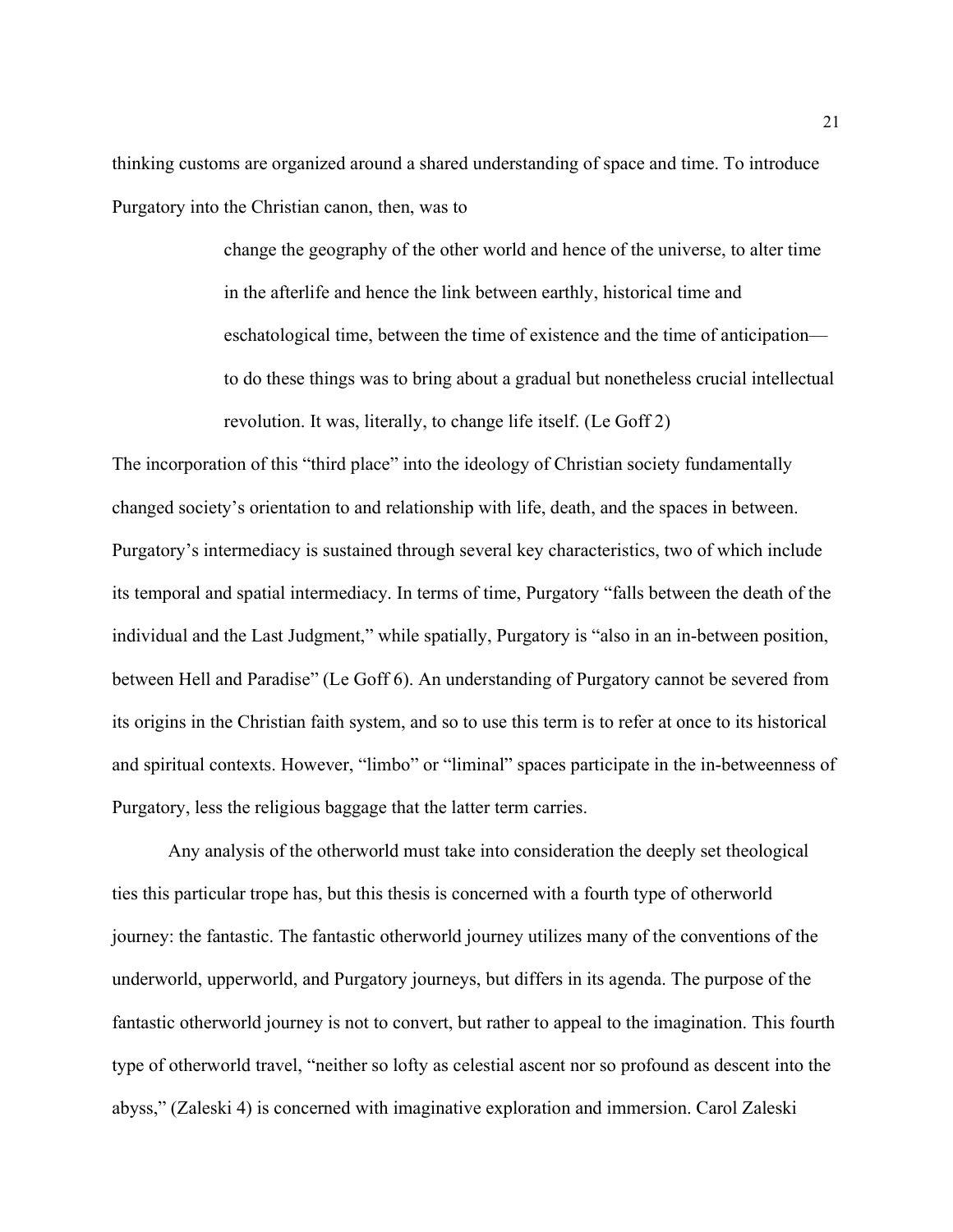writes that the protagonist of fantastic journey tale "sets forth to find another world by exploring the remote reaches of this world: the far east or west, the edge of the ocean…" (4). This description of the fantastic otherworld journey implies an intentionality on the part of the protagonist—the otherworld is sought out by a traveler, and often arises from the accessible, i.e. contiguous, environment. I would like to amend this definition of the fantastic journey by concentrating on those tales concerned with noncontiguous, temporally-bound otherworlds, like Wonderland. In Lewis Carroll's Alice's Adventures in Wonderland, the protagonist, Alice, does not "set out" to find Wonderland, but rather, stumbles upon it. It is revealed to her. Wonderland is also not a readily accessible space—she cannot come and go as she pleases from this location.

Thus, for such an expansive term and trope, it is necessary to limit the scope of the otherworld in this examination. For the purposes of this research, the otherworlds explored herein are those located *on the side* of reality. I have chosen to use the term "otherworld" here very specifically, as opposed to "afterlife" or "underworld," in order to clarify that the otherworlds of this study are those that exist outside of a religious, particularly moralizing, tradition. Furthermore, I distinguish the otherworlds examined in this thesis from afterlife and underworld tales because the characters of Over the Garden Wall are not dead, they are suspended in a liminal space between life and death. The examples I provide in the Historical Overview section are also not concerned with afterlife or underworld journeys, but rather those journeys to the otherworld that happen on the side. In a future study, it would be interesting to examine how afterlife and underworld animation intersects with otherworld animation, but for the purposes of this study they will not be comprehensively considered.

In addition to limiting the scope of this research to non-religious otherworlds, and excluding the terms "afterlife" and "underworld" where characters are specifically deceased (or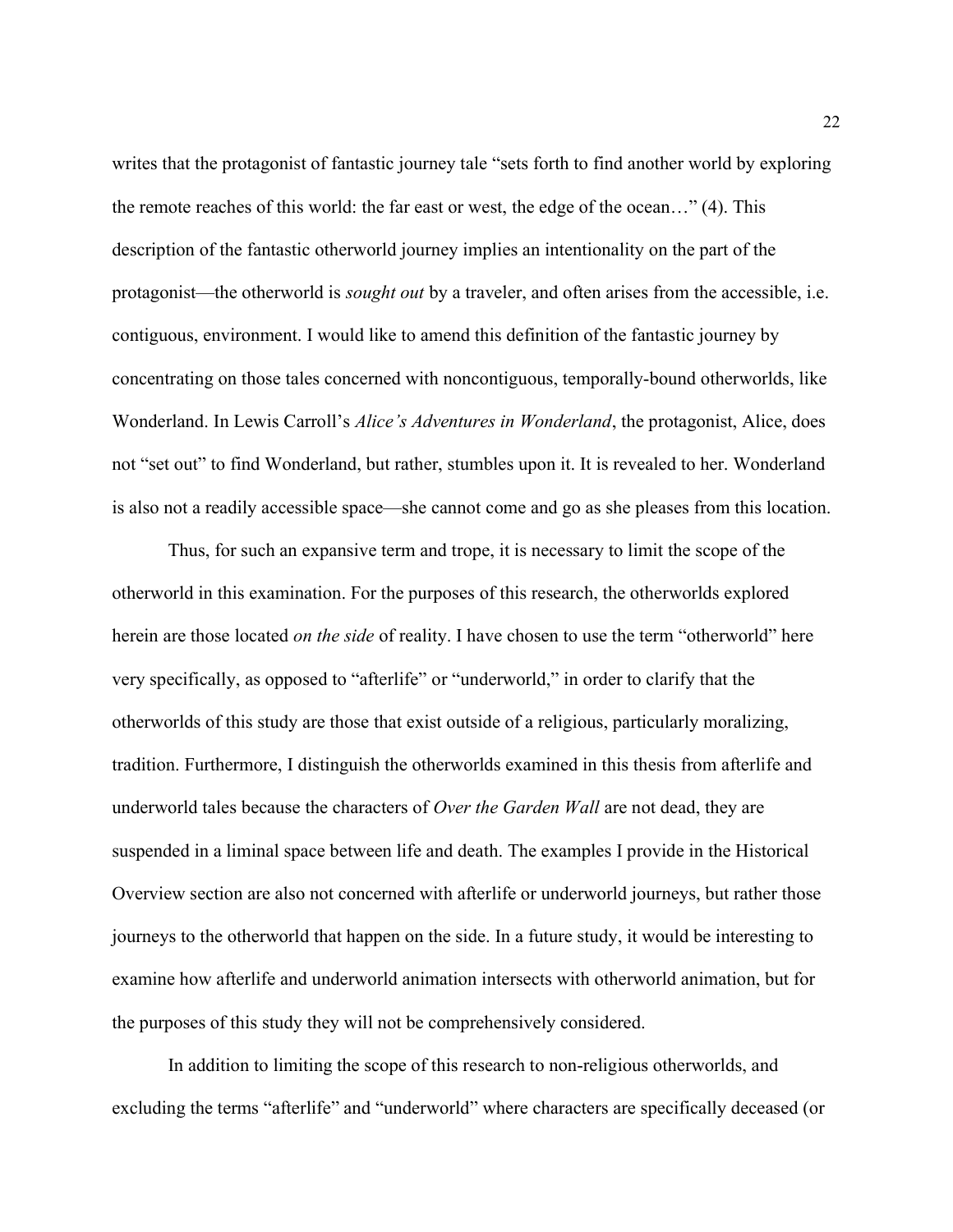die and are resurrected), it is also important to recognize the noncontiguous nature of the otherworlds in this study. The otherworlds encountered by characters examined in this thesis are temporally-bound, noncontiguous locations by which I mean characters cannot freely travel to and from these locations and, frequently, these locations exist for a time and, once the journey is completed, are gone. Thus, in this examination I will be exploring noncontiguous, temporallybound, non-moralizing otherworlds wherein the characters are not deceased, but indeed *return* home at the conclusion of their journey. I have come to identify this specific otherworld trope as ABA otherworld journeys.

It is important to outline the specifics of the otherworld in this way because the otherworld in Over the Garden Wall, the Unknown, is quite unique and veers from some of the more traditional characteristics of the ABA otherworld. Firstly, Wirt and Greg find themselves lost in a forest with no knowledge of how they got there. Typically, there is some situation or circumstance that triggers the otherworld for the protagonist(s). It is only at the end of the miniseries that we learn that Wirt and Greg are in a limbo space following an accident that resulted in them falling into a river. Secondly, there is a distinct ambiguity about the purposes of Wirt and Greg's respective journeys. This is fairly typical of non-moralizing otherworld tales (such as Alice's Adventures in Wonderland) but is distinct from the more religious roots of this trope. Finally, at the end of the miniseries, we see the various characters of the Unknown going about their lives post-Wirt and Greg's journey. The continued ambiguity of the temporal nature of the Unknown is another distinctly interesting feature of this show.

In an interview conducted by horror and science fiction author Steve Kozeniewski, McHale purposefully keeps his descriptions of the Unknown ambiguous. Kozeniewski interprets that the "Unknown is where your soul goes when you're in between life and death," but that the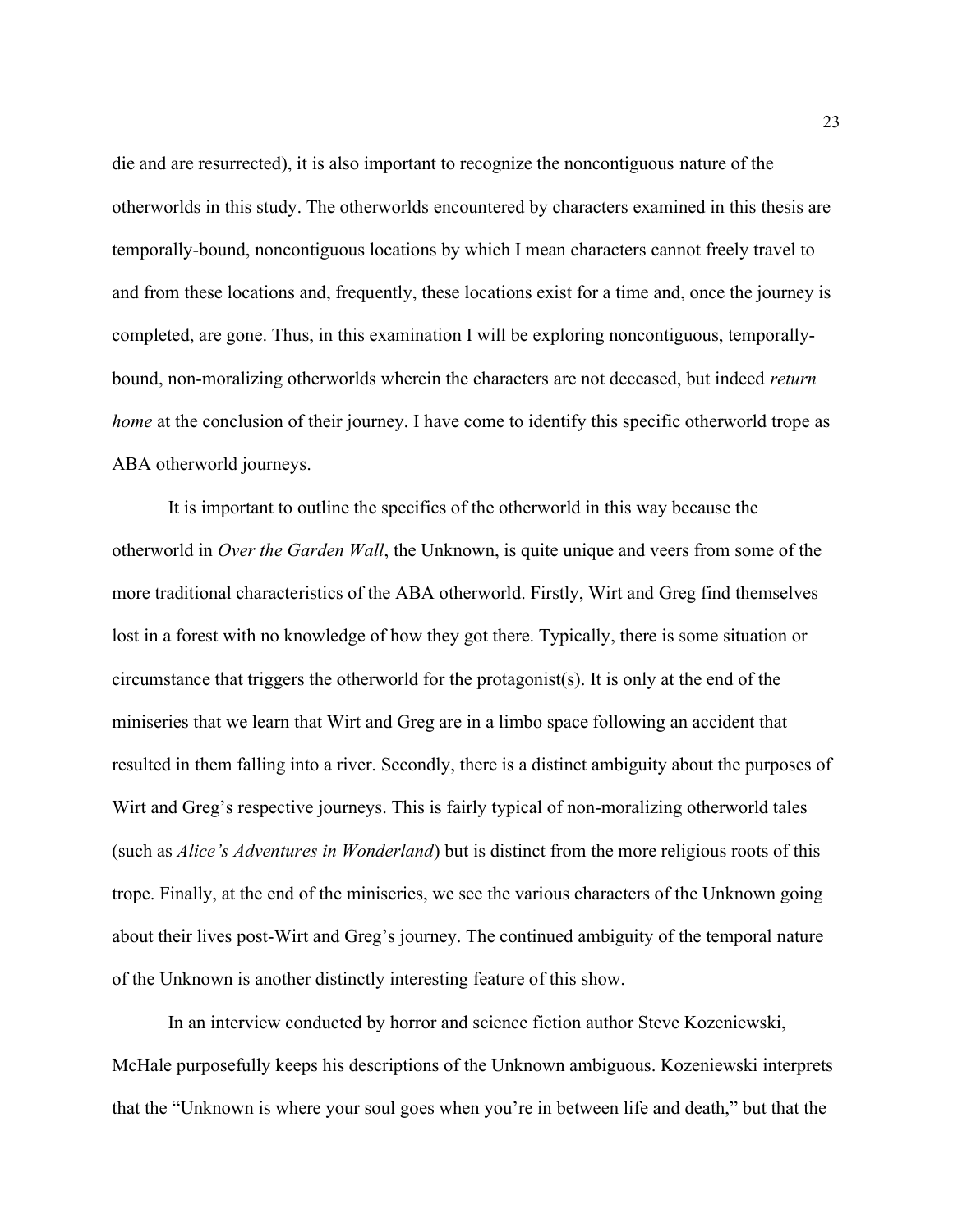Unknown is "not a metaphor, it's a real place" ("Behind the Potatoes and Molasses"). McHale asserts that maybe the show (and the Unknown) is "also about reality versus fantasy, and about dreams versus wakefulness" ("Behind the Potatoes and Molasses"). According to McHale,

> The Unknown is literally the unknown. There are stories that were once told, and are gone forever. Words that have been spoken and forgotten. Ideas that have been thought, but lost. And there's plenty of stuff mankind has never thought of, and will never think of. The Unknown is all that stuff. If there is more to the universe than what humans can perceive (and of course there is) then maybe everything that can ever be conceived is floating around somewhere unseen and unknown in some abstract way. So maybe Wirt and Greg get a glimpse of it, and make sense of these abstract concepts the best way they can understand it… ("Behind the Potatoes and Molasses")

With no conclusive definition of the Unknown or its "purpose," McHale leaves the door open for any number of otherworld interpretations. The shape of the Unknown shifts and changes depending on the angle it is examined from. The Americanness of this otherworld space adds an interesting layer of tangibility to its environment—this other place resembles real places that are accessible in this world. Contrasting its ambiguity against a highly stylized and indeed real landscape, the Unknown becomes an otherworld that is here as well as there. Situating this animated otherworld in the context of other animated otherworlds helps delineate the qualities and characteristics of what an otherworld can look like, and how it can function in and through animation.

Although this study will not tell us the whole story about American animated otherworld journeys, it will provide a new perspective on the question of how we might interpret the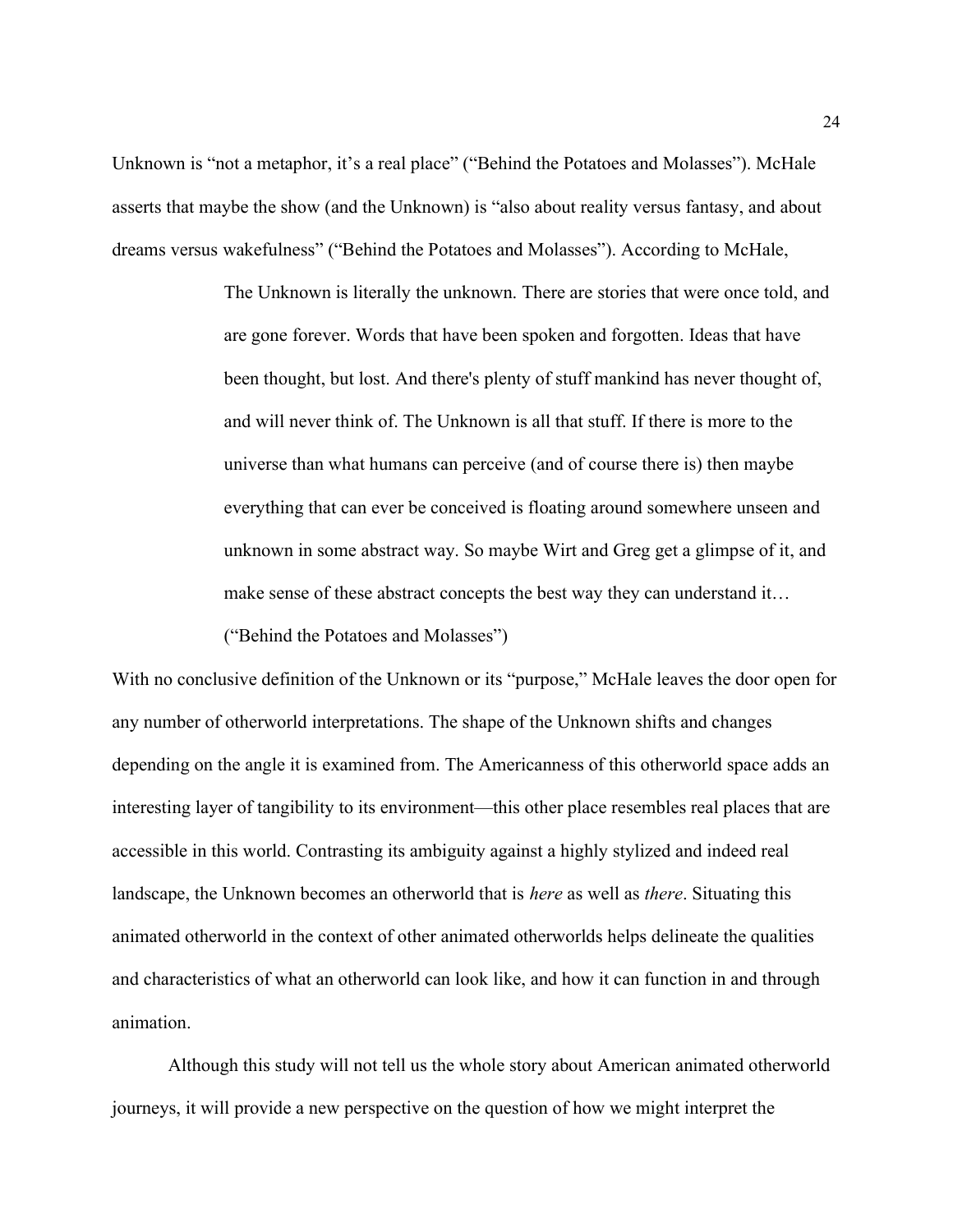otherworld trope in an animation, and specifically American, context. I have not attempted to write a fully comprehensive examination of animated otherworld journeys, but rather to present an artifact of interest in this subject and to learn from its continuations of this tradition, as well as its divergences. In order to navigate the labyrinth of American animated otherworld material, we must do more than simply identify and catalogue the recurrent and contrasting motifs. We must determine a common thread that will not be undone by variations in content and will help us to account for both similarities and differences without partiality. That common thread is story: the otherworld journey, animated or otherwise, is a work of the narrative imagination. As such, the otherworld journey, and specifically the animated otherworld journey, is shaped not only through its contemporary adaptations of this ancient trope, but also by its form. The present study is intended to focus our attention on the narrative and imaginative nature of the "fourth" otherworld as presented in animation.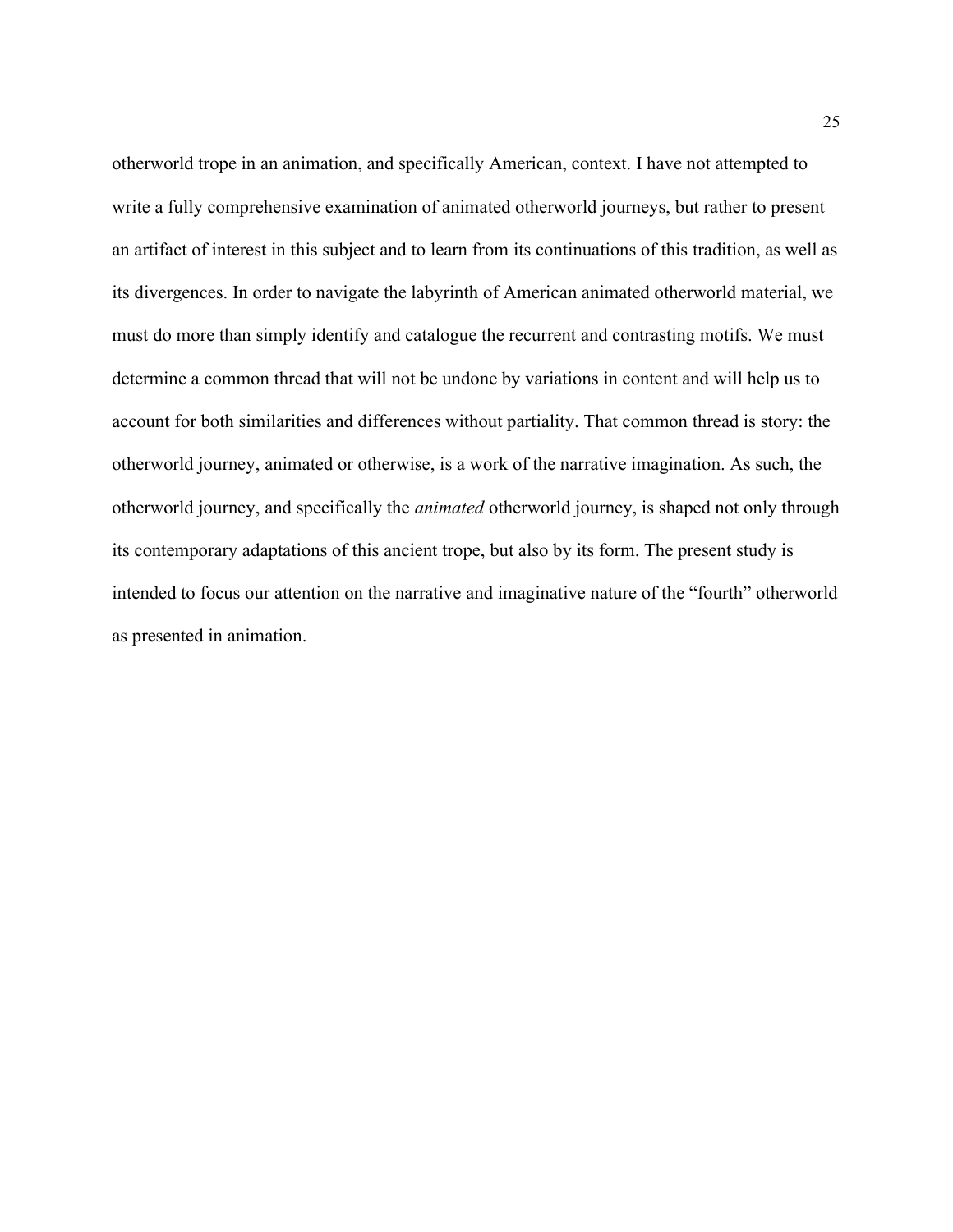#### Chapter III: Historical Overview

Literary tropes necessarily evolve over time in response to and alongside socio-cultural advancements. The popular "prince/princess" storyline in many ways falls flat with contemporary audiences, but practically drove Disney's film and merchandising industries during the 1980s into the early 2000s. This storyline has been adapted to reflect contemporary empowerment movements and to accommodate more diverse character interactions and plots. This trend of gradual evolution extends to the otherworld trope as well. In the age of interactive media, audiences are more accustomed to interacting with "other" spaces than ever before. Likewise, the animation industry writ large has adapted to changing technologies and spectator expectations. It is important, then, to contextualize the animated otherworld in order to understand its ever-evolving landscape. How have the circumstances of the animated otherworld adapted over time? What purpose does the animated otherworld serve in contemporary animation as compared to earlier iterations? This chapter is focused on providing an overview of the American animated otherworld in order to situate *Over the Garden Wall* as part of this evolving tradition.

Unlike other genres of literature that see spikes in popularity, like the vampire or zombie literatures that have experienced this relatively recently, otherworld tales have existed consistently for an exceptionally long time in literature and have not experienced a particular "spike" in popularity at any given juncture. The animated otherworld has been a subject of interest since the industry's inception. Similar to literary otherworlds, animations that involve otherworlds are fairly popular, as the animated form lends itself well to this trope. In the earlier days of American animation, the trend of blending animated and live-action material together became particularly popular in short films. Oftentimes, these short films would show animators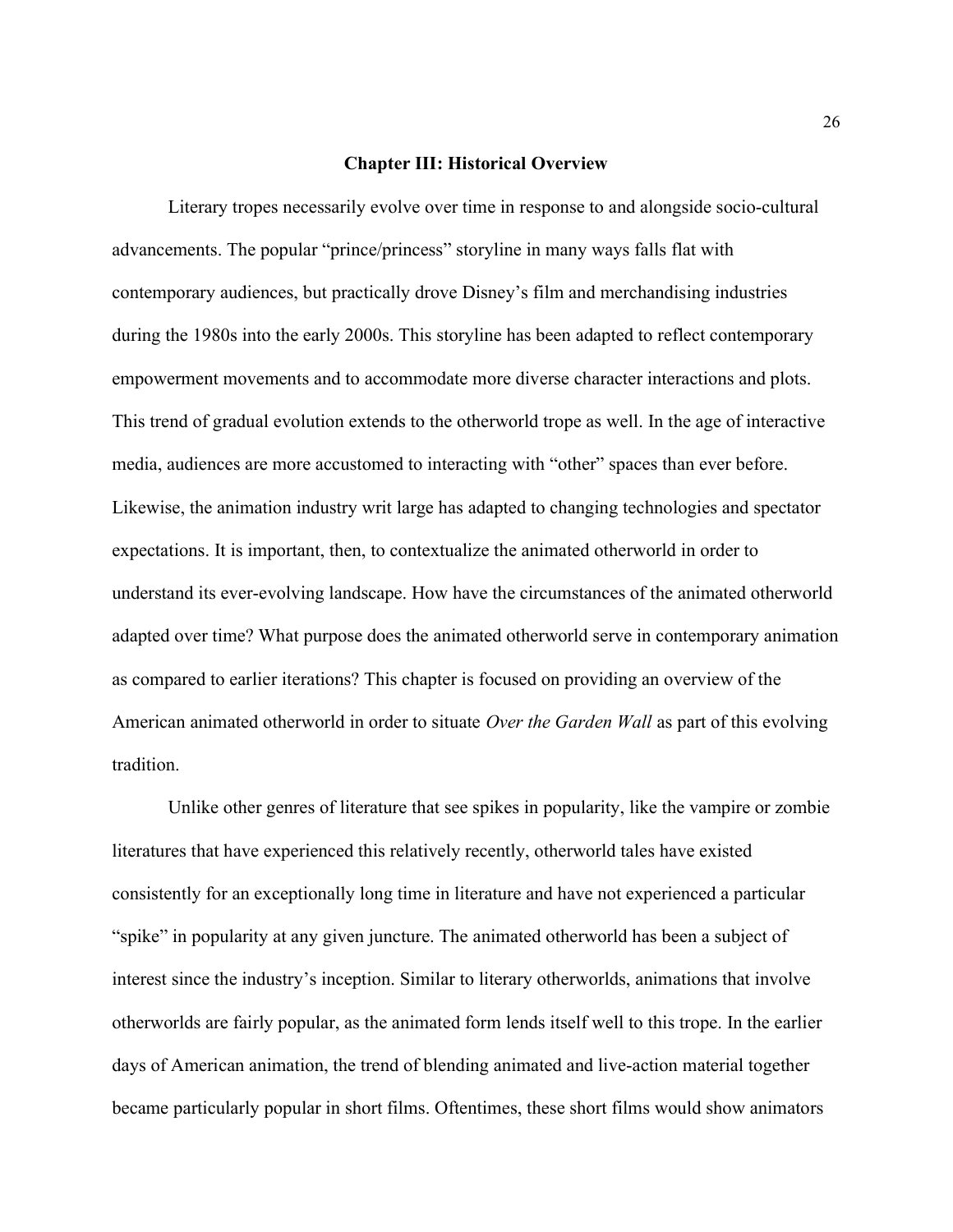creating characters on the page that would come to life either on the page, or even come off the page entirely. This blending of the "real" with the "animated" added a new dimension to the otherworld landscape. Animation itself became an "other world" that was populated by mischievous, comical, and oftentimes rogue animated figures that would not "obey" their animators. The evolution of these shorter animated pieces into feature-length films made more complex content possible, and, by extension, more complex otherworlds as well.

 This study is not the first to undertake an analysis of the otherworld in animation. In fact, Charles Gardner, a self-proclaimed animation enthusiast, published a very comprehensive list of under- and upperworld journeys in animation on the website Cartoon Research. The three-part series, titled "Go to Hades," explores "Afterlife cartoons," noting animation's unique ability to create vivid and immersive otherworlds. The earliest "Afterlife cartoon" Gardner lists is When Hell Freezes Over (1926). In this short animation, protagonists Mutt and Jeff venture out into the forest to retrieve some wood to heat their frozen apartment. While out, they encounter a mysterious hooded figure who reveals a devil hiding beneath his cloak. The devil captures the pair and together they disappear in a puff of smoke into the underworld. The rest of the animation details the perils they face while in the underworld. Their return is marked by a "fadeto-black" transition<sup>1</sup>, where both Mutt and Jeff are back in their frozen apartment. Mutt delivers two blows to Jeff's head, each of which results in a bump resembling devil's horns, and consequently knocks Jeff out. Gardner lists several other examples of under- and upperworld animation, including: Disney's Silly Symphony "Hell's Bells" (1929), "Golf Nuts" (1930), Fleischer/Paramount's "Swing You Sinners" (1930), "Hide and Seek" (1932), "The Air Race"

<sup>&</sup>lt;sup>1</sup> Transitions such as these are common in otherworld animations. They details of the return are left vague so as to create or perpetuate any ambiguities surrounding the otherworld and its existence.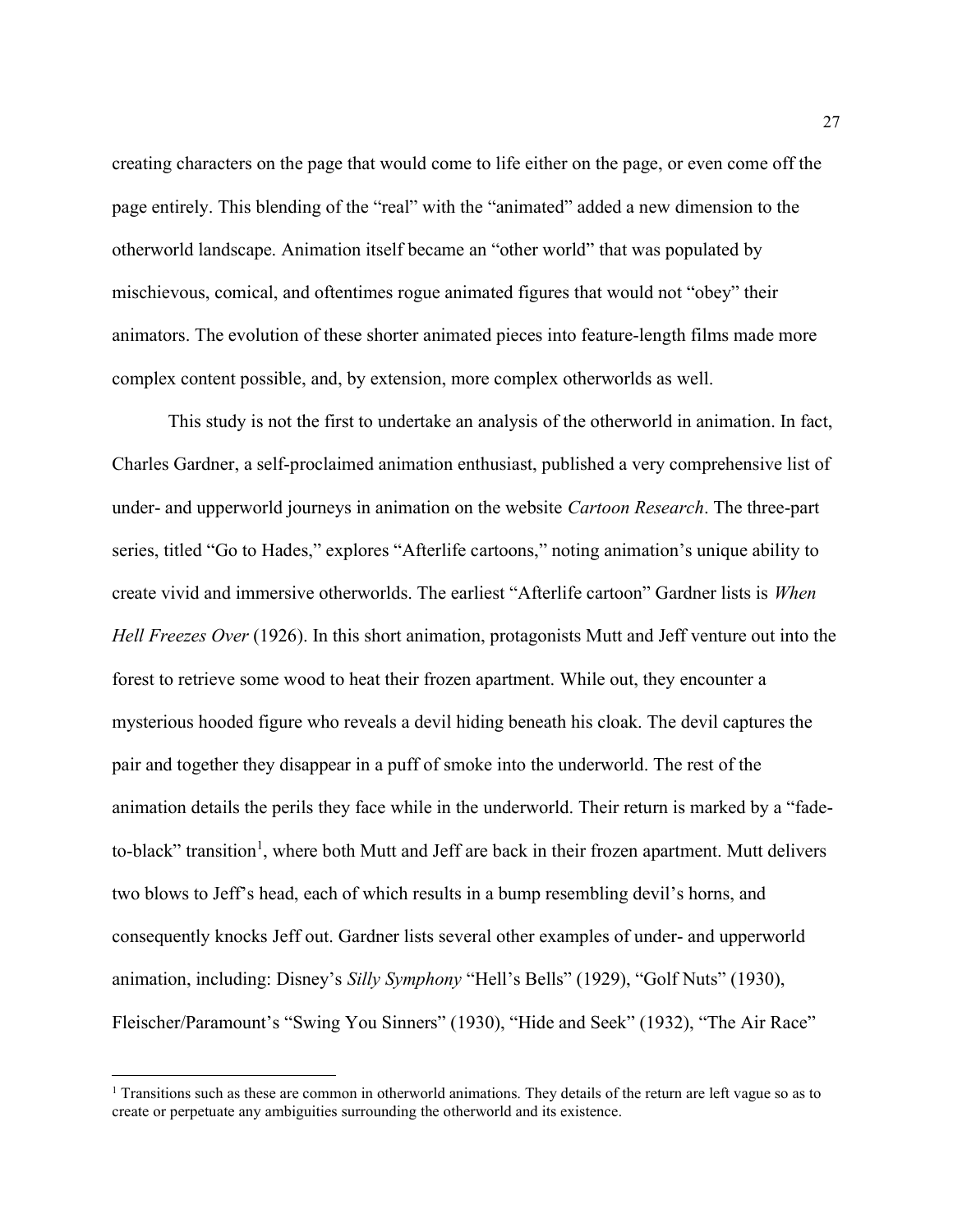(1933), a Betty Boop cartoon "Red Hot Mama" (1934), and many, many others dating into the mid-sixties. This thesis diverges from the focus of Gardner's series in that the otherworld of interest here is that of the fantastic nature, not of the mortal one. As is demonstrated by Gardner's series, there are countless examples of various otherworld journeys represented in animation. Analyzing these examples as a corpus of work raises new insights regarding the development of this trope generally, and in animation.

Disney's *Alice in Wonderland*, released in 1951, marks one of the first feature-length animated adaptations<sup>2</sup> of a literary otherworld. At the feature-length level, spectators spend more time exploring Wonderland with Alice, and greater detail in terms of landscape and content is given to developing the otherworld. Some other animated otherworld films that followed Alice in Wonderland were Peter Pan (1953), Return to  $Oz<sup>3</sup>$  (1964), The New Alice in Wonderland<sup>4</sup> (1966), The Phantom Tollbooth (1970), Journey Back to Oz (1972), and The Lion, The Witch, and the Wardrobe (1979). Each of these films is adapted from either a British or American novel (or series of novels) and, in the case of Alice in Wonderland, The New Alice in Wonderland, Return to Oz, and Journey Back to Oz, the same novels are being adapted multiple times. While this is by no means a comprehensive list of all animated feature films concerned with otherworlds, and does not factor in shorter animations during this time like Pink Panther's "Psychedelic Pink" (1968), during these thirty years there is a fascination with turning the literary otherworld into an animated one. Although there were several films made about the

<sup>&</sup>lt;sup>2</sup> Of course, Disney's *Alice Comedies* series of the 1920s derives some of its inspiration from Lewis Carroll's *Alice's* Adventures in Wonderland. The 57 "episodes" in the series are unrelated insofar as a cohesive plot is. These episodes are united by a live-action Alice exploring various animated landscapes.

<sup>&</sup>lt;sup>3</sup> A television special.

<sup>&</sup>lt;sup>4</sup> A television special.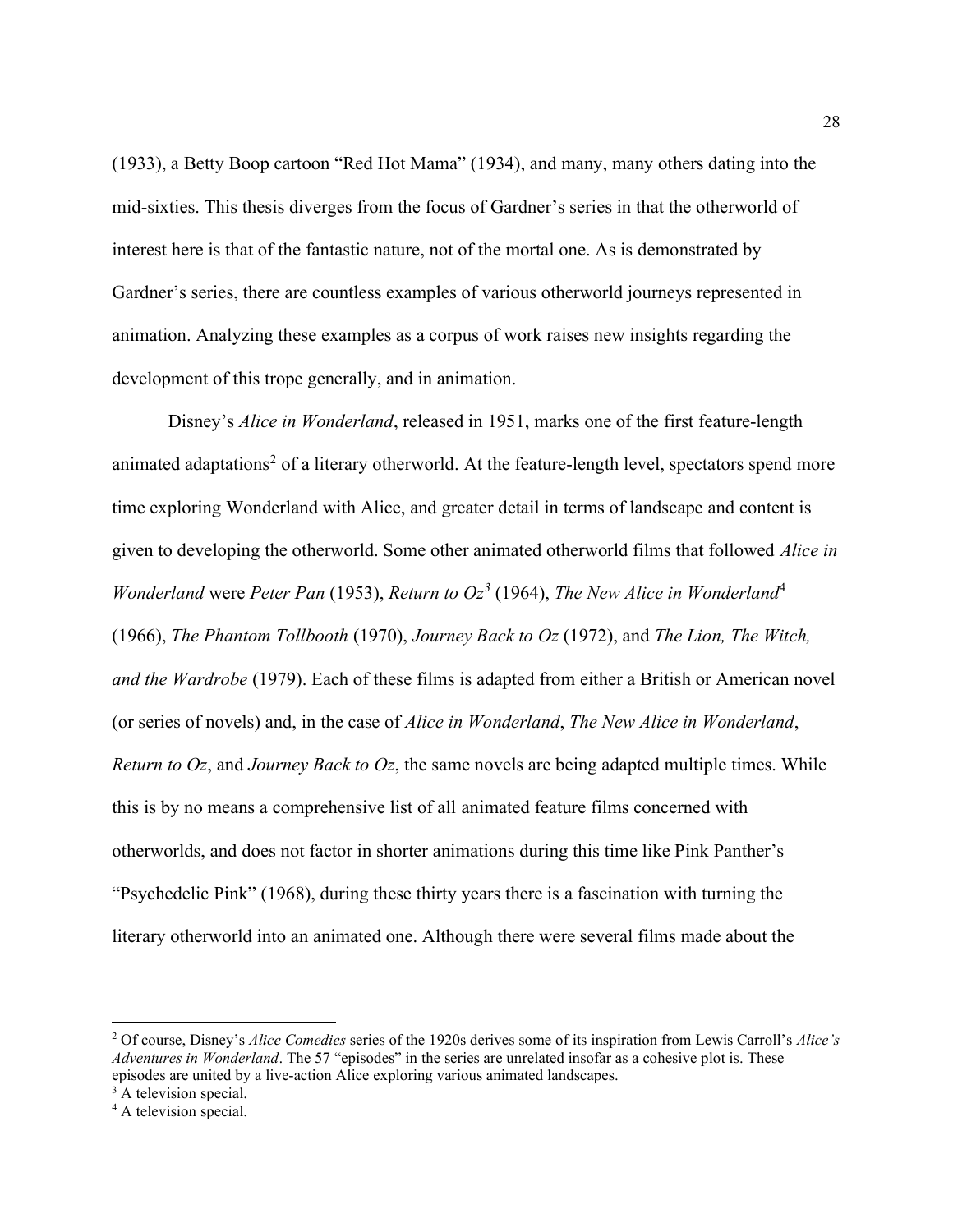otherworld during this time, these films do not constitute a "spike" in production in the same way that zombie and vampire genres experienced have in more recent years.

 The otherworld, particularly in animation, changes in the 1980s. On May 25, 1979, sixyear-old Etan Patz disappeared in Manhattan, New York. In many ways, his disappearance marked the beginning of the "missing child" movement. Patz was the "first missing child to have his photo on a milk carton" and President Ronald Regan later declared May 25, the day of Patz's disappearance, National Missing Children's Day (Chen). With the rise of "stranger danger" rhetoric during this decade, films that depicted children wandering off were less palatable to movie-going audiences. These films were oftentimes animated or otherwise geared towards children (*Alice in Wonderland*, for example), so families, and particularly children, were the target audience. Adventuring into otherworlds is glorified in these films—the protagonist is enveloped in a fantastical environment full of magic. Wonderland, Neverland, Oz, and Narnia are all enticing destinations for children, especially children who are yet unable to distinguish between animation (or fantasy) and reality. Moreover, the protagonists in these films were children themselves, so in addition to children having a difficult time distinguishing reality from fiction, they were also more likely to personally identify with the main character(s). Thus, there was a growing fear that children would be encouraged or inspired to wander off in search of faroff or fantastical lands by these films.

 In the wake of the "missing child" movement, children's films that deal with the otherworld have developed certain strategies to circumvent parental anxiety. One strategy is to have multiple protagonists go on the adventure together, thereby protecting each other from any dangers encountered in the otherworld. Another is to have protagonists ask permission from an authority figure to go on their adventure, thereby notifying a guardian "on the outside" of their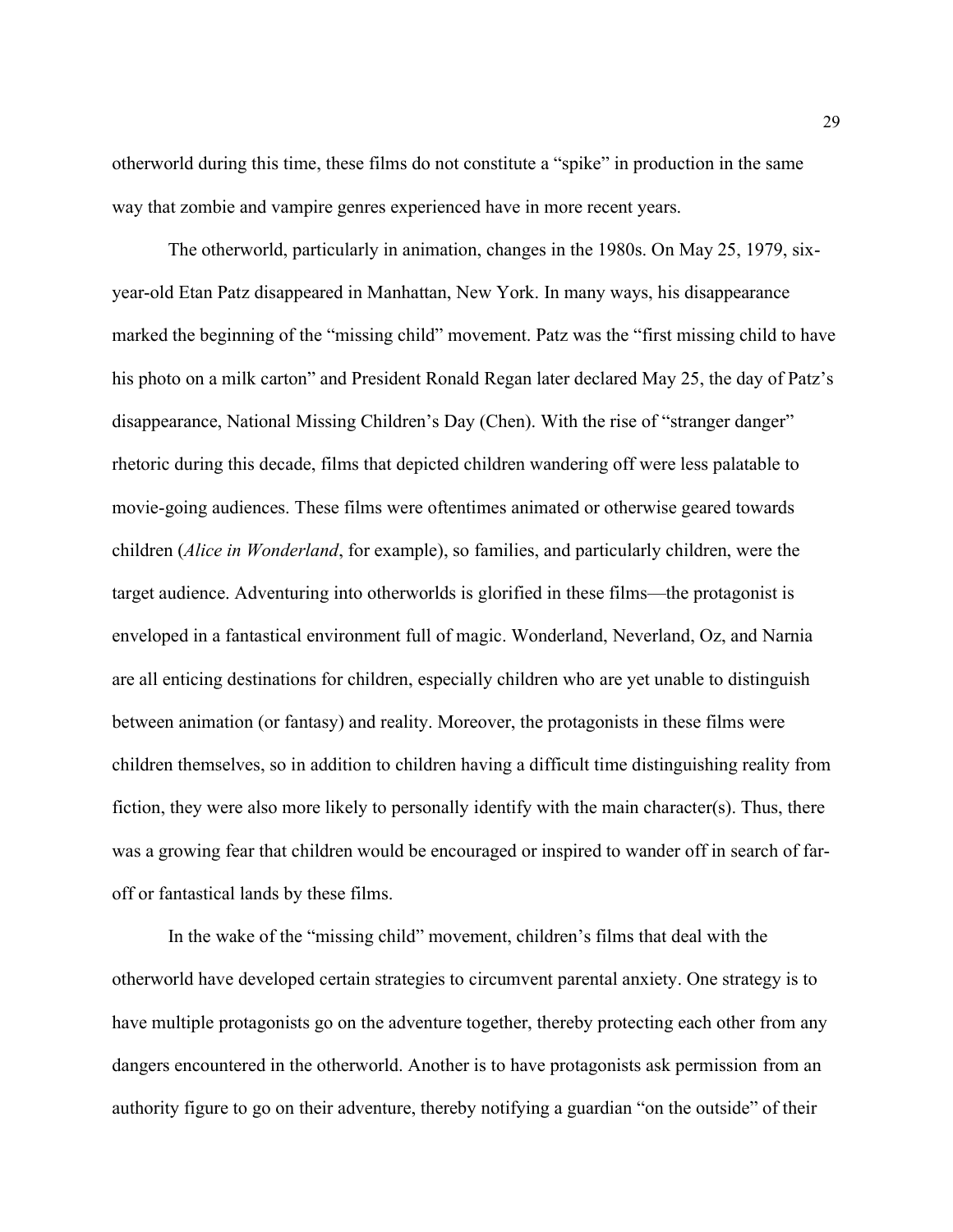whereabouts. While the "stranger danger" era is less of a contemporary social focus, the effects of that era on otherworld animation are still present today. Over the Garden Wall satisfies the first strategy by pairing brothers Wirt and Greg up together to navigate the Unknown, but at no time does the miniseries include the boys' parents. Arguably, there are parental-like figures in the Unknown for the boys to seek guidance from, most notably the Woodsman (though his character is fraught with his own challenges and is not a consistent source of help for the brothers). Their companionship in Beatrice provides another safety bond. The evolution of the Motion Picture Association of America (MPAA) rating system, whereby the MPAA determines films' and television shows' audience suitability, has helped curb parental anxiety about the content and messages their children are exposed to. With a rating of PG, OtGW is not intended for young children, and an older audience would be better equipped to engage with the show's themes of lostness, burden, and exposure.

In this section, however, *Over the Garden Wall* is not the direct focus. Due to its longstanding history, it is important to examine how the otherworld trope has been depicted over time. This section is designed to provide some historical context as to the tradition of the otherworld specifically in American animation. Of course, there are so many examples even within the limited scope of American animation that not all of them can be included here, but this chapter will provide an overview of four notable examples of animated ABA otherworlds in the American tradition, and will also provide three examples of tales that are not of the ABA otherworld tradition that this study is particularly concerned with. The first four examples analyzed in this section are Betty Boop in Mother Goose Land, Betty Boop in Blunderland, Pink Panther's Psychedelic Pink, and Adventure Time's "Puhoy." These examples explore different ways the otherworld can be packaged and presented, yet still adhere to the ABA structure. The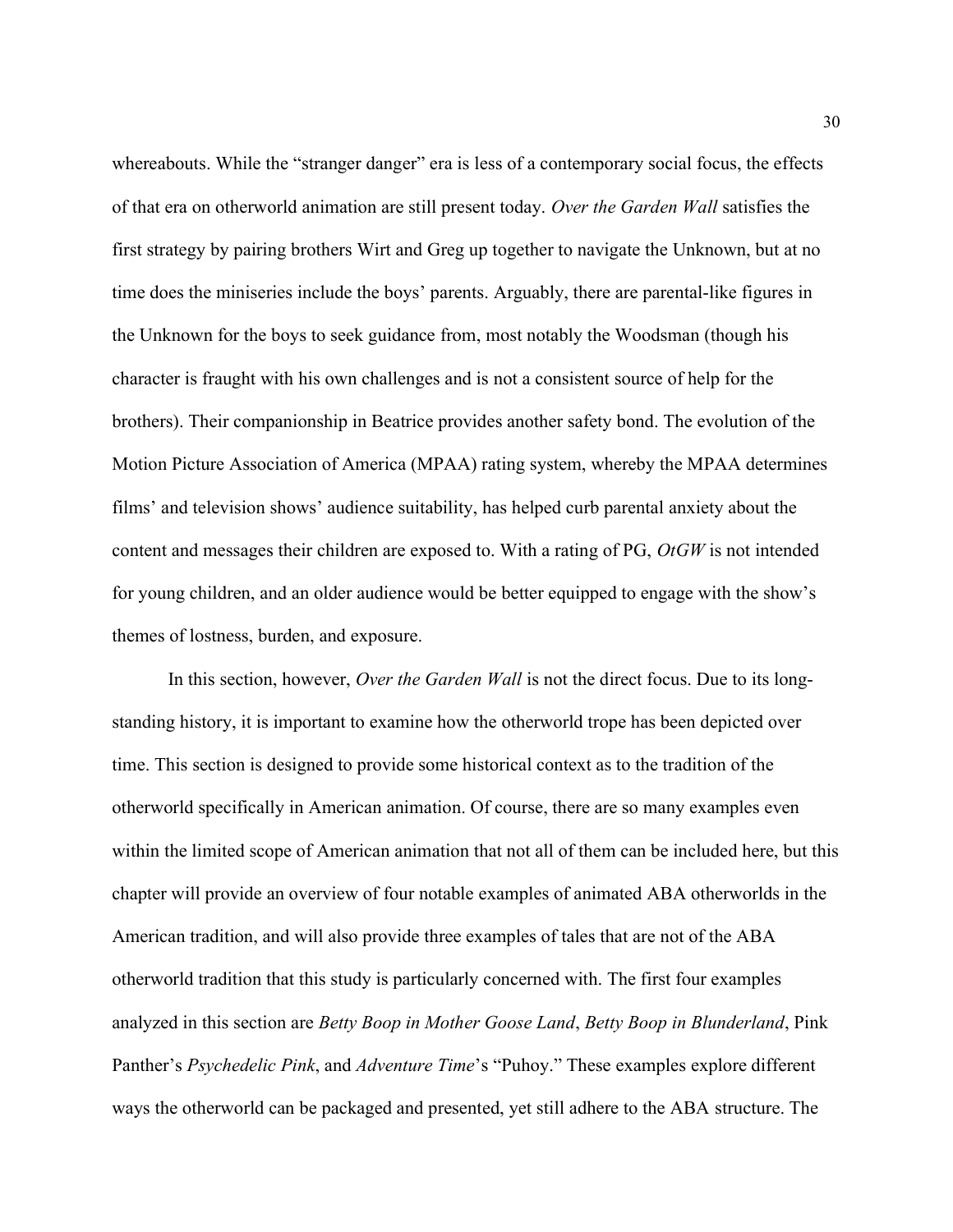second three examples are *Betty Boop Crazy Town, Betty Boop Zula Hula,* and *Rick and Morty's* "Mortynight Run." These three examples are demonstrative of other iterations of the otherworld trope, but do not align with the ABA otherworld this thesis is particularly concerned with (wherein the otherworld is temporally-bound and non-contiguous).

While keeping my focus on *American* animated otherworlds, it is still important to recognize that this trope is by no means limited to the United States. Indeed, much of the corpus of American animated otherworlds has been inspired by literature abroad, Disney's Alice in Wonderland (1951) and Laika's Coraline (2009) being just two notable examples of Americanmade films based on international (in these cases, British) novels. Additionally, there is an entire genre of otherworld journey literature in Japan called Isekai. Isekai is a genre of "fantasy anime where a character travels from the world they know to an unfamiliar one" and, typically, an isekai series will place "a person in a magical realm of fantasy and/or terror" (Lindwasser). As was alluded to in Chapter 2, this trope exists to some degree in all global literatures, but for the purposes of this study I am only examining selections from the American tradition. In a future study, it would be interesting to conduct a cross-examination of different iterations of animated otherworlds. Because of its deeply psychological nature, the animated otherworld offers a rare visual, as well as textual, insight into the collective anxieties and desires of populations. Comparing these otherworlds would create a very particular window through which to examine different cultures.

It is also important to acknowledge the difference between an animated short film, a series, and a full-length feature film. Each of these different styles of animated storyline can achieve varying levels of detail in their development of the otherworld. For example, full-length features like *The Phantom Tollbooth* (1970, based on Norton Jester's novel by the same name)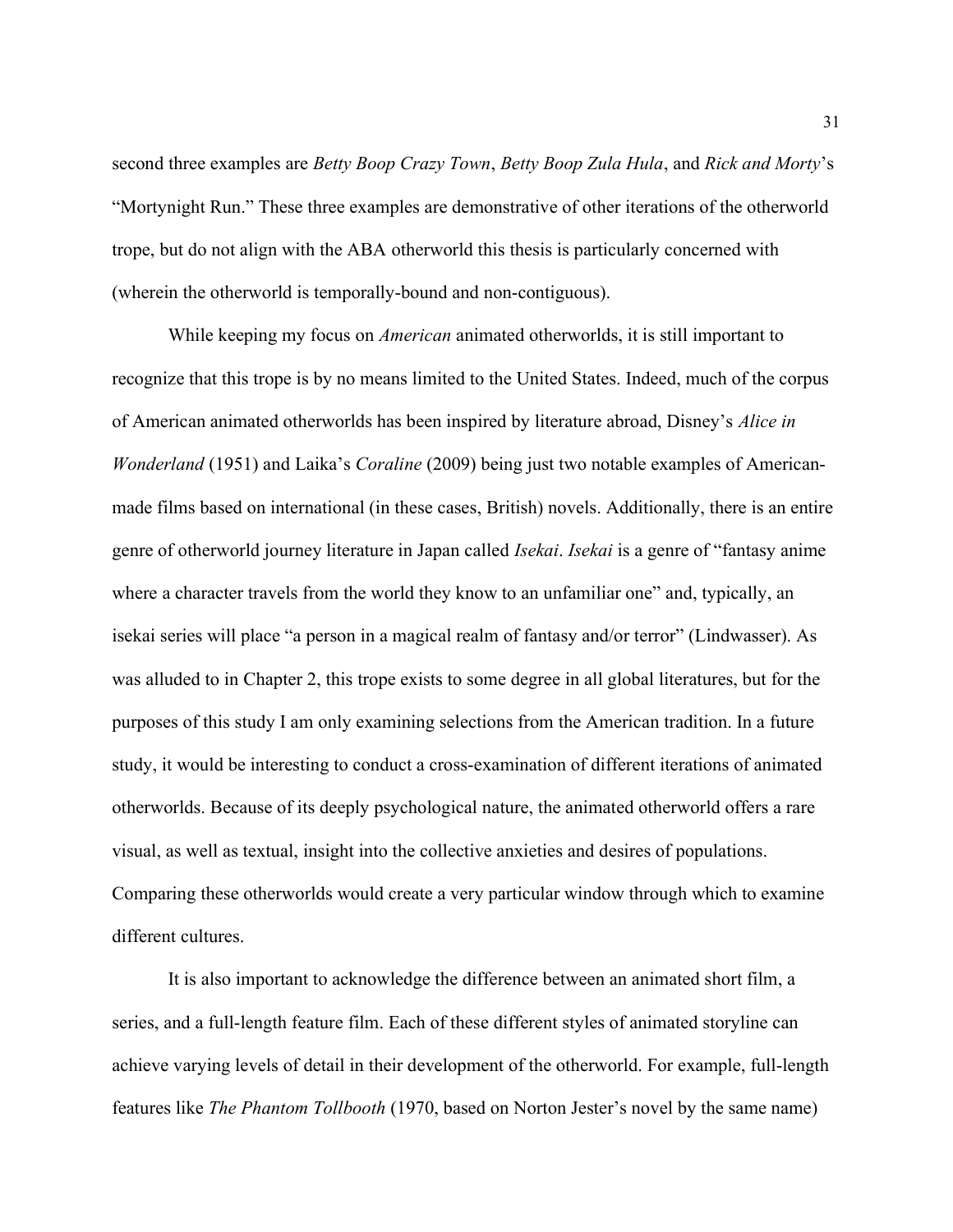and Hal Sutherland's *Journey Back to Oz* (1972) can achieve more in the way of otherworld development than the animated shorts of Max Fleischer's *Betty Boop* cartoons. In the realm of the series, such as *Rick and Morty* and *Adventure Time*, not all episodes are concerned with the otherworld and, indeed, these characters might encounter several otherworlds over the course of the series. Thus, the nature of the animated otherworld is not only affected by virtue of its being animated, but also by the style of animated media it is created in. This overview sheds light on the various appearances of, interactions with, contents of, and even disintegrations of animated otherworlds: under what circumstances does the otherworld appear to the character, what does the character encounter there, and how does the character make their way back home? In establishing some of these recurrent patterns, *Over the Garden Wall*'s Unknown becomes that much more distinctive in its departures from established American animated otherworld traditions.

In this section I will be examining the following animated shorts as examples of the ABA-style animated otherworld: Betty Boop in Mother Goose Land (1933), Betty Boop in Blunderland (1934), Psychedelic Pink (1968), Adventure Time "Puhoy" (2013). The reasons for choosing these four in particular is a) they are all short animations, the Betty Boop and Pink Panther examples are animated short films while Adventure Time's "Puhoy" is a short episode in a series; b) they provide very clearly different animated otherworld experiences for examination; and c) they demonstrate some of the various ambiguities characteristic of this trope.

 I will also examine three animated shorts for their deviations from the ABA-style of otherworld trope I am particularly interested in in this thesis. The following animations are indeed journeys to another world, but they are do not fit into the criteria of the ABA otherworld that I previously defined: Betty Boop Crazy Town (1932), Betty Boop Zula Hula (1937), Rick and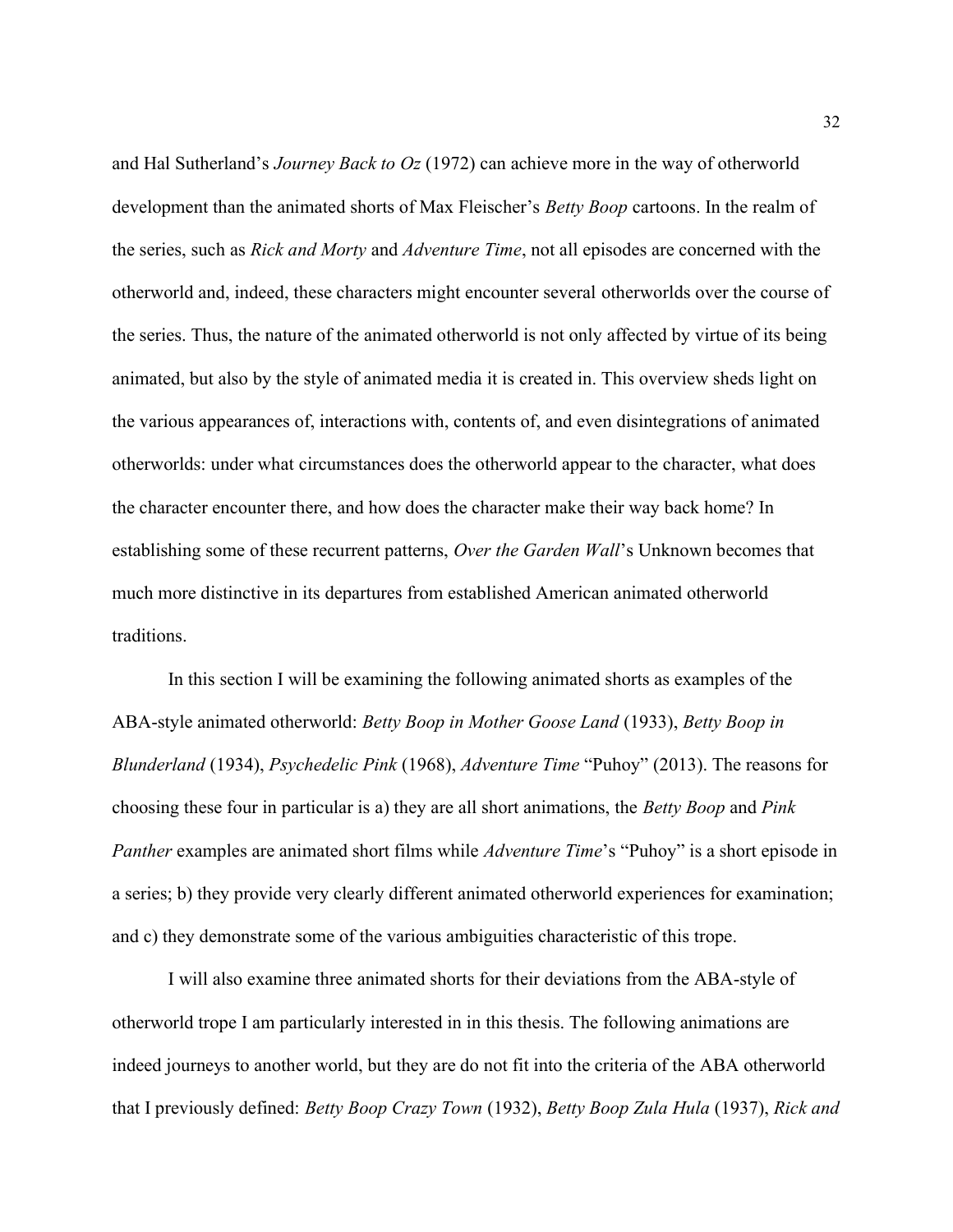Morty "Mortynight Run" (2015). The reasons for choosing these three in particular is a) they are also all short animations, again the Betty Boop cartoons are short films while Rick and Morty's "Mortynight Run" is a short episode in the larger series; b) they each provide different ways the animated otherworld might manifest, but not quite adhere to the ABA-style; and c) they raise interesting questions about the functions of the animated otherworld.

 The goal of this section will be to provide a precedent for scholarly examination of the animated otherworld and situate *Over the Garden Wall* in an ongoing and deeply diverse tradition. In providing some context for this trope in animation, my exploration of the Unknown becomes more exigent: what does the Unknown tell us about contemporary anxieties and desires in light of the history of the animated otherworld?

### Betty Boop in Mother Goose Land (1933)

 The lines between reality and fantasy are blurred right from the outset in this short animation. Betty, dressed in a nightgown, is reading *Mother Goose* nursery rhymes to herself in bed. Within the first minute, in a moment of the surreal, a face appears on Betty's pinky toe as she reads the "Three little piggies" rhyme. The toe mouths along with the rhyme as Betty recites it. Much of this short, like other Betty cartoons, is narrated by Betty singing. She begins to sing a song about wanting to "go on a journey" with Mother Goose and appears to fall asleep, but continues to sing. The space between awake and asleep is unclear at this point. Mother Goose flies off of the nursery book cover and grows until she is large enough to carry Betty on her broomstick. Betty wakes. "Come and join the family" says Mother Goose before changing Betty's nightgown into her standard "little black dress" attire. Betty hops on the back of the broom and they fly out of the bedroom window. As Betty flies off with Mother Goose, her house calls out "So long Betty, I'll keep the home fire burning" before promptly bursting into flames.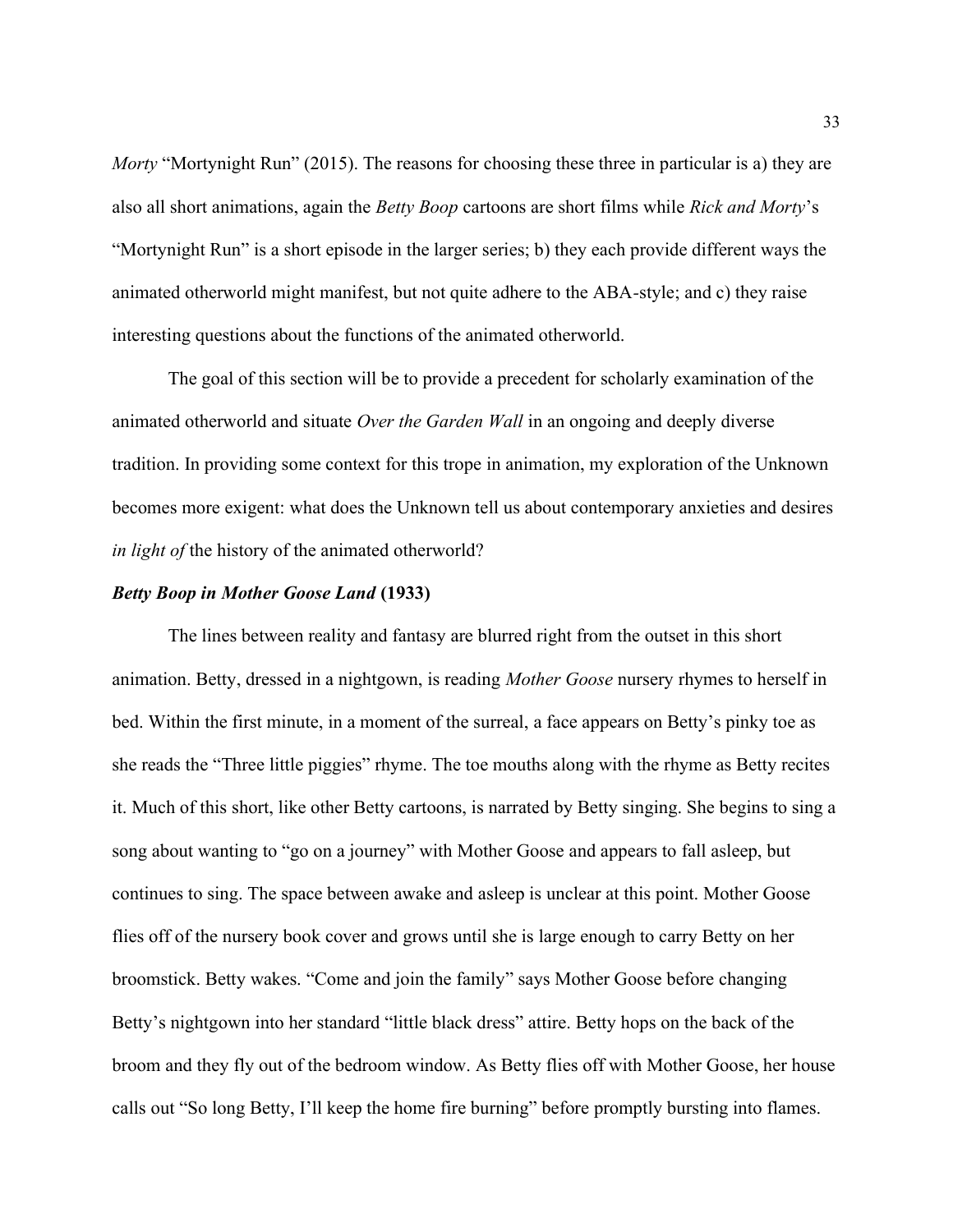All that is left of the house as Betty flies away are cinders. The destruction of Betty's home as she abandons it for Mother Goose is a fairly unique image. Typically, when characters go off to the otherworld, they are still able to come home, and oftentimes their home remains unchanged regardless of how much time has passed during their adventure. To complicate the distinction between what is real and what is other, when Betty "returns"<sup>5</sup> home she is back in her bed (presumably) in her house that, earlier, had set itself on fire.

 Betty's journey to the otherworld is facilitated by her riding on the back of Mother Goose's broom, as it flies through the clouds and up a large, multi-gated mountain. The location of Mother Goose Land is atop this Mount Olympus-esque mountain. Upon arriving in the otherworld, Betty is greeted by familiar characters from children's nursery rhymes. Betty greets the characters in return, by name. This is another interesting detail that sets this animation aside from others like it: Betty is *aware* that the otherworld she is in is Mother Goose Land and can recognize and address the characters she encounters there. The surprise for Betty does not come from the environment she finds herself in as she's "been here before" in the book, but rather from her interactions with the characters. What follows is a montage of the otherworld, further confirming the weirdness of Mother Goose Land. Among some of the strange things we are privy to are characters that change shape, size, animals that can talk, and role-reversals of animals and humans. In true otherworld fashion, things are "not as they appear" here. In fact, although Mother Goose Land is populated by the many whimsical, but otherwise harmless, characters of her nursery rhymes, when Betty encounters Miss Muffet's spider, things take a darker turn.

<sup>&</sup>lt;sup>5</sup> The scene fades from Betty dancing in front of the characters she's met in Mother Goose Land to Betty back in her bedroom, reading.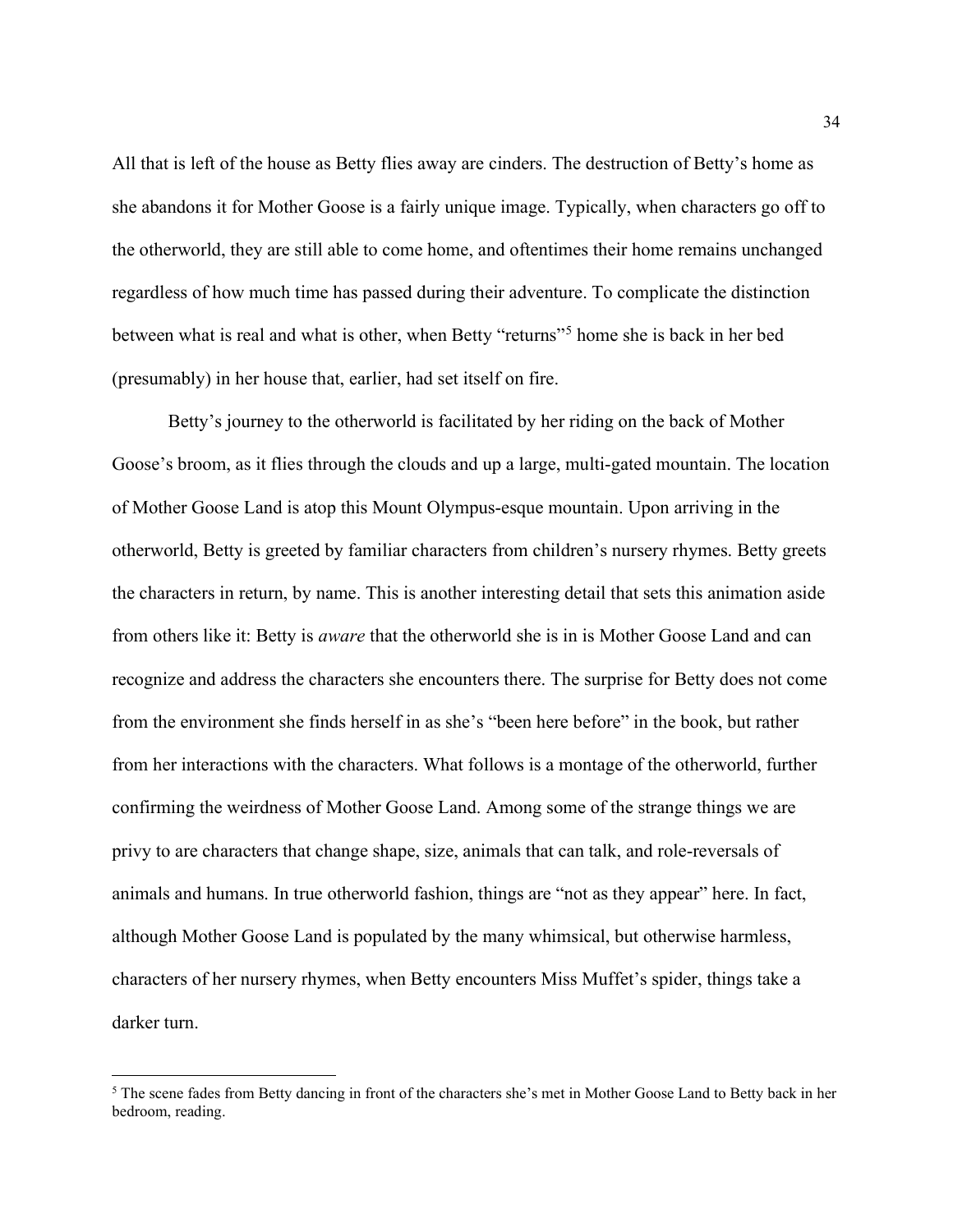The chase sequence between Betty and the spider that replaces the jovial dancing and singing sequence earlier has a tangibly sexual (and/or predatory) tone to it. When the spider catches up to Betty and holds her captive, he attempts to kiss her, and she resists. Attempting to free herself from the spider's grasp, Betty's efforts are assisted by black birds that peck and poke at the spider. The black birds employ many tactics to help Betty to freedom, one of which is to successively fly between the spider's legs and "tickle" him with their wings. Eventually this uncomfortable tactic works and the spider drops Betty in an attempt to fight off the birds. He is captured in a spider's web and the birds hoist him into the air and drop him, from which height he plummets back to the ground and is defeated. The interactions between Betty and the spider are such that they tow the line between appropriate and inappropriate conduct. Perhaps exacerbating these interactions is Betty's classic costume. Although Betty's sexualized costume is unsettling when compared with her age<sup>6</sup>, the combination of her attire and her age is made more unsettling juxtaposed against the world of Mother Goose, the popular nursery rhyme characters therein, and Betty's interactions with the spider. Mother Goose Land is perhaps not as innocent (or safe) as it seems.

 The short film is concluded with Betty reunited with the other nursery rhyme characters, all of whom are dancing and singing once more. This scene of joviality fades to Betty sitting in her bed, dressed in her nightgown, reading her Mother Goose book. The nursery rhyme characters are on the bed with her, dancing and singing still (though they are smaller now compared to Betty). Mother Goose flies back onto the cover of the book to assume her position

<sup>&</sup>lt;sup>6</sup> Betty is aged somewhere between 13-16 in the earlier short animations. There is a Fleischer studios promotional poster in which Better is declaring that she made her first film eight years ago when she was 16 and that she is still 16, and she will always be 16.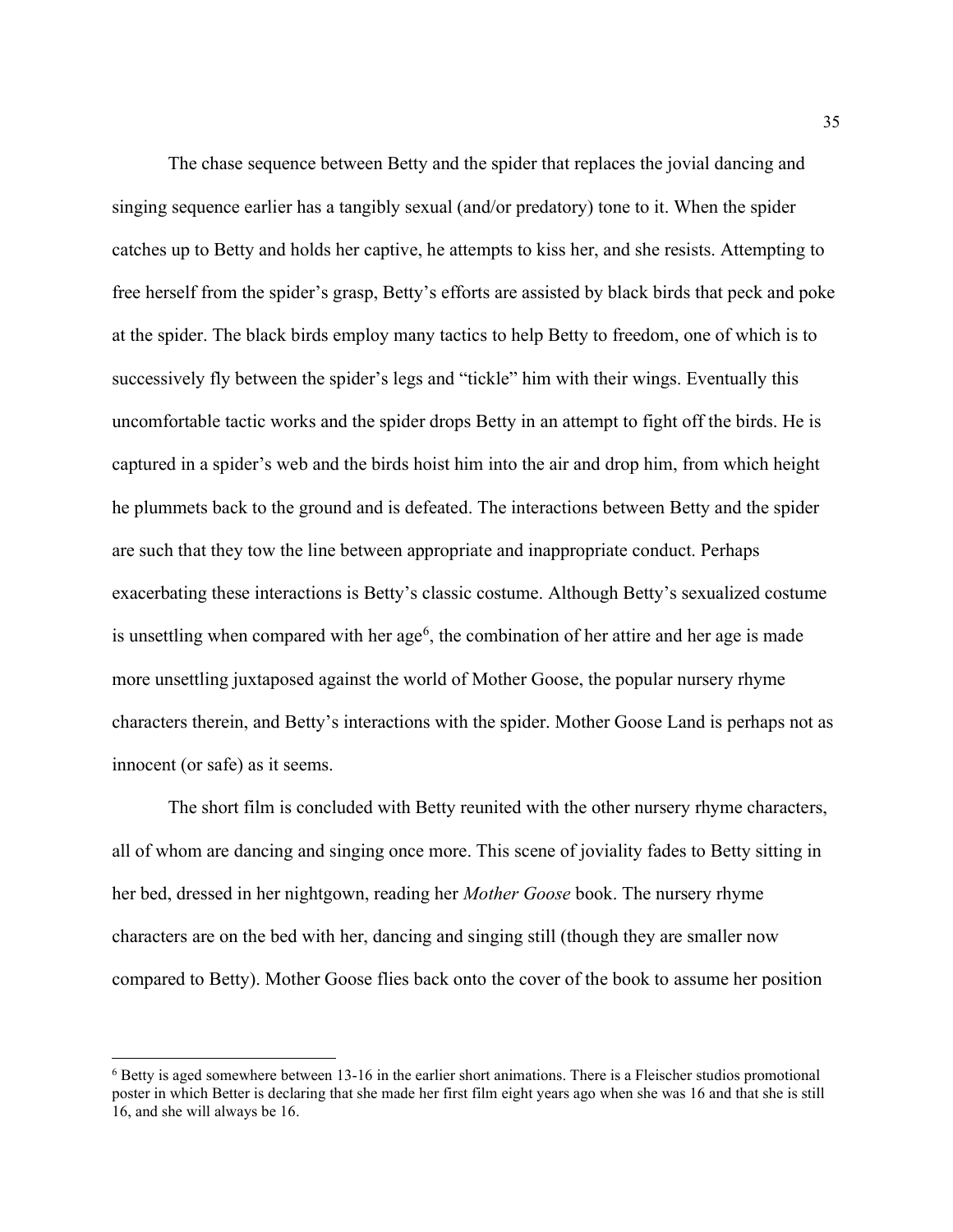while the other characters appear to jump into the pages. The camera zooms in on Mother Goose who, from the book cover, loses her hat, wig, and teeth while laughing. Betty's return home contributes to the uncertainty of when reality and the otherworld start and end. Betty's home is intact, after previously bursting into flames. Betty finds herself on her bed surrounded by miniature versions of the nursery rhyme characters she had just been carousing with. And Mother Goose, in more ways than one, appears to be uncontrollable on or off the page. For all of its ambiguities, Betty Boop in Mother Goose Land is an example of the ABA-style otherworld journey primarily because we see Betty's departure-and-return (even if the details are fuzzy) and the non-moralizing nature of the film. This short piece dabbles with blending the "mature" with the "innocent" in the otherworld in a way that  $OtGW$  does not exactly do. The overtones in Mother Goose Land are of a more playfully sexualized nature, while OtGW breaks barriers between the mature and innocent in terms of intra- and interpersonal struggle.

### Betty Boop in Blunderland (1934)

The first shot in *Betty Boop in Blunderland* is of a "Wonderland puzzle" with an image of Alice and the White Rabbit on the box cover. This overt homage to a literary text is consistent with the short animation *Betty in Mother Goose Land*—the environment Betty will interact with is not a surprise to the spectator, at least in terms of content (not necessarily delivery). Another consistency between Blunderland and Mother Goose Land is the immediate ambiguity between "reality" and "otherworld." As Betty is working on the puzzle, singing to herself, she begins to yawn. A nearby grandfather clock comes alive and chimes in with her singing, "It's time to go to bed." Betty does not acknowledge the clock's transformation, but as if on cue begins to drift off while working on the puzzle. When it appears that Betty has dozed off, the white rabbit, part of the puzzle Betty completed before falling asleep, comes alive. The rabbit places a flower from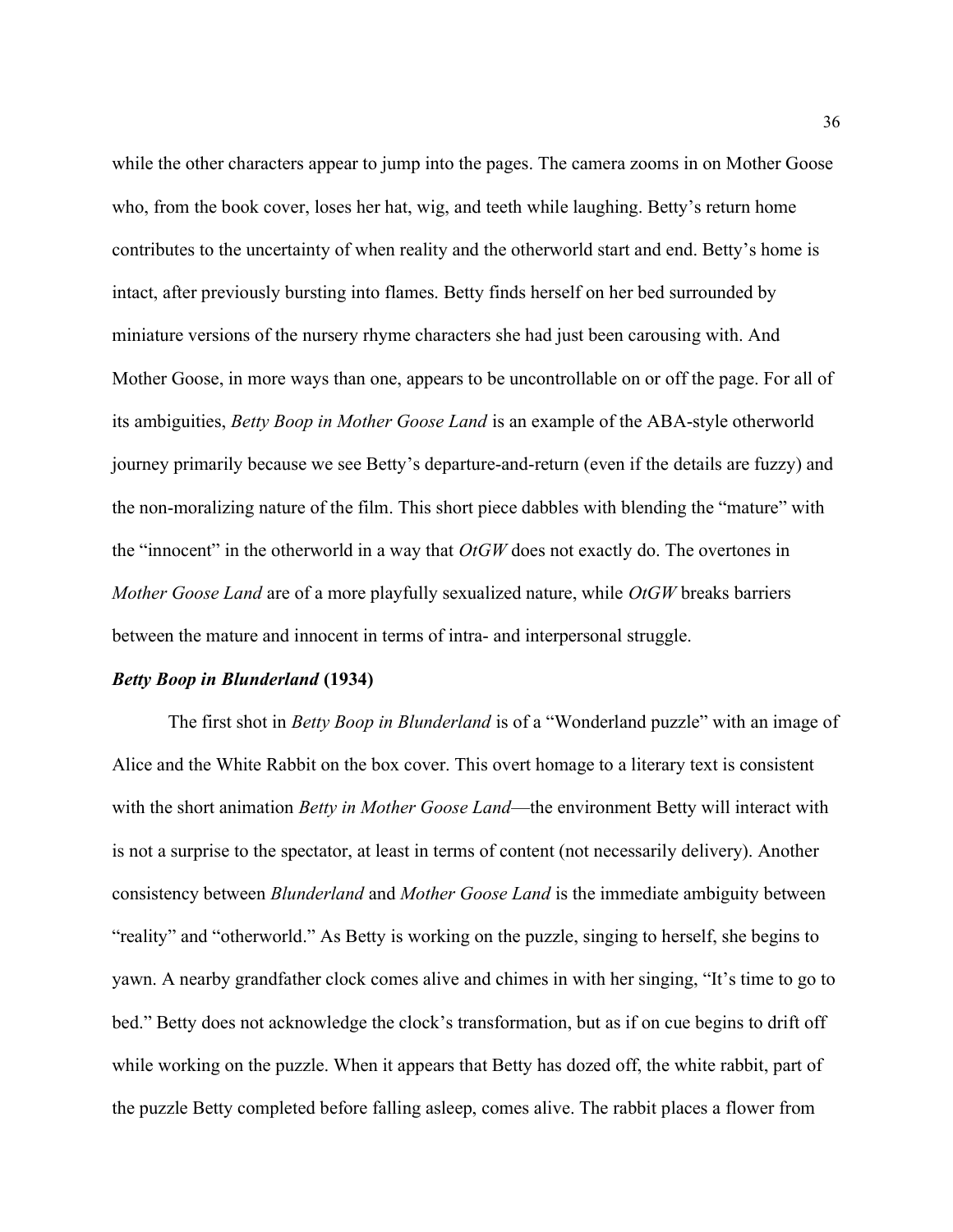the puzzle in the sleeping Betty's hand and hops to a nearby vanity mirror. The rabbit knocks on the mirror, a small door appears, and the rabbit goes through, blowing a kiss back to Betty on his way. Betty wakes up, looks through the mirror, sees that her clothes have changed in the reflection (from her "little black dress" to a Betty-esque Alice costume), and follows the rabbit through the mirror. In both Blunderland and Mother Goose Land, Betty changes clothes as she transitions from "reality" to the "otherworld."

 As is to be expected, size, shape, and movement are all upside-down and inside-out in Blunderland. Now in the "otherworld," Betty follows the rabbit and asks, "Where am I?" She follows the rabbit to an animate "subway station" and follows him down a hole. While falling down the hole, Betty encounters strange objects. Space does not function in the usual way and some of the objects she encounters seem to take on a life of their own. At the bottom of the hole and through a tunnel (labeled "Exit"), Betty comes to a second door (also labeled "Exit") which she must shrink herself (again) to get through. Audiences who are familiar with Carroll's Alice's Adventures in Wonderland are also familiar with the whimsical rules of Wonderland, and so Betty's shape- and size-shifting is not particularly jarring. However, what is more interesting is Betty's address of characters in Blunderland. When she comes across the Mad Hatter, she says, "The crazy Mad Hatter" without having been formally introduced to him. She *recognizes* Carroll's characters and therefore demonstrates a level of awareness that Wirt and Greg in the Unknown cannot tap into/do not have<sup>7</sup>. Not only does Betty recognize the Mad Hatter, but she physically pulls "The Duchess," "The Froggie," "Humpty-Dumpty," the "Mock Turtle," the

<sup>7</sup> In fact, Wirt and Greg regularly misname or mis-recognize individuals in the Unknown. A notable first example of this is in "The Old Grist Mill" episode when Wirt and Greg think they have defeated the Beast, when in reality they only "defeated" a seemingly cursed dog. For much of the miniseries they cannot definitively ascertain whether the Woodsman is in cahoots with the Beast, or if the Woodsman is trying to help them.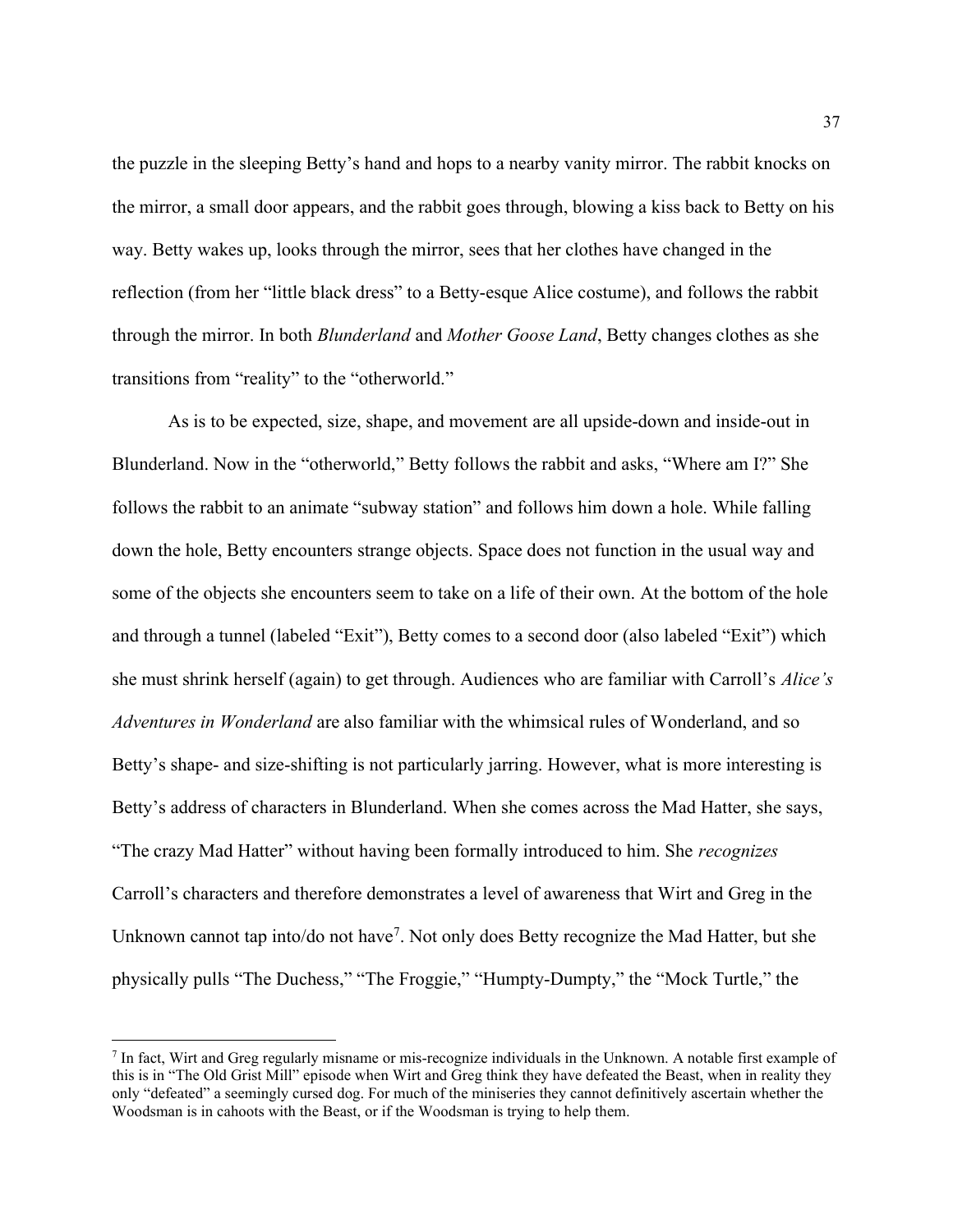"March Hare," and "everybody else" from the Mad Hatter's hat. Not all of these characters she identifies are of Carroll's creative universe, however. Humpty-Dumpty belongs to the world of nursery rhymes and not of Alice's Wonderland. This blending of literatures contributes to the ambiguity of Blunderland and the barriers between "otherworlds." On a side note, Betty is, to a degree, responsible for releasing or manifesting the characters of Blunderland.

 With all of the characters assembled in an open space, Betty sings to them and continues to identify them by name. Following this musical interlude, and similar to Mother Goose Land, there is a montage comprised of a series of scenes involving the *Wonderland* and *Looking-Glass* characters. Finally, the Jabberwocky emerges out of the Mad Hatter's hat and steals Betty away from the other characters. The characters follow in close pursuit of the Jabberwocky to help Betty, but their many attempts fail. Eventually, the Jabberwocky, Betty, and the characters arrive at a cliffside and the characters and Betty topple over, leaving the Jabberwocky at the edge. They land safely and the scene fades back to Betty's room where the characters turn back into puzzle pieces. Betty wakes up to see the white rabbit tiptoeing away from the puzzle. She grabs him and says, "Come here you rascal" and puts him back into the puzzle. In both *Blunderland* and *Mother* Goose Land, the possibility that Betty's adventures were merely dreams is undermined by the characters' return to Betty's room or house and her waking interactions with them. In Mother Goose Land, Betty is back on her bed in her nightgown singing with the miniature nursery rhyme characters before they jump back into the pages of the book. In Blunderland, Betty captures the escaping rabbit and puts him back in the puzzle, where he belongs. Clearly the rules of the "real" and the "other" are not hard and fast in these short animations, but there is something strange going on in terms of waking and dreaming spaces. OtGW in part presents as a limbo space between life and death for Wirt and Greg, but those boundaries are blurry as well.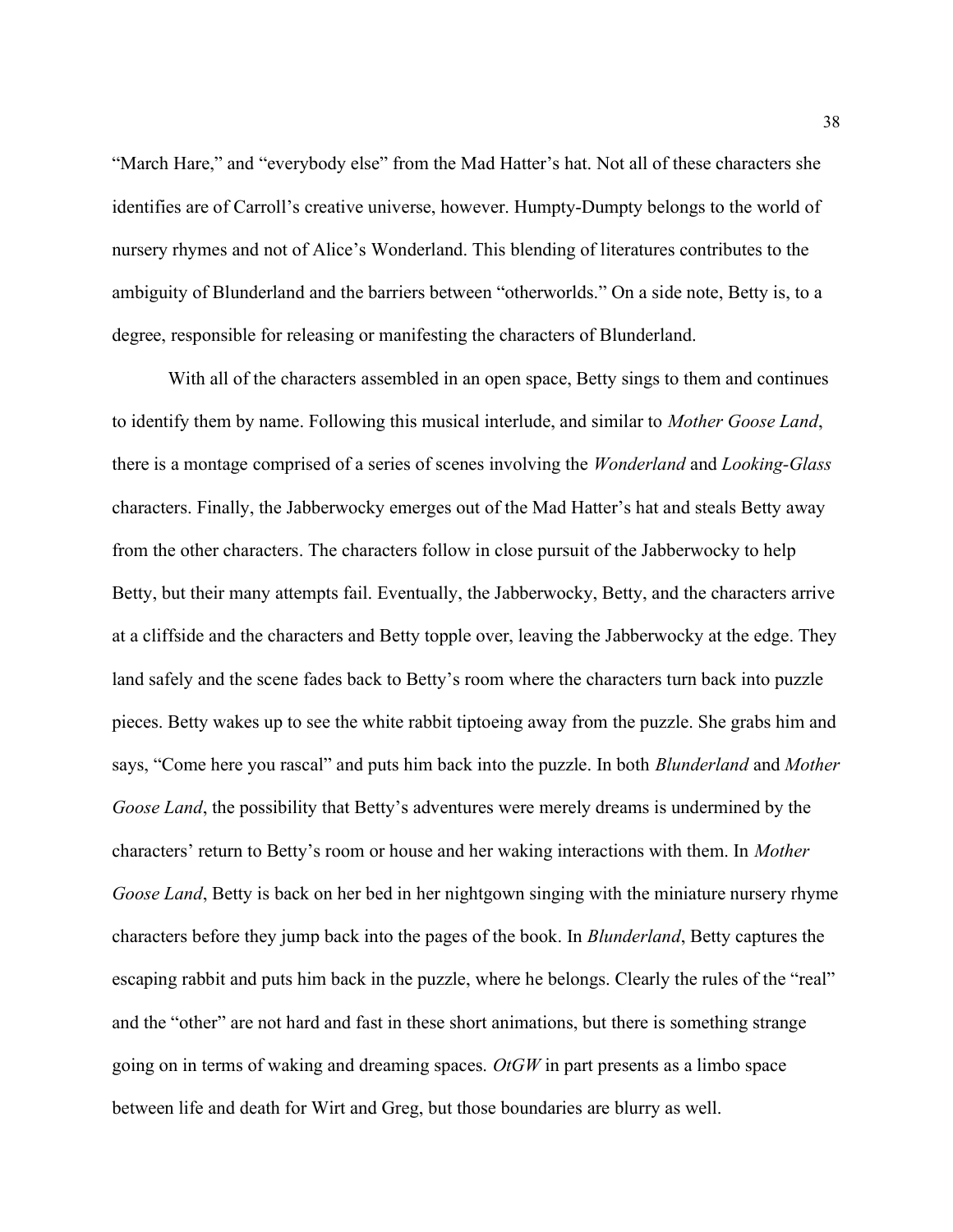# Psychedelic Pink (1968)

The Pink Panther's *Psychedelic Pink* takes a different approach to the otherworld in that it is not based on any specific cultural referents. The short film opens with the Pink Panther walking in a characteristically pink-hued landscape that is already "other" in many ways. For starters, the shape and construction of "reality" is abstract and in many cases incomplete. There are no fully formed "roads" or pathways on which Pink Panther walks, there are few clear indicators when the walls start and the floor stops, and the backdrop in general is more akin to an art project than reality. In any case, Pink Panther is walking along (somewhere) and in the background we see a large artistic rendering of a pointing finger gesturing in the direction of Pink Panther's travel. Above the hand is written, "To the Happening." Shortly thereafter, Pink Panther arrives at a mysterious door with a large eye in the center of it, labeled as the "Bizarre Book Shop" whose wares seem to be "gifts" and "wierd books" [sic]. The large eye in the center of the door blinks as Pink Panther is walking by and catches his attention, apparently putting some kind of spell or hypnosis on Pink Panther, enticing him to come inside. The door opens and he walks through into total darkness. The door shuts behind him. He continues into the otherworld.

 The landscape of this otherworld continues in many ways the trippy art that the "real" world was comprised of; however, the common laws of reality do not seem to apply here. Gravity is strange (books are floating in the air), books come to life, space (depths and widths of objects) is unpredictable. As Pink Panther navigates this strange "book shop," he is accompanied by a guide of sorts, the bookkeeper. Interestingly, the bookkeeper is the only element of this otherworld that is nondescript and black and white. Everything else here is vibrantly colored, and the primary inhabitant of this odd landscape does not seem to fit in here. Pink Panther continues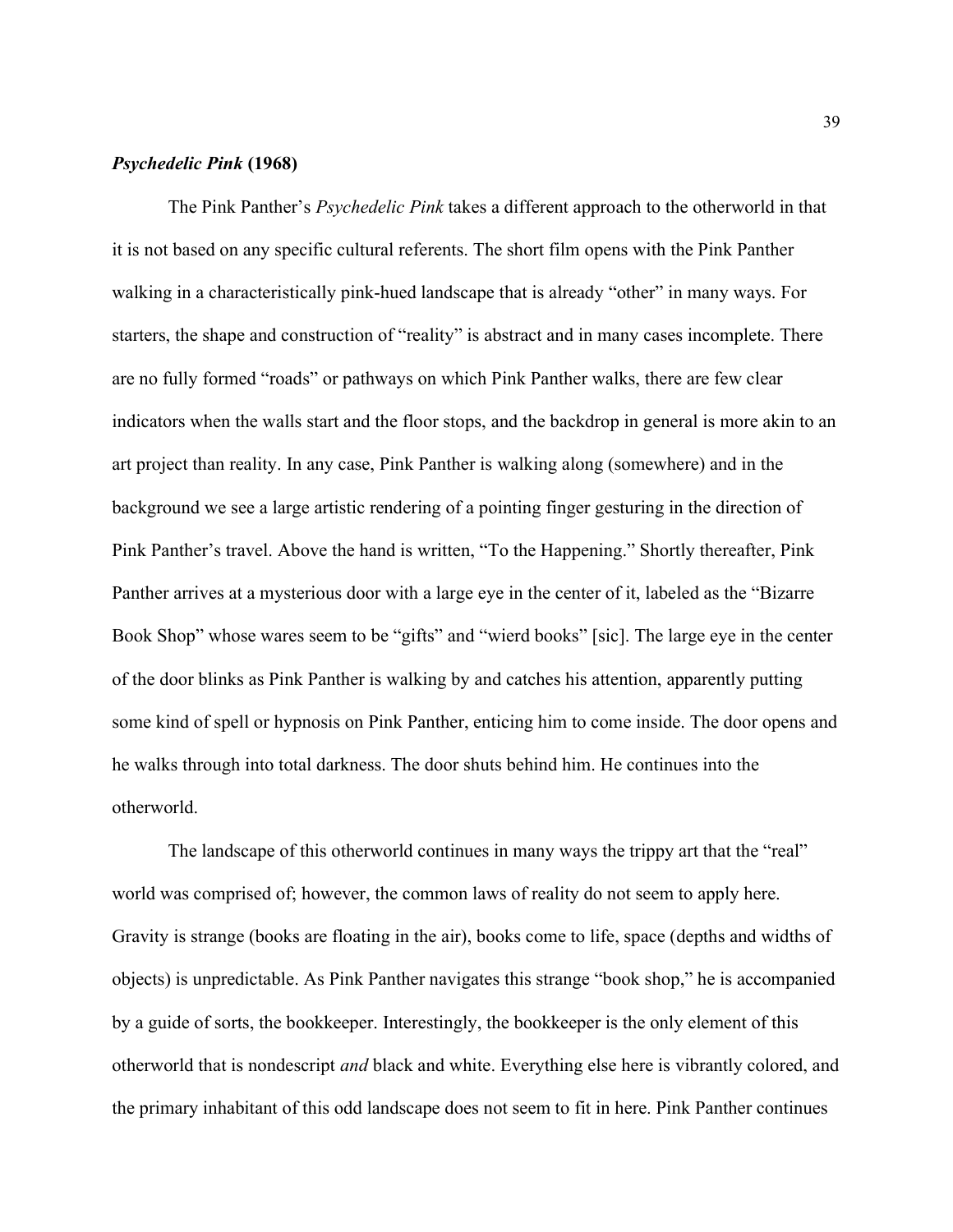to interact with the strange environment he finds himself in and as his time in the otherworld progresses, it becomes obvious that he does not belong there and cannot stay. Pink Panther's actions gradually cause more and more trouble for the bookkeeper, resulting in the "death" of one of the books and several instances of injury for the bookkeeper. Eventually, fed up with Pink Panther's presence, the bookkeeper fashions a makeshift gun out of a letter "F" and chases Pink Panther into an elevator. The pair fall down the elevator shaft, and the scene fades back to Pink Panther, hypnotized outside the bookstore. He shakes himself awake and the door with the large eye opens as it did before. The bookkeeper invites Pink Panther in, but Pink Panther passes on the offer and walks away. The bookkeeper goes inside and the camera zooms in on the large eye. The last scene is the eye projecting its hypnotic gaze out at the audience.

 There are clear differences between this short animation and the Betty Boop ones, the most notable of course being the technicolor versus black and white animation styles. Pink Panther was produced over thirty years after the Betty Boop shorts and in that time considerable advancements in animation technology made luxuries like color possible. Another evolution is the inclusion of a "laugh track" that underscores the Pink Panther theme song throughout the short film. The laugh track was a popular addition to sitcoms in the 1950s-1970s and so, conventionally speaking, the laugh track in Psychedelic Pink is consistent with trends of the era. The laugh track does add an odd dimension to the otherworld, however. The lines between spectator and subject are complicated—are we reacting to the subject or to the laugh track? Or both? In a way, the laugh track is part of the soundscape of the otherworld in this short film, especially as laugh tracks are not as common now as they were during that period. The question of whether Pink Panther's adventure was all a product of hypnosis remains plausible, but the arrival of the bookkeeper in the end adds just enough uncertainty that it is hard to definitively say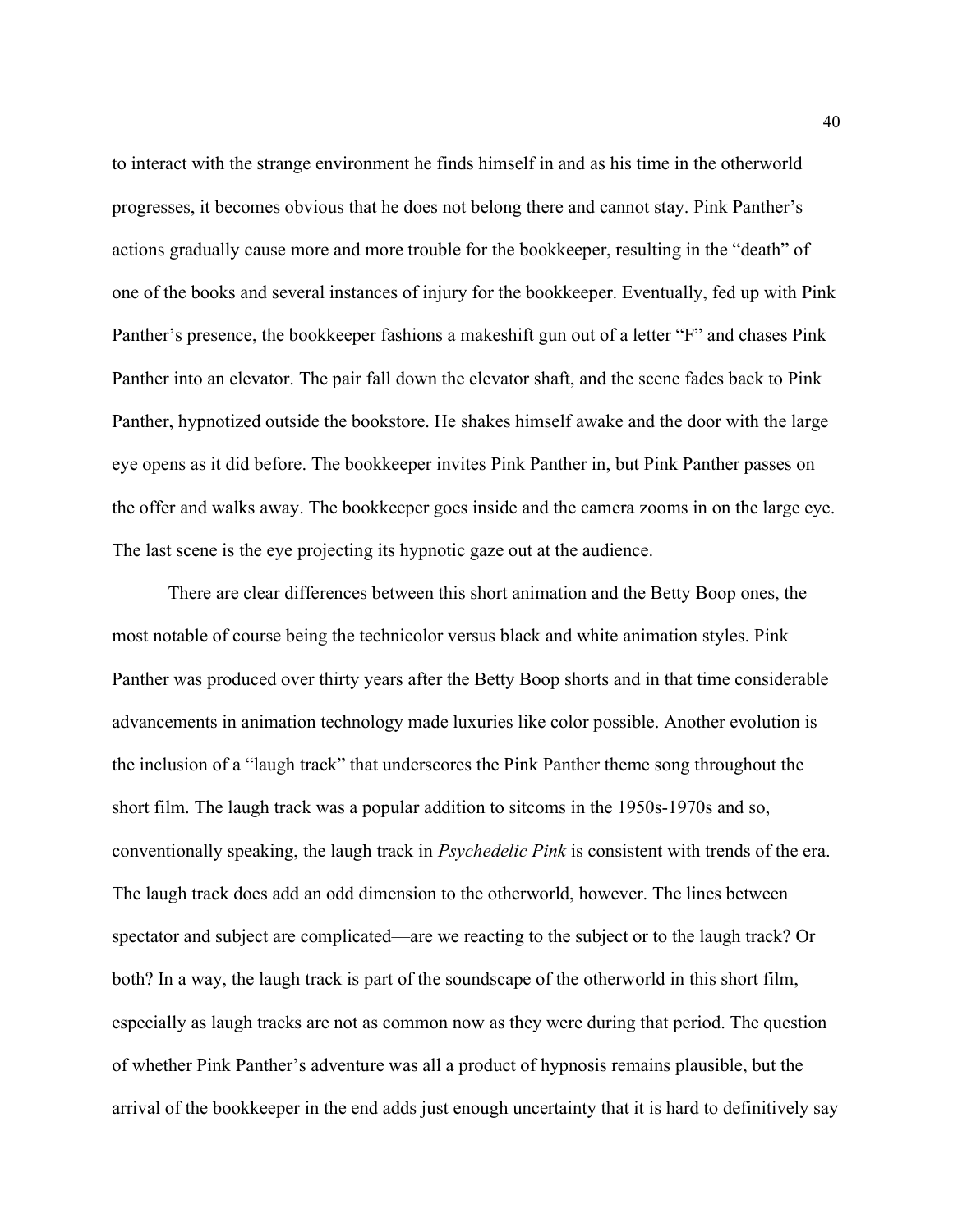one way or another whether the otherworld Pink Panther interacted with was a physical space or a mental one. This trend of ambiguity around the circumstances of the otherworld is the primary link threaded between these different examples.

## Adventure Time's "Puhoy" (2013)

 The circumstances for Finn's arrival in the otherworld is steeped not in happenstance or daydreaming, but in relationship frustrations. Finn is lamenting that his girlfriend, Flame Princess, did not laugh at his joke and now he is concerned about the state of their relationship. In an effort to try and cheer him up, his friends Jake the Dog and BMO make a pillow fort for the three of them to enjoy. When attempts to cheer Finn up fail, Finn decides he needs some time alone to "fester" about his love life, and he crawls into the pillow fort. The pillow fort appears to be endless until Finn arrives at a small pillow door. As has been consistent in the Betty Boop and Pink Panther short films, space and time become warped when Finn goes through the pillow door. He arrives in a vast, colorful landscape entirely made out of pillows. When Finn turns back to the door to return home, the door is gone and Finn is stuck in the pillow town. Unlike the previously examined short animations, Finn is very clearly awake when he arrives in the otherworld. He has not dozed off or been hypnotized and is immediately cognizant that his "way home" has disappeared. He decides to venture into the nearby village.

 The village is populated by small, animated pillows and Finn's arrival is marked by his act of defeating the "blanket dragon" with his "sharp pillow" (sword). He becomes something of a local celebrity in this pillow town and a "celepillobration" is thrown in his honor. During the "celepillobration," Finn seems distracted by the day's happenings, but he is approached by Mayor Quilton's daughter, Roselinen, who asks Finn to dance. Finn determines that he must find his way back home through the portal and enlists the help of Quilton. The scene shifts back to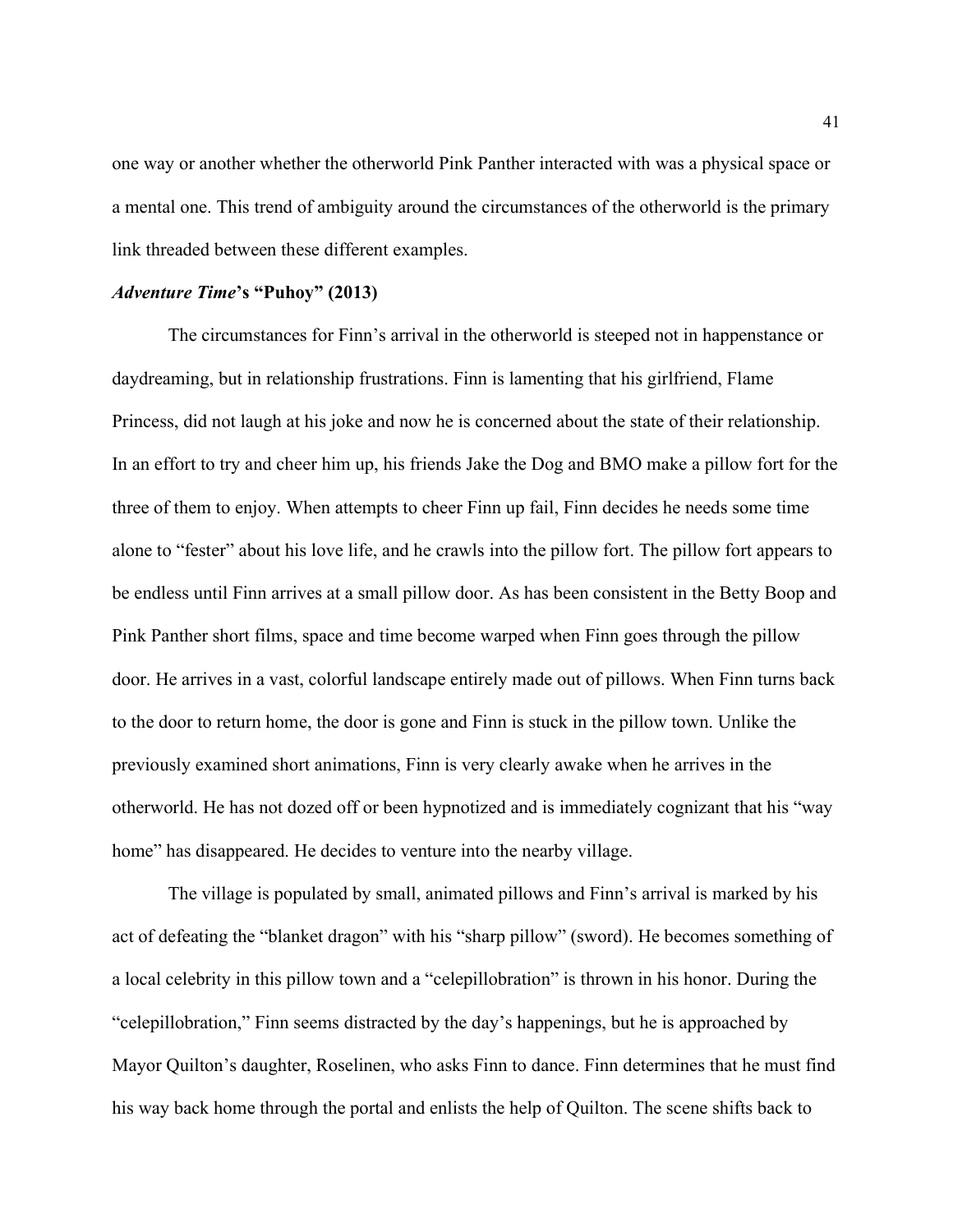Finn and Jake's treehouse, where Jake and BMO are still enjoying their rainy day inside. Time back home has not changed very much, while for Finn in the pillow town a whole day has passed. When the scene shifts back to Finn, even more time has passed. Finn is now an adult and has made a living in the pillow town. Finn has married Roselinen and together they have two pillow children. Somehow Finn has been able to adapt to the pillow customs, and even eat the pillow food. Quilton arrives to relay to Finn that archaeologists have located the mysterious door that led him to their world all those years ago. Quilton informs Finn that the door shows up periodically, but that they have no more concrete information than that. Check-ins between Finn's world and Jake's continue to indicate that Jake and BMO are still enjoying the same afternoon that Finn went into the fort, while Finn continues to age in the pillow world.

Finn's search for the "wandering portal" takes him a great many places into his old age, but eventually he decides to stop seeking the door and to go home with his family. More time passes until we see a dying Finn surrounded by his family. In his last moments, the pillow world swirls to black and ancient Finn is traveling through darkness. In that darkness he encounters odd deities when suddenly he is back in the pillow fort, a young teenager again. Almost no time has passed in the treehouse since his departure. Jake asks if Finn is feeling better and Finn, unsure of how he feels, says, "I just had the number-one wildest dream." He is about to relay his adventure to Jake when he is interrupted by a phone call from Flame Princess, who finally laughs at Finn's joke. The pillow town, Finn's family, are all forgotten.

"Puhoy" is yet another iteration of the otherworld trope, including how characters come upon the otherworld, what they do while they are there, and how they get back. What sets "Puhoy" apart from the other short films analyzed here is that it is an episode situated in the context of a longer series. Moreover, the episode is approximately 12 minutes long and roughly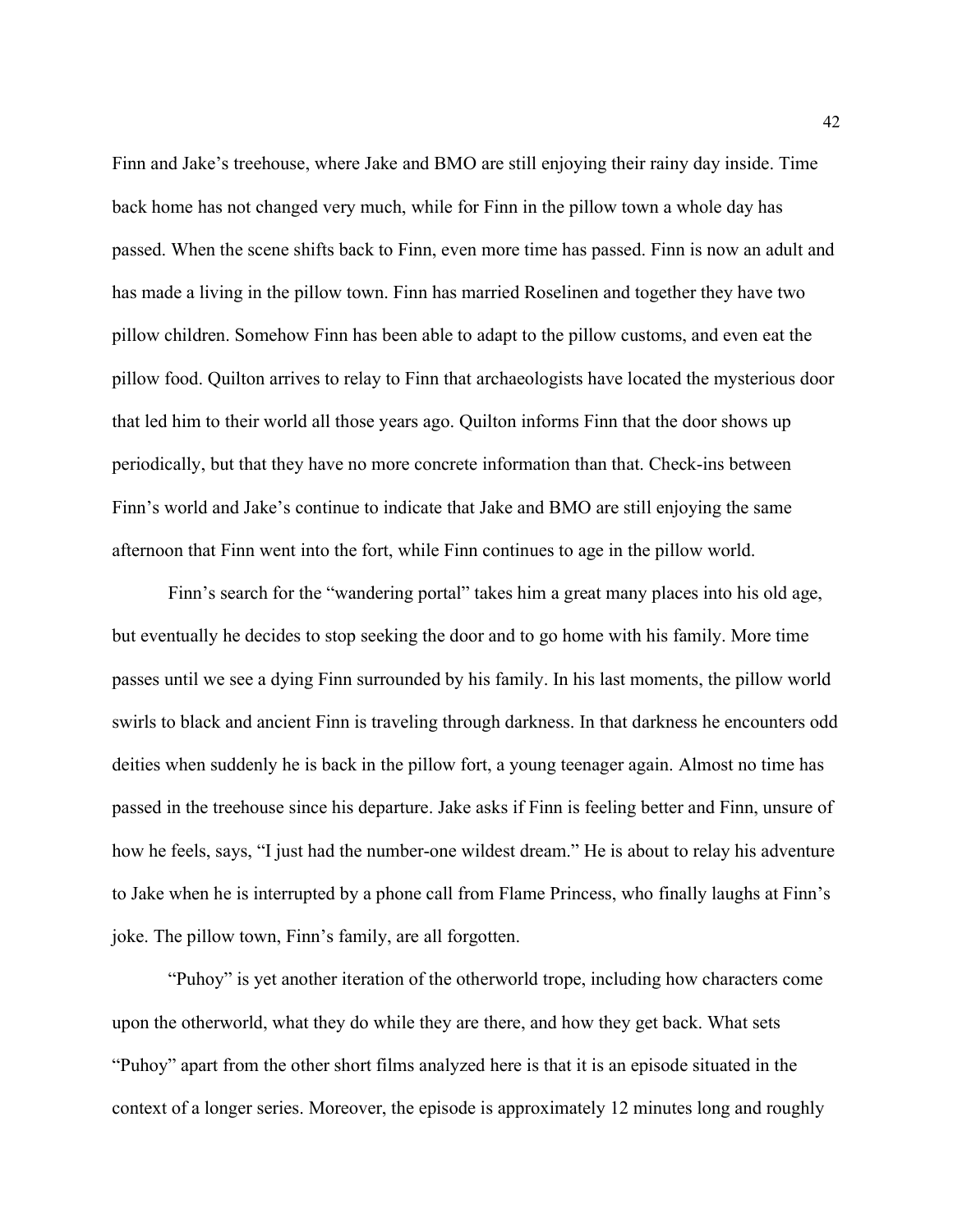eight of those minutes are spent in the otherworld, which is longer than any of the other short films analyzed here. This episode, more so than the others, leaves the "it was all a dream" possibility open—Finn does not recount his adventures to his friends, cannot remember his adventures himself, and carries back with him no souvenirs of his time in the pillow world. The ambiguity here is placed on Finn's departure to the otherworld, not his return—we never see him "doze off," and so can never definitively confirm whether his adventure was just a dream. Another characteristic of the more contemporary pieces is their creativity. "Puhoy" is not based on the worn out Wonderland or nursery rhymes that earlier explorations of the otherworld were often prone to reproduce.

# Betty Boop Crazy Town (1932)

The opening sequence of *Crazy Town* depicts human (i.e. non-animated) hands holding a book with the names of the creators listed on its pages. This live-action and animation crossover, while brief in this particular example, is consistent with other short films of the era. The hands flip over the page to reveal a cartoon Betty atop a train with the title of the book Crazy Town below the still image. Soon after the page is flipped, Betty and the train come alive and we transition from the live-action world of the book and reader to the animated world of Betty. By beginning with the book and reader, automatically Betty and her ensuing adventures are products of this book and not, as with examples discussed earlier, seemingly standalone animations. Therefore, in a way, Betty is in the "otherworld" while the reader occupies "reality." The "reality" of Betty is necessarily fictionalized by the presence of the book.

 Everything about Crazy Town is consistent with the weirdness of Mother Goose Land and Blunderland, however what is different about Crazy Town is that the whole town is crazy, and therefore that is established as "the norm." At no time does Betty experience the same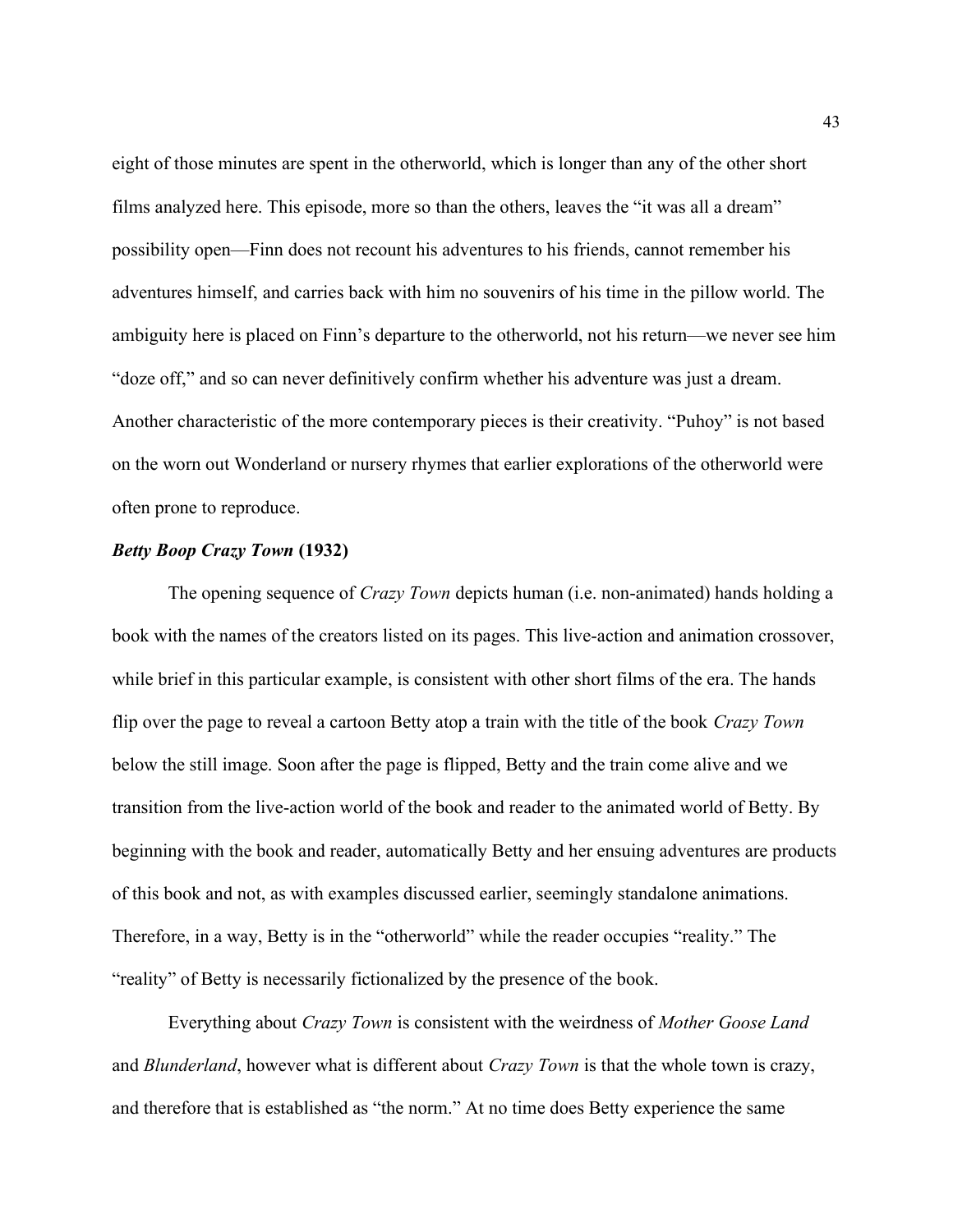"dozing off" or spiriting away like she does in these other examples. Much of what is crazy in Crazy Town seems to be for the sake of "being crazy," and not necessarily serving any more interesting purpose than that. Indeed, this experience feels more like a vacation Betty takes to observe and be shocked by the odd characters that populate Crazy Town. Her role is as a spectator to the goings on here. There is an unsettling moment when Betty loses her shoe and her big toe comes to life, similar to her pinky toe coming to life in *Mother Goose Land*. I'm not sure if this continues to be a trend in other Betty Boop short films, but that detail does seem like an odd one to repeat twice. The short film ends with Betty and Bimbo kissing in Crazy Town.

While entertaining, *Crazy Town* does not participate in the more traditional "otherworld" trope in many ways outside of its inherent strangeness. This strangeness, however, is so over the top that it becomes trivial and lacks the direction or purpose that otherworld strangeness tends to have. The only theme here is "crazy," and this animation consistently pays tribute to that.

# Betty Boop Zula Hula (1937)

In Zula Hula, Betty and Grampy are "plane wrecked" on a tropical island after their airplane is knocked from the sky by literal fists of lightning. From the outset of this short film, like many of those examined here, the laws of nature are not working in the ways we have come to expect them to. The lightning attacks Grampy's plane, even cuts the plane's wings off using giant scissors. Grampy saves the day by deploying a conveniently packed "plane umbrella" that allows Grampy and Betty to reach the ground safely. These clues are certainly part of the "offness" of the otherworld, but their arrival on a desert island, and their eventual departure from it, are not contestable—they crash, then they fly away.

Problematically, this short film depicts the local islanders as jet-black, large-lipped, wideeyed savages with non-descript sex or gender designations. They speak literal gibberish and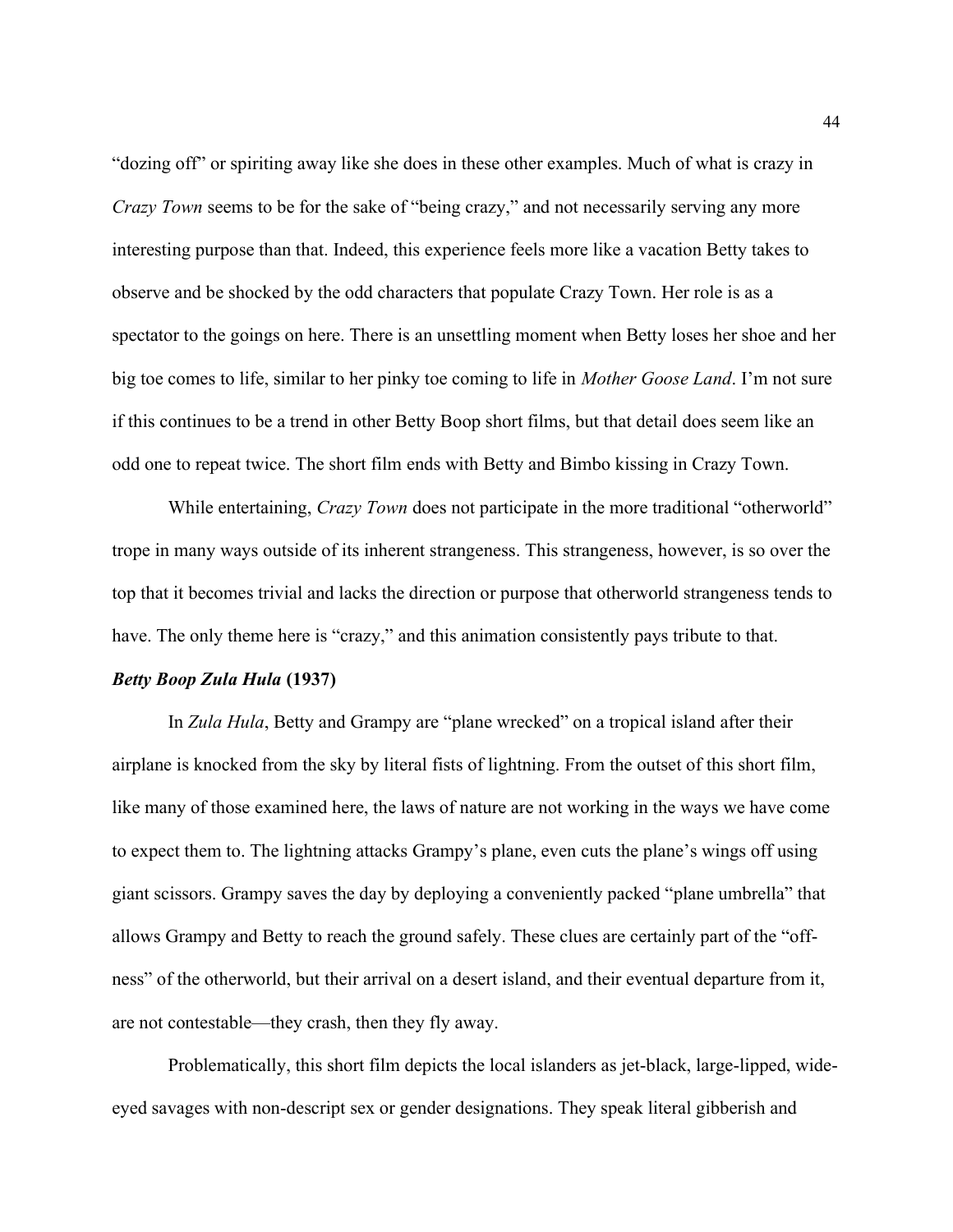threaten the oasis that Grampy has built for Betty. As the islanders approach them, spears drawn, Grampy rigs up the engine of the plane to play music from some pipes. The music successfully placates the advancing islanders, who begin dancing wildly. Grampy and Betty briefly dance along to the music as well. With the islanders distracted, Grampy fixes the plane and he and Betty escape. Aside from the clearly dated caricature depictions of the islanders, this short film does not participate in the otherworld in the same way as the first two Betty Boops analyzed in this chapter. This island and wherever Betty and Grampy came from share the same contiguous space: they landed there, and then they were able to fly away again.

# Rick and Morty's "Mortynight Run" (2015)

 The otherworld that Morty interacts with in this episode is one produced out of a virtual reality videogame. At the Blips and Chitz arcade, Rick (Morty's grandfather) puts a VR helmet on Morty's head and immediately Morty is transported to another world, where he wakes up as a young boy, Roy. Roy is startled awake by a nightmare about an old man who put a helmet on his head, which his mother quickly dismisses as a bad dream. What follows is a montage of Roy growing up, pursuing football, living a lackluster home life, getting a mediocre job at a carpet store, being diagnosed with cancer, beating cancer, working into his old age at the carpet store, and, finally, falling off of a ladder to his death. As soon as Roy hits the ground after falling off the ladder, the screen reads: GAME OVER, and we are back in the Blips and Chitz arcade. Morty rips the helmet off of his head in shock, having just lived a long life as Roy. Morty asks, "Where's my wife?" to which Rick responds, "…you were just playing a game. It's called 'Roy.' Snap out of it." Rick puts the helmet on himself so that he can "thrash" Morty's "Roy" score.

 This example raises interesting questions about what constitutes an "otherworld" in terms of the digital and Internet ages. While this style of otherworld is not the focus of this particular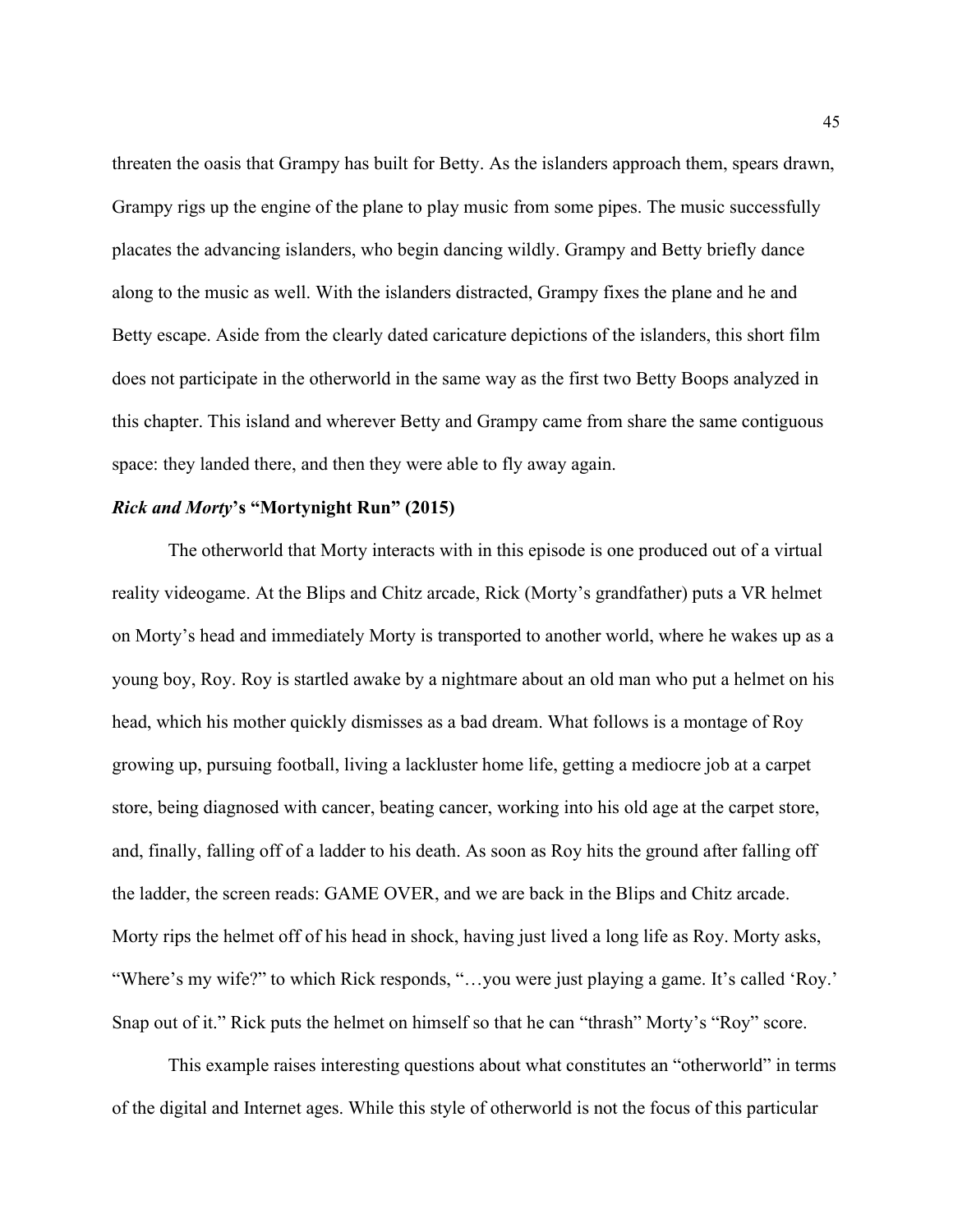thesis, it seems hasty to write off virtual reality (and even space travel) as non-otherworlds. What sets the virtual otherworld apart from the non-virtual is that it is created by people—the creators of the VR experience, the players who interact with the environment. There is a collaborative element that perhaps does not exist, or not in the same way, in more "traditional" ABA otherworlds. Whereas the otherworlds of Betty Boop, Pink Panther, and Finn seemed to just "appear" in response to certain circumstances, Morty's otherworld experience was the product of a game. In theory, he can return to this VR otherworld as many times as he wants and, although how he conducts himself in the game necessarily changes the outcomes, the environment would largely remain the same or similar (part of a closed-circuit, pre-determined selection of available environments). Likewise, space travel poses an equally interesting question in regards to the boundaries and rules of the "otherworld." Technically, if alternate universes are not in play, any space travel is conducted as part of the contiguous universe and therefore, while distant and "other," is not necessarily "otherworld." However, the umbrella trope of "otherworld" is so vast that these examples and others like them are just as important to the corpus of otherworld literature as those examined here.

 Animation in general has changed in numerous ways since its earliest days, and so has the animated otherworld. There are far more examples in addition to these that would be worth examining, but this selection provides at least some historical context for the American animated otherworld tradition. The most notable similarity between the ABA otherworlds examined here is the ambiguity surrounding the leaving-and-arriving of characters. The lines between "reality" and "otherworld" are often obscured by odd transitions or out-of-place physical artifacts. Over the Garden Wall's otherworld, the Unknown, participates in and further complicates this tradition of ambiguity.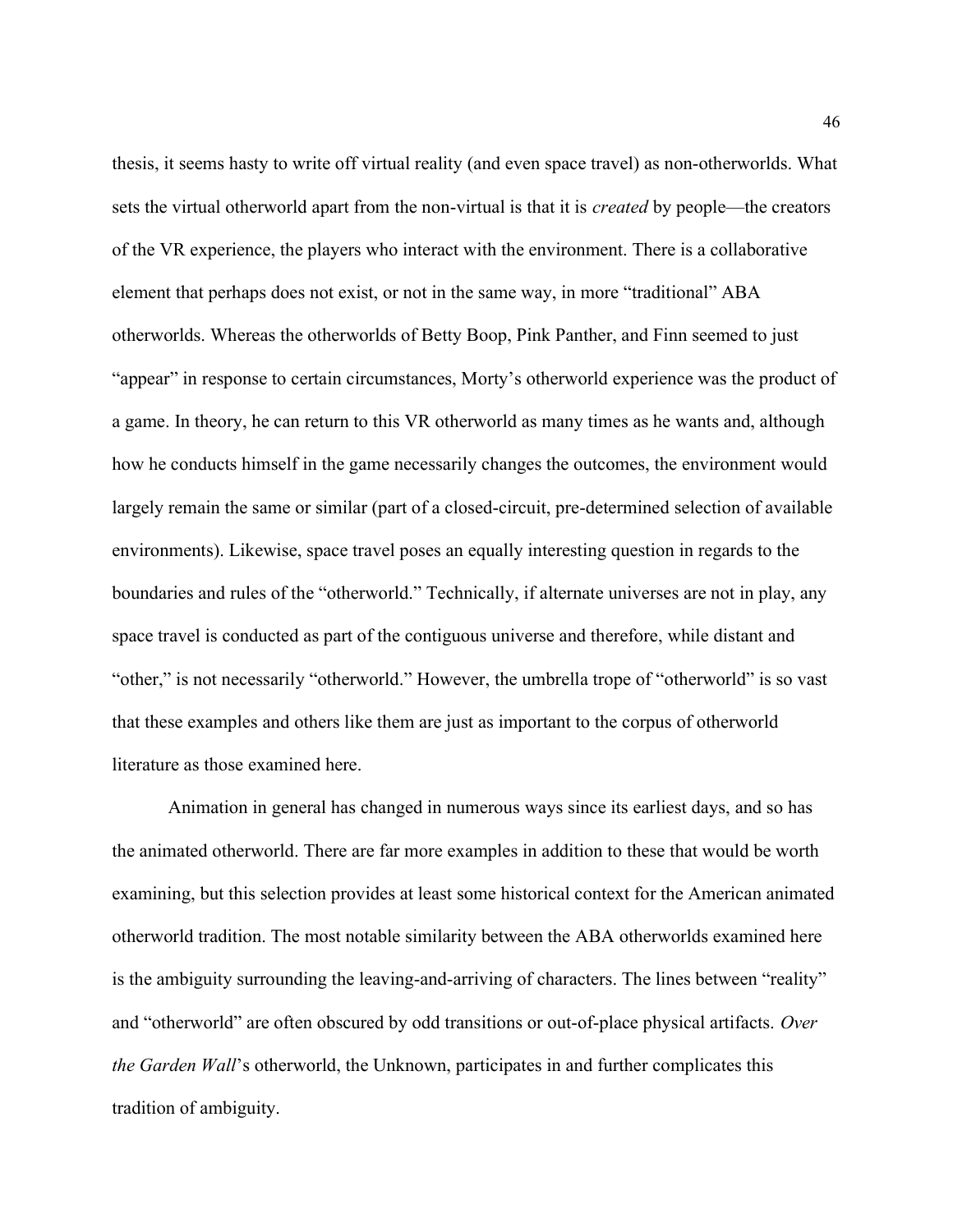#### Chapter IV: Analysis and Discussion

Led through the mist/By the milk light of moon/All that was lost/Is revealed/Our long-bygone burdens/Mere echoes of the spring/But where have we come/and where shall we end?/If dreams can't come true/Then why not pretend? ("Old Grist Mill" 00:10-00:45)

Any analysis of Over the Garden Wall's Unknown as an animated otherworld must take into consideration its many departures from the other animated otherworlds examined in the Historical Overview section of this thesis. Chief among those departures is the extended nature of the Unknown as an otherworld location. We cannot use the same tactics to deconstruct the Unknown as we do *Adventure Time'*s "pillow town"<sup>8</sup> or Betty Boop's "Mother Goose Land" or "Blunderland" because  $OtGW$  is a comprehensive exploration of the otherworld, whereas these shorter works are merely glimpses. Not only are these other examples much shorter, but OtGW does not have any *direct* external referents. For example, in *Betty Boop in Blunderland*, the characters and environment that Betty encounters pay homage to Carroll's Alice's Adventures in Wonderland. We expect to see the Mad Hatter, the Jaberwocky, the Queen of Hearts, and other such characters. In *Betty Boop in Mother Goose Land*, we expect to see characters from nursery rhymes like Little Miss Muffet and Old King Cole. In both instances, Betty experiences, to a degree, what we expect her to, even if those experiences are delivered in an unexpected fashion (the order we encounter characters in or what they are doing in relationship to Betty's presence). Adventure Time's "Puhoy" is unique like  $O t G W$  in that it also does not have a direct "parent" text; however, "Puhoy" is a 12-minute episode, eight minutes of which Finn spends in the

<sup>8</sup> From season 5, episode 16 "Puhoy." The village is never formally named.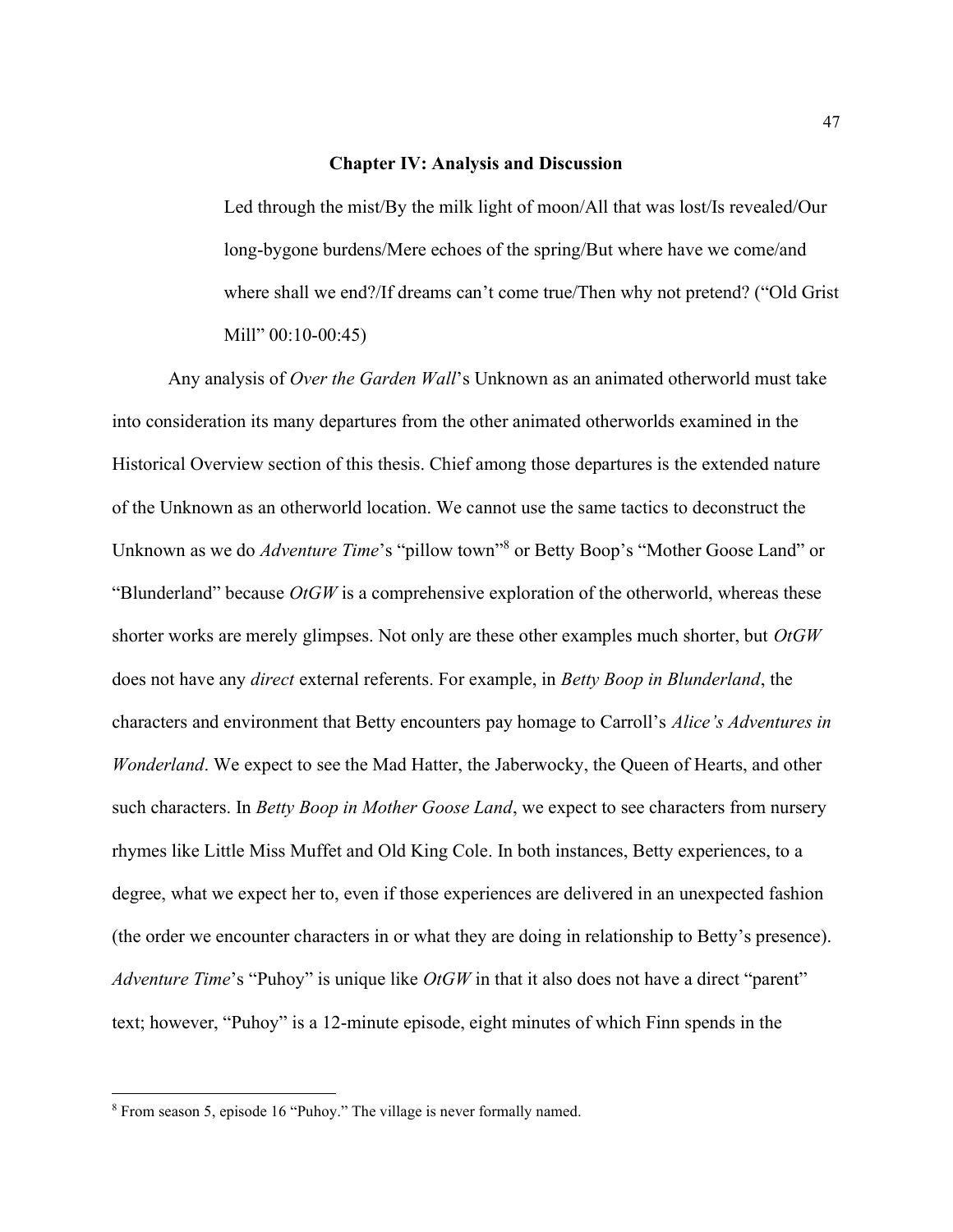"pillow town." As compared to the  $80+$  minutes of the Unknown in  $OtGW$ , there are steep differences in achievable detail.

Feature-length films such as *Journey Back to Oz* and *The Phantom Tollbooth* operate in a similar way—we expect certain characters, events, and environments in these films based on our experiences with the books they are adapted from. Because  $OtGW$  does not have such a parent text, spectator expectations of characters, plot, and landscape are not pre-arranged. Indeed, the spectator's relationship with closure in  $OtGW$  is constantly being challenged, even undermined, because we cannot anchor our expectations, or our "leaps of faith," in familiarity. Thus, OtGW does something that, arguably, the other animated otherworlds that are based on *literary* otherworlds do not, and perhaps cannot, do. That is, OtGW forces the spectator into a position of anamorphosis and non-closure in the same way it forces Wirt and Greg into these liminal and inconclusive spaces, too. The spectator can no longer rely on external knowledge to help guide them through. We are, like Wirt and Greg, on our own in navigating the upside-down, sideways, and inside-out weirdness of the Unknown. In short, while Alice leaves her garden for Wonderland, the Darling children leave London for Neverland, Milo leaves his bedroom for The Lands Beyond, and Dorothy leaves Kansas for Oz, Wirt and Greg are simply in the Unknown, having no knowledge of their leaving-and-arriving. What this demonstrates is that  $OtGW$ 's narrative structure is entirely different than the examples listed here (and others examined in this thesis). In order to conduct an examination of  $OtGW$  it is necessary to recognize this foremost distinction.

Developing a theoretical lens through which to analyze the Unknown as an animated otherworld in Over the Garden Wall is a tricky endeavor given the fluidity of animation studies as a discipline and the expansive (and certainly non-cohesive) nature of the otherworld trope.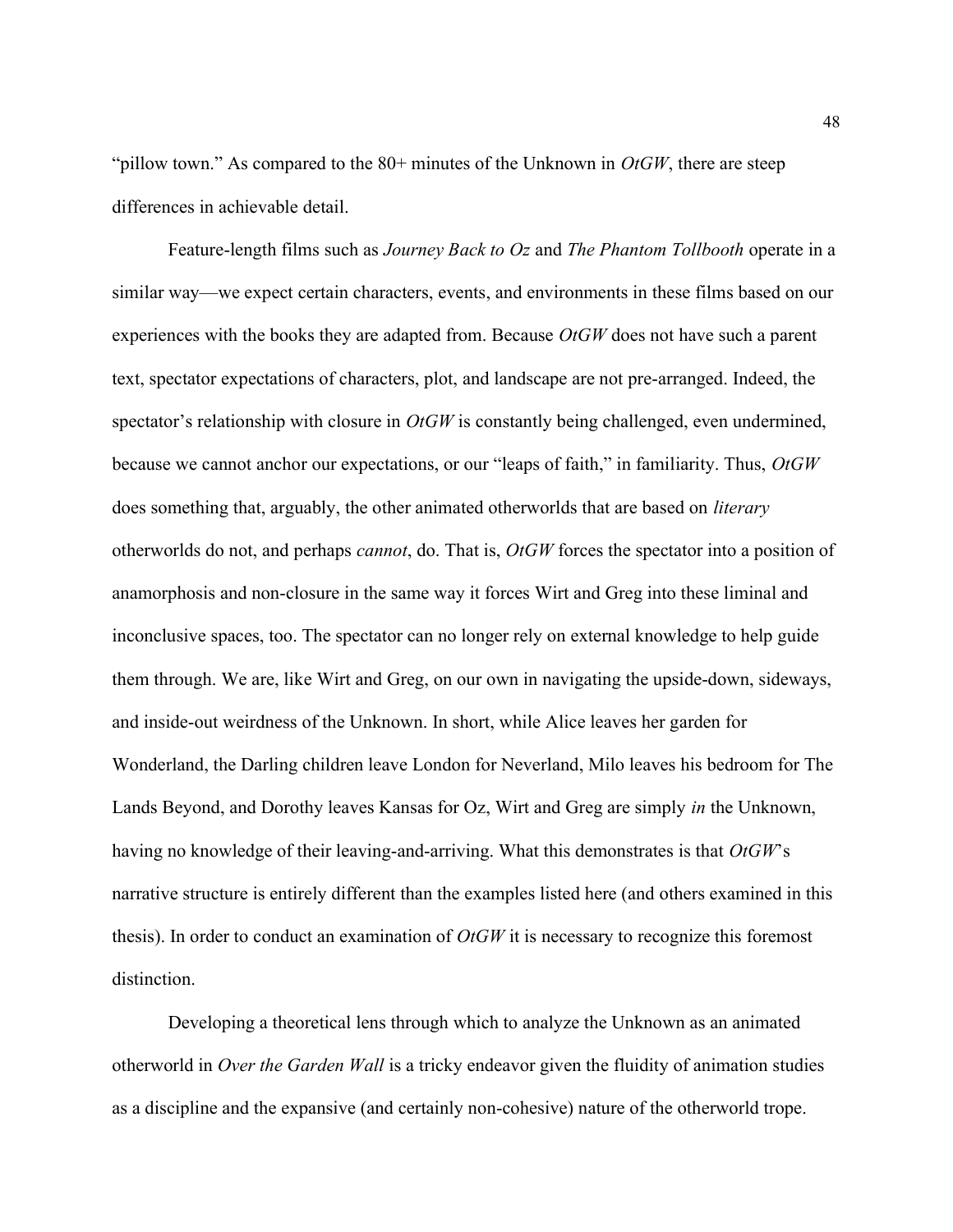However, two components of a theoretical framework emerge from these two characteristics of Over the Garden Wall: its form (animation) and its content (the otherworld journey). To help satisfy the issue of its form, I will use Scott McCloud's concept of closure, as explained in his book Understanding Comics, to discuss the contributions of animation (or cartoon) to this show. According to McCloud, "closure" refers to the phenomenon of "observing the parts but perceiving the whole" (63). He goes on to contextualize this concept in terms of the everyday, pointing out that we "often commit closure, mentally completing that which is incomplete based on past experience" (63). Closure is an essential component of how we recognize and relate to other people (63). To help satisfy the issue of its content, that of the ABA otherworld journey, and to specifically analyze the Unknown as an otherworld location, I will apply Slavoj Žižek's concept of anamorphosis, as outlined in Looking Awry. Anamorphosis describes a state of reality, or perception of reality, which requires the viewer/participant to occupy a particular vantage point in order to identify or engage with it. Oftentimes anamorphosis is the product of anxieties or desires warping perceptions of reality such that they are no longer consistent with the "commonsense" or shared reality.

Comparisons between the commonsense reality and anamorphosis are not readily obvious nor available in the Unknown. Indeed, while Wirt and Greg express an understanding of "home" and that where they find themselves is not "home," for the duration of their stay in the Unknown they are unaware that "home" and the Unknown do not occupy the same, contiguous space. This interesting inversion of the traditional otherworld narrative structure leads to several important questions regarding the organization of an analysis of  $OtGW$ 's content. If  $OtGW$ 's focus is not centered around a character's leaving-and-returning like these other otherworld tales are concerned with, then what is  $OtGW$  emphasizing about the otherworld and character interactions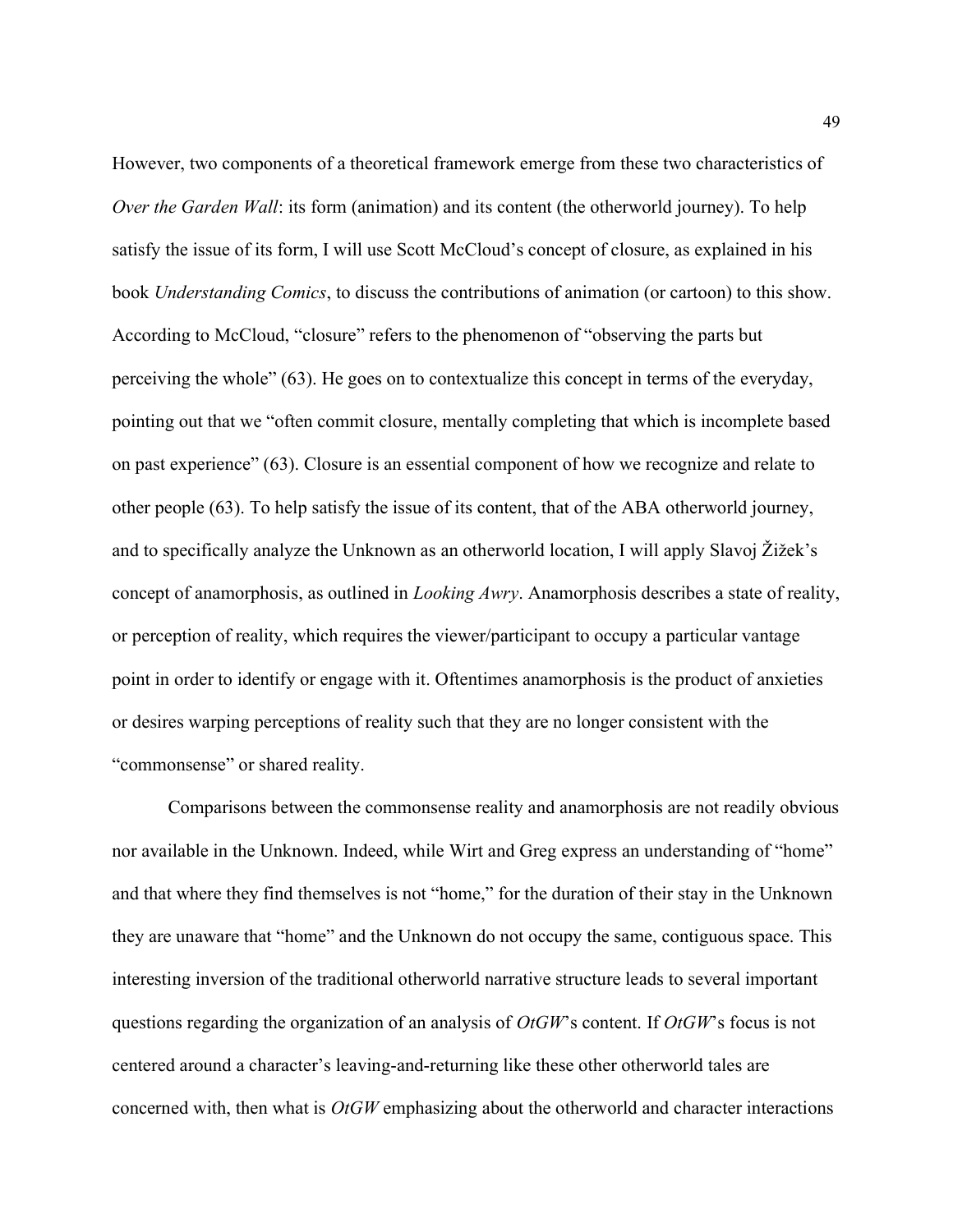in/with it? In what ways does this shift in narrative structure change how the protagonists (and spectators) engage with the Unknown? How would the otherworldliness of this show change if the narrative started where the series ends, with Wirt and Greg on Halloween night? Žižek's concepts of the commonsense reality and anamorphosis function slightly differently in this narrative structure as well. The ambiguity of the Unknown's "start" and "end" render character, Wirt's in particular, judgments about what is normal and what is other more difficult to distinguish. This ambiguity exists on and through many levels. On one level, the Unknown appears to have existed before Wirt and Greg's arrival and continues to exist after their departure. This is alluded to in the opening and ending sequences of the show where characters of the Unknown are depicted going about their lives. During the ending sequence, we see toys crafted in Wirt and Greg's images sitting on a shelf in the Unknown. During the opening sequence, the Unknown is described by the "narrator" as a place

> somewhere lost in the clouded annals of history…that few have seen, a mysterious place called the Unknown, where long-forgotten stories are revealed to those who travel through the wood. ("Old Grist Mill" 01:00-01:18)

The Unknown's "placeness" is emphasized throughout the series, which contributes to the ambiguity between what is "commonsense" and what is not. On a secondary level, as mentioned earlier,  $OtGW$  is not the reimagined, animated product of another text, though it is undoubtedly an amalgamation of many, many literary and textual references. There is no roadmap for spectators, and so, necessarily, closure is postponed, undercut, or canceled altogether.

The half-brothers Wirt and Greg function in many ways like two halves of a whole. As the older brother, Wirt experiences a combination of rejection and acceptance of his role as the "navigator" and "protector." Plagued by his own teen insecurities, Wirt's journey through the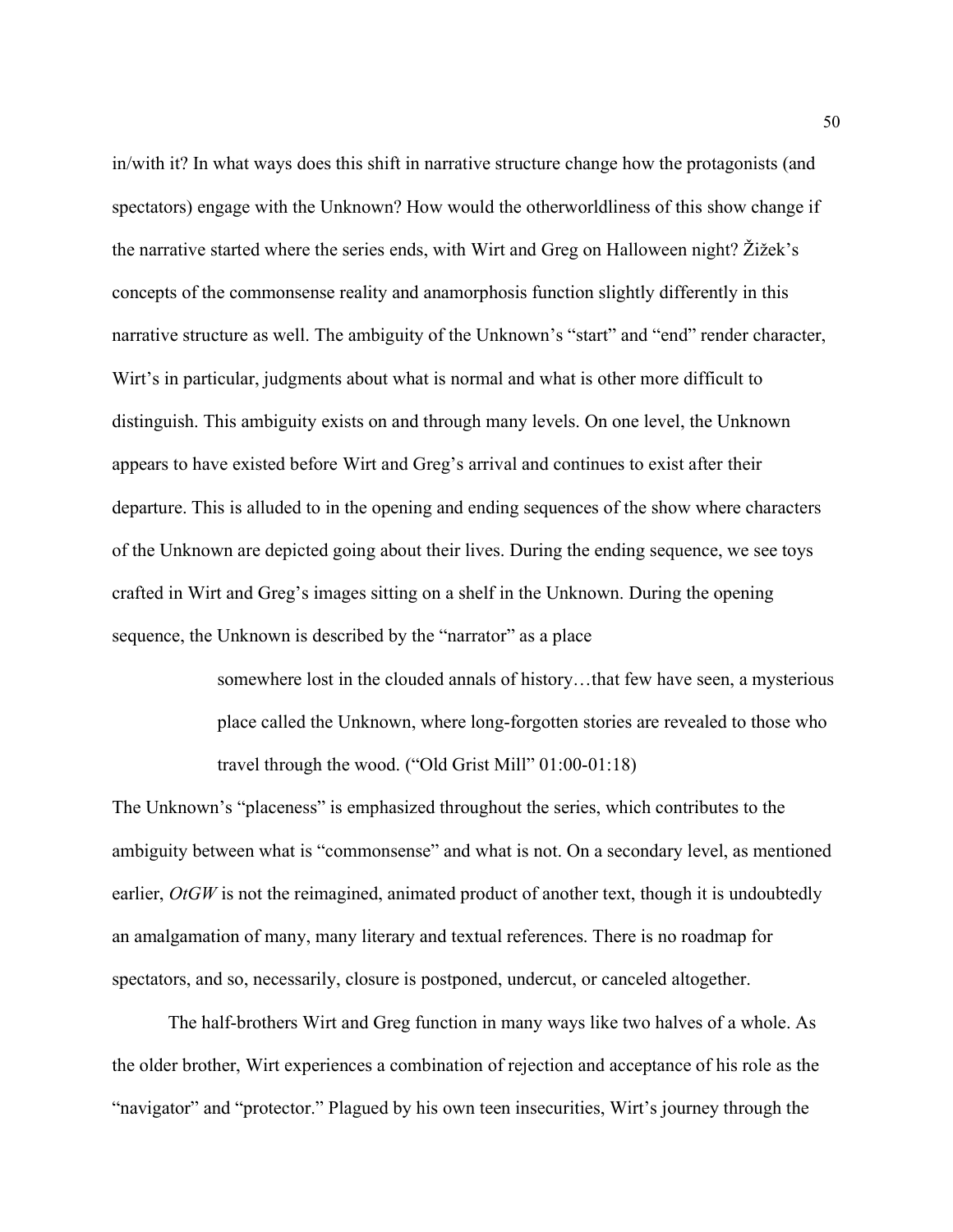Unknown is one of caution and questioning—what can and should he do are recurrent themes connecting his actions in and interactions with the Unknown. Greg, on the other hand, is frequently a source of comic relief during their journey. Greg's optimism and curiosity balances Wirt's anxieties. However, it is Greg who challenges the Beast for the boys' freedom from the Unknown. Greg is offered the opportunity to escape the Unknown, but refuses to leave without Wirt. In a series of seemingly impossible trials, Greg wins the brothers' freedom, only to succumb to the landscape of the Unknown himself. With the help of an emboldened Wirt, the boys are able to escape the Unknown by exposing the Beast as conquerable, thereby eliminating his power over them. By exposing the Beast as fallible, Wirt and Greg are able to break free of the Unknown. "Exposure" is an important element of the otherworld, whether it is ultimately positive or negative. In  $OtGW$ , exposure of characters or situations often leads to unexpected results or revelations, further demonstrating the complexity of McCloud's concept of closure in this miniseries.

Conventional approaches to survival do not necessarily ensure a safe passage through the otherworld. Greg's more whimsical methods are, arguably, what assist in the brothers' journey the most. The rules are different here, and Greg is able to adapt accordingly. By Greg's example, we see Wirt confronting some of his personal limitations—the struggle of leaving childhood and emerging into adulthood. Children are often the protagonists of more contemporary otherworld journeys. Oftentimes these child protagonists encounter adult themes of rejection, fear, lostness, and burden in the otherworld; by juxtaposing Greg's whimsy against Wirt's anxiety, Over the Garden Wall is able to represent the importance of hope in the face of despair. The show does not, however, moralize either attitude. Instead, these complex emotions coexist in Wirt and Greg's interactions, as well as in each character individually. Before a thematic analysis of the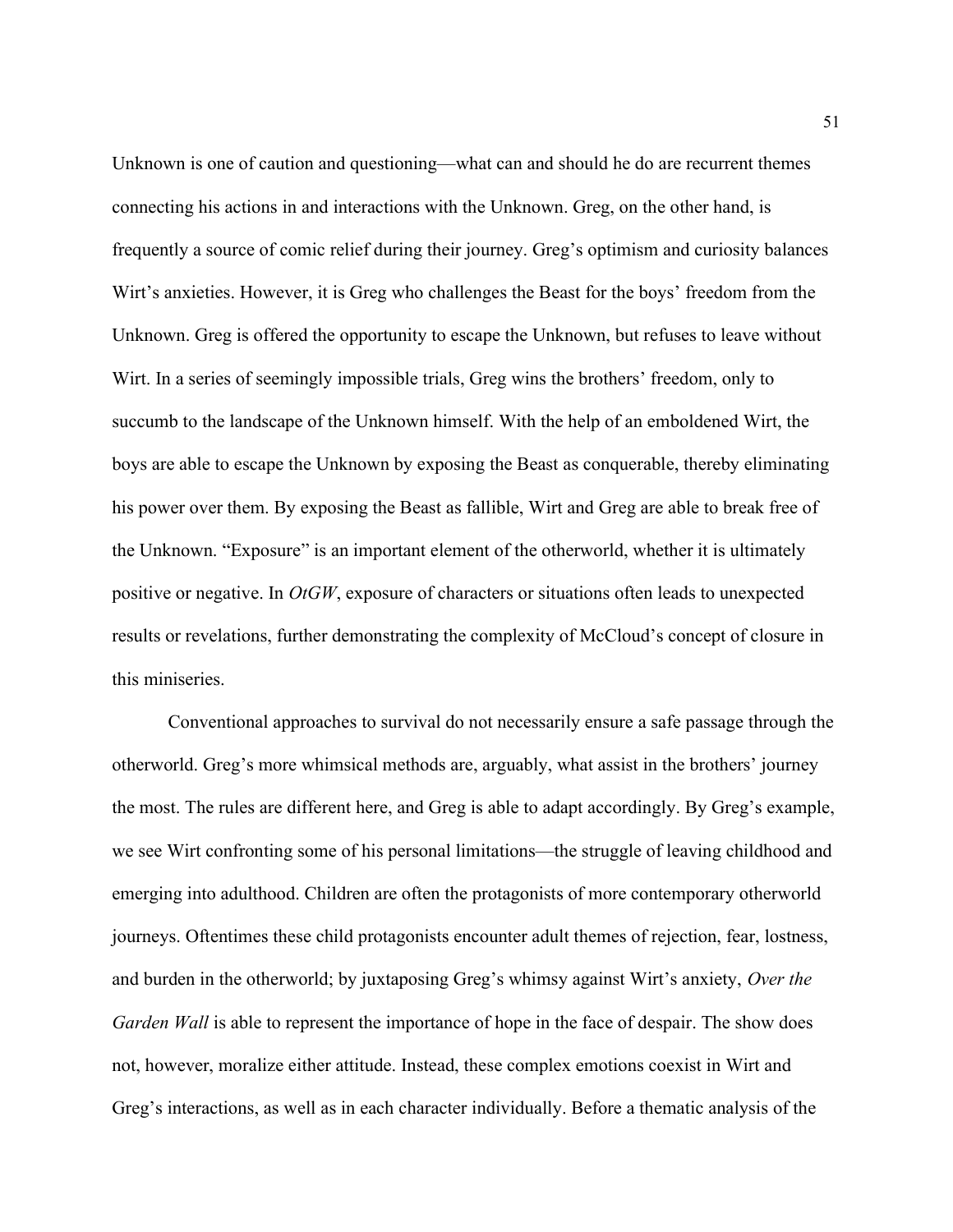Unknown can be conducted, an understanding of the key characters that populate the Unknown, whom Wirt and Greg interact with, is important. Indeed, while the landscape of the Unknown is eerily familiar (New England in the fall), the inhabitants of the Unknown are far from normal. The duality of lightness and darkness, a recurrent theme throughout the show, is also present in Beatrice, Wirt and Greg's traveling companion and otherworld guide.

Beatrice, a talking bluebird, is a complex character in that she initially presents herself as a guide for the boys, but has the ulterior motive of turning the boys over to Adelaide, the Good Woman of the Woods. Beatrice is motivated to turn the boys over to Adelaide (as child servants) in exchange for a pair of magical scissors that will turn her and her family back into humans. It is revealed that, at some point before the boys' arrival in the Unknown, Beatrice was responsible for the curse that turned her family into bluebirds, and was left with no choice but to strike a deal with Adelaide. Initially, Beatrice's interactions with the boys are curt and businesslike as she tries to hurry their journey in the direction of Adelaide. Over the course of their travels, however, we see Beatrice form a relationship with Wirt and Greg that complicates her situation. Ultimately, Beatrice refuses to give the boys over the Adelaide, but not before they hear of her initial intentions. Not only does Beatrice's character play into the "not as it seems" reality of the otherworld physically (she is in fact human), but she also demonstrates this internally. The otherworld, much like the commonsense reality, is populated by characters who are more complex than "good" and "evil," and Beatrice's character exemplifies this. The Woodsman is another character who contributes to this complexity.

Arguable, the Woodsman is the only "parental" figure of the miniseries. He is the first character the boys come into contact with in the Unknown, and interactions with him are woven throughout their journey. In their early interactions, the Woodsman offers the boys refuge in his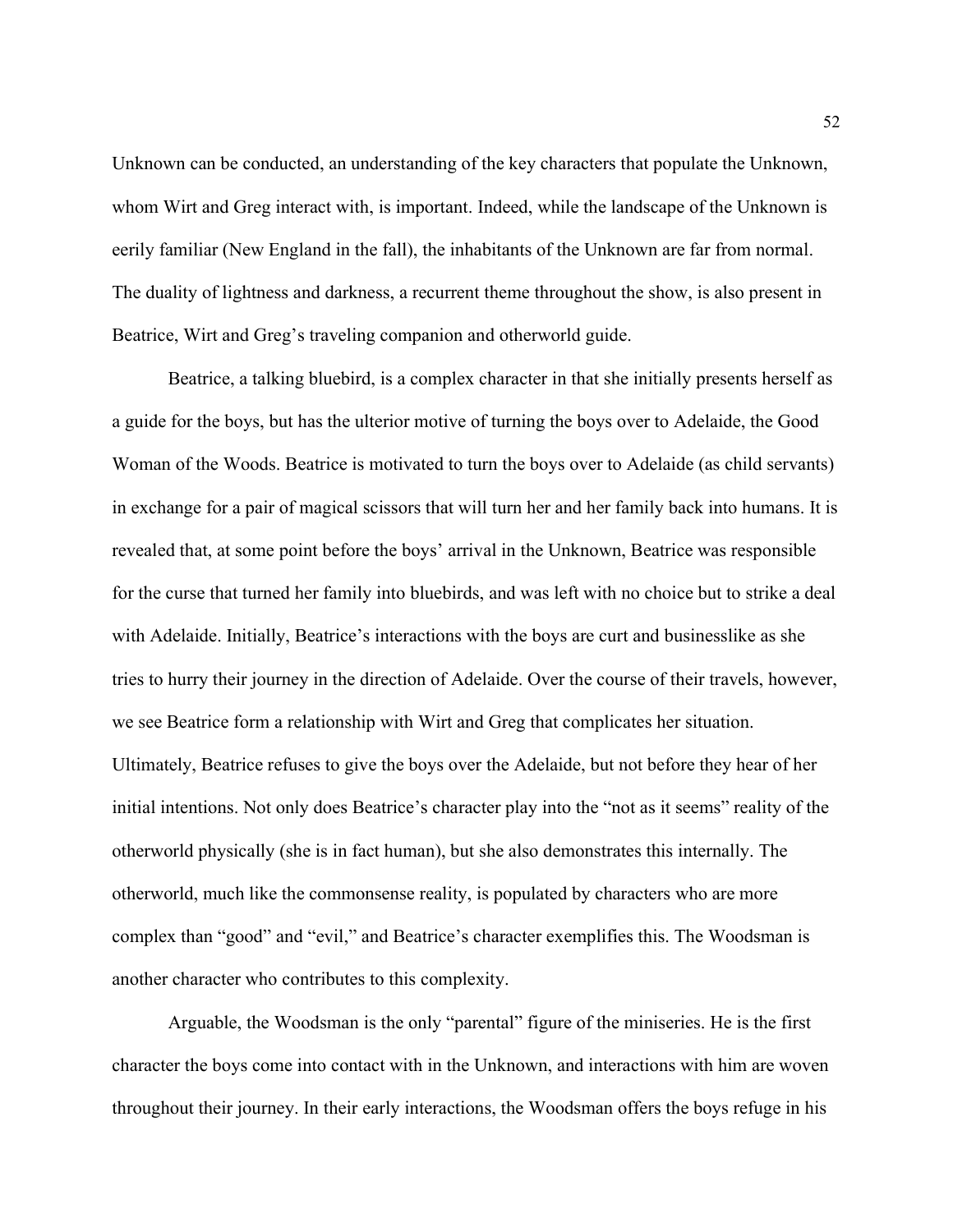mill, which the boys ultimately destroy. The boys' initial rejection of the Woodsman serves as an interesting parallel for their complicated family life back home. Wirt identifies the boys' relationship as half-brothers when he sings to the tavern folk in Chapter 4, "Oh, my name is Wirt and his name is Greg. We're related because my mom remarried and then gave birth to him with my stepdad" ("Songs of the Dark Lantern" 06:36-06:46). It is revealed that the Woodsman is a parent, and that his burden in the Unknown is to keep a lantern holding his daughter's spirit lit in order to keep her "alive." In the boys' final confrontation with the Beast, Wirt inadvertently realizes that the lantern is not housing the Woodsman's daughter's spirit, but is the vessel keeping the Beast alive instead. Similar to the dichotomous personalities of Wirt and Greg, the boys' interactions with the Woodsman epitomize interactions between children and adults. The Woodsman provides the boys with foreboding advice, and the boys in turn reveal that the anxieties of the Woodsman are unfounded, or founded on lies.

Unlike Beatrice and the Woodsman, both of whom become more explicitly detailed as independent characters throughout the miniseries, Jason Funderberker (the frog) and the Beast are two of the most influential, but mysterious, characters of the show. Aside from being the first and last character we see in the show (he is playing the piano in the intro and outro), Jason Funderberker is the boys' near-constant companion (save for a stint in "Lullaby in Frogland" when they are briefly separated). He is complex in that he is the only other living link between the commonsense reality and the Unknown for the boys, and is able to travel into and out of the Unknown with the brothers. As an amphibian, perhaps his ability to survive in multiple environments should not be so surprising, but Jason Funderberker becomes more than just a traveling companion. In fact, an ongoing gag of the miniseries is the frog's many name changes. Interestingly, although the frog is Greg's charge for much of their time in the Unknown, it is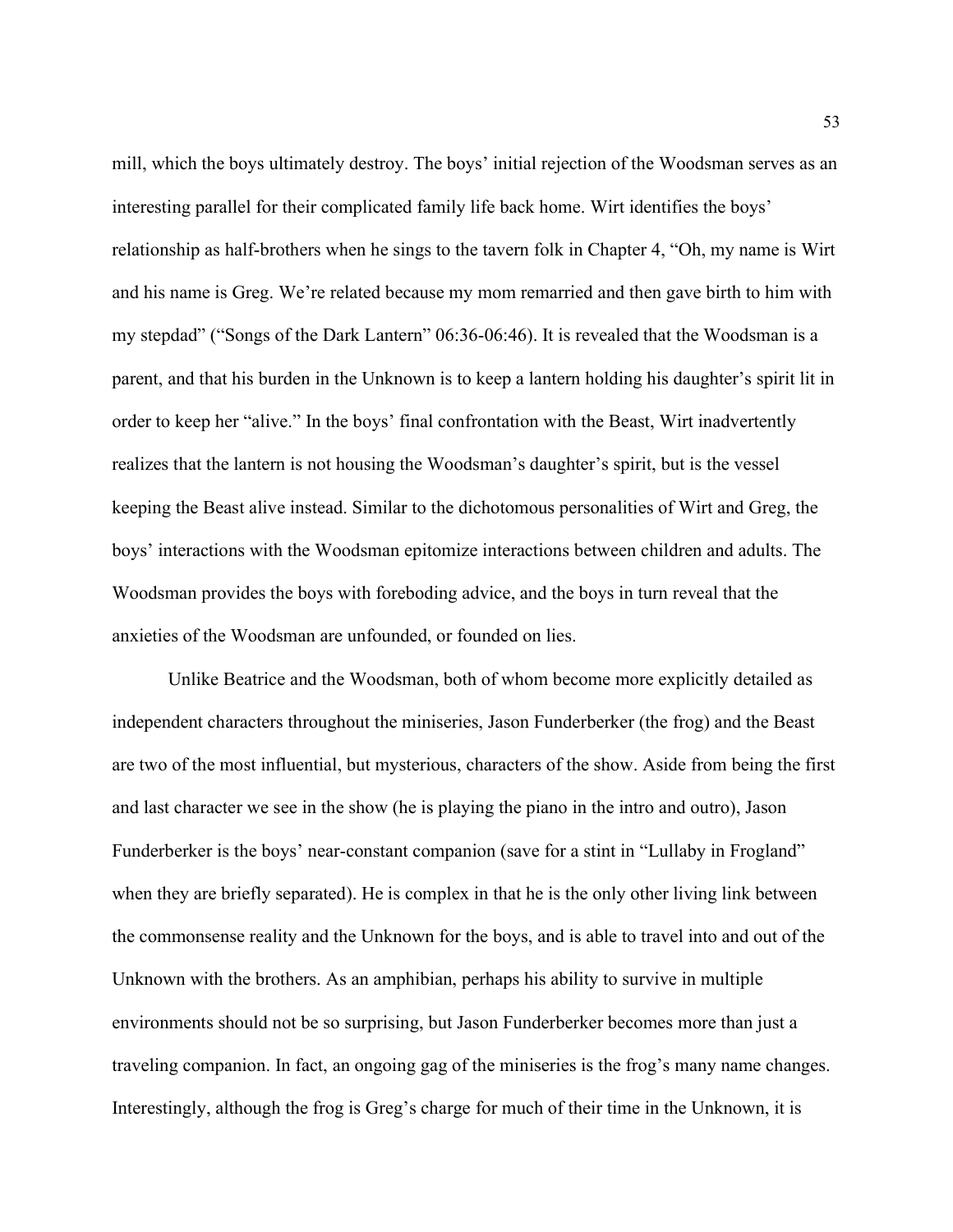Wirt who eventually names him Jason Funderberker in the final chapter of the miniseries. This is significant because Funderberker is the name of a boy back home who is also vying for Wirt's crush Sara. By naming the frog Funderberker, the lines between the Unknown and home seem to be blurred further (or brought closer together). Upon the trio's return home, the frog is the only character with physical proof of the Unknown's existence—he is carrying Auntie Whispers' bell in his stomach. Jason Funderberker is one among many details of this miniseries that obscures the boundaries between the commonsense reality and anamorphosis and, much like the Beast, there is no definitive explanation for his role in the Unknown.

The Beast is the lurking shadow that stalks the boys' journey in the Unknown. His form is largely unclear, except for the dark outline of his many antlers, his glowing eyes, and the quick flash of exposed organs and torn flesh revealed by the light of the lantern in the boys' final struggle for freedom. It is revealed that the Beast is sustained by the lantern carried by the Woodsman. The lantern requires oil from the edelwood trees, which are revealed to be grown from lost souls trapped in the Unknown. This revelation is important because it demonstrates that the Beast is not an immortal force, but rather requires a power source (the lantern) to function. It is only after Wirt realizes that the Beast can be defeated that the boys are able to leave the Unknown together. In fact, it isn't the boys who defeat the Beast at all, it is the Woodsman who ultimately extinguishes the lantern. The idea that the Unknown serves as a kind of limbo place between life and death makes sense within the context of the soul-hungry Beast. However, after the Beast is defeated, the Unknown does not cease to exist. Indeed, in the closing sequence of the show we see the reunion of many of the characters the boys encountered on their journey—the Woodsman with his daughter, a human Beatrice with her human family. The direct equation of the Beast with death (or even the devil) falls apart in this sequence. "Life" goes on in the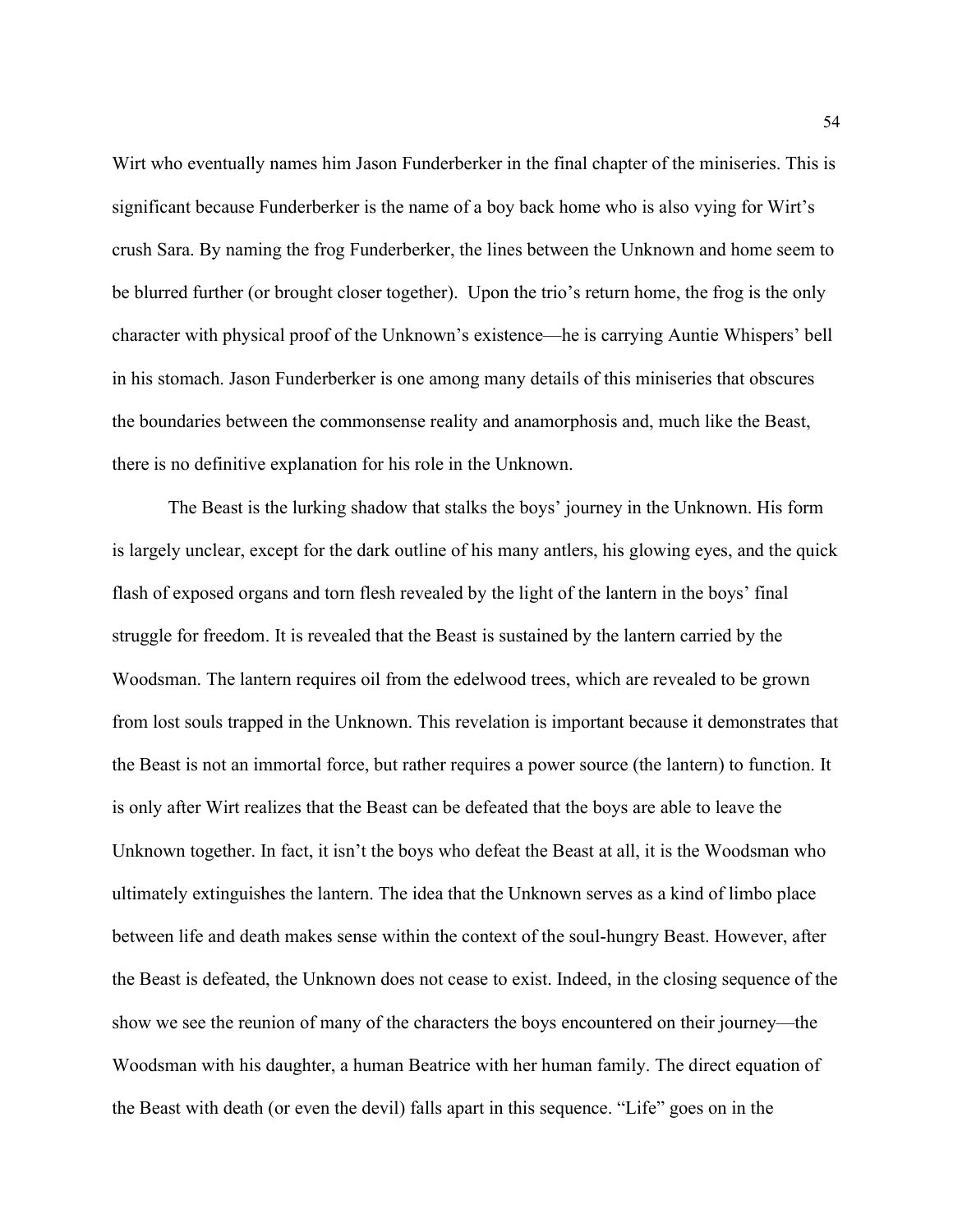Unknown, just as the boys are able to return to their lives as well. If the Unknown is not a product of the Beast, then what does that mean for its purpose as an otherworld? By decentering the Unknown as a trial space between life and death, the "otherness" of the Unknown is emphasized. This place is not easily packaged into a standard "otherworld trope" box.

It is worth mentioning that even a closed-circuit show like Over the Garden Wall is difficult to completely unpack in any singular sitting. However, in order to analyze the Unknown as an animated otherworld, I have divided my analysis into three sections, centered on demonstrating Žižek's anamorphosis, McCloud's closure, and the poignantly Americana aesthetic of this miniseries through close-readings of a selection of scenes. In each section I will be using key scenes to demonstrate the function of my framework, what purpose it serves in analyzing this show, and how the framework helps to unpack the characters' journeys "through the woods." Given the inversed narrative structure, an episode-by-episode analysis seems counterintuitive (even counterproductive). Ot  $GW$  is not a show about leaving-and-returning, but is rather a show about being lost. The "how" of Wirt and Greg's arrival in and departure from the Unknown is not as important as the "what" of their actions while they are there. By decentering the emphasis from the leaving-and-returning structure, spectators are forced into lostness alongside the protagonists. No one is quite sure what is going on, but something (everything?) is very distinctly awry. To complement my framework, the three themes I will be referring to in this analysis are: Lostness, Burden, and Exposure. To varying degrees, each episode deals with these themes and an inter-episode analysis of them will provide a more comprehensive understanding of what the Unknown is and how it functions for the characters. I will be applying my theoretical framework in tandem with select supplementary sources to scenes from  $OtGW$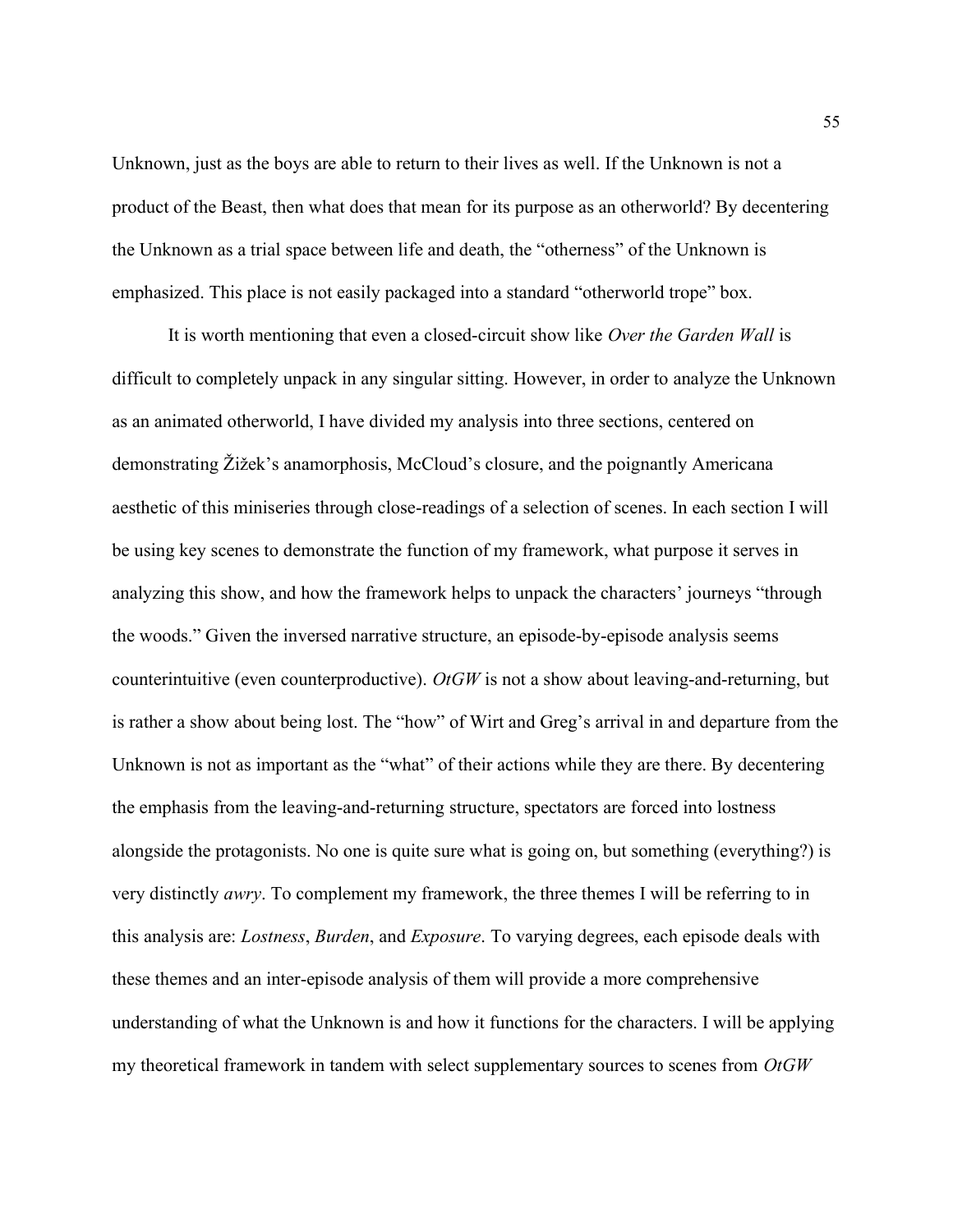coupled with these umbrella themes in order to demonstrate how this show can be analyzed through Žižek's concept of anamorphosis and McCloud's concept of closure.

# Slavoj Žižek's "Anamorphosis"

In *Looking Awry*, Žižek unpacks Lacanian psychoanalysis through his examination of contemporary popular culture, primarily focusing his analysis on examples from film (such as Hitchcock's Vertigo). The notion of "looking awry" or looking askew at an object, rendering said object disproportioned, reveals that our "subjective impressions [are] multiplied because of our anxieties and sorrows" (33). Žižek likens this fracturing of the subjective view of the objective thing to a "glass surface sharpened, cut in such a way that it reflects a multitude of images" where, "instead of the tiny substance, we see its 'twenty shadows'" (32) as a result of our subjective (anxious, desirous) perspective. For Žižek, there are two realities or "substances": the commonsense reality and anamorphosis. Regarding the commonsense reality, he writes that

> On the level of the first metaphor, we have the commonsense reality as "substance with twenty shadows," as a thing split into twenty reflections by our subjective view; in short, as a substantial "reality" distorted by our subjective perspective (inflated by our anxiety, etc.). If we look at a thing straight on, from a matter-offact perspective, we see it "as it really is," while the look puzzled by our desires and anxieties ("looking awry") gives us a distorted, blurred image of the thing. (34)

# Regarding anamorphosis, he writes that

On the level of the second metaphor (anamorphosis), however, the relation is exactly the opposite: if we look at a thing straight on, i.e., from a matter-of-fact, disinterested, "objective" perspective, we see nothing but a formless spot. The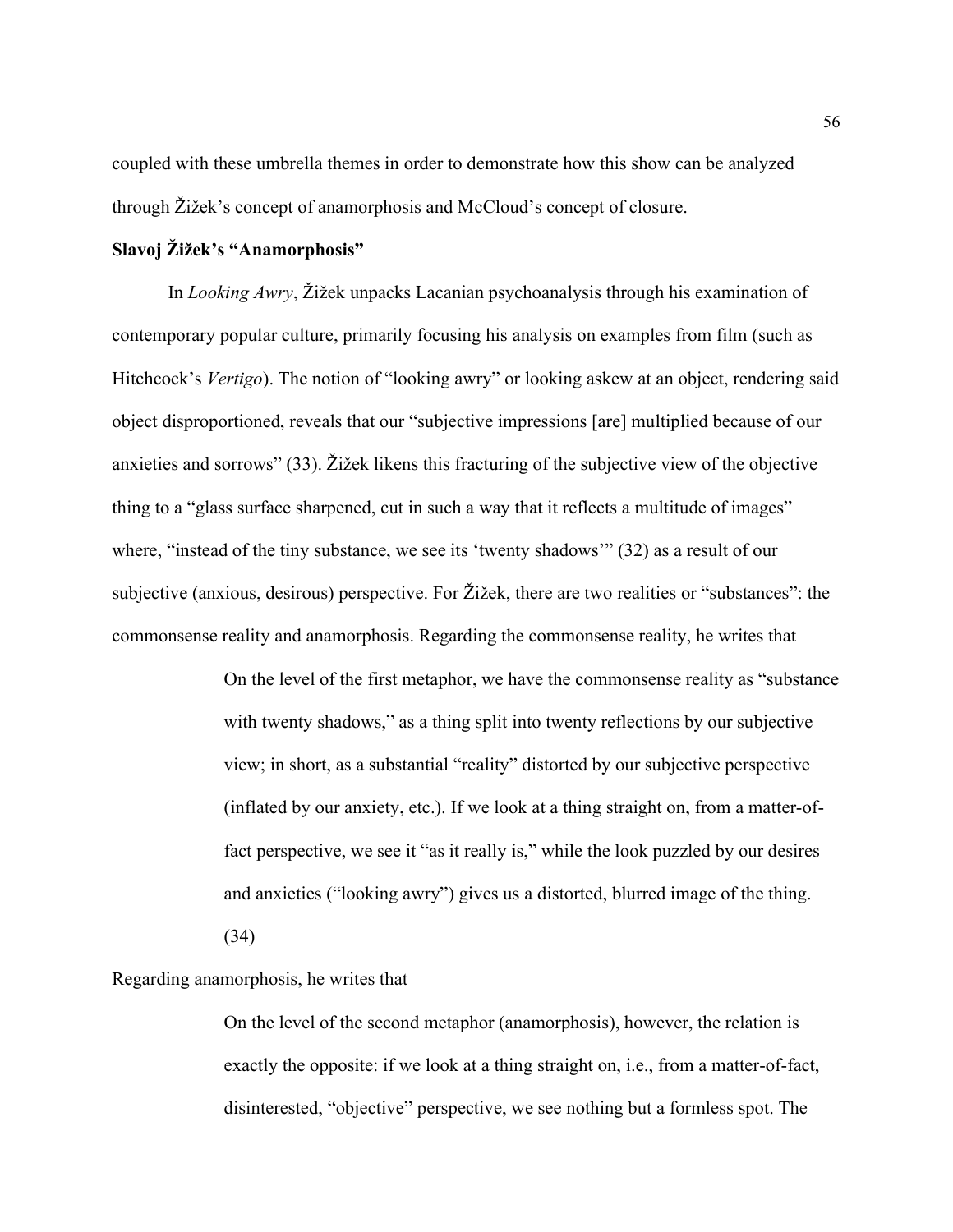object assumes clear and distinctive features only if we look at it "from aside," i.e., with an "interested" look, with a look supported, permeated, and "distorted" by a desire. (34)

It seems, then, that the otherworld, a fantasy space which "functions as an empty surface, as a kind of screen for the projection of desires," (30) is a product of the intersection of the commonsense reality (where things are as they appear unless our looking is distorted by our subjectivity) and anamorphosis (where things must be distorted by our subjectivity in order to be seen at all). A character occupies the commonsense reality until an anxiety, a desire, sends them awry and they find themselves in a state of anamorphosis, where their anxiety, their desire, becomes their primary mode of seeing (and being).

In Chapter II of this thesis, I outlined some of the different iterations of the otherworld in past and contemporary traditions, with emphasis on how historical otherworlds have come to shape our creation and understanding of current otherworld stories. In light of Žižek's theory of anamorphosis, it is relevant here to unpack the Unknown as an anamorphic space (or place). In Looking Awry, Zižek provides an example to illustrate his distinction between the commonsense reality (or just "reality") and anamorphosis. The example he uses is that of Patricia Highsmith's short story "The Black House." The story involves a group of local townsmen who recount tales of their youthful transgressions (frequently sexual or illegal in nature) in and around the "black house"—a decrepit, rotting house said to be occupied by a murderous hermit. Through their shared recounted experiences, the "black house" becomes a symbol of their "wilder days" and bonds this group together. It is important to note that the "black house" is a physical location that each man has interacted with (or claims to have interacted with) in different ways. Therefore, the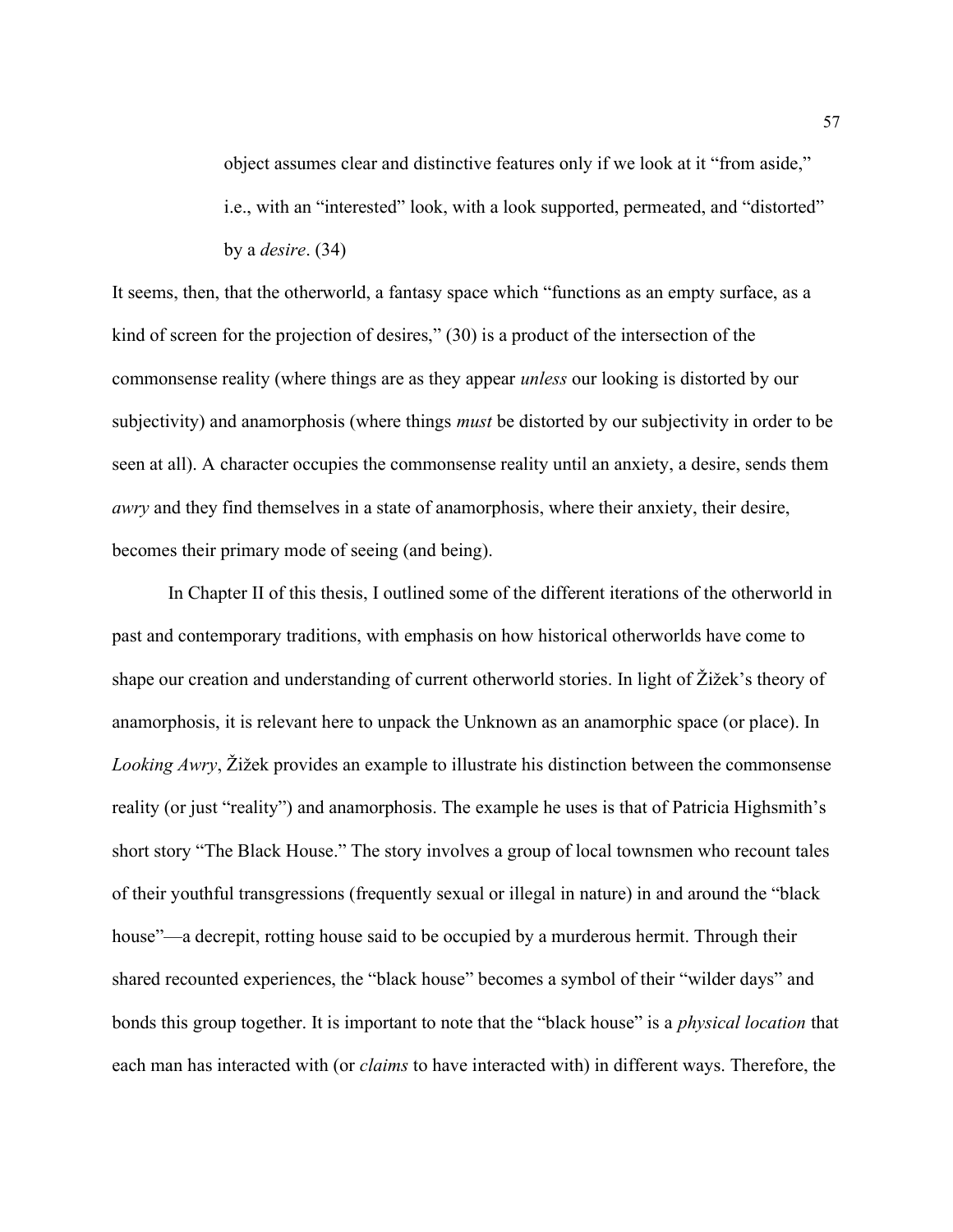necessary characteristics of the "black house" to take note of are that it is a *shared* physical space that is associated with (youthful) transgressive behaviors.

In adulthood, the "black house" serves as the location for these stories and these stories serve as a social adhesive between the now-grown men. Each man can relate to the "black house" in similar but slightly different ways. Each man knows not to go back to the "black" house." Therefore, the "black house" is also a *forbidden* physical space and a shared *fantasy* space that the men collectively upkeep together. The townsmen's engagement with the "black house" becomes an agreed upon ritual that no one violates. The "black house" remains a distant (but nearby) location where they can relive their youth. This system is disturbed, however, when a newcomer arrives in town. The new arrival, also male, cannot understand the allure of the house because he does not share a history (real or imagined) with it. He takes it upon himself to reveal to the townsmen that the house is just a house—no murderous hermit, nothing interesting about it. After confirming that the house is indeed *just a house*, he returns to the tavern and relays this information to the townsmen who, having their collective fantasy space destroyed, revolt against and attack the newcomer, who later dies from his injuries.

 The relevance of the "black house" story to this thesis is not situated in its otherness, indeed the house is readily visible and accessible to the townsmen and therefore is not an *other* world, but rather is situated in its usefulness for demonstrating Žižek's concept of anamorphosis. The "black house" was "forbidden to them [the townsmen] because it functioned as an empty space on which they could project their nostalgic desires, their distorted memories" (32). By revealing that the house "is nothing but an old ruin, the young intruder reduced their fantasy space to an everyday, common reality," ultimately annulling the difference between reality and fantasy space and depriving the men of an outlet for expressing their desires (32). The look of the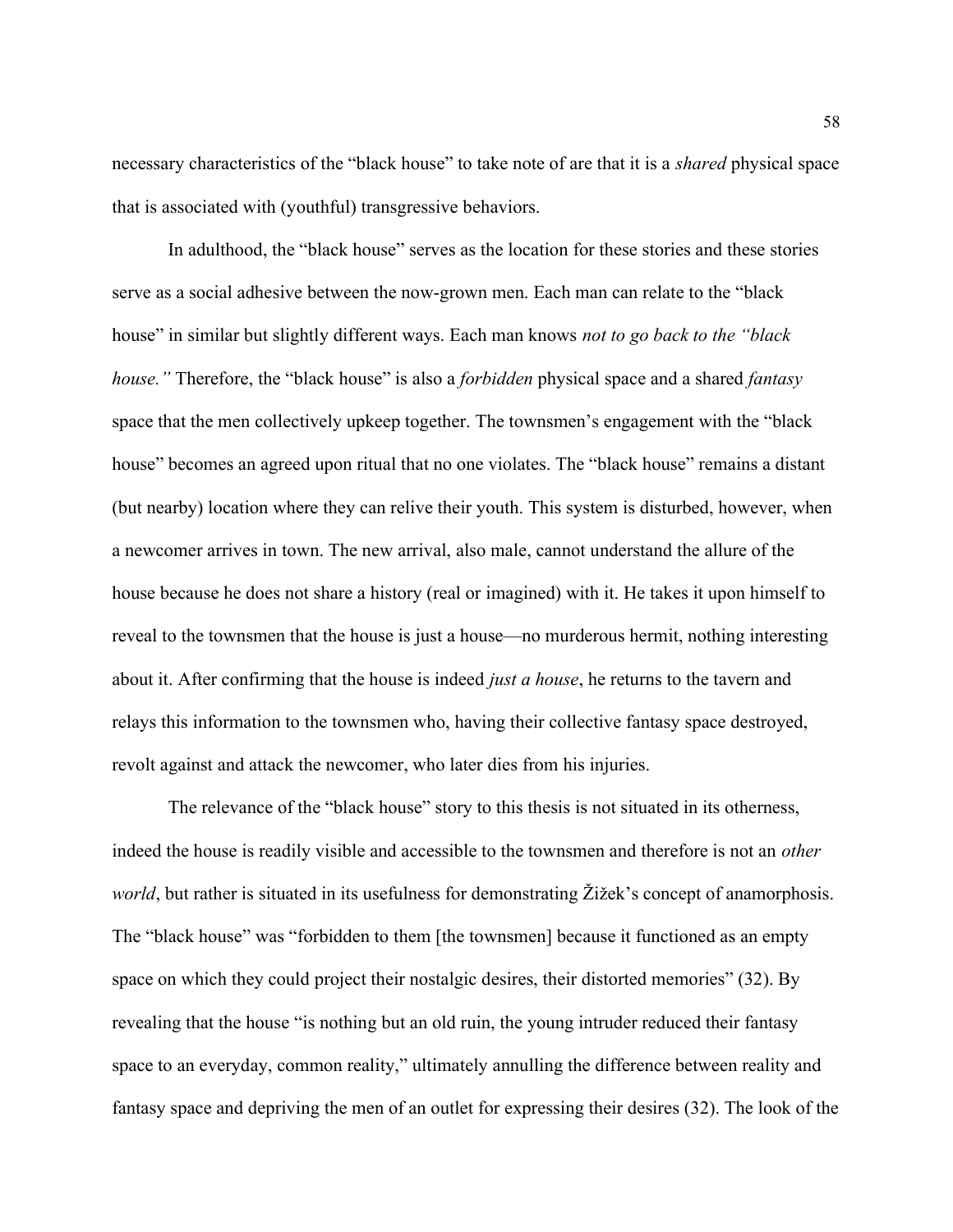townsmen which is "capable of discerning the fascinating contours of the object of desire where usually there is seen nothing but a trivial everyday object" is quite literally a "look capable of seeing Nothingness" (32). The townsmen, through anamorphosis, were able to see their fantasies out of nothing. By looking at the house awry, it became a collaboratively constructed playground. A distinction to make between the "black house" and the otherworld is that the otherworld is not the direct (or directed) creation of the traveler, but rather appears to exist independently of the traveler. In many of the otherworld examples explored in this thesis, the otherworld appears to a traveler who is facing a crossroads in their commonsense reality (often inspired by rejection, boredom, or isolation). The otherworld does not appear to those who go looking for it. Rather, the otherworld *finds you*. Or, in the case of *Over the Garden Wall*, it finds Wirt and Greg.

 How then can we use this model of the "black house" to better understand the Unknown? The distinction between the fantasy "black house" and the physical "black house" is the source of anamorphosis for the townsmen in Highsmith's story. When fantasy and reality become blended such that they are indistinguishable, anamorphosis arises. That is, when one's subjectivity necessarily alters the perception of objective reality. However, the Unknown is not a fantasy space in the same way the "black house" is. Indeed, the Unknown appears to exist outside the control of the characters we encounter in it. Unlike the "black house," the Unknown is not the creation of any particular person or entity. The men sustain the "black house" through their collective fantasies, whereas the Unknown is sustained by what? Certainly, there are hints throughout the miniseries suggesting that the Beast is the "lord" of the Unknown, but this proves to be incorrect when Wirt exposes his weakness: the lantern. This exposure of the Beast as vulnerable, and not an eternal threat, is similar to the revelation that the "black house" is just a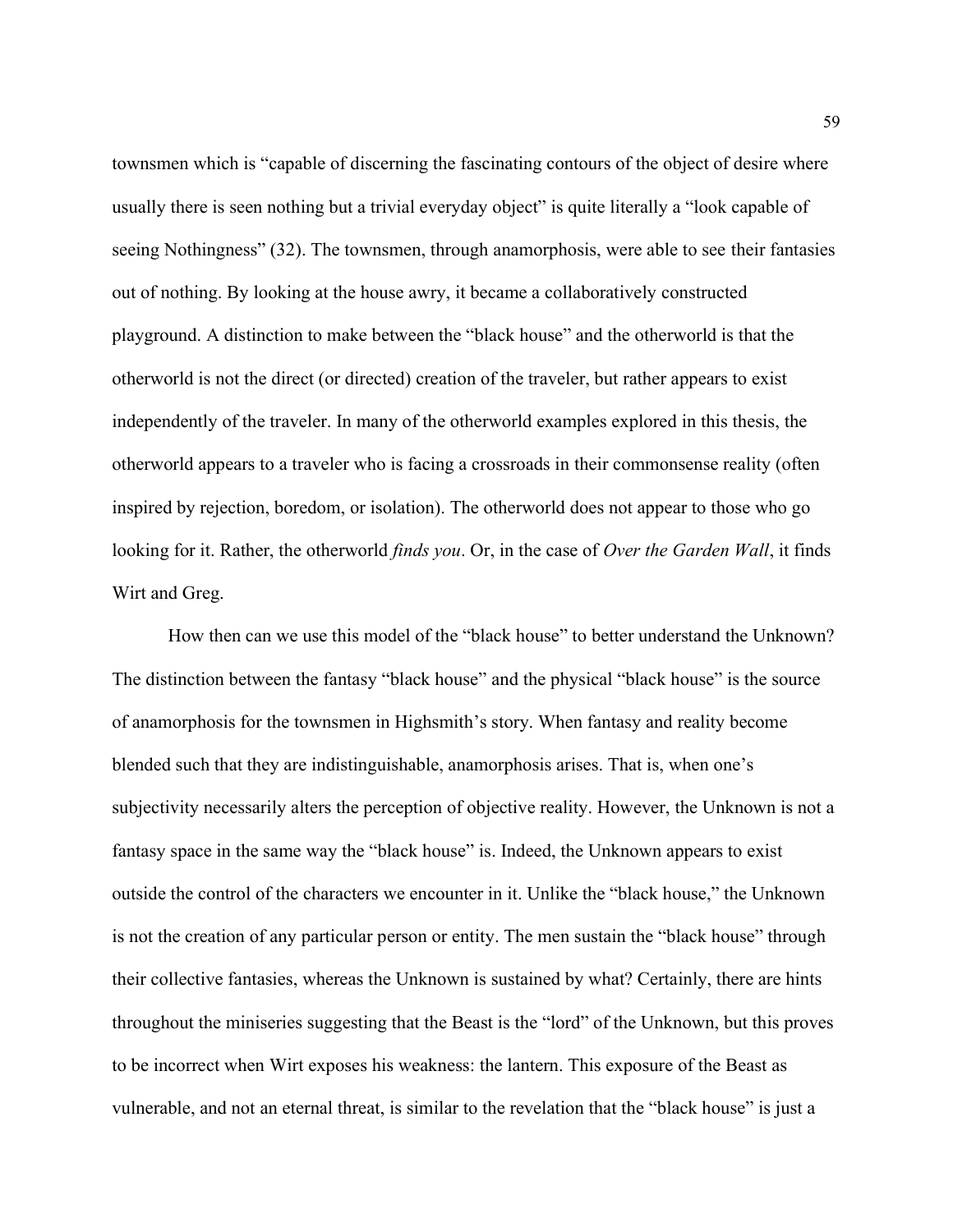house, not a mythical place. By exposing the Beast as fallible, Wirt and Greg are able to break free of the Unknown. This is obviously a positive outcome for the boys, while the townsmen's realization that the "black house" is nothing and therefore their fantasies are also nothing is negative. When the Woodsman finally extinguishes the lantern, thereby defeating the Beast, the Unknown does not cease to be, but continues on as a location for various reunions of the wayward characters with loved ones lost. It is not the perspectives of fantasy and reality which generate anamorphosis in the Unknown, but the perspectives of "home" and "other." The concept and existence of home renders the Unknown an anamorphic space. The simple understanding that "here" is not "there" is what forces Wirt and Greg, and spectators, into anamorphosis. Home and the Unknown are not explicitly separated as two distinct spaces (like the fantasy and physical iterations of the "black house"); however, there are several references, made by Wirt in particular, to home throughout the miniseries.

Žižek's concept of anamorphosis helps unpack the Unknown as an otherworld space, even though his example of the "black house" and the Unknown is not a one-for-one comparison. The intersection of Žižek's anamorphosis with McCloud's closure occurs then when the character (and spectator), finding themselves in the otherworld (or anamorphosis), can no longer commit closure—the world does not permit it—or the closure they are attempting to commit is repeatedly interrupted or incomplete. In the otherworld, the logical leaps of faith that function normally in the commonsense reality no longer apply. Thus, setting aside the fact that animation, in the sense of its filmic motion, commits closure for the spectator in terms of form, closure in content cannot be completed while the character (and spectator) occupy anamorphosis.

In anamorphosis, closure is canceled.

In the otherworld, closure is canceled.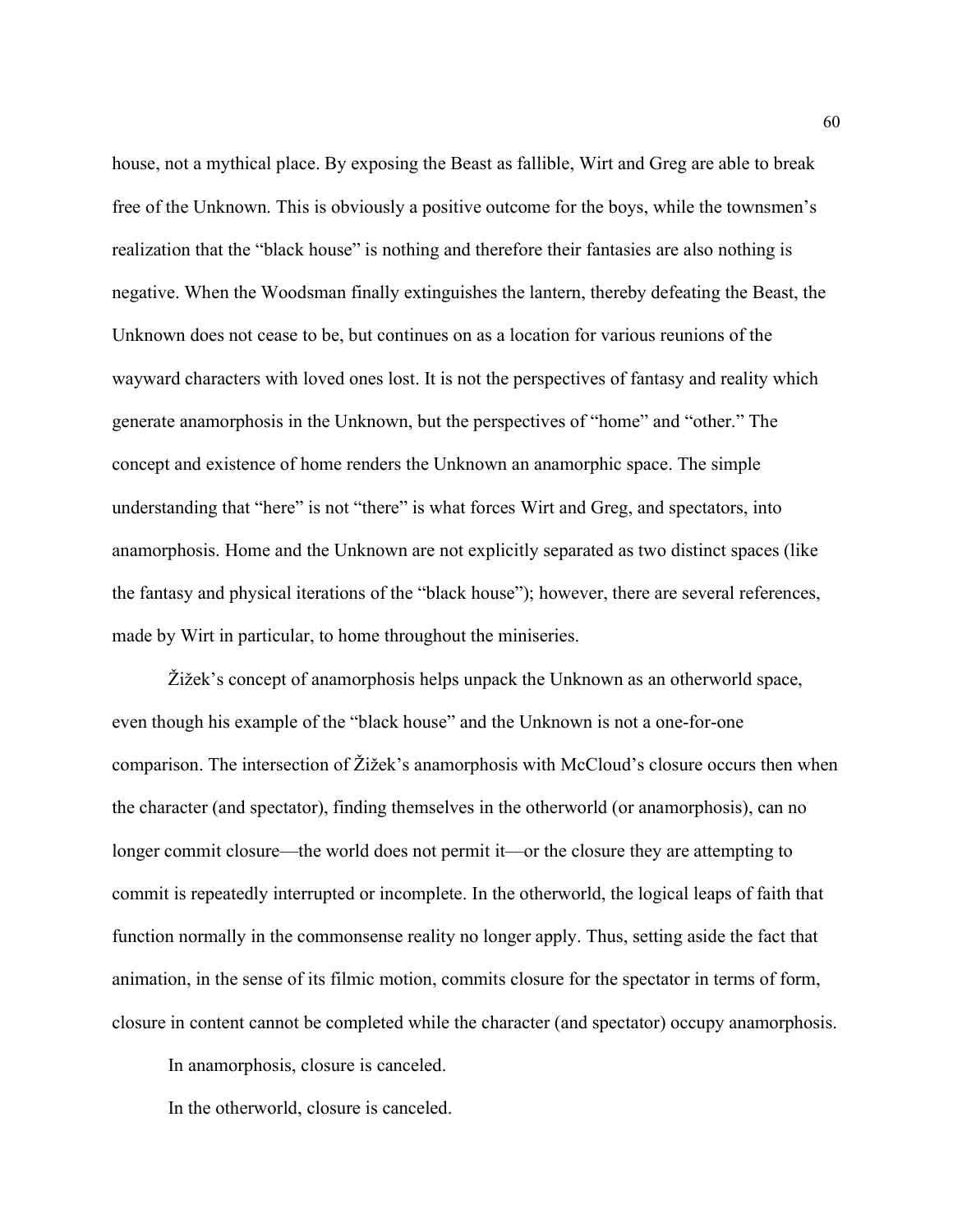In the Unknown, closure is canceled.

# Scott McCloud's "Closure"

Scott McCloud's Understanding Comics examines the form of comics and how its form intersects with its content. The sheer vastness of the comics form is akin to that of animation: these arts are, in part, defined by their indefiniteness. Thus, despite the comics approach taken by McCloud, much of his commentary is concentrated on the *cartoon* and can be readily applied to the world of animation. A cartoon is, at its most basic level, an abstraction of the real and so, for McCloud, "When we abstract an image through cartooning, we're not so much eliminating details as we are focusing on specific details" (31). To abstract the real into a cartoon is to essentialize it, or at least something, an element, about it. By reducing an "image to its essential 'meaning,' an artist can amplify that meaning in a way that realistic art can't" (31). Cartoons, more so than realistic art, "*focus* our attention on an idea" and this is an "important part of their special power" (31). There is a universality to cartoon imagery that is not present in realistic art, at least not in the same way. The more "cartoony a face is…the more people it could be said to describe" (31) and so, the medium of the cartoon can appeal to a broader audience, and also represent a broader audience. When we interact with a photo or realistic drawing of a face, we "see it as the face of *another*" whereas when we participate in the "world of the *cartoon*...[we] see [ourselves]" (36). The cartoon character is at one time everyone else *and also you*. Thus, the universality of the cartoon image adds a dimension to the animated otherworld that the literary otherworld cannot quite achieve in the same way.

 In the animated otherworld, there are two simultaneous experiences of the otherworld at play—that of the character encountering the otherworld and that of the spectator encountering it as well. Both character and spectator have access to the audiovisual cues that populate and define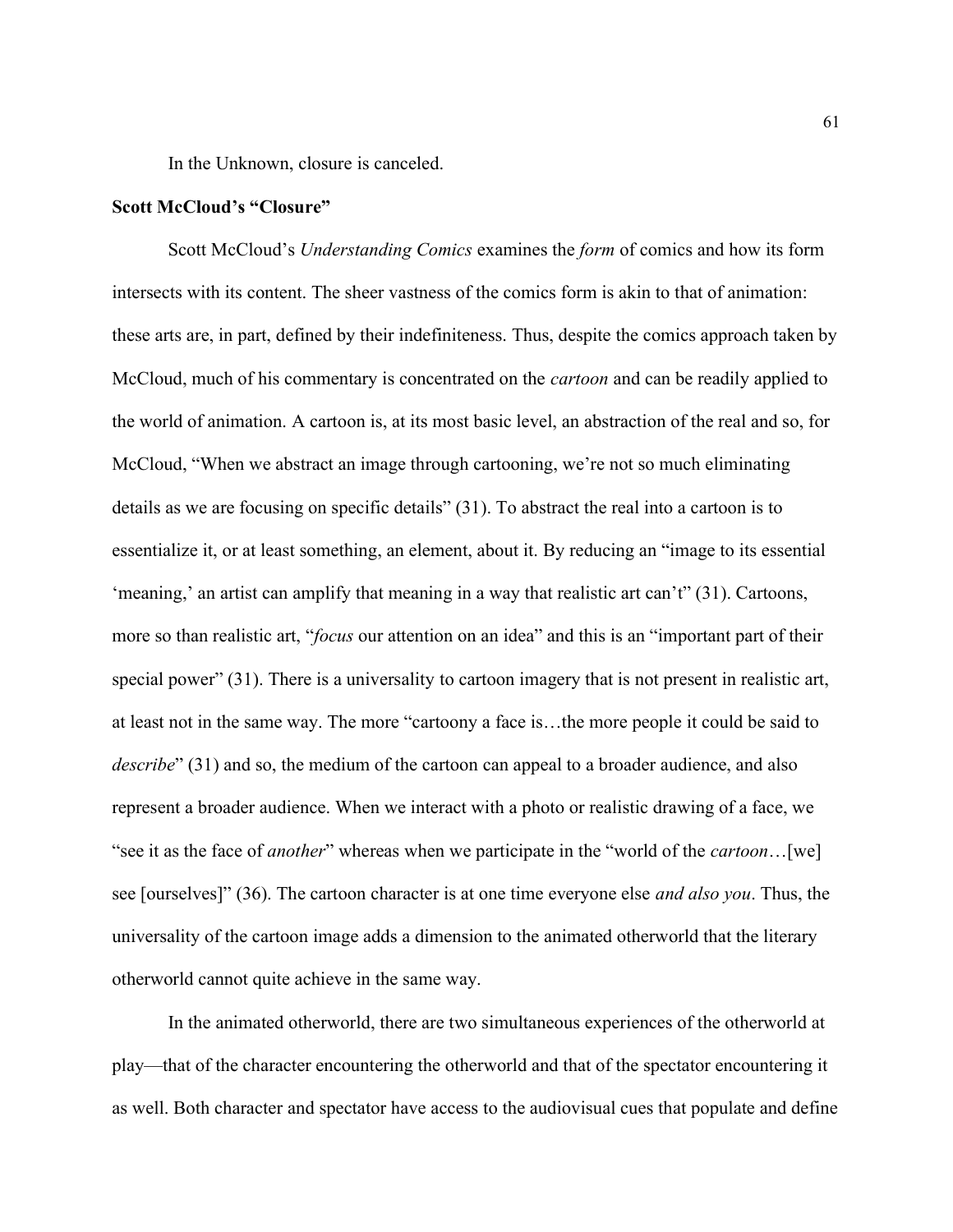the animated otherworld. This shared space of the animated otherworld differs starkly from the literary otherworld in that the literary space occupied by the character is necessarily different (even inaccessible) than that space which is occupied by the reader. The reader envisions their own environment for their own visualization of the character; their experiences of the otherworld do not, and cannot, overlap. Character and reader do not share a seeable space. However, in the world of animation, the audiovisual space occupied by the character and the spectator is the same; the cartoon form makes possible spectator participation, rather than observation exclusively. In the world of cartoons, "There is no life here except that which you give to it" (59). In animation, spectator becomes participant.

 We arrive then at McCloud's concept of "closure." For McCloud, closure is the "phenomenon of observing the parts but perceiving the whole" (63). We "commit closure" in our daily lives, that is, we complete "that which is incomplete based on past experience" (63). Our very perception of what is "real" is "an act of *faith*, based on mere fragments" (62) that we observe and then fill in the blanks around. In film, animation included, closure takes place "continuously—twenty-four times per second, in fact—as our minds, aided by the persistence of vision, transform a series of still pictures into a story of continuous motion" (65). In the animated otherworld, there are two manifestations of closure: closure relating to the craft, and closure relating to the otherworld and the character's interactions with it. In Over the Garden Wall, the spectator is constantly engaged with closure not only through its animated form, but also through the piecemeal presentation and experiences of the Unknown. Repeatedly, we are forced to commit closures that, ultimately, are inaccurate or inconclusive—closure, as conceived by McCloud, is frequently not achieved (or achievable) in the Unknown. A feature of the Unknown that makes the possibility of closure difficult is the characters' near-constant state of being lost.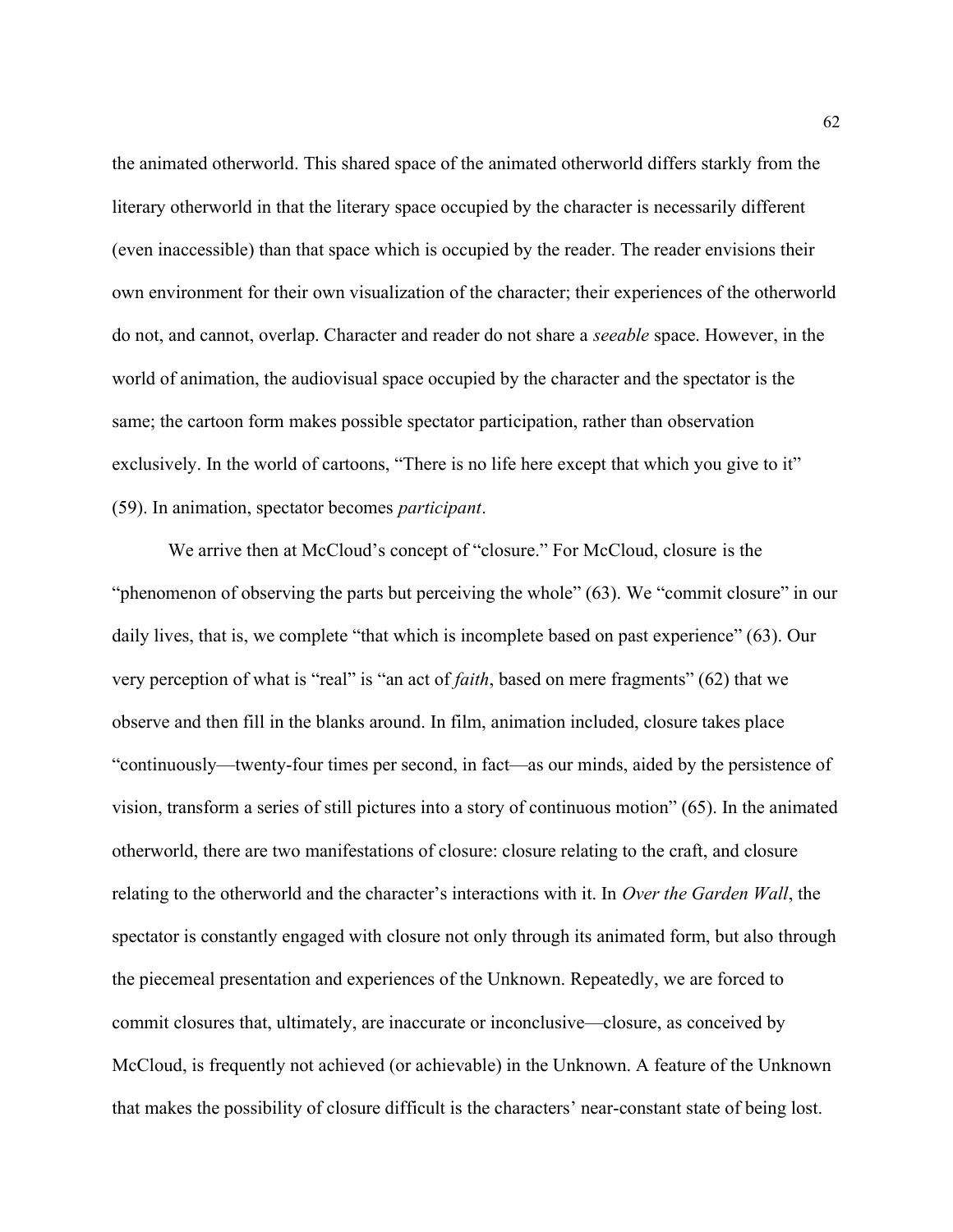Perhaps a hallmark of all otherworld tales is finding oneself to be lost; however, the emphasis on characters' lostness in *Over the Garden Wall* is such that it impacts all characters, not just the protagonists, and is a driving force behind character and spectator dis-ease. In fact, direct references to lostness are so frequent that it is impossible to ever settle into the environment of the Unknown. Wirt and Greg (and spectators) are reminded constantly of their non-belonging. The utilization of the term lostness to describe one of the core themes of  $OtGW$  is to establish that the lostness experienced by the protagonists and other characters is not one plagued by "meaninglessness," "emptiness," or "futility."<sup>9</sup> For the purposes of this examination, this term is more closely related to "ambiguity" or "aimlessness," rather than terms that connote a kind of senselessness. To be lost is not to necessarily be without purpose. In fact, lostness seems to be a virtue of the Unknown—it appears to be an important step for these characters to eventually complete their journeys. However, there are limitations to the lostness that travelers through the Unknown can experience—if you are lost for too long, the Beast will catch up to you and you will become part of the otherworld landscape forever. To explore this theme in light of the concept of closure, I will be examining select key scenes from the show that demonstrate not only Wirt and Greg's grappling with lostness, but also other main characters' experiences as well. The first scene will be the opening scene between Wirt and Greg as they come to the realization that they are in the woods. The second scene will be from later in their journey, when the boys are growing tired of their condition in the Unknown.

Wait, wait a second. Uh, Greg, where are we?

In the woods.

<sup>&</sup>lt;sup>9</sup> Indeed, a quick synonym search for "lostness" results in a long list of words burdened by the baggage of pointlessness or purposelessness.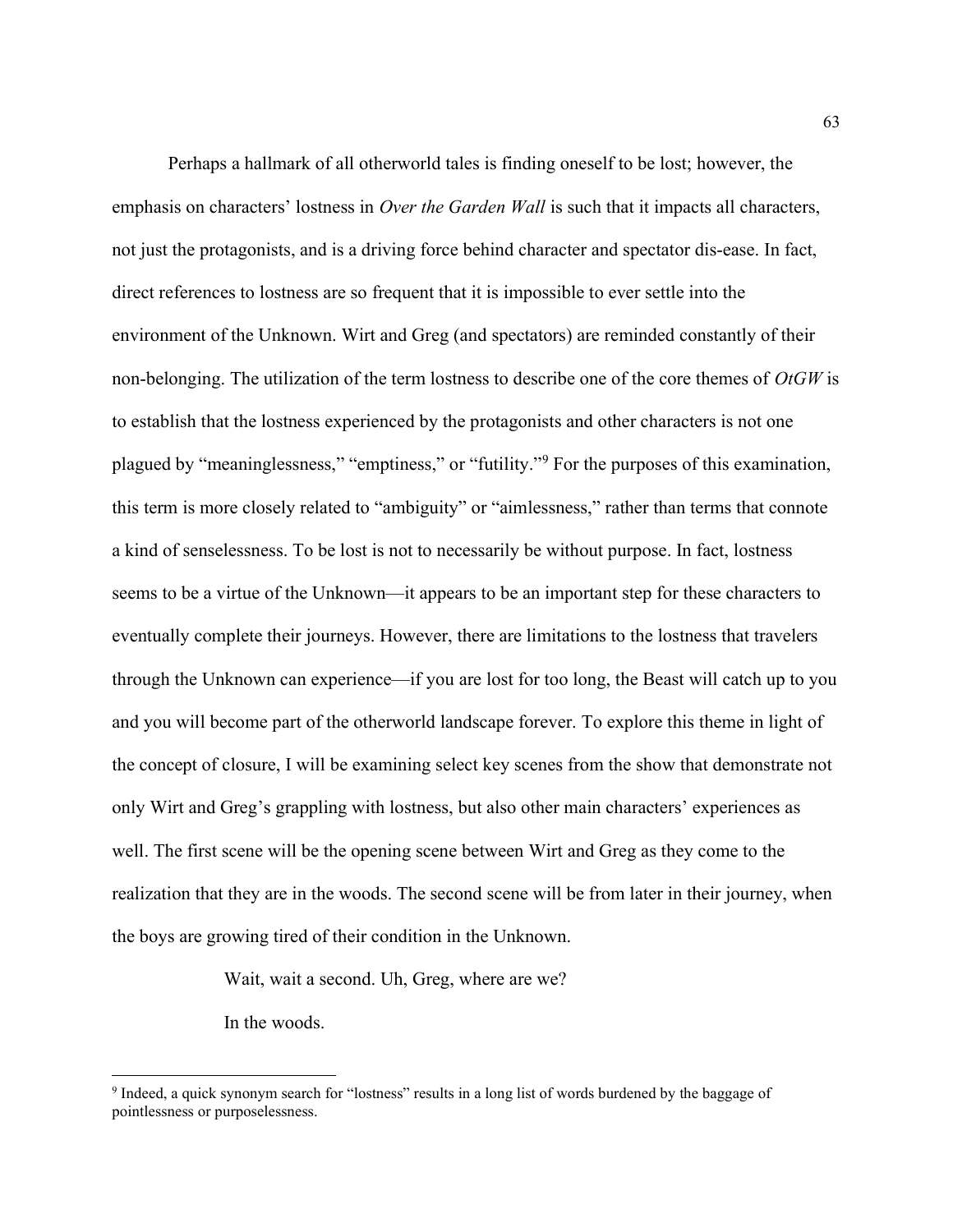I mean, what are we doing out here?

We're walking home.

Greg, I think we're lost. We should have left a trail or something.

I can leave a trail of candy from my pants!

No. Though I am lost, my wounded heart resides back home in pieces, strewn about the graveyard of my lost love… ("The Old Grist Mill" 01:32-02:04)

This opening exchange between protagonists Wirt and Greg establishes the tone of lostness for the entire show. Indeed, their being lost (and trying to get back home) is the primary motivator for the majority of their actions as they traverse the Unknown. The opening scene begins with the boys walking through a dark wood while Greg lists off the worst names he can think of for his pet frog. In the midst of this list, Wirt realizes that perhaps they are not where they are supposed to be. What is particularly interesting is that there is nothing distinctive about the woods: it is just a forest.  $OtGW$  does an excellent job of positioning rather simplistic character designs against rather realistic backdrops. McCloud writes that there is a "universality of cartoon imagery" that allows spectators to see themselves in the cartooned characters (31). Indeed, when we "look at a photo or realistic drawing of a face" we see it as "the face of another," but when we enter "the world of the *cartoon*—[we] see [ourselves]" (36). The distinction between the cartoony faces and physiques of Wirt and Greg allow spectators to project themselves onto these near-blank canvasses. The landscape, however, is much more presentational, rather than representational, in that it resembles a place we could access here, as part of the commonsense reality the spectator inhabits. Spectators are not expected to "identify with brick walls or landscapes," so backgrounds "tend to be slightly more realistic" in animated media (McCloud 42). McCloud points out this tradition in the TinTin comics, where "very iconic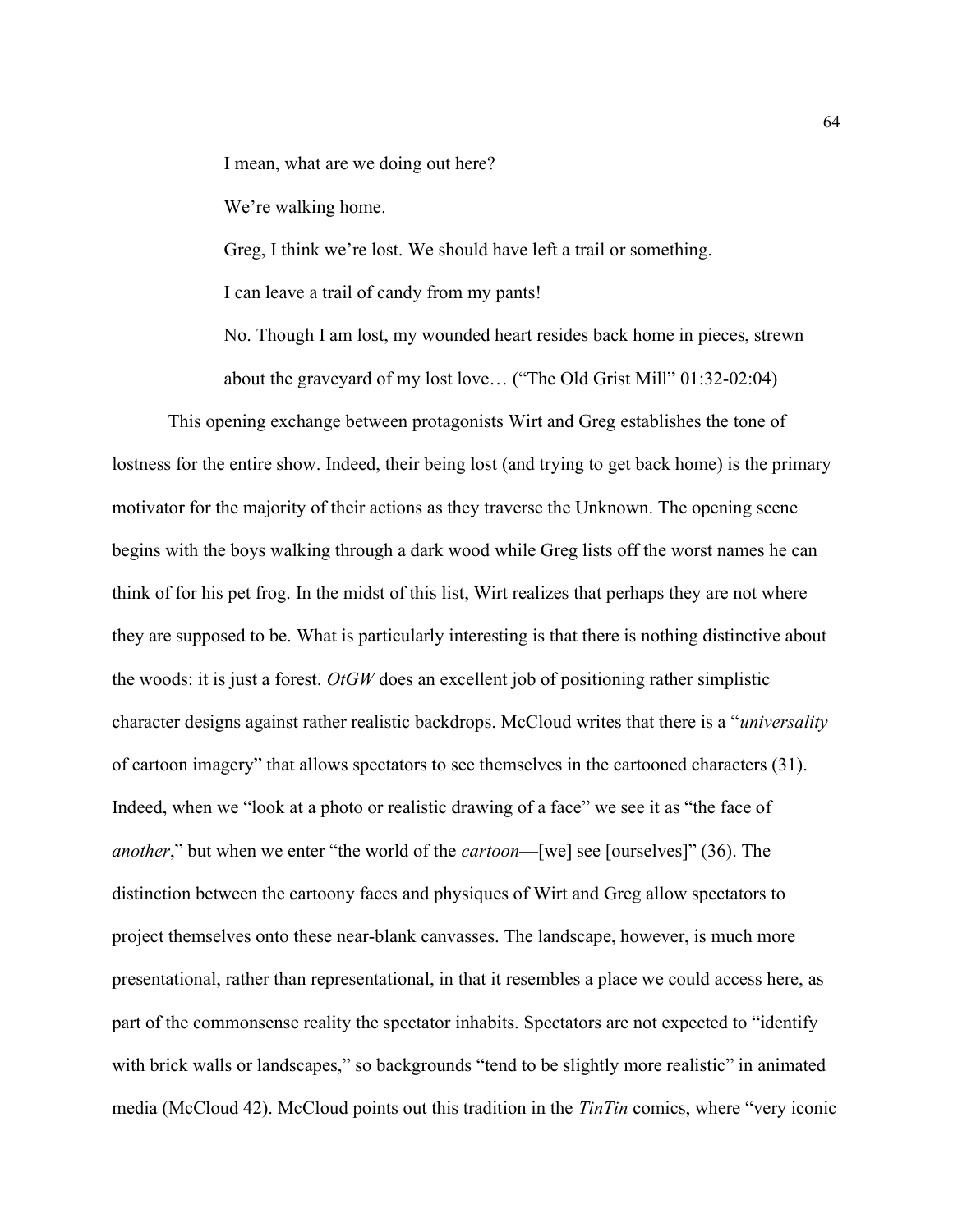characters" are paired with "unusually realistic backgrounds" in order to allow "readers to mask themselves in a character and safely enter a sensually stimulating world" (43). The realness of the environment combined with the simple character designs enhances the sensation of being lost in the spectator.

Wirt's questions in this exchange situate the brothers' lostness in two ways: firstly, that they are unfamiliar with their surroundings (i.e. physically lost), and secondly, that they aren't sure what they are doing (i.e. *existentially* lost). This distinction suggests that the lostness the brothers face is not one that can simply be remedied with a map, and instead extends beyond conventional disorientation. Establishing this layered lostness from the beginning not only sets up the rest of the show, but also the other characters the boys encounter, as well as their interactions with the Unknown. Of course, it is worth acknowledging that not only is being lost a convention of the otherworld trope, but so is being lost in the woods. Folklorically, the woods (or a forest) is a transformative space that is often replete with obstacles or challenges for the protagonist to overcome. It is only after they have successfully completed their trials that they are able to leave the woods. While  $OtGW$  is not based on a direct text, it is the frequent (but subtle) details like this that keep the spectator engaged and guessing *what will happen next*? Forcing the spectator into an ambiguously familiar space enhances this show's constant disruption of closure. The next scene renders the lostness experienced by Wirt and Greg far more dire, as it comes later in their search for a way home and they are worn down by the trails of the Unknown.

> Look, we've reached land! Feel the dirt! Smell that tree. We must be almost there. Greg? [...] Can we please stop pretending we're going to get home? Huh?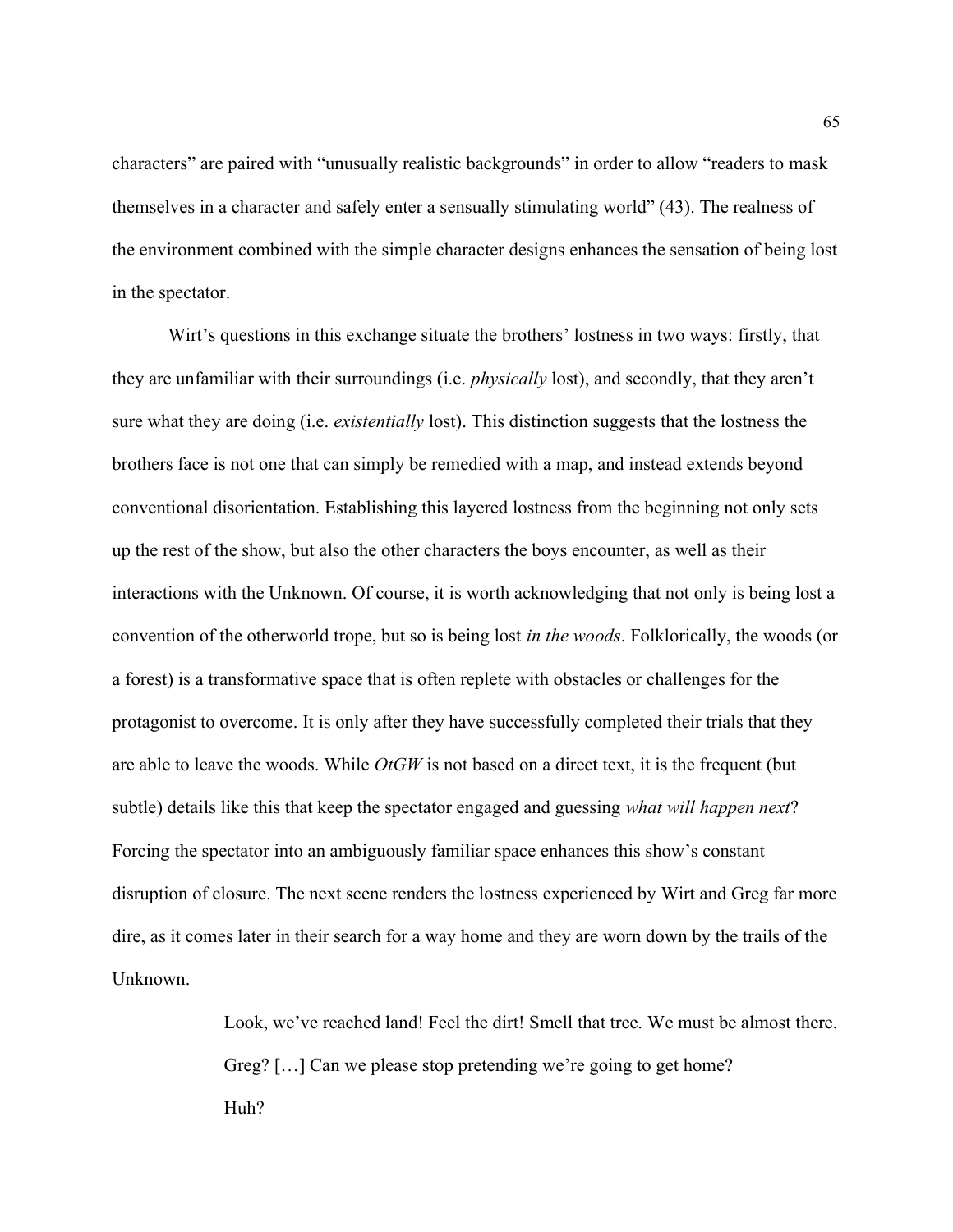Can we admit we're lost for good? That this fog is deeper than we can ever understand? That we are but wayward leaves, scattered to the air by an indifferent wind? Can we just admit we're never gonna get back home, Greg? Can we do that?

Wirt, you can do anything if you set your mind to it. That's what the old people say.

[…]

Greg! You need to stop acting ridiculous all the time. […] Look, do you even know why we got lost in the first place? It's 'cause you were goofing around and getting into trouble like you always do.

Really? It was all my fault?

Yeah, so...it's not my job to get us home, okay? I'm done. ("Babes in the Wood"

01:28-02:21)

 This exchange comes much later in the boys' journey through the Unknown and the lack of answers they have found regarding their condition has begun to affect their momentum. Their journey, which seemed purposeful in the beginning, has deteriorated considerably after several failed attempts at finding home. Everything the boys have tried to do has not brought them any closer to home. A notable consistency between these two scenes is that of blame. Wirt consistently places the blame for the brothers' situation squarely on Greg's shoulders. In both this scene and the former scene, exactly *how* the brothers ended up lost remains a mystery and this ambiguity shifts the importance from the *how* of their lostness to the *now*. With no clear past and no clear future, the brothers are forced to face their condition, over and over again, in a limbo space, unable to commit existential closure—where are they and how did they get there?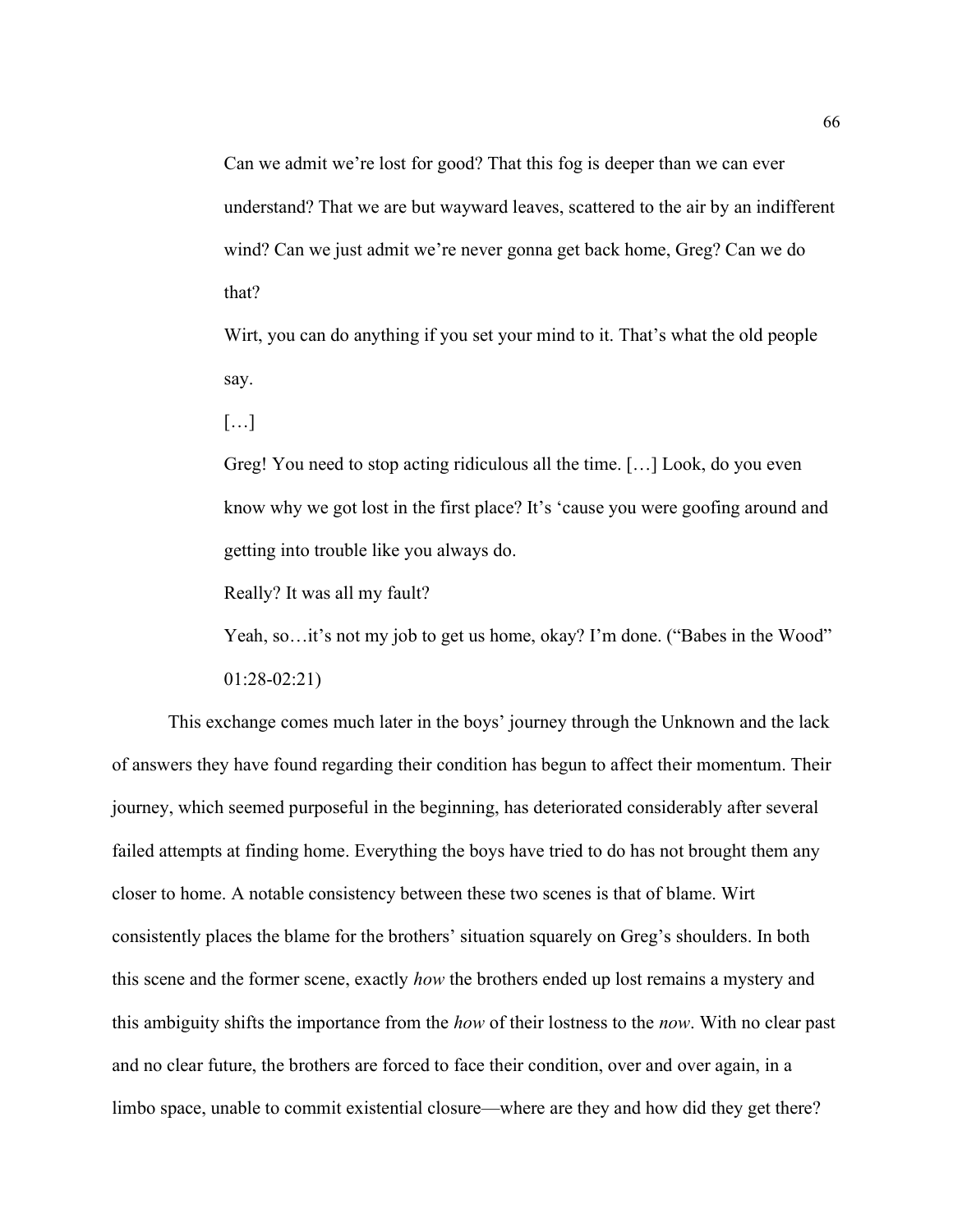Closure is complicated not only by virtue of the otherworld (where things are regularly not as they appear), but is also complicated by this condition of forced and sustained lostness.

In addition to lostness, "exposure" is a recurrent theme of otherworld literature, and the Unknown as an otherworld location. The "things are not as they appear" constant in the otherworld renders closure incredibly difficult. If closure is based on past experience, and in the otherworld past experiences are not reliable, then closure is necessarily undermined. Two important exposures in this show will be analyzed in this section: Enoch and the pumpkin villagers in "Hard Times at the Huskin' Bee," and the source for the edelwood trees in "The Unknown."

Welcome back, Larry.

He looks exactly the same.

What in the…

Yeah, Larry! Whoo!

Edward, this one's for you!

They're all skeletons.

Thanks for digging up the life of the party

What a wonderful harvest. And what about you? You sure you want to leave?

("Hard Times at the Huskin' Bee" 09:42-10:02)

 "Hard Times at the Huskin' Bee" is the first chapter in which the true weirdness of the Unknown is exposed. In this chapter, Wirt and Greg have spent the night wandering the woods after their harrowing encounter with the Woodsman. Upon reconnecting with the talking bluebird, Beatrice, the trio eventually arrive at Pottsfield, a seemingly "normal place with normal people" (06:09-06:12). Of course, there is no such normal place with no such normal people in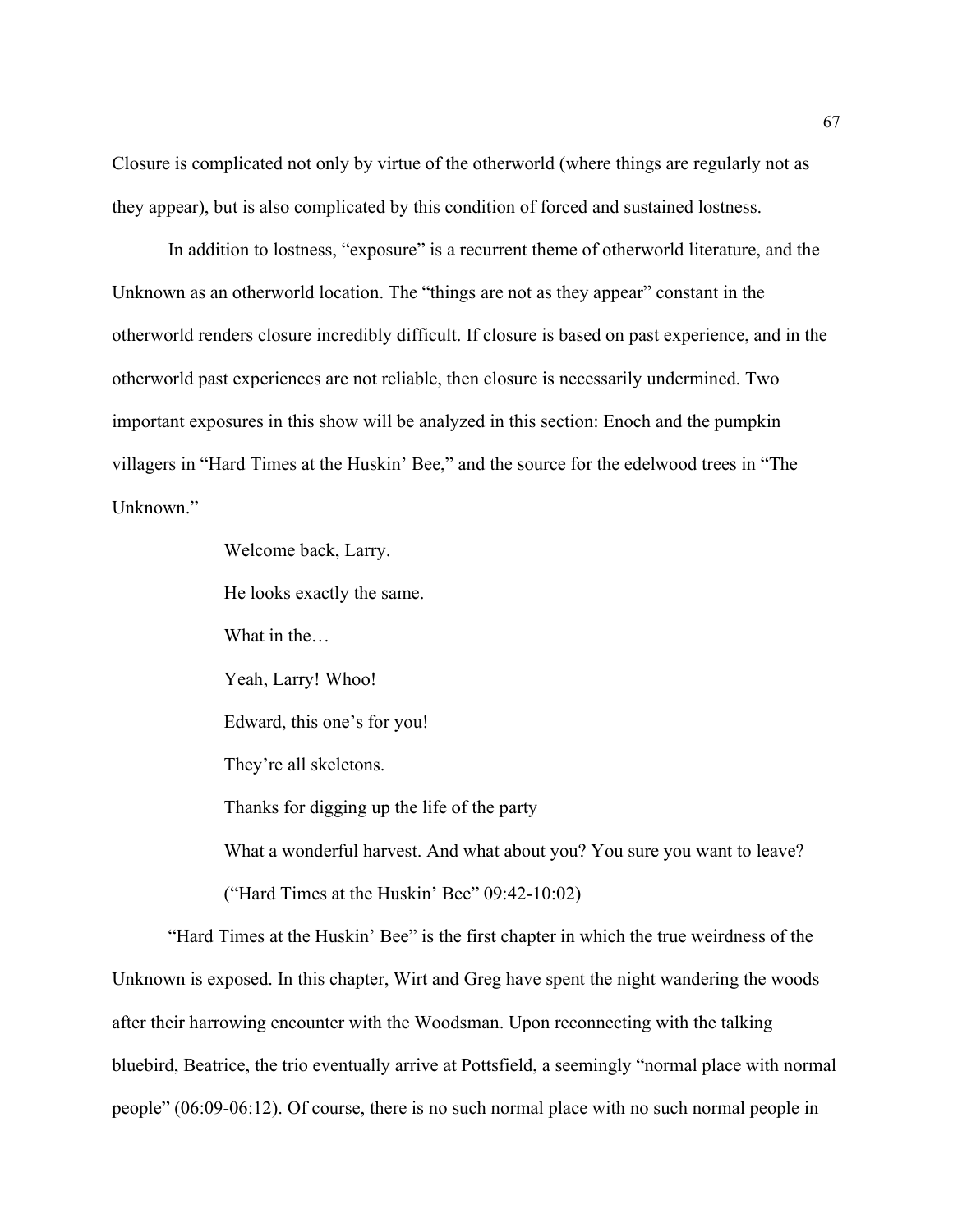the Unknown, as the boys continue to find out. The people of Pottsfield are not as they appear: they are in fact skeletons in pumpkin disguises. As punishment for arriving in Pottsfield uninvited, trampling crops, and interrupting the festivities, the boys are sentenced to "a few hours of manual labor" by Enoch, the apparent leader of the pumpkin people (07:07-07:12). The boys head out to the fields where they work by harvesting corn and pumpkins. Wirt is pleased that they will be done soon with their punishment, but Beatrice asks Wirt what his plan is after he's done with the manual labor. Wirt admits he doesn't know what his next move will be. Beatrice asks Wirt why Enoch has them digging holes in the field, to which Wirt replies that they are probably for planting seeds. Beatrice responds, "Maybe they're going to bury you out here" (08:21-08:23). Wirt at first blows off this comment, but when Greg unearths a skeleton, Wirt begins to panic. Wirt turns to Beatrice and asks her to pick the locks around their ankles and to help them escape.

As soon as Greg unearths the skeleton, Wirt's perception of what is happening is altered dramatically by the anxiety of realizing they are digging their own graves. Prior to the unearthing of the skeleton, Wirt appears nonchalant at the prospect of staying in Pottsfield with the pumpkin people. However, once Greg finds the skeleton at the bottom of his hole, Wirt is thrust into anamorphosis. What is at the bottom of the hole is just a happenstance skeleton and yet what Wirt sees as a result of his anxiety and the presence of the skeleton is not a hole for seeds but rather his own grave. The seemingly benign (albeit creepy) people of Pottsfield are threatening now and it becomes imperative that they find a way out of town. When the procession arrives, the villagers ask Wirt if the holes have been dug and Wirt tries to stall while Beatrice is working on the locks. In a vain attempt to distract the villagers and delay his inevitable murder and burial, Wirt realizes that Greg and Beatrice have escaped and that he has been left behind. Left with no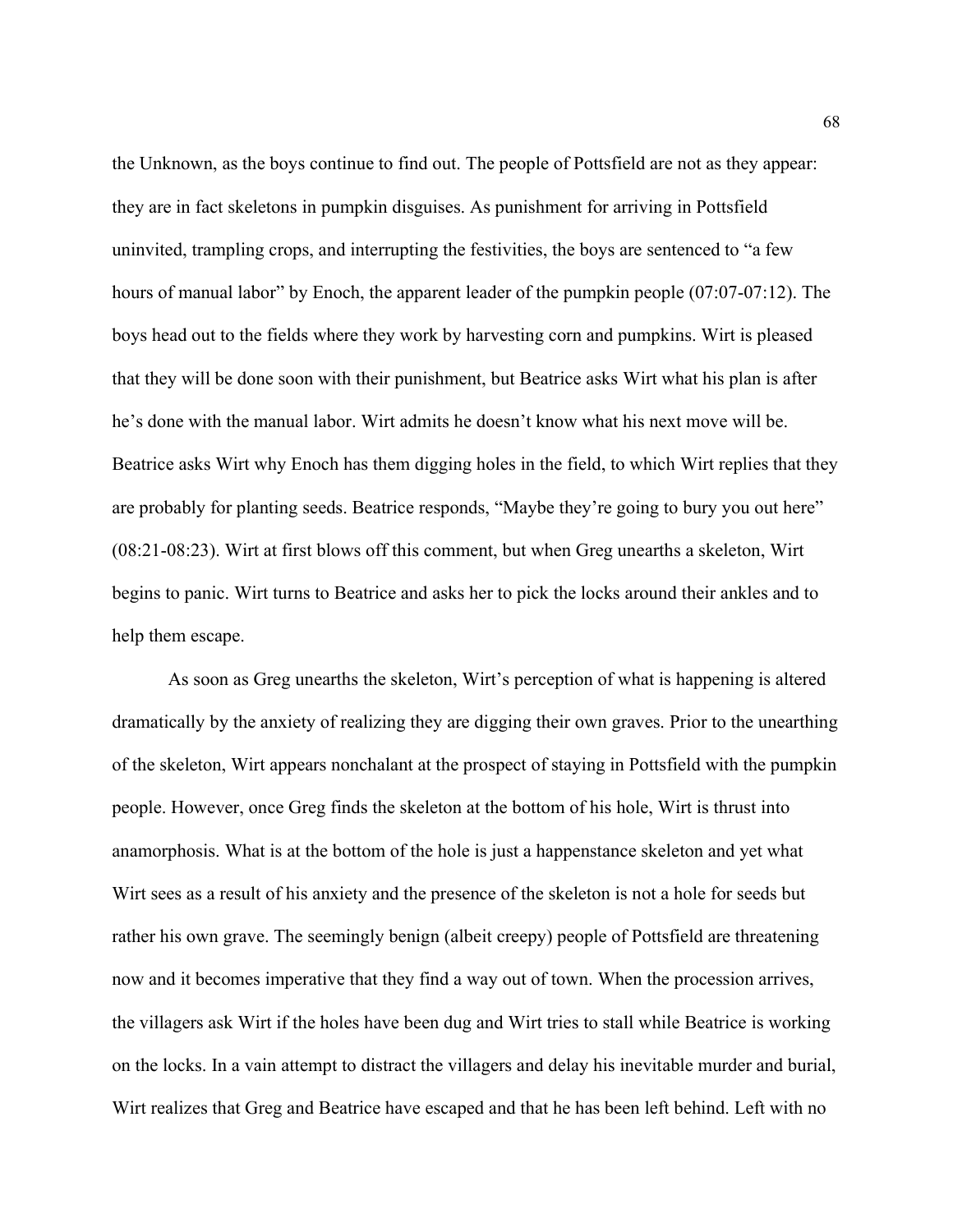choice but to continue sidetracking the villagers, Wirt fails at first to realize that the skeleton Greg unearthed has risen from the grave and is dancing behind him. This is one example where closure is canceled for Wirt and for the spectator. The spectator is put into the position of Wirt where, based on the available evidence, the only possible outcome is Wirt's death and burial at the hands of the Pottsfield villagers. The leap we make based on the presented fragments is proven incorrect. Wirt is not digging his own grave; he is digging up someone else's.

 This scene, the arrival of Larry (and later Edward), to the Pottsfield harvest party, is demonstrative of animation's unique ability to envelope the spectator and the protagonist in the same environment. Cartoon's ability to "*focus* our attention on an idea" through abstraction makes scenes like these all the more chilling to experience (McCloud 31). Wirt's attentions are so narrowed down that objectivity, or at least an objective perspective, is impossible. The disconcerting jolt of Larry's arrival shakes Wirt (us) out of a fixation with certain and impending death. This scene is at the same time about death and, in a way, life, which yet again challenges the comforts of a more traditional closure experience and expectation. Closure is disrupted repeatedly throughout this show, but one of the bleaker exposures involves the edelwood trees. The trees, when ground into oil by the Woodsman, are the source of power for the Beast's lantern. There are several layers of interrupted closure involving the edelwood trees and their true identity.

> Woodsman, I knew you would come. I have something for you. Oh! Oh! What have you done?! Why, I've given you another edelwood. No! He will burn nicely in the lantern.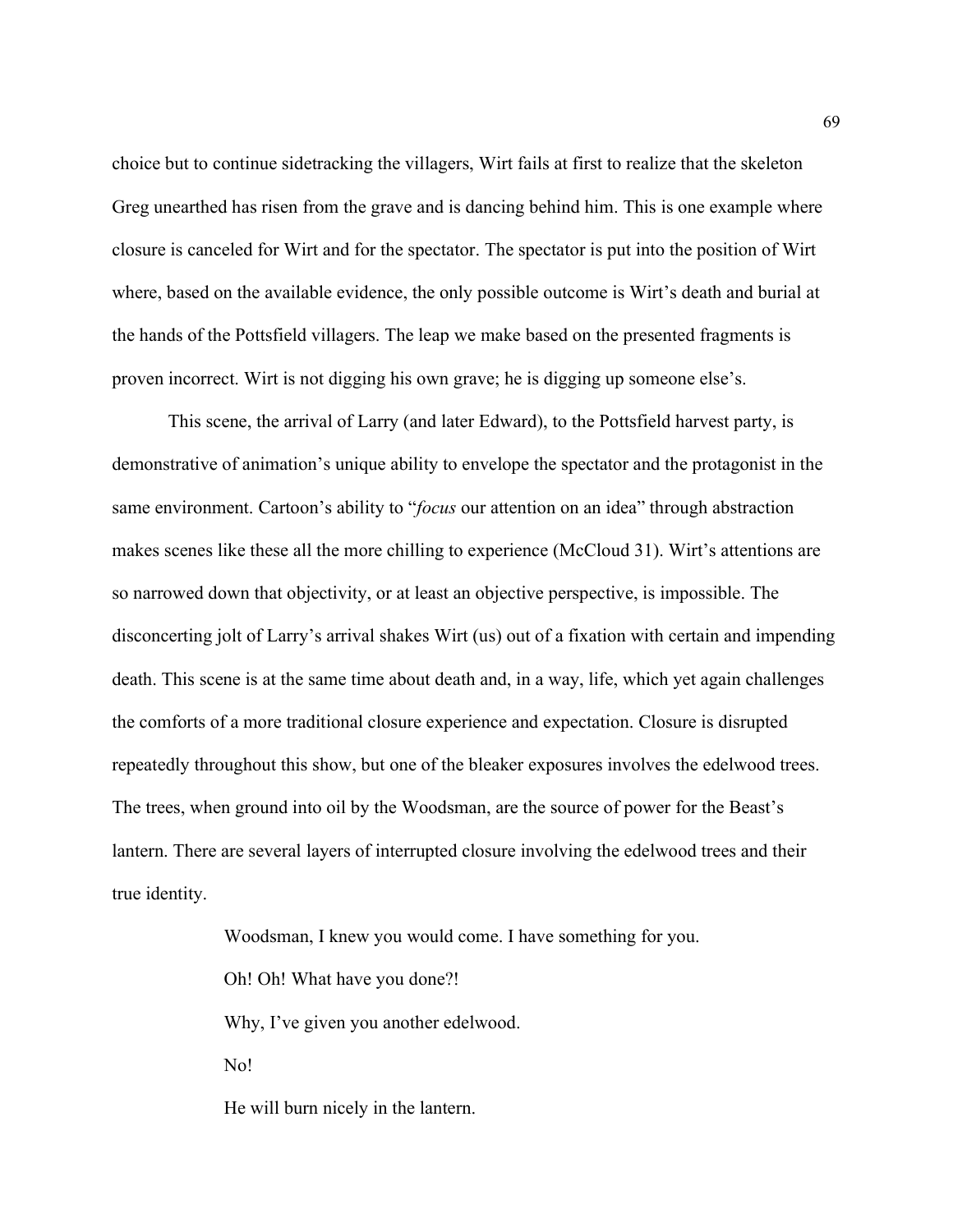No! I won't do this!

You've been grinding up lost souls for years.

I didn't know! I didn't know this is where the edelwood trees came from! And would it have mattered? Would you have just let your daughter's spirit burn out forever? Feed the lantern. ("The Unknown" 03:17-03:51)

 In the final chapter of the show, the Beast reveals to the Woodsman where the edelwood trees come from. The Beast shows the Woodsman to Greg, who is trapped in an edelwood tree, and reveals that this is how edelwoods are grown—from the souls of lost travelers. The Woodsman, upon realizing that he has been grinding up lost souls in order to keep his daughter's spirit alive, breaks down in disbelief. There are several different exposures happening in this scene. Firstly, it is exposed to the Woodsman that he has been using lost souls for his own purposes. Secondly, it is exposed that the Beast is responsible for trapping and harnessing lost souls. Thirdly, it is exposed that the boys are more "lost than [they] realize" ("The Old Grist Mill"). The fact that Greg solved the Beast's puzzles is not enough to secure their escape. Spectators, who have been molded throughout the duration of the show to identify with these characters, embrace "the imaginary as the symbolically real, perceiving themselves as active participants in the depicted narrative" (Bishop 167). This image is frightening for younger audiences who are more easily swayed by the grim scene animated before them and who might more readily identify with Greg's character as reflective of themselves, as well as for older audiences who have more of an understanding of the Woodsman's predicament—the desire to preserve something important at the expense of others. This revelation, even though it ultimately results in the defeat of the Beast, taints the entirety of the Unknown. How long has this been going on for? How many souls were fed to the Beast? These questions will never be answered,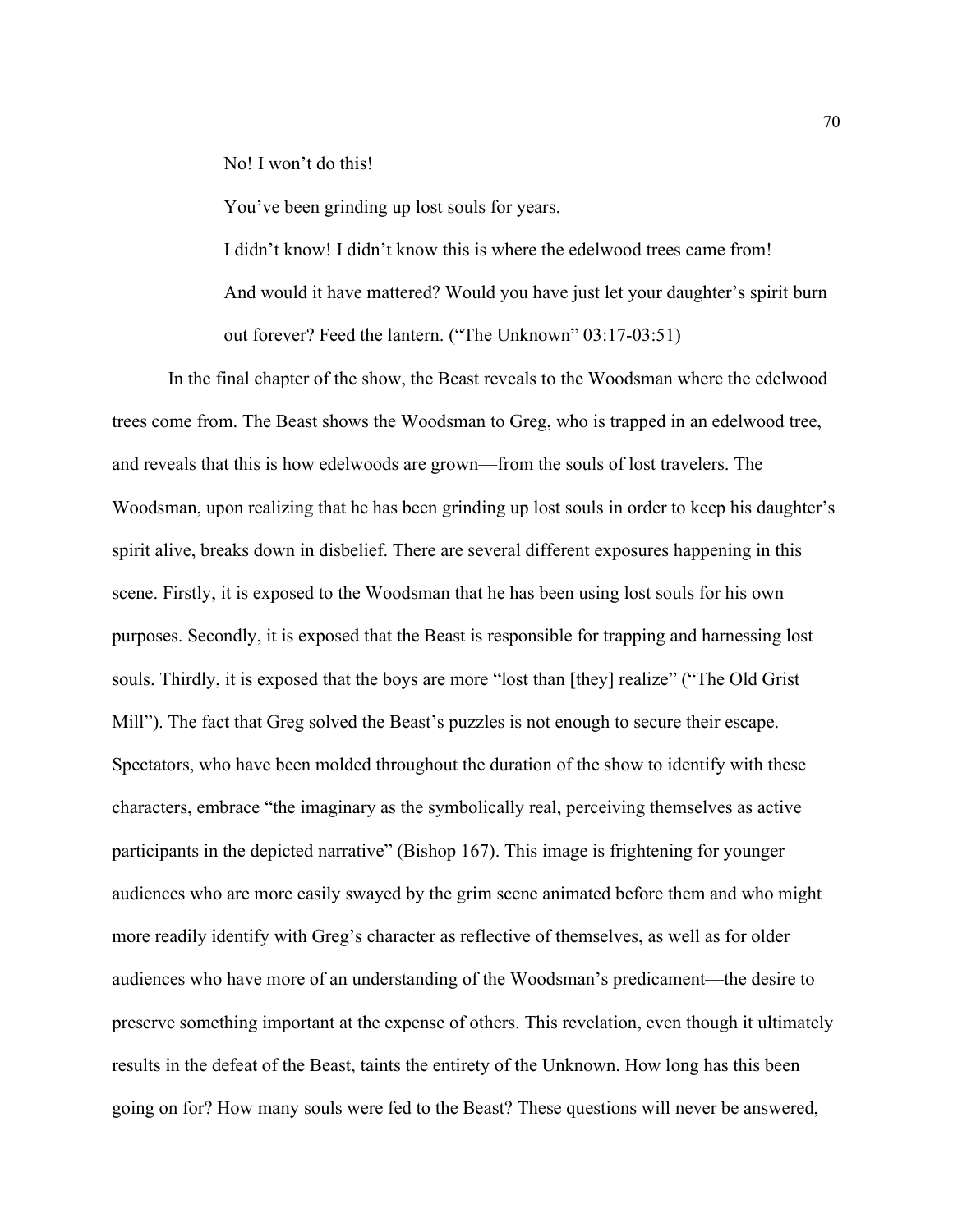but they weigh heavily over the mythos of the Unknown. However, although the cartoony appearance of the characters seems to be at odds with the intensity of their burdens, the Unknown is not solely a place of darkness. In fact, throughout much of the plot the boys are responsible for healing the Unknown, or at least relationships therein.

 Character and spectator closures are interrupted in the Unknown by nature of its otherness. Otherworlds are inherently difficult to navigate and are designed to undermine expectations. After all, otherworlds are trial spaces designed to test travelers, and only those who are readily equipped may emerge victorious. However, the Unknown prevents closure not only because of its otherness, but also because of its Americanness. The Unknown is not a foreign place but a familiar one, at least in terms of its landscape.

# Americana

Underpinning the entirety of *Over the Garden Wall* and this analysis of it is the distinctly (and uniquely) Americanness of the show. Indeed, the focus of this thesis has been to contribute to the discussion of American animated otherworlds, but what  $OtGW$  really is, is not an American animated otherworld, but an animated American otherworld. Unlike any other short or feature-length animation discussed in this thesis,  $OtGW$  takes place not in a fantastic, unrecognizable otherworld, but rather in "our own backyard," that is, New England. The familiarity of the otherworld landscape further complicates an already complicated environment for the protagonists as well as (and perhaps more so) for the spectators. But what is "Americana" and how does it manifest?

Defining "Americana," much like defining "America," is a near-impossible endeavor the concept is just as diverse as the nation it is born from. However, Americana is most often associated with and used to describe music. Americana is not so much a genre as it is "a radio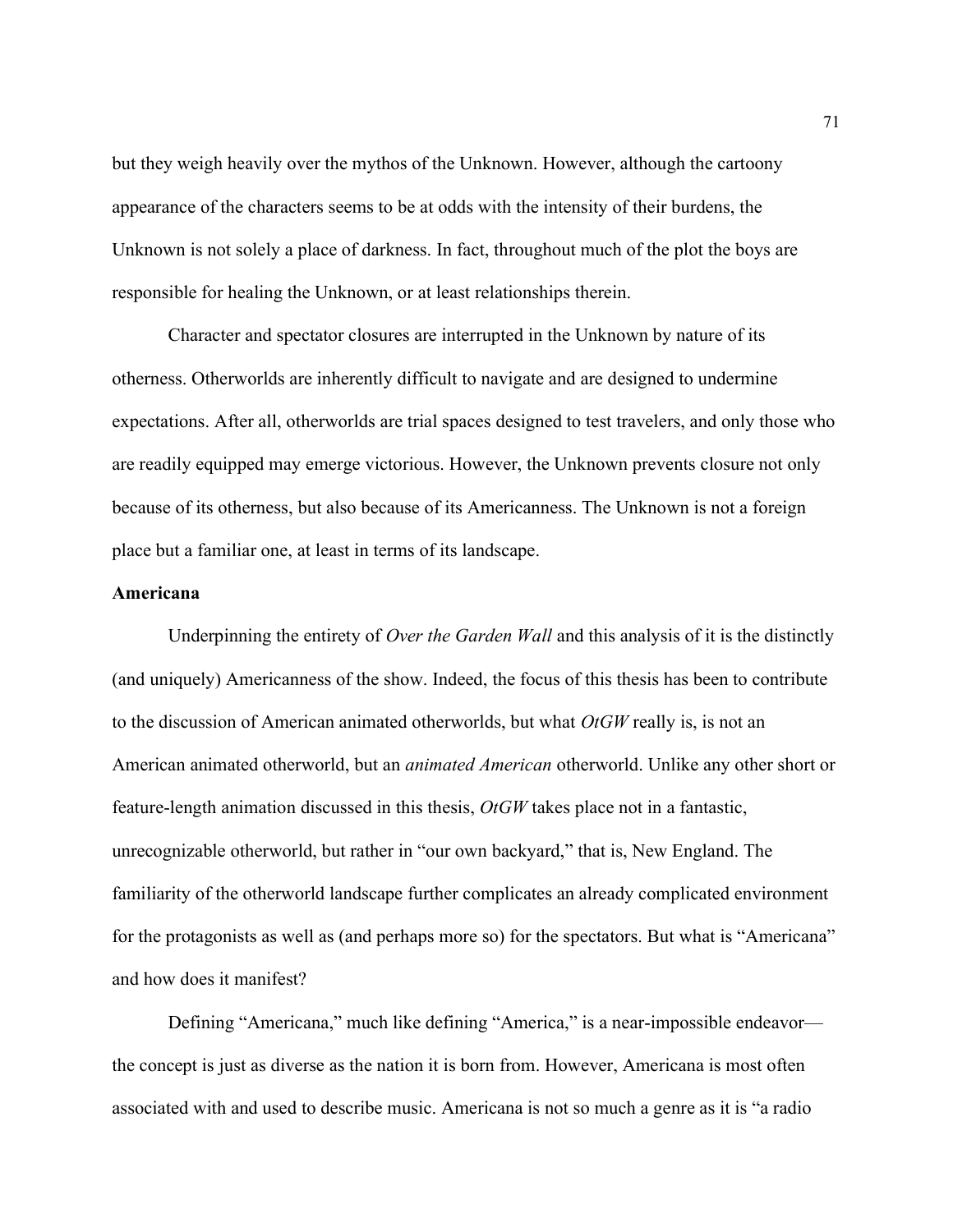format, like 'easy-listening' or 'hard rock,' both of which encompass a host of genres and subgenres" (Parrett). Therefore, when viewed from a musical perspective, "Americana" represents a confluence of musical styles, including, but not limited to: country, folk, rock and roll, blues, and rhythm and blues (Parrett). In  $OtGW$ , the jazzy, folksy band The Blasting Company produced the music in such a way that replicated, or paid a modern homage to, pre-1950s American music. In fact, Elijah Wood has said that "if this show were a record, it would be played on a phonograph" (Maas). While music certainly plays an important role in creating the Unknown as an otherworld for the spectator, music is not the only element that contributes to this concept of "Americana." At the heart of Americana is nostalgia.

Nostalgia in the Unknown is created in part from the environment—an old schoolhouse, a steamboat, a mill, a rural town—as well as the music. These "scenes and places, wattages and personages…belong—inextricably, unmistakably—to this country and this country alone" (Sides). The rural, small-town aesthetic is certainly modeled after the picturesque American countryside, where red barns, orchards, and wide-open spaces are replete. Take Pottsfield, for example. The village of Pottsfield resembles a modest farming community one might find on an autumnal country drive. While the villagers of Pottsfield are far from your typical, small-town folks, they are participating in a perfectly normal "husking bee," reminiscent of a nineteenth century event where communities would come together to harvest and shuck corn ("The Husking Bee"). This show, in many more ways than mentioned here, represents "America—a town of a few thousand, in a region of wheat and corn and dairies and little groves" (Lewis). Of course, like feelings of uncanniness, nostalgia is a particularly personal response to stimuli and therefore  $OtGW$ 's aesthetic might not produce these sensations in all spectators; however, the linkages between historical nineteenth and early twentieth century America are unmistakable in this show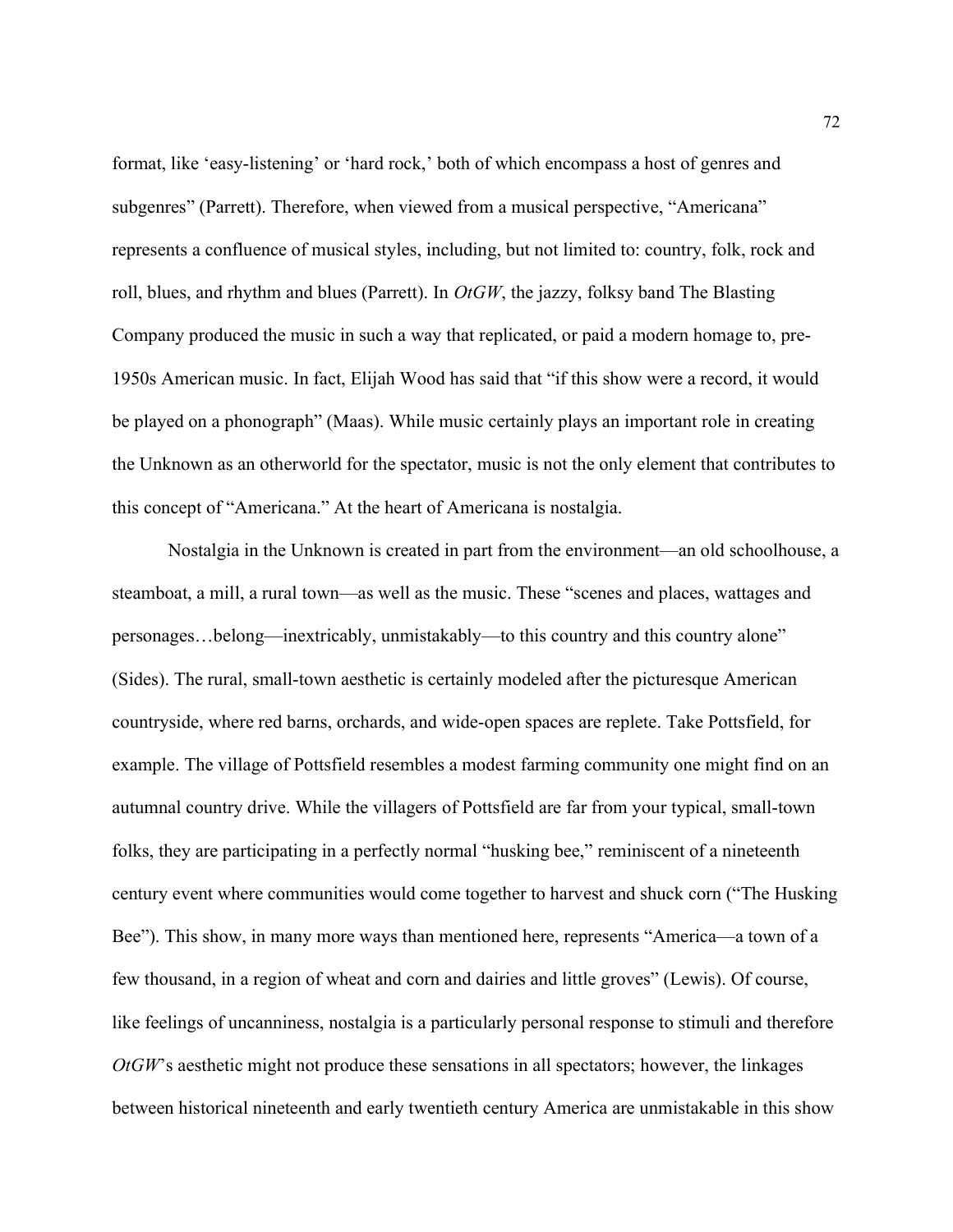and so an acknowledgement of this phenomenon is relevant and indeed important in order to construct a more thorough understanding of what  $OtGW$  is achieving.

While there is no "Main Street USA" scene or location in this miniseries, arguably the entire package could be said to evoke a similar image. Walt Disney's recreation and synthesis of "Main Street USA" in his theme parks was made possible through "an abstracted image that is tempting to confuse with reality" (Francaviglia). Disneyland and Disneyworld are crafted in such a way that positions visitors in a sustained state of suspended disbelief—for all intents and purposes, Main Street USA in Disneyland is like all other, and simultaneously no other, small American thoroughfare. In a similar way to McCloud's analysis of cartoons, abstraction of landscapes allows for spectators to see something of themselves reflected back. In capturing the "essences of other towns to produce a small-town image that has a nearly universal appeal" (Francaviglia), the Unknown is at one moment able to lull spectators into a sense of security, and at the next shake them from that security by repeatedly interrupting closure.

If anamorphosis then is created for Wirt and Greg in this show from the juxtaposition of "home" and the otherworld, then anamorphosis is also, and perhaps simultaneously, created for the spectator by the juxtaposition of "America" or "Americana" and the Unknown. American audience's expectations are consistently challenged throughout this show—the old schoolhouse is full of animals, the steamboat full of frogs, the mill is used to grind up souls, and the rural town belongs to skeletons. Unlike Wonderland, Neverland, Narnia, and Oz, where things are always and inherently topsy-turvy, the Unknown is familiarly unfamiliar. This renders Over the Garden Wall particularly disconcerting, and it contributes to a so far underrepresented interpretation of an American otherworld in animation specifically, but in popular culture more generally.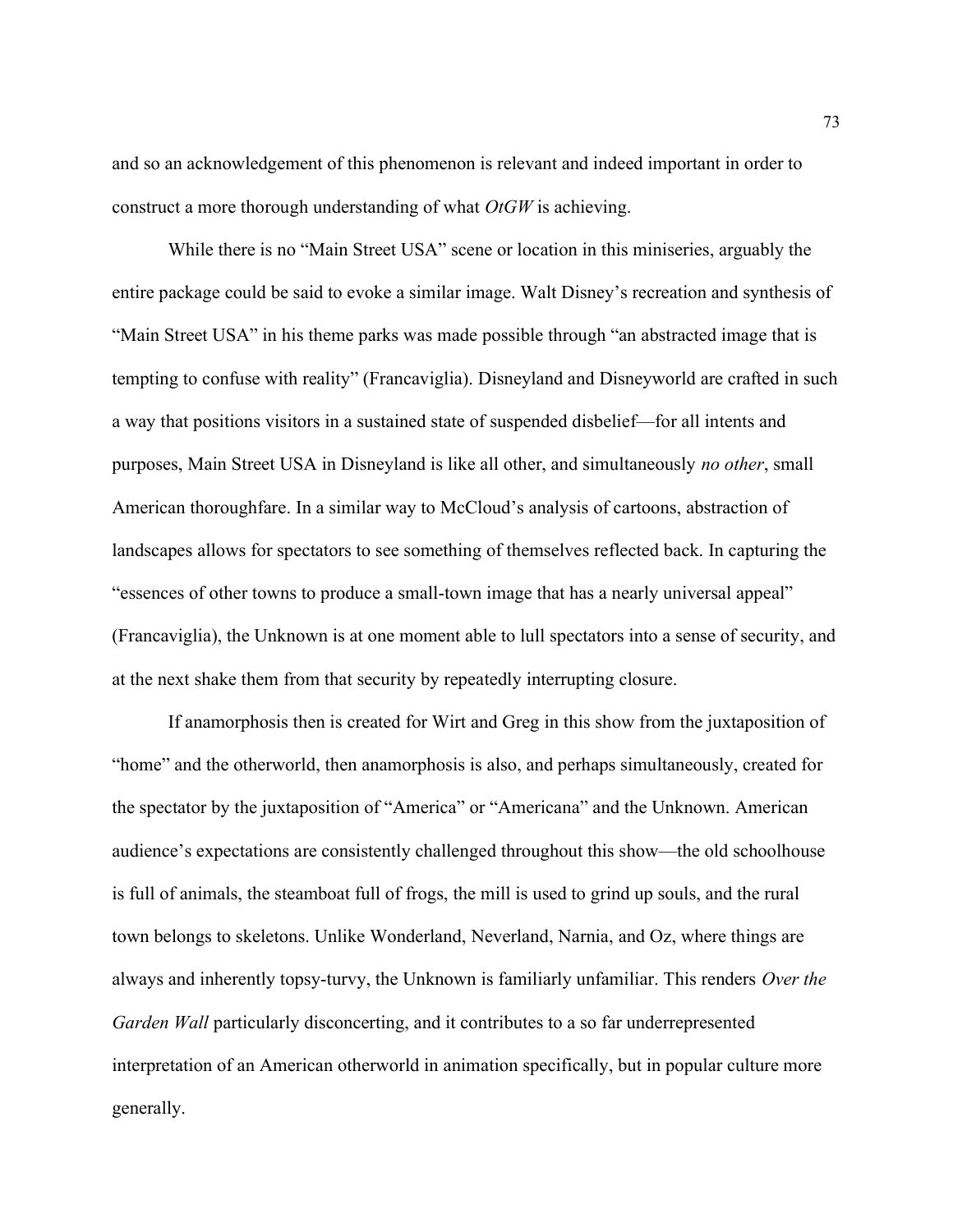The ambiguity around the boys' arrival in and departure from the Unknown is compounded by the fact that in the end it is Wirt who rescues the trio from drowning—they are not saved by an external force, but save themselves. Had the boys been rescued from the water unconscious, the Unknown might be aligned more with an afterlife otherworld experience. However, with Wirt conducting the rescue himself, the Unknown is less a location of resuscitation and more a location of resilience. This can be said for all of the main characters Wirt and Greg encounter in the Unknown. During the closing sequence, we see reunions between the Woodsman and his daughter, and Beatrice and her family—both iterations of reunion hinged on individual (and collective) resilience. With the removal of the Beast as the oppressive force in the Unknown, the otherworld is restored to its weird and wild, but no longer dangerous ways. While the themes and scenes examined in this section are by no means an entirely comprehensive selection, they do provide insight into the heaviness of Over the Garden Wall as a show, and the Unknown as an otherworld.

The show's aesthetics mirror the intensity of the show's content with a focus on autumnal, and winter, colors. The seasons change and become more harrowing as the boys' journey continues deeper into the Unknown. The relationship between the landscape and the characters' struggles keeps time unstable. Spectators are not able to locate themselves seasonally, in addition to all of the other destabilizing influences at work in this show. The complexity that is achieved in Over the Garden Wall is impressive and immersive, but the ambiguities might also be a symptom of the extended otherworld narrative. Perhaps the otherworld is not meant to be an extensively explored landscape because it functions on temporal and physical limitations. Despite some of the pitfalls of the extended otherworld exploration, the Unknown offers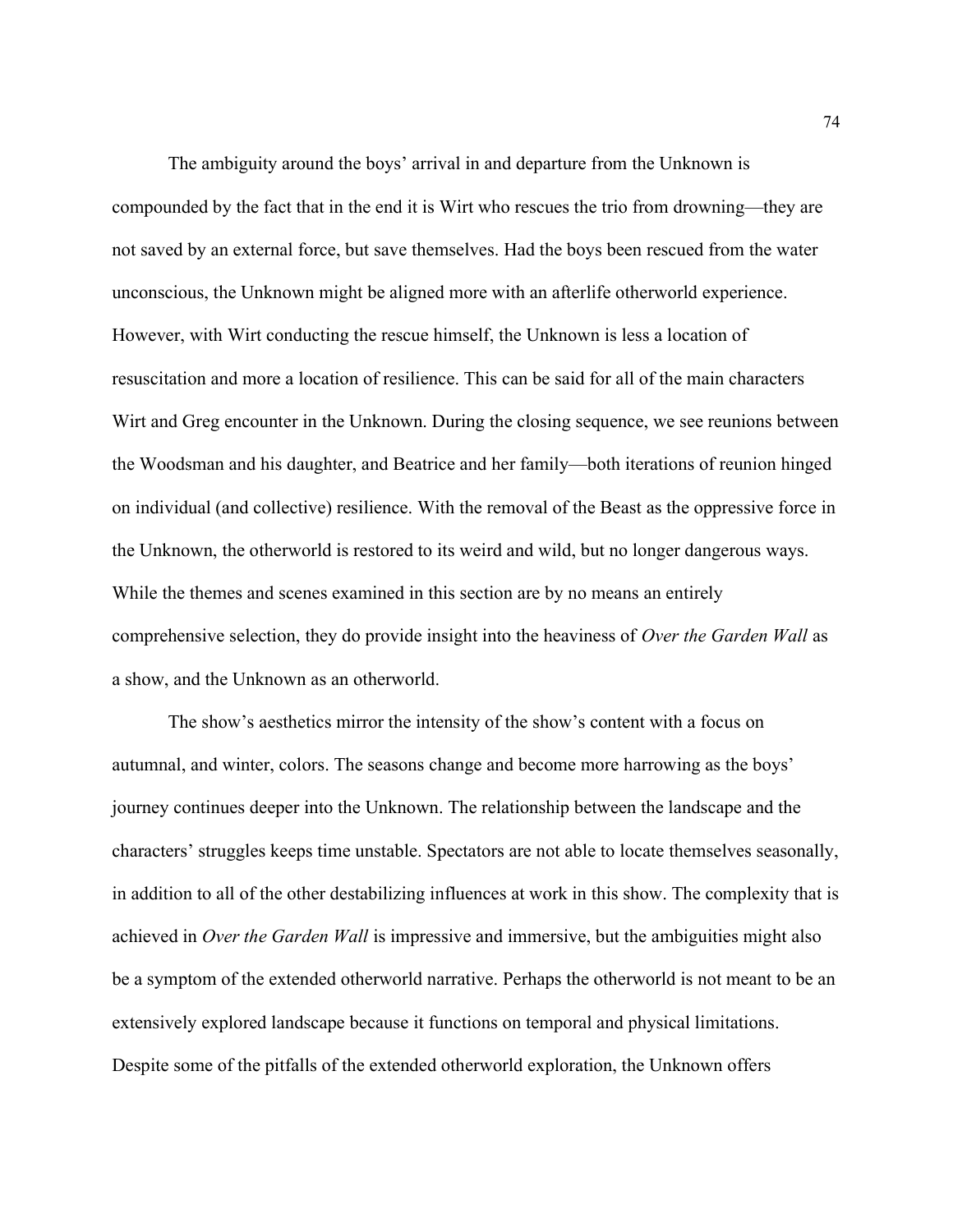spectators a glimpse into the nature of a uniquely American otherworld—one that is, much like reality, plagued by existential uncertainty.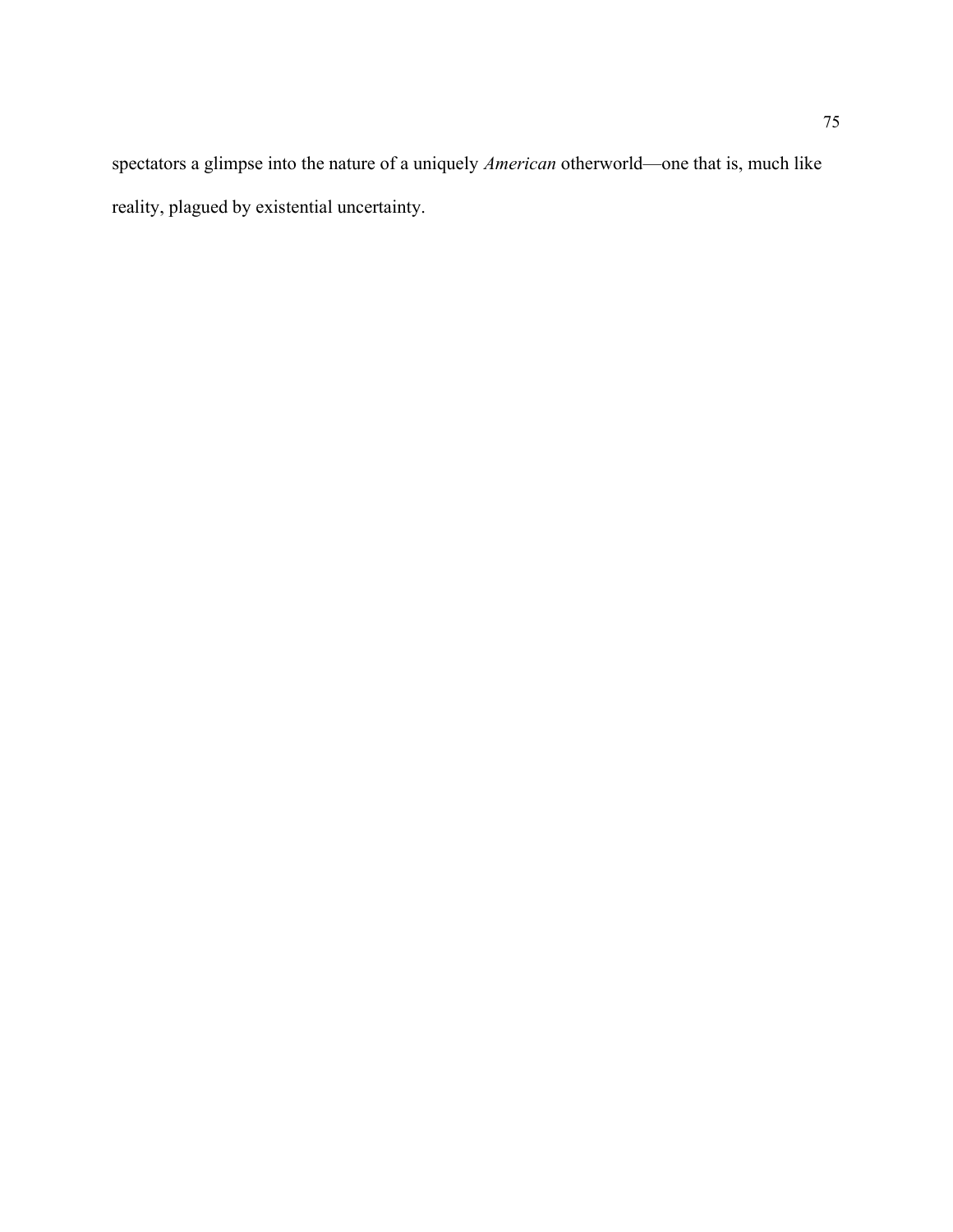## Chapter V: Conclusion

The otherworld trope has been and continues to be culturally important because of its inherently transformative nature. Characters who encounter and engage with the otherworld undergo transformations, emotionally and even physically, while audiences of all ages can participate in and grow from these transformations as well. The immersive nature of animation allows for these transformations to cultivate a more involved relationship with spectators who, through the suspension of disbelief, are able to engage with the animated otherworld in ways literary otherworlds cannot foster. Over the Garden Wall uses the animation form to construct an otherworld that is particularly jarring because of its "Americanness." The Unknown looks familiar, but at every available moment this familiarity is underscored by incongruous characters and character interactions. The Unknown contributes to the vast corpus of otherworld literature in its originality and unpredictability.

 This study of the otherworld trope in general, and the Unknown more specifically, has taken particular interest in the narrative structure of otherworld tales. When the emphasis is placed on the leaving-and-returning of characters, the focal point of the story is journey: what circumstances result in the otherworld, how to navigate the otherworld, and how to return home from the otherworld. This is the most linear, and arguably most common, approach to crafting otherworld tales. This structure is commonly used in religious and/or moral otherworld tales, where the protagonist starts their journey as uninitiated, participates in the afterlife (Paradise, Hell), and returns to the populace with guidance on how to achieve their eternal reward, or avoid eternal damnation. There is a lesson to these tales. Even non-moralizing or non-religious otherworld tales like The Phantom Tollbooth that are concerned with the leaving-and-returning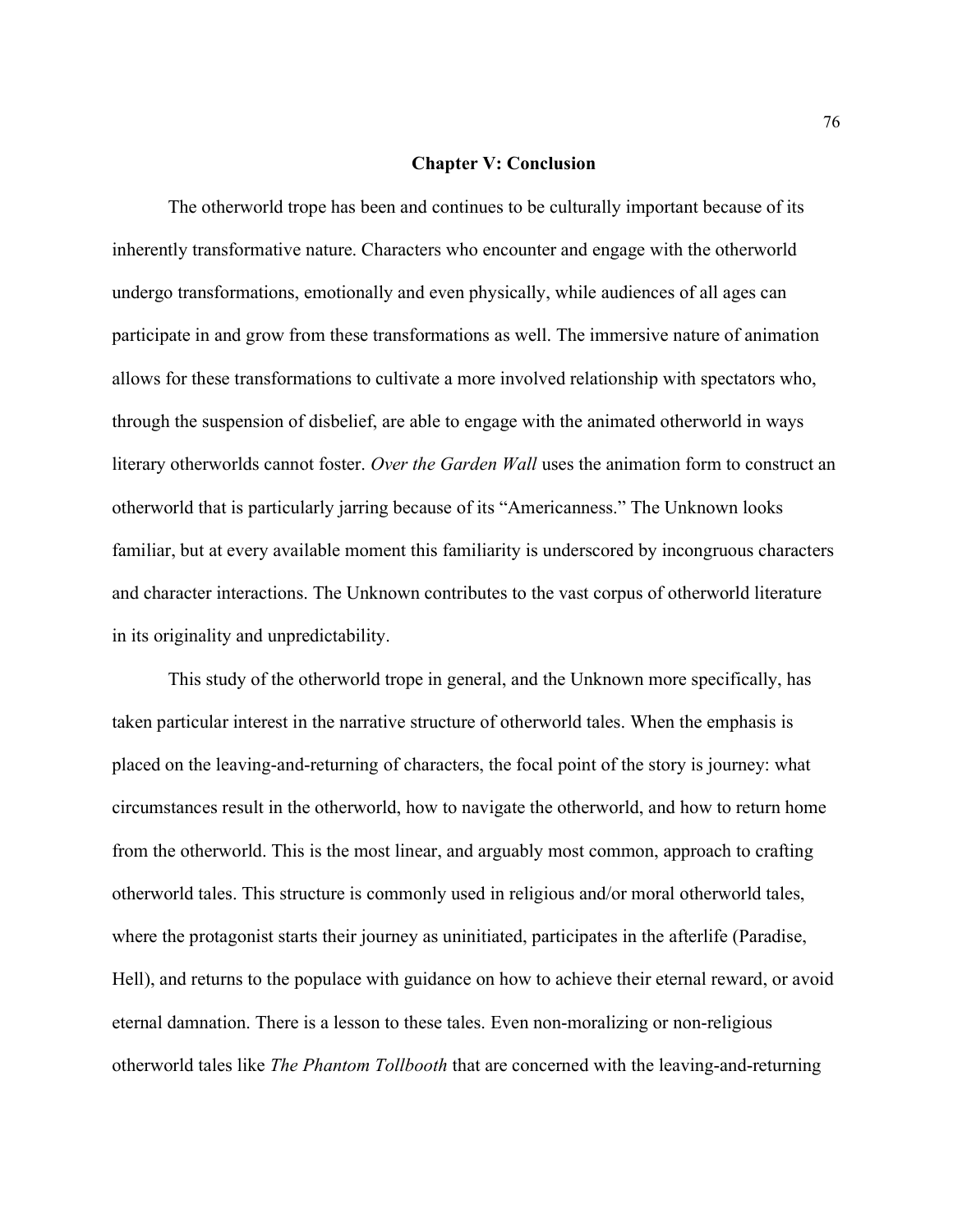structure offer advice: you have the power to harness your life. Over the Garden Wall does not adhere to this structure. Instead, it inverses it.

By inversing the leaving-and-returning narrative structure, Over the Garden Wall removes the emphasis from the "lesson" and instead situates spectators in the here-and-now of the action. We cannot accurately guess the moral of the tale because we do not have an understanding of how Wirt and Greg ended up in the Unknown in the first place. This inversal also makes possible the utilization of Žižek's anamorphosis and McCloud's closure. Our subjectivity is filtered through the subjectivities of Wirt and Greg, leaving spectators as agog as the protagonists at the objective reality of the Unknown. Our external (and internal) referents are limited or nonexistent, and so we cannot rely on past knowledge to connect the dots. In some ways, the Unknown demonstrates the narrative limitations of the otherworld—this trope works because it is other. When the otherworld becomes the norm, it is less able or even unable to function as a transformative space. By the end of the show, when the events preceding the boys' arrival in the Unknown are revealed, we are too decentered to neatly adjoin this information to our experiences in the Unknown. In this way, this miniseries all but requires a second, or third, or tenth viewing in order to stitch the intricate details of the story together. This is the show's most important strength: it prompts discussion.

 In an entertainment industry that profits from quick remakes and predictable sequels, Over the Garden Wall offers spectators a taste of a bygone era, where stories come to an end and are not perpetually in limbo of extension. As an independent, limited release artifact, OtGW can explore the otherworld trope in a way that is different than short animations, series, or featurelength films. The Unknown is narratively different than the other animated artifacts examined here, as well as visually different. The Americana aesthetic contributes to the weirdness of this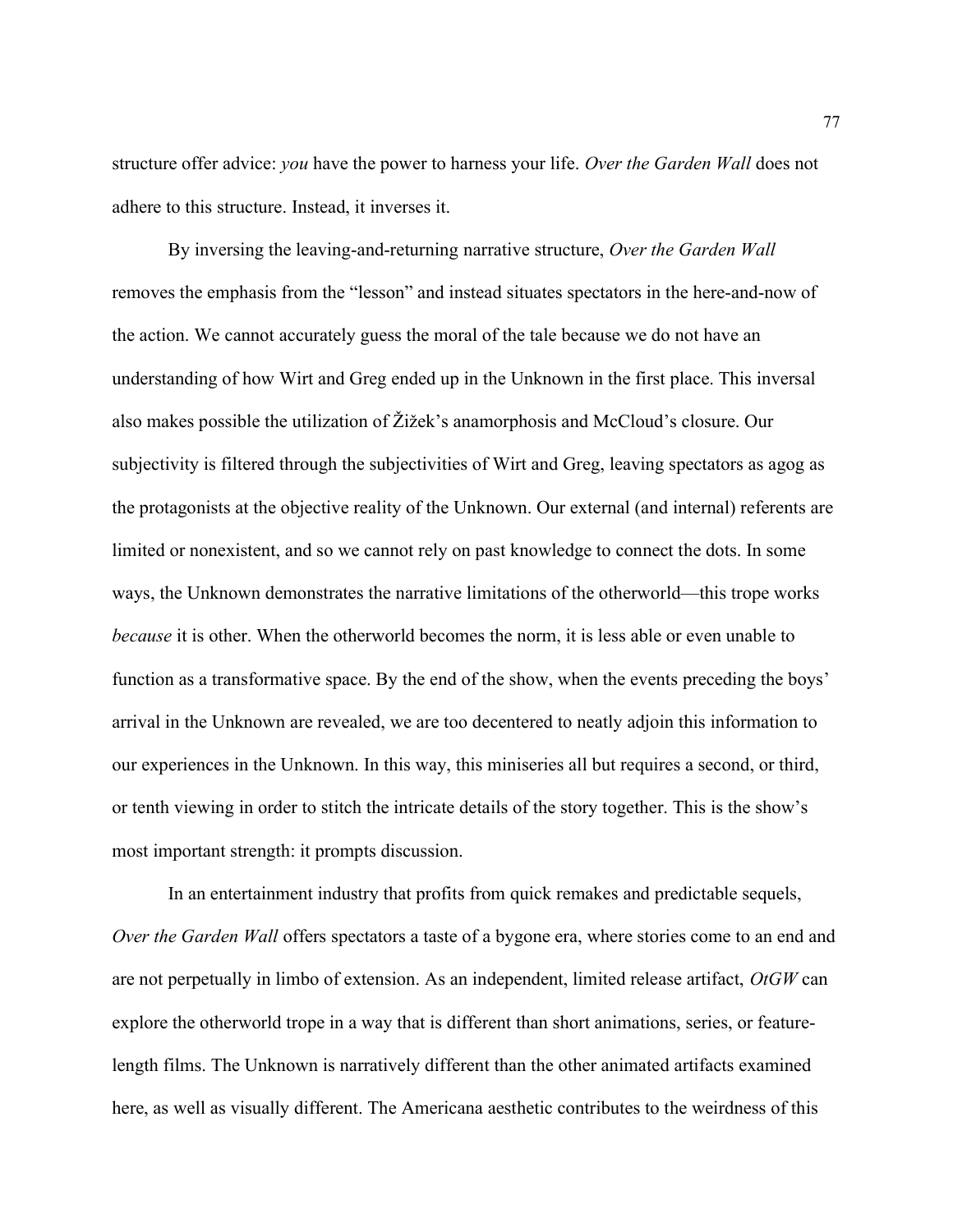otherworld by virtue of its recognizability. Thus, Over the Garden Wall employs a myriad of tactics to challenge spectator expectations of the otherworld, and its complexity is far from comprehensively and conclusively analyzed. Scholarship on this and related animated artifacts will continue to enrich our fictional worlds, as well as contribute to an understanding of spectator-character interactions in animation. By inversing the conventional otherworld narrative, the Unknown sets itself apart from Wonderland, Narnia, Oz, and Neverland by forcing us to ask: Where are we, and how did we get here?

## For Future Study

Although this thesis does not extensively analyze race or ethnicity in Over the Garden Wall, or in American otherworld animation more generally, there is a contemporary sociocultural exigency for a study of animated depictions of race and ethnicity in the otherworld. At its outset, early twentieth century American animation was dominated by European American animators and therefore all content produced during this time was filtered through that demographic. As Christopher Lehman writes in his essay published in Animating Film Theory, the animators of this era "were like the ventriloquists of vaudeville; although their puppets were made of sketches instead of wood, the drawing still functioned as extroverted extensions" of the animators ("African American Representations" 253). This relationship between the European American animator and, in particular, the African American subject, is fraught with issues of representation, appropriation, and segregation. Indeed, no other ethnic group during this early period of American film is represented by both "animation and live-action to construct identity and culture" as much as African Americans are ("African American Representations" 252). The animation/live-action relationship of African American subjects lends these early cartoons to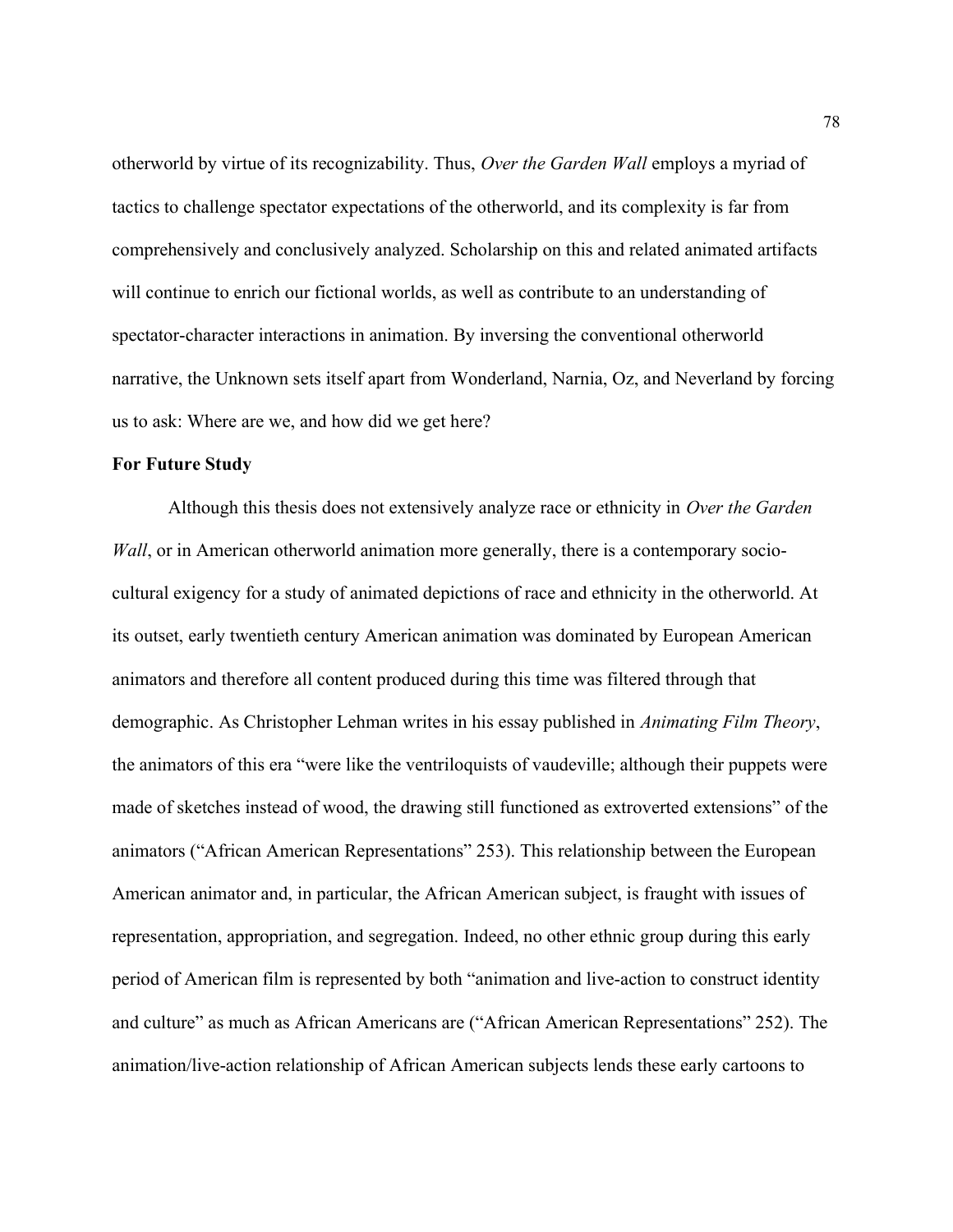otherworld storylines, or at the very least grossly novelizes, stereotypes, and creates African American subjects.

 In the Historical Overview section, I analyzed otherworld elements of four Betty Boop cartoons, ranging from 1932 to 1937. Max Fleischer's productions sought to "appropriate African American performance as accurately as possible" (253-254), while other animators and studios of the time erred more on the side of caricature and authorship of African American performance. In some of Fleischer's Betty Boop cartoons from 1932 to 1934, African American "caricatures cross social boundaries that are taboo for the live-action African Americans" (255). Frequent characteristics of African American caricature includes "jet-black bodies, large eyeballs to more easily animate expression, and large mouths to more easily animate dialogue" (253). In Betty Boop in Mother Goose Land (1933), Betty and the Spider have an extended kidnap/chase scene. The Spider, depicted as a jet-black, large-eyed, wide-mouthed villain, is an example of this caricature. Mother Goose Land then is an example of such films that "dangerously flirt with the movie industry's banning of male-female relationships of different skin colors" (255). Additionally, "such closeness of European American women and African American men violated social customs of color-based segregation" (255) in the United States at the time. The Spider is just abstract enough to skirt issue with the production codes of the American film industry writ large, but elements of African American caricature are unmistakably there.

 The African American caricature in early American animation was not limited to these jet-black, large-eyed, wide-mouthed characterizations. In the post-Motion Picture Production Code era (established in 1930), animators halted the production of more progressive African American images, opting instead to return to the more passive African American figures that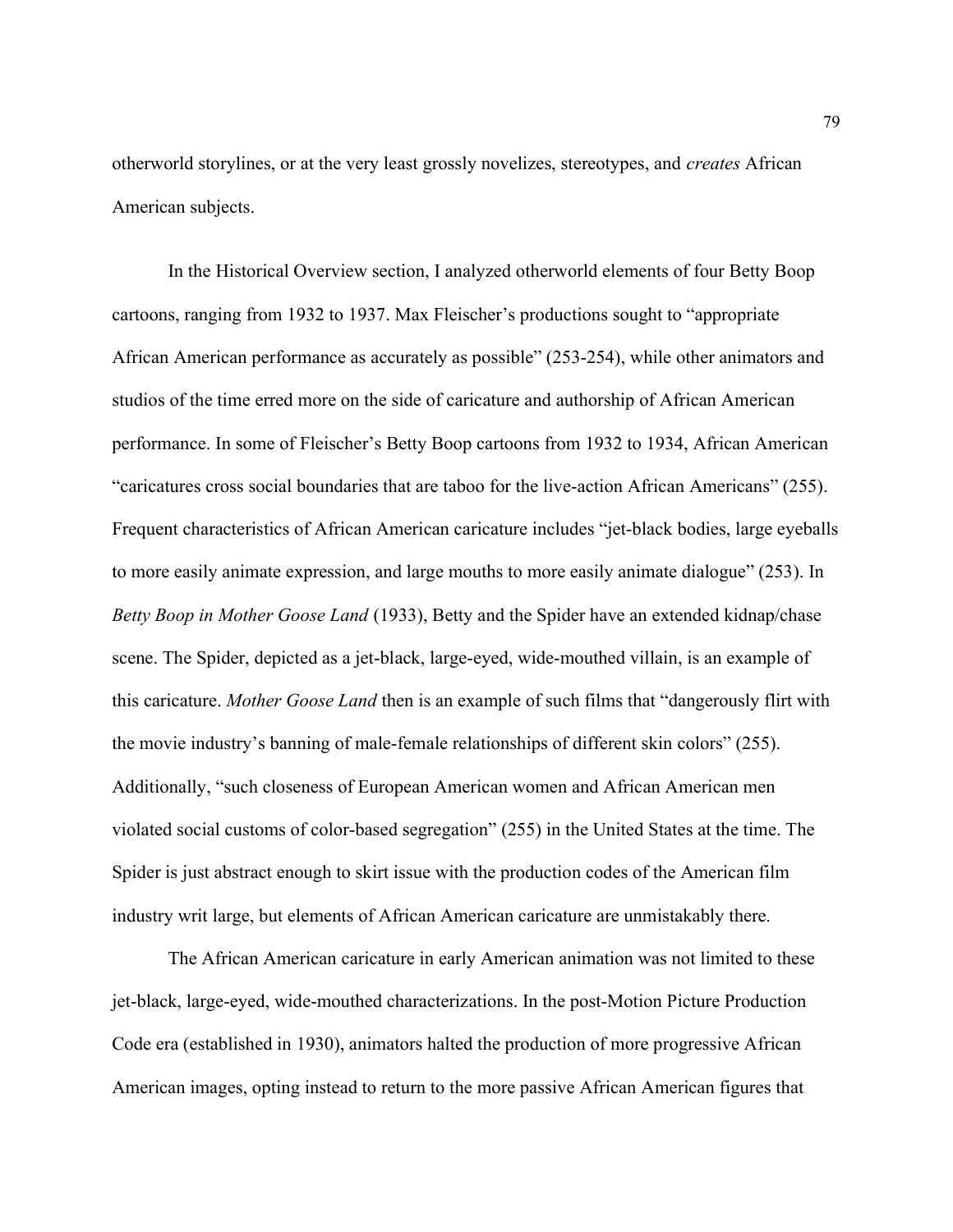imitated depictions in literature and more aligned with Production Code standards and expectations. What emerged was the usage of frogs in animation to depict African Americans, primarily due to their large mouths. These frog caricatures "cavorted in a muddy swamp and, becoming excited by their music, usually ended the cartoons by breaking their instruments" ("Black Characterizations" 39). Interestingly, Over the Garden Wall's recurring frog character, ultimately named Jason Funderberker, is the musical narrator in the opening sequence of the show. In the episode "Lullaby in Frogland," we see a host of frogs gathered on a steamboat where they are eventually entertained by music. The title of the chapter, "Lullaby in Frogland," is reminiscent of jazz standard "Lullaby in Birdland;" jazz and the depiction of jazz players was a common African American motif in pre-Code American animation. At the end of the steamboat voyage, all of the well-dressed frogs disembark and immediately enter a muddy swamp to hibernate. This episode in particular would obviously require a more in-depth analysis, but there does seem to be some homage or harkening back to African American imagery in early American animation in this episode in particular.

 What becomes apparent in even this limited discussion is that depictions of race and ethnicity in the American animated otherworld is a subject needing further analysis. Some future research questions might include: How do depictions of race and ethnicity function in the American animated otherworld? How do depictions of race and ethnicity function in non-American animated otherworlds? What real-world implications do these depictions have for contemporary American audiences? International audiences? The usage of animal or animalesque creatures to depict various races and ethnicities is clearly rooted in early animation and an examination of perhaps how these images have (or have not) evolved over time would provide insight into past and contemporary stereotyping tendencies.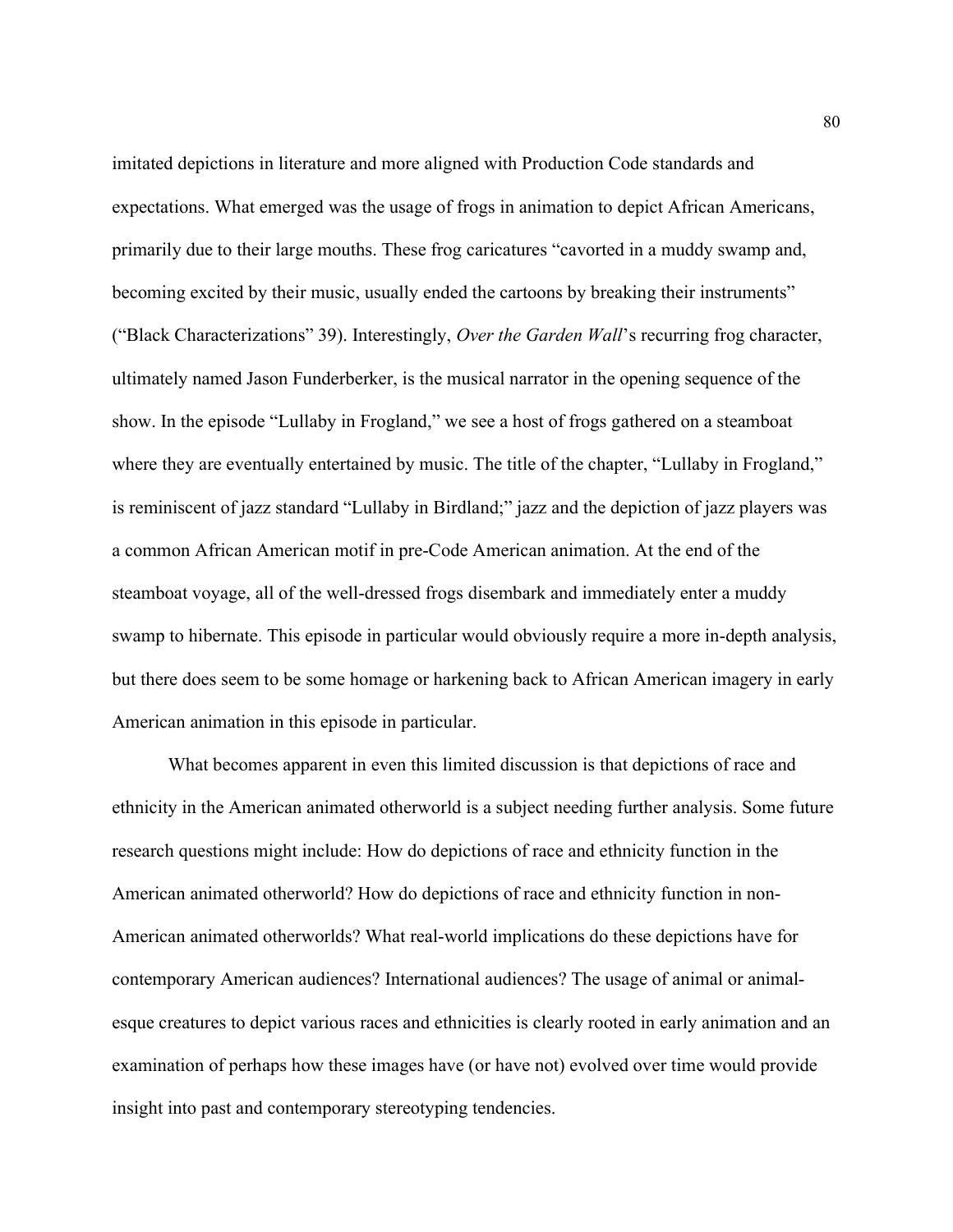In addition to race and ethnicity, there is also a need for analysis of gender and sexuality in the American animated otherworld. Does the otherworld location allow for more fluidity with regards to gender and sexuality than non-otherworld storylines? There is an undeniable comfort in the fantastical nature of the anamorphic otherworld that separates it from the commonsense reality: in anamorphosis, everything is inherently awry, and so there is no threat of challenging what's "real." Contemporary animation has made considerable gains in its depictions of gender and sexuality, and these gains have not been limited to adult-oriented programming, but rather, to a degree, include children's programming as well. In Over the Garden Wall, we see challenges to gender norms in Wirt's persistent anxiety and sensitivity<sup>10</sup> and Beatrice's betrayal. But the sustained otherworld storyline is not as common as episodic otherworlds and so, as with depictions of race and ethnicity, analysis of gender and sexuality in the animated otherworld is most often constrained to episodes, rather than series. Over the Garden Wall is unique in this distinction—the whole miniseries is the otherworld—whereas shows like Adventure Time merely explore the ABA otherworld on an episode-by-episode basis (ex., "Puhoy!"). Nevertheless, these glimpses into otherworlds are important and distinctive, and offer a lot of material worth comparison and cross-examination.

The final area of future study that extends beyond this thesis is the consideration of non-ABA otherworld storylines. Further study into this trope would require a broader approach. Does space count as an otherworld? Does *Adventure Time's* "Land of Ooo" count as an otherworld in and of itself? Does Rick's stint playing the videogame "Roy: A Life Well Lived" at Blitz and Chitz arcade in Rick and Morty's episode "Mortynight Run" count as an otherworld? In Over the

 $10$  Kelsey DuQuaine examines this more extensively in her thesis, "There is only surrender': Over the Garden Wall's Portrayal of Anxiety and Guilt" (2016).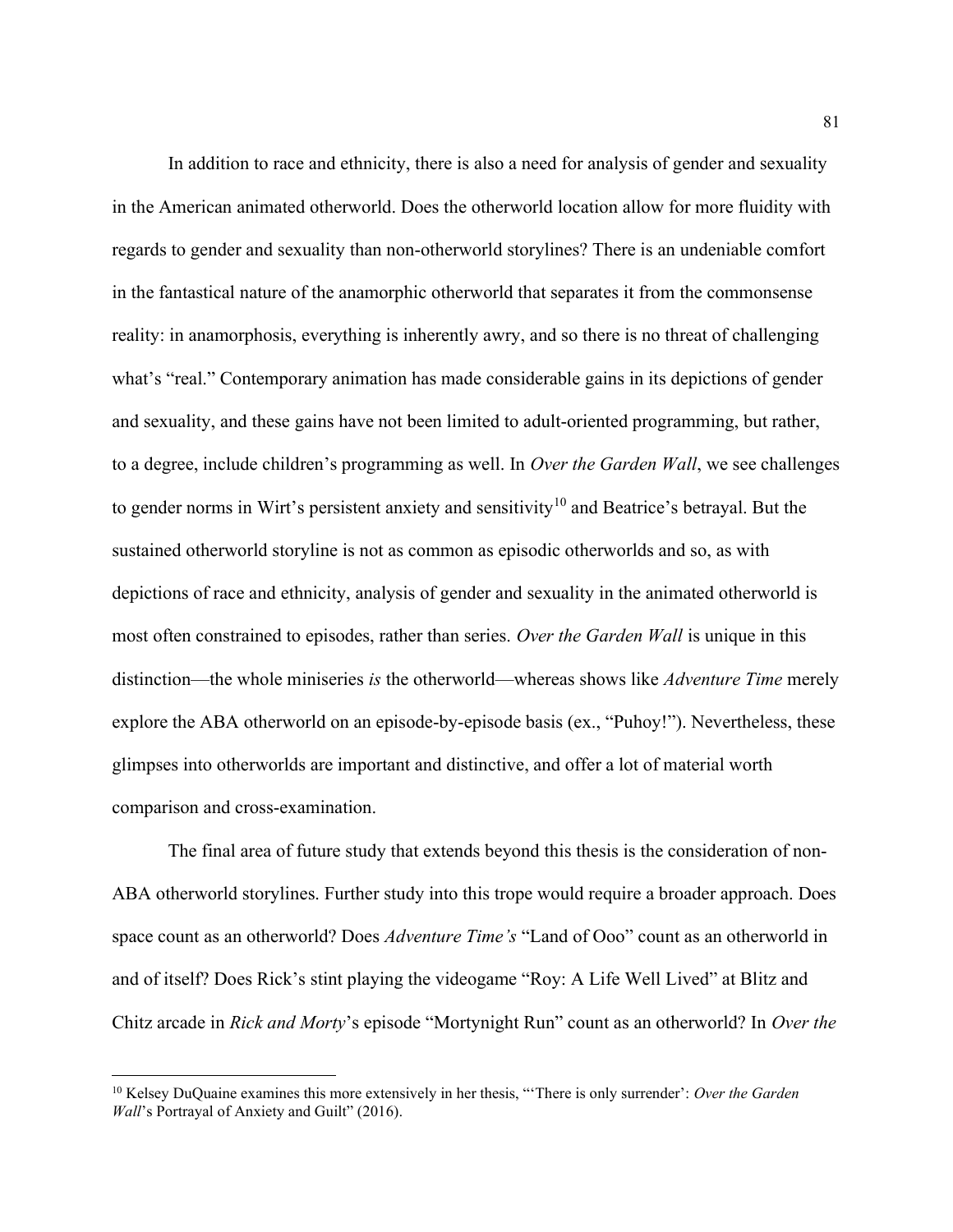Garden Wall, is the Unknown the commonsense reality for those characters Wirt and Greg encounter? Does it matter? There is an endless stream of bizarre and singular examples of the otherworld trope and its diversity is as varied as it is timeless. Literature has explored the concept of voyaging to an other world for millennia, and the available content for this trope is only expanding in the digital and Internet ages. It would be a disservice to this genre if these other otherworld storylines were not also considered alongside the ABA otherworld that is extensively (and exclusively) considered in this thesis. All of this is to say that the otherworld offers a rich and weird landscape for historical and socio-cultural research, as well as an extensive platform for educators, particularly at (but certainly not limited to!) the university level.

In her article "At the Bottom of a Well," Dr. Juliette Wood outlines her approach to teaching the otherworld trope at the university level. The main objective of her course is to "establish a method and set a tone using folktales drawn from various sources that will engage students" (48) in broader theoretical issues concerning the folk- and otherworld tale. Wood acknowledges that such courses are popular among students due to existent familiarity with "fantasy literature, fantasy-adventure films, graphic novels, and role-playing games" (48). Wood asks her students several salient questions regarding the journey to the otherworld narrative theme:

> How were encounters between Otherworld beings and their human counterparts conceived? What is the function of the encounter in different contexts? What are the conditions or circumstances for the encounter? Were the encounters understood as historical, or possibly historical, events, or as pure entertainment?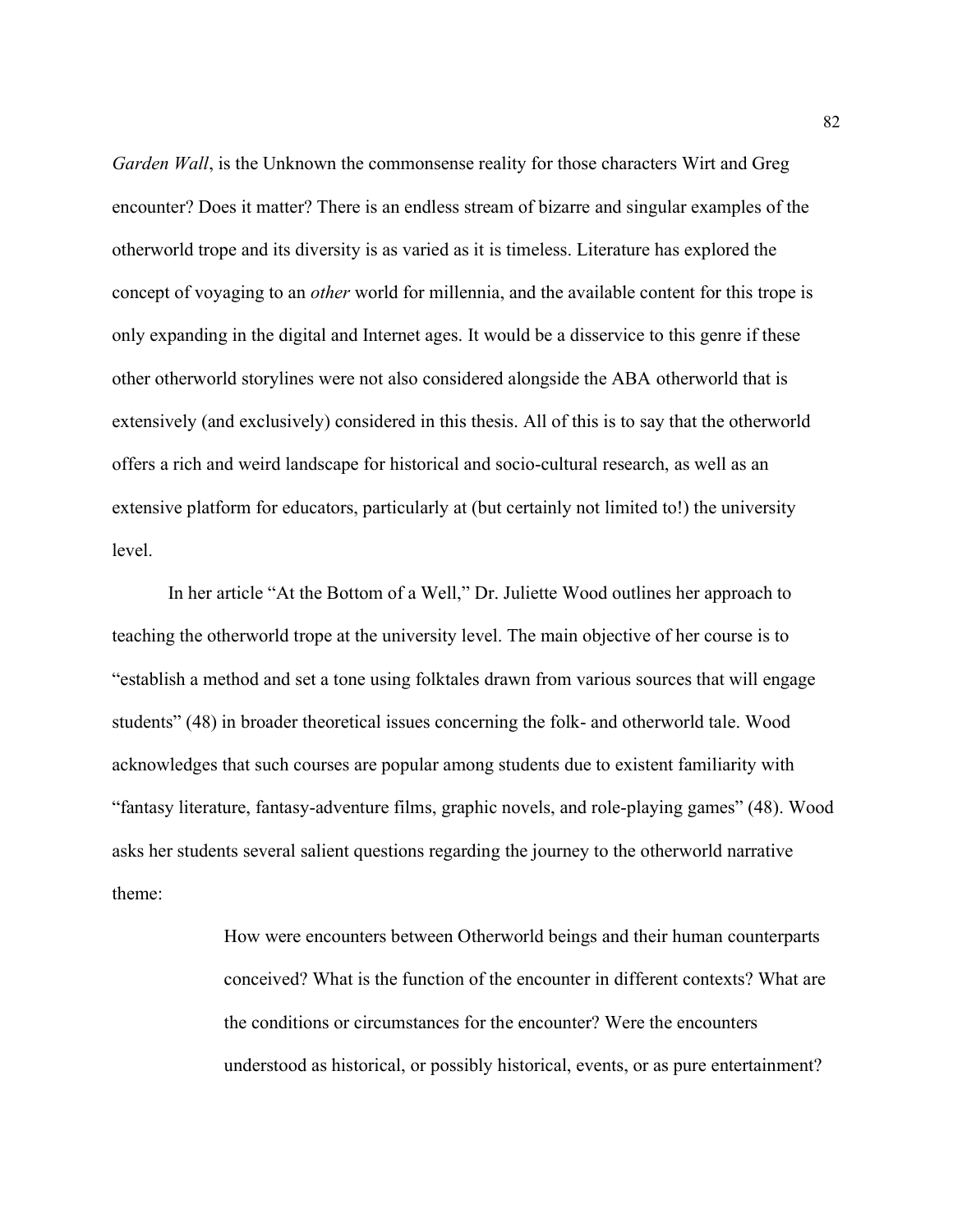Are there differences connected with the different genres and times of composition? (48)

Examining how the otherworld functions across time, cultures, and mediums provides myriad lenses through which to understand past and contemporary socio- and pop-cultural norms (including how those norms came to be and what they mean in and for society). Wood also acknowledges that, for such a pervasive trope, studies "of the Otherworld in the folktale are rather unevenly distributed," with most of the emphasis placed on "Western models" (48). This means that, in addition to all of the angles of otherworld research mentioned here, there is a market for more diverse courses and course material on otherworld stories.

What this thesis demonstrates is that the otherworld trope is historically, socially, and culturally significant, and that its study is far from conclusive. Cartoon Network's Over the Garden Wall offers audiences of most ages the opportunity to step into a unique anamorphic space that leaves them adrift from fully concrete external referents, placing both protagonists and spectators into a state of non-closure throughout its duration. It is an additionally unique artifact in that it is contained to a miniseries, and the content of that miniseries is almost exclusively (with the exception of the last two episodes) concerned with the otherworld. By examining texts like  $OtGW$ , it becomes possible to combine the fantastical with the theoretical, thus rendering it multifunctional: it is both entertaining and intellectually intriguing. The directions of research into this trope are equally varied as the trope itself.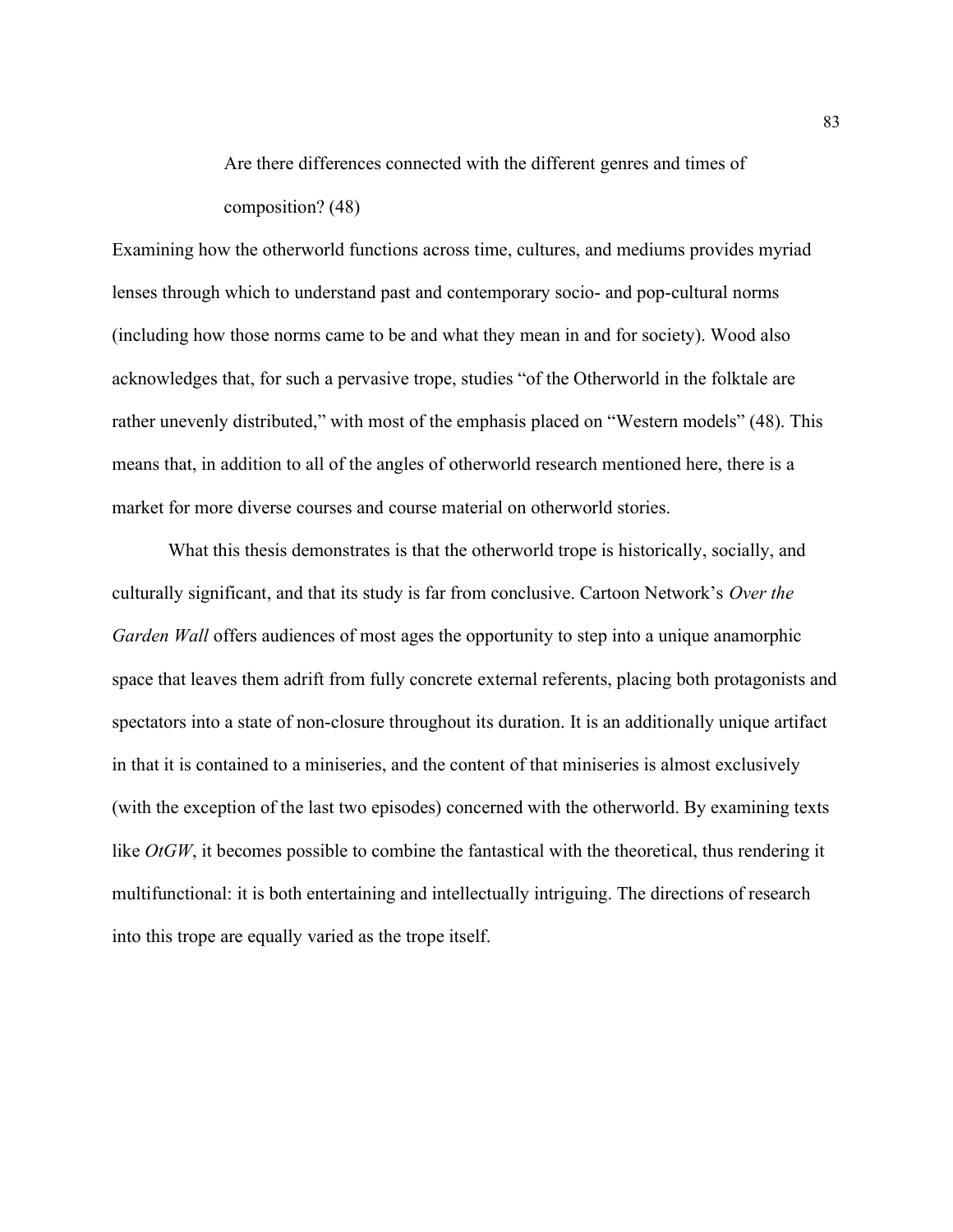## Bibliography

Alice in Wonderland, Directed by Clyde Geronimi, Disney, 26 July 1951.

"Americana." Wikipedia, Wikimedia Foundation, 9 Mar. 2020,

en.wikipedia.org/wiki/Americana.

"Babes in the Wood." Over the Garden Wall, season 1, episode 8, Cartoon Network, 6 Nov. 2014. Hulu, https://www.hulu.com/watch/da634852-0a4c-497b-9621-2c86bc1655e0.

Berger, John. Ways of Seeing. British Broadcasting Corporation, 2006. [Ch.1]

Cash, Nate and Nick Jennings. "Puhoy," Adventure Time. Cartoon Network, 8 Apr. 2013.

- Chen, Angela. "Stranger Danger: Rhetoric & Strategies of the 'Missing Children' Movement." JSTOR Daily, JSTOR, 16 Mar. 2016, daily.jstor.org/missing-children/.
- DeVoe, Elise. "Over The Garden Wall with Patrick McHale." WarnerMedia, 3 Nov. 2013, www.warnermediagroup.com/blog/posts/20141103-over-the-garden-wall-with-patrickmchale.

Dobson, Nichola, et al., editors. The Animation Studies Reader. Bloomsbury Academic, 2019.

- DuQuaine, Kelsey. "'There Is Only Surrender': Over the Garden Wall's Portrayal of Anxiety and Guilt." George Mason University, 2016.
- Fleischer, Max. Crazy Town. Fleischer Studios, 1932,

www.youtube.com/watch?v=lysQzfqeED8.

- Fleischer, Max. Mother Goose Land. Fleischer Studios, 1933, www.youtube.com/watch?v=4EBSNY2UrQk.
- Fleischer, Max. Betty in Blunderland. Fleischer Studios, 1934, www.youtube.com/watch?v=NiMMuSLqAhc.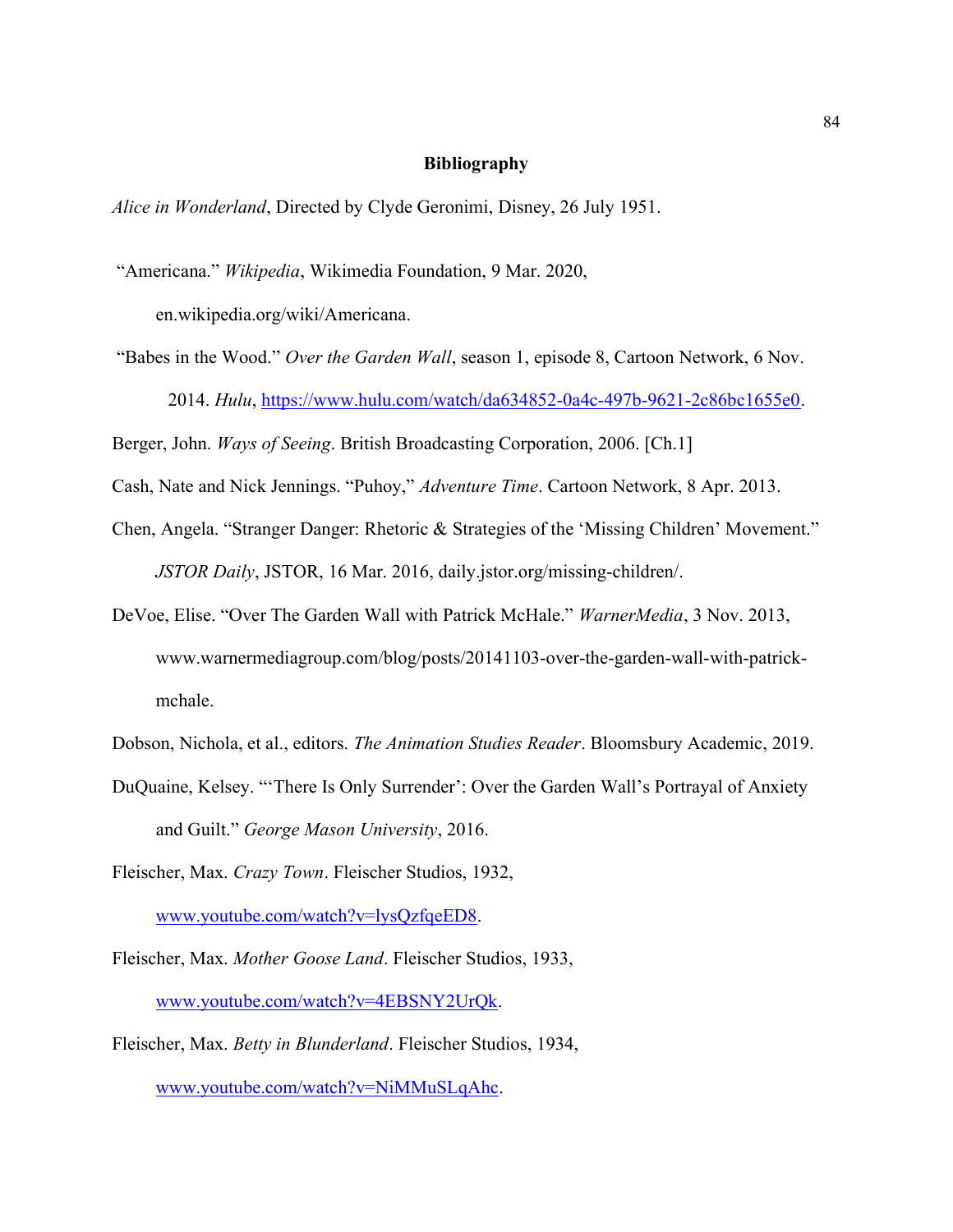Fleischer, Max. Zula Hula. Fleischer Studios, 1937, www.youtube.com/watch?v=bDwaelsrf1g.

- Francaviglia, Richard V. Main Street Revisited: Time, Space, and Image Building in Small-Town America. Univ. of Iowa Press, 1996.
- Gardner, Charles. "Go To Hades Part 1." Go To Hades Part 1, Cartoon Research, 17 July 2019, cartoonresearch.com/index.php/go-to-hades-part-1/.
- Gardner, Charles. "Go To Hades Part 2." Go To Hades Part 2 |, Cartoon Research, 24 July 2019, cartoonresearch.com/index.php/go-to-hades-part-2/.
- Gardner, Charles. "Go To Hades Part 2A (Sort of)." Go To Hades Part 2A (Sort of) |, Cartoon Research, 31 July 2019, cartoonresearch.com/index.php/go-to-hades-part-2a-sortof/.

Goff, Jacques Le. The Birth of Purgatory. University of Chicago Press, 1991.

- "Hard Times at the Huskin' Bee." Over the Garden Wall, season 1, episode 2, Cartoon Network, 3 Nov. 2014. Hulu, https://www.hulu.com/watch/150d29b5-2b91-4bec-81da-52f217790bf6.
- "Humanities | An Open Access Journal from MDPI." Edited by Albrecht Classen, Humanities, MDPI AG, www.mdpi.com/journal/humanities.
- Husbands, Lilly, and Caroline Ruddell. "Approaching Animation and Animation Studies." The Animation Studies Reader, edited by Nichola Dobson, Bloomsbury Academic, 2019, pp.  $5-15.$
- "Into the Unknown." Over the Garden Wall, season 1, episode 9, Cartoon Network, 7 Nov. 2014. Hulu, https://www.hulu.com/watch/efd6bbeb-a04b-4066-a13f-e6d347eb4037.

Journey Back to Oz. Directed by Hal Sutherland, Warner Bros., 14 Dec. 1972.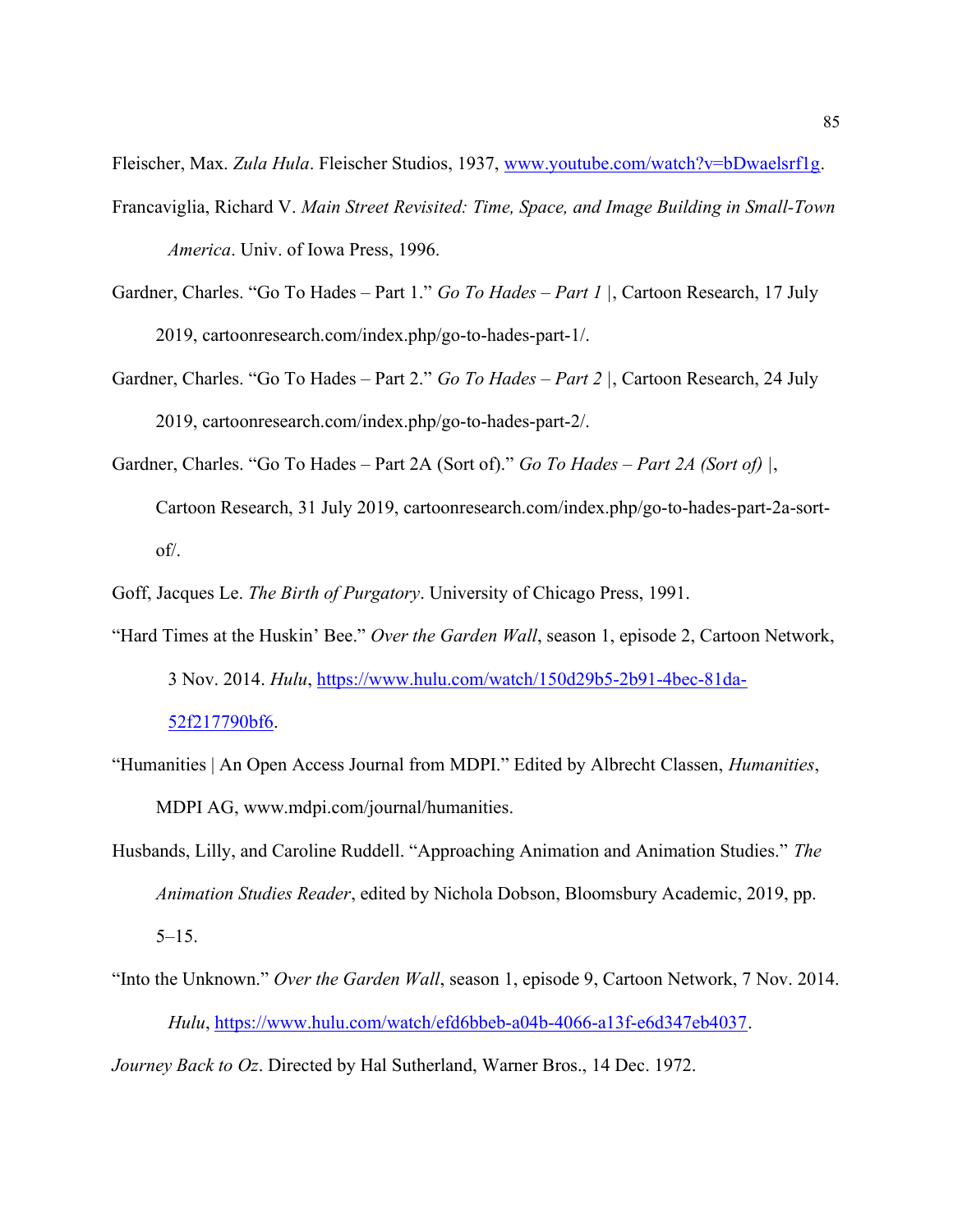- Kozeniewski, Stephen. "Behind the Potatoes and Molasses (Interview with Patrick McHale, Creator of 'Over the Garden Wall' and Creative Director of 'Adventure Time')." Manuscripts Burn, 13 Feb. 2015, manuscriptsburn.blogspot.com/2015/02/behind-potatoesand-molasses-interview.html.
- Lehman, Christopher P. "African American Representation through the Combination of Live Action and Animation." Animating Film Theory, edited by Karen Beckman, Duke University Press, 2014, pp. 252–263.
- Lehman, Christopher P. "Black Characterizations." The Colored Cartoon: Black Representation in American Animated Short Films, 1907-1954, University of Massachusetts Press, 2009, pp. 37–60.
- Lehman, Christopher P. "Those MGM Jazz Frog Cartoons." Those MGM Jazz Frog Cartoons, Cartoon Research, 14 Jan. 2017, cartoonresearch.com/index.php/those-mgm-jazz-frogcartoons/#prettyphoto%5B30374%5D/0/.

- Lindwasser, Anna. "The 25 Greatest Isekai Anime You Should Be Watching." Ranker, www.ranker.com/list/best-isekai-anime/anna-lindwasser.
- "Lullaby in Frogland." Over the Garden Wall, season 1, episode 6, Cartoon Network, 5 Nov. 2014. Hulu, https://www.hulu.com/watch/4f312f7a-8598-483e-8a65-4f9a8ea78c8e.
- Maas, Emily. "Video: Creating the Soundtrack for Cartoon Network's Over the Garden Wall." TV Guide. 21 Oct. 2014.
- "Mad Love." Over the Garden Wall, season 1, episode 5, Cartoon Network, 5 Nov. 2014. Hulu, https://www.hulu.com/watch/01b0e538-b870-48d4-ade0-2002ae573705.

Lewis, Sinclair. Main Street. Bantam Dell, 2008.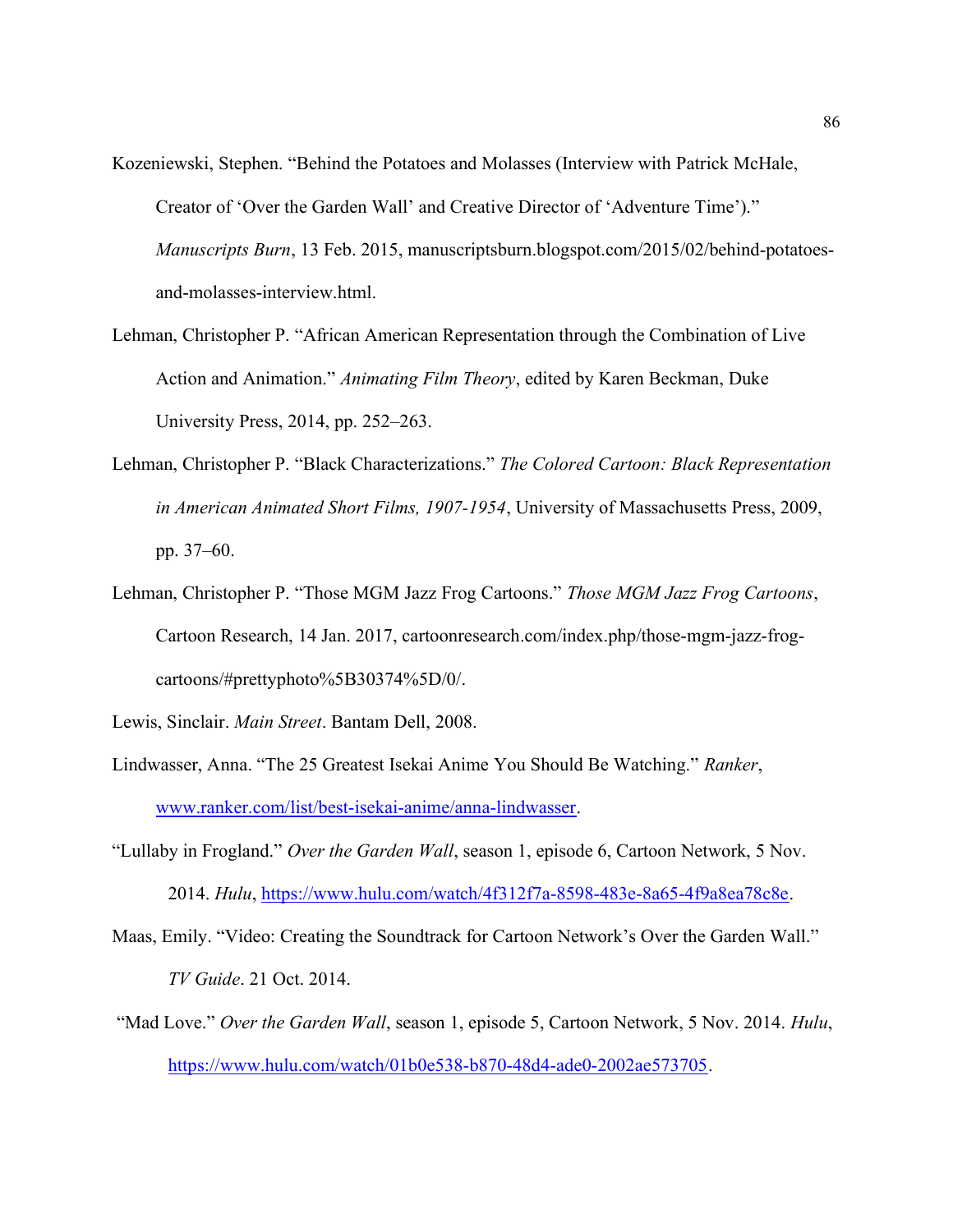McBride, Ryan. "Interview with Pat McHale (Adventure Time, Over the Garden Wall Writer)." Crackplot, 13 June 2015, crackplot.com/2015/06/13/interview-with-pat-mchale-adventuretime-over-the-garden-wall-writer/.

McCloud, Scott. Understanding Comics: Writing and Art. Harper Perennial, 1994.

"Mortynight Run," Rick and Morty, Cartoon Network, 2 Aug. 2015.

Parrett, Aaron. Montana Americana Music: Boot Stomping in Big Sky Country. The History Press, 2016.

Pratt, Hawley. Psychedelic Pink, 1968.

Purcell, Krysta. "Exploring the Unknown: An Onomastic Analysis of Over the Garden Wall." Appalachian State University, 2016.

"Schooltown Follies." Over the Garden Wall, season 1, episode 3, Cartoon Network, 4 Nov. 2014. Hulu, https://www.hulu.com/watch/c0cc5a94-38d7-4dc4-acf9-b372413486e9.

Selick, Henry, Director. Coraline. Laika, 2009.

Sides, Hampton. Americana: Dispatches from the New Frontier. Anchor Books, 2004.

"Songs of the Dark Lantern." Over the Garden Wall, season 1, episode 4, Cartoon Network, 4 Nov. 2014. Hulu, https://www.hulu.com/watch/88e52bb2-5abb-4f28-a9b2- 4cf72abb431a.

"The Husking Bee: an 1800s Social Event." Baltimoresun.com, 26 Oct. 2018, www.baltimoresun.com/news/bs-xpm-2008-11-09-0811060202-story.html.

"The Old Grist Mill." Over the Garden Wall, season 1, episode 1, Cartoon Network, 3 Nov. 2014. Hulu, https://www.hulu.com/watch/74658c32-d1cf-4b4a-ae8d-34a0391cdcb8.

The Phantom Tollbooth, Directed by Chuck Jones, Metro-Goldwyn-Meyer, 7 Nov. 1970.